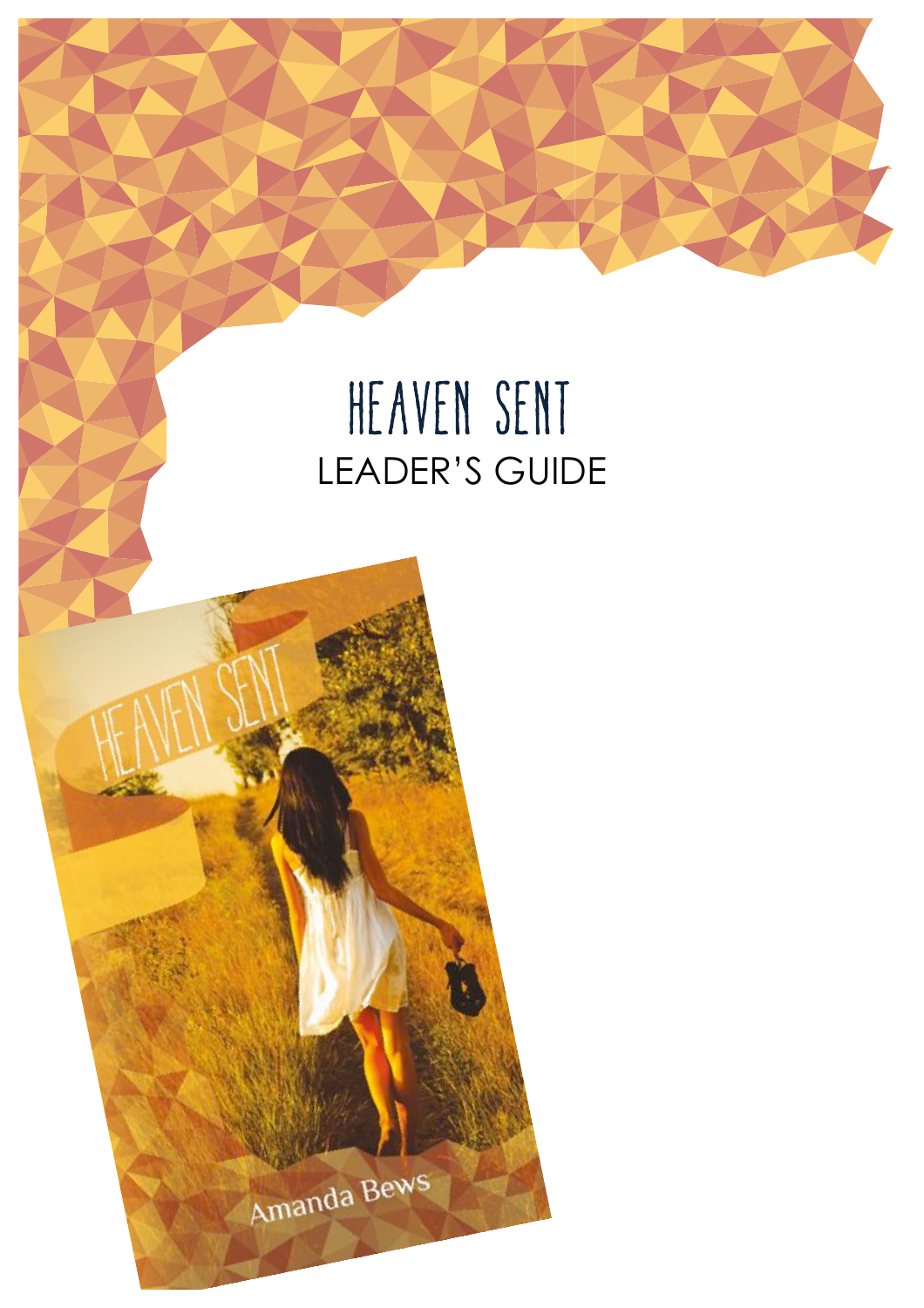Welcome to the *Heaven Sent* Discussion Group Leader's Guide. This guide is designed to be used with the *Heaven Sent* book. The idea is that group members read the story, then discuss the issues and implications.

#### **Why the story?**

Being able to discuss a story will allow young people to talk about important issues that, because they can be uncomfortable, might otherwise go unaddressed. The story allows young people to share opinions on characters, ask questions and reflect on situations that, because it's a story, are not as threatening as asking in reference to themselves or friends.

#### **Why These Issues?**

If you live in a Western culture, the members of your group live in a highly consumeristic, sexualised world. Every day advertising, magazine and friends are delivering a commodified view of life, including sex. Often the voice of the church is silent on these issues or gives a list of rules without explaining the reasoning. This can leave young people wondering if God and the church really are connected with—or have anything to say about—the everyday issues of life.

The issues raised in *Heaven Sent* include:

- Pictures of God
- Parents
- Peers
- Alcohol
- Sex
- Abortion
- Forgiveness

These issues can be complex and will require prayer and wisdom in the way they are worked through. The ground work is laid for exploring other issues later or as an extension to the study.

#### **What Age?**

While the book is targeted at late teens, many young people are dealing with issues of sex and alcohol at younger ages. Use your discernment and seek input from parents and other leaders to determine what age group should be part of these discussions.

#### **Worldviews:**

You will soon discover that these guides are all about shaping a biblical worldview. It sets about establishing a healthy biblical worldview and explores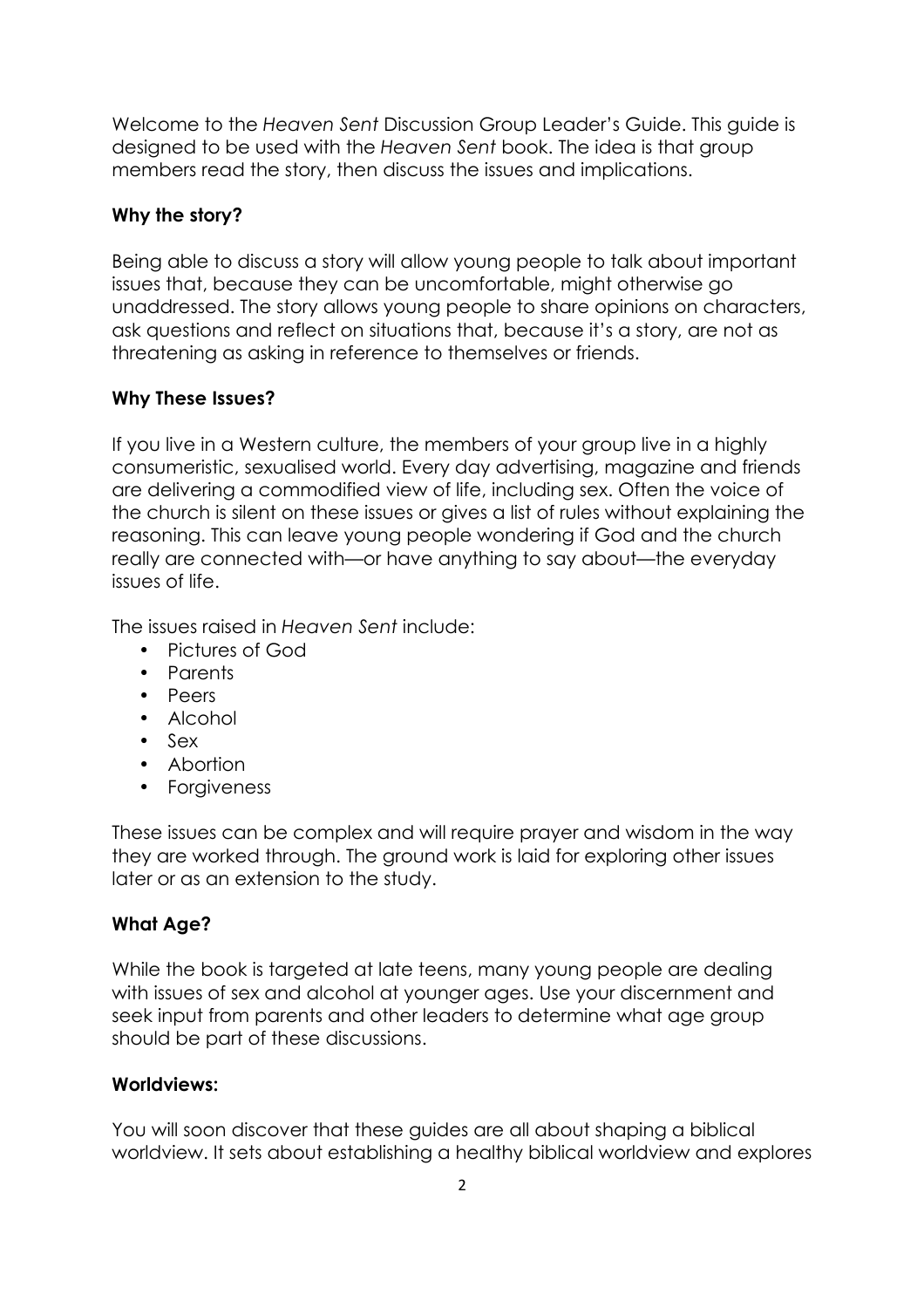the implications of this worldview for areas of life, including sex, alcohol and health. The early guides focus on establishing this worldview. The later studies apply a biblical worldview to everyday life. For this reason it would be useful to work through the topics in order. When we look at issues such as sex and alcohol without addressing the worldview, we can end up addressing behaviour without working through the thinking patterns that shape this behaviour.

#### **Using The Guide:**

The leader's guide includes material not in the participant's guide. This material is in the shaded boxes. Depending on your personal style, you can simply read the material, summarise it or find other material that makes the point. Maybe you can find current news stories that also help make the point.

Encourage your group members to read the story as there are a lot of thought-provoking issues raised that are not necessarily addressed in the guides. However, even if a group member has not read the book, they will still be able to participate in the discussion. Obviously, some members of your group will read the whole book within days—that's OK. However, they may need some refreshing on aspects of the story when they join together for group time.

Some of the guides contain larger sections of text that have been left in the participant's guides. You will probably not read this in the small group but rather summarise the idea. The material has been included in the participant's guide for later reading or for individual reflection.

Ideally, participants will have read the guides and thought through their answers before discussion time.

There are 13 guides, which provides for a whole quarter. If your group only plans to meet for a 10-week period, to match school terms, some of the later guides may be left out. Shape the process to fit your needs.

Each guide starts out with quotes from the story. This is to refresh group members about the issues Heaven is working through and set the context for the discussion. You don't have to read these in your group time; rather they will serve as a reminder of the story, if needed.

#### **Big Idea:**

The main point for each guide is the Big Idea. Underneath which there is a box for leaders that explains why this idea is important.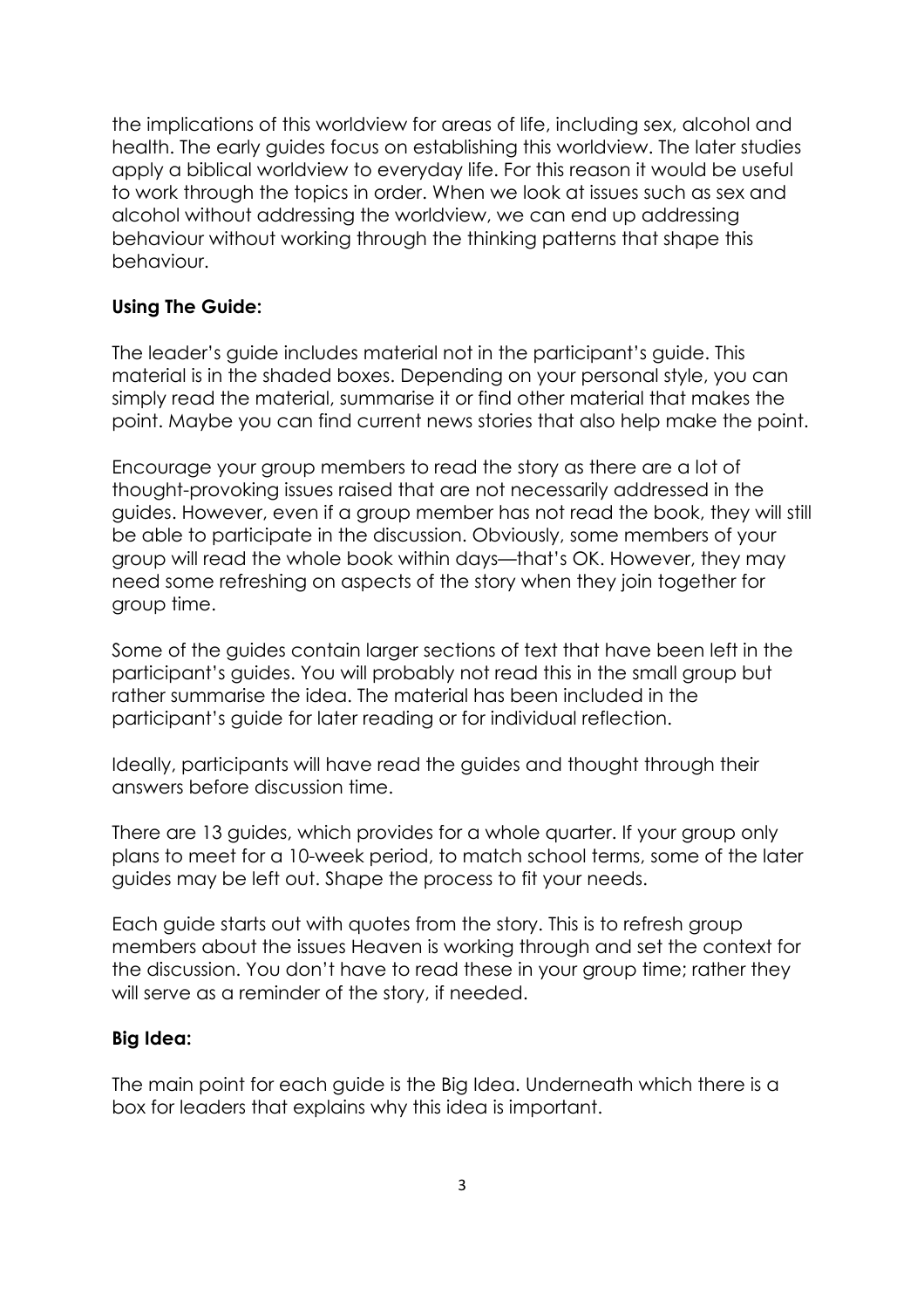#### **Group Activity:**

This section includes some ice-breaker style activities to get the group interacting. They are designed to require no previous group or biblical knowledge. You might adapt these activities or think up new ones depending on your context.

#### **Story:**

This section briefly overviews the points of the story being addressed in that particular lesson. It usually includes questions relating to events in the story to open up discussion. Those who have not read the book will get an overview by listening to these answers allowing them to join in the discussion of the issues in the Explore section.

#### **Explore:**

This section includes facts, questions and illustrations to guide discussion on the topic.

There are quite a few questions provided. Don't feel that you have to get through all of them. The aim is to have young people understand the main idea and think through the implications for themselves. You may have just a few questions that stimulate discussion in your group. Don't end a good discussion in order to get through all the questions. Rather think through how your group is going in relationship to connecting with the big idea for that guide. You may wish to skip some questions or even add some of your own if you feel that will work better with your group.

#### **Look:**

This section of the guide explores a Bible passage/s that highlights aspects of the main idea. You will need to adapt how you work this section in relation to the biblical literacy of your group.

#### **What Now:**

This is the application section that explores the implications of what has been discussed for everyday life.

#### **Go Deeper:**

If group members would like to explore a topic a little more deeply, some useful resources are listed. These resources are mostly not written purposely for young people but are a useful starting point for those wanting to explore the concept more.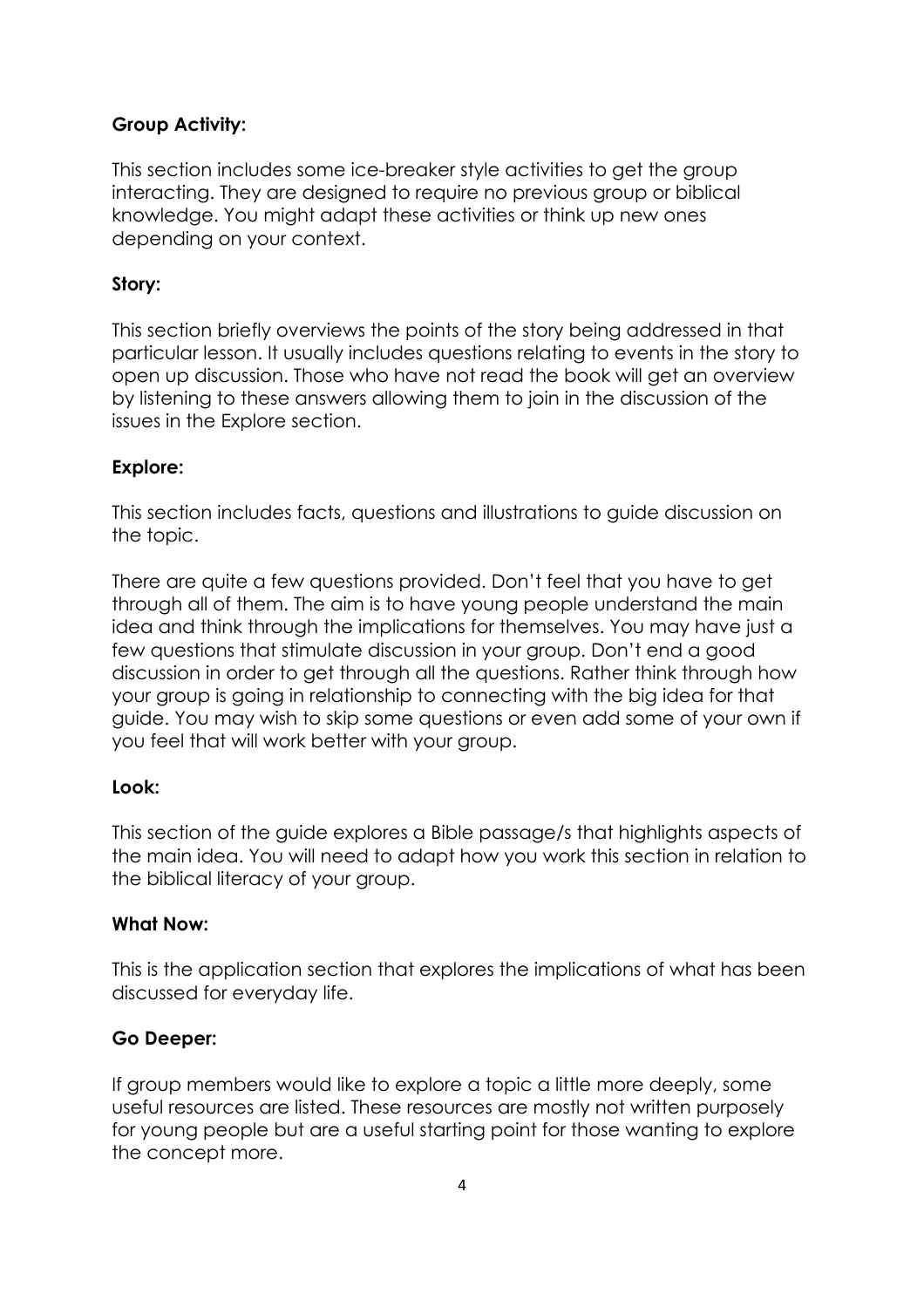Enjoy coordinating your group. Pray lots for each member of your group, prepare well and ask God to work in and through you as you explore these important topics with your group.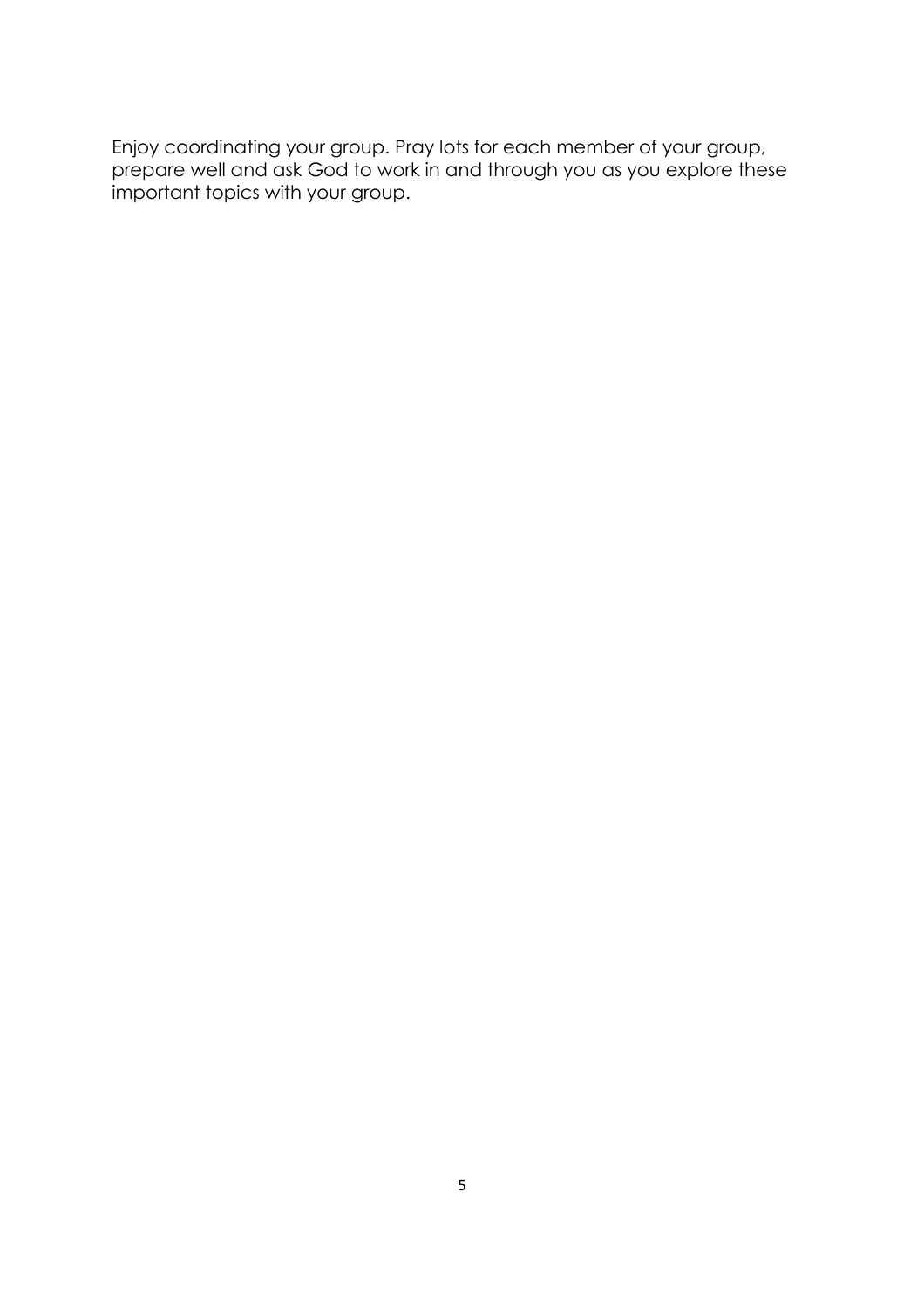## Heaven Sent Discussion Guide 1 "What Shapes You?"

Heaven is in control. She is intelligent, popular, keeps fit and has a clear plan for her next step. However, behind the seemingly perfect veneer, all is not as it seems. Heaven's dad is into keeping up appearances and covering over some very big cracks. Heaven's mum disengages out to her studio. She is being pressured by a boyfriend and continually questioned by friends. In frustration, Heaven resorts to another playlist.

What really drives Heaven? What factors have shaped her to make the choices she makes?

What about you? What makes you the person you are? What are the major influences—for good or bad—in your life? How have your parents shaped you? What about your friends and the media? How do you see the world?

## **Big Idea:**

Everyone is shaped to some extent by their family and culture. We all have a worldview. What are the factors that shape you to be who you are?

This Guide is designed to get group participants thinking about the cultural environment they live in. Explore with the group the factors that shape them. The questions will give you a chance to establish where the members of your group are coming from, in terms of worldviews, before you head into some tricky topics.

## **Group Activity:**

#### **What Drives You?**

Before your group arrives, write the names of three well-known but diverse celebrities on cards and attach them to hats. Have three people then wear the hats with the person underneath each name not knowing who they are. In turn, they are able to ask questions of the group. The first question must start with "Am I driven by . . . ?" (Options might include looks, power, fame, money, revenge, etc.) If the answer is yes, they get to ask another question. If no, the next person gets to ask until someone works out whose name is on their head. Then spend some time talking about what factors drive celebrity culture.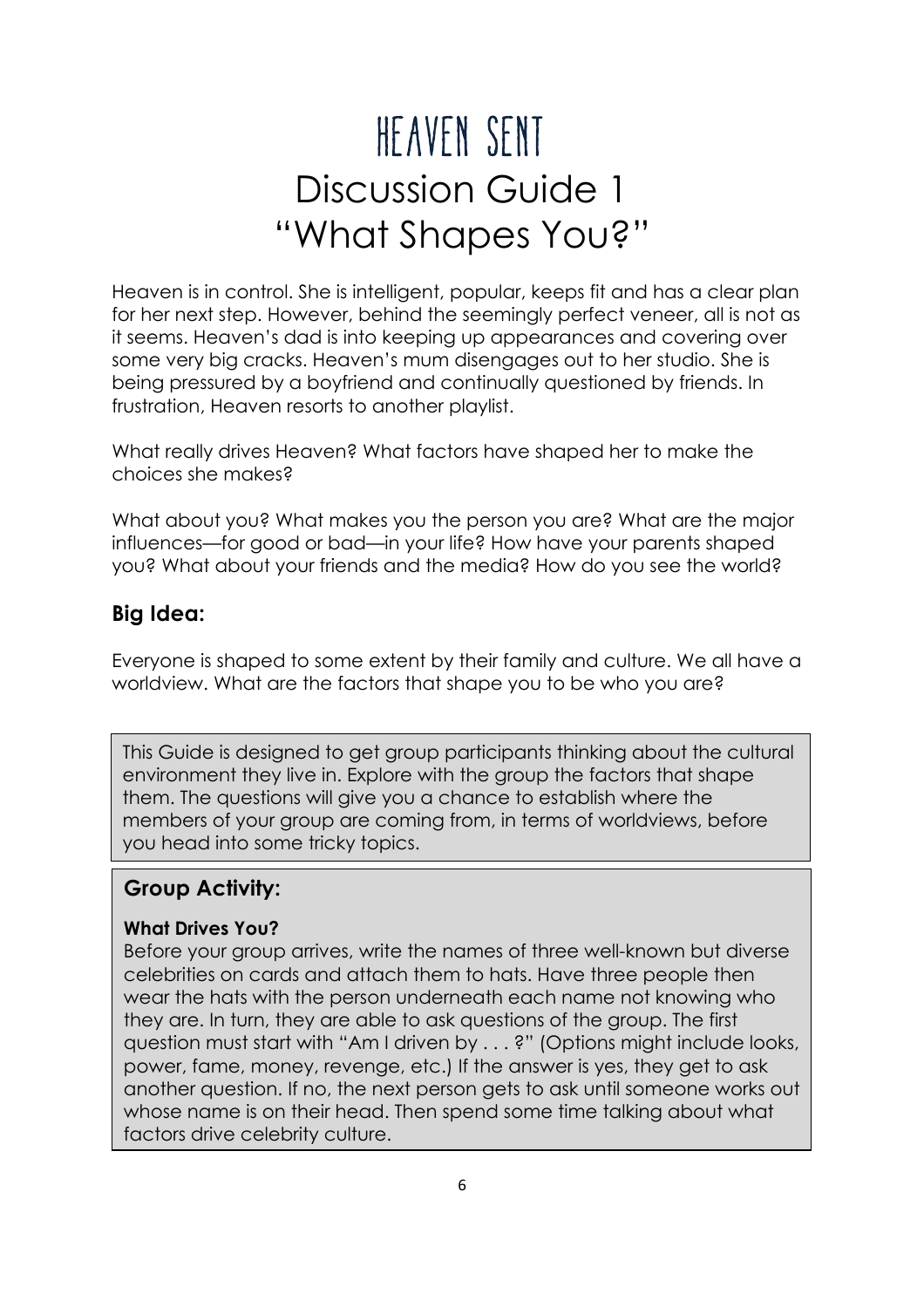## **The Story:**

"They were at it again. I turned up my iPod to drown out their voices. Unfortunately nothing could mask the slamming doors. How could two people who once loved each other enough to get married and have kids feel so much hate now?" (page 1).

- **Who do you think has the biggest impact on Heaven—her mum or her dad?**
- **What do you think Heaven's parents taught her about relationships?**
- **Do you think Heaven's view of the world is shaped more by her parents or by her friends?**
- **What would you say are the three main factors that shape Heaven's picture of the world?**

### **Explore:**

#### **What is a Worldview?**

Did you know that everyone has a worldview? Your worldview is simply the grid you use to make decisions and work out what you will give your time and energy to. It is the ideas and beliefs you use to understand the world and go about life. Do you ever stop to think about your worldview and how it is shaped?

Your worldview is shaped by many things including:

- Family
- Friends
- Church family—if you are part of one
- Culture—especially through the media
- Education
- **If you were writing a magazine article about the top 5 things that influence the attitudes of young people in your community (at your school, uni or workplace) what would you list as the top 5 starting with the factor you think has the most influence?**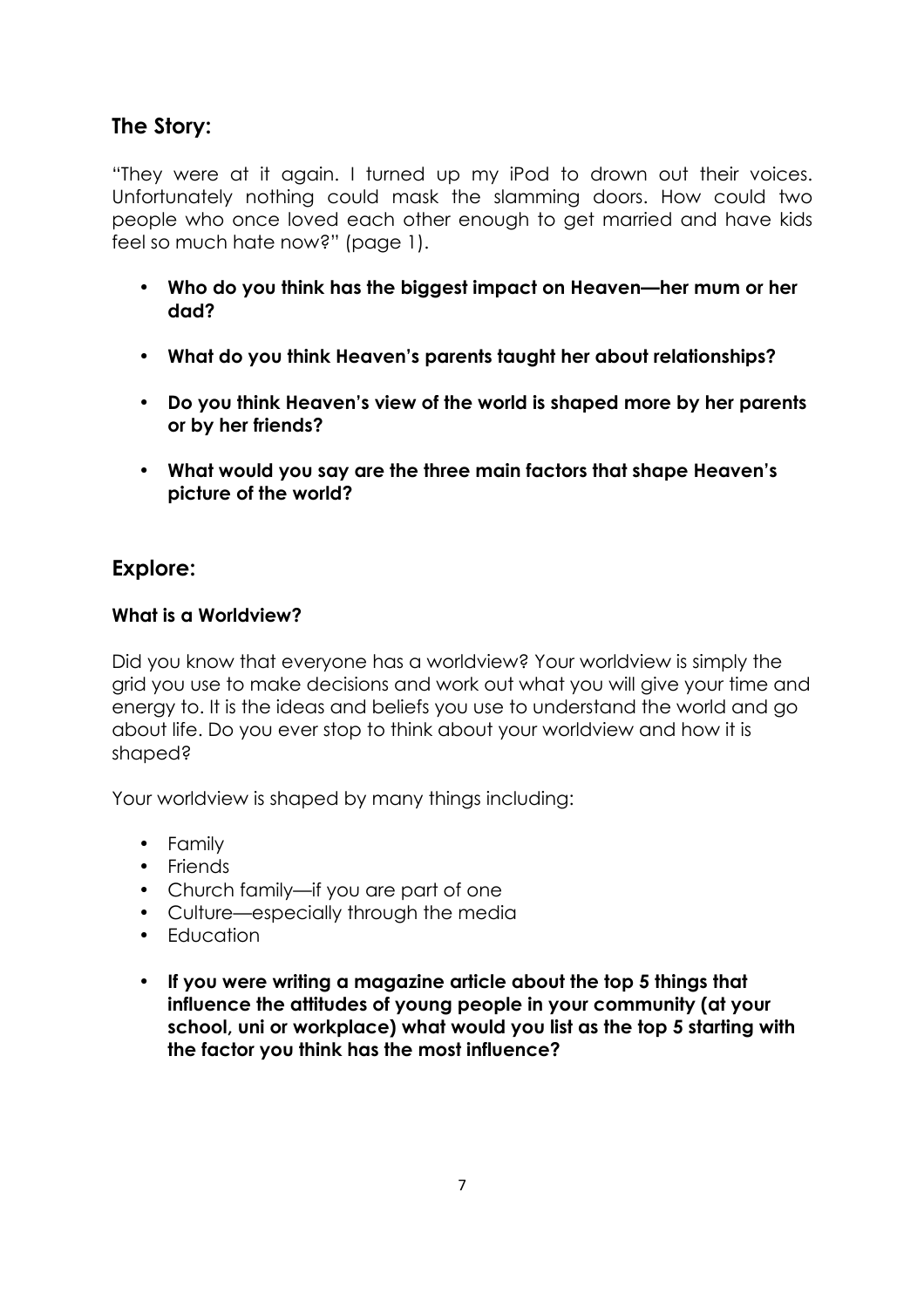The book *Consuming Youth* explains how, over time, the factors in Western culture that influence the worldview of church-attending teens have changed.





- **Do you agree with what these graphs show?**
- **Do you think media is more powerful than church in shaping a teen's worldview?**
- **Why do you think family is not as important now as it used to be?**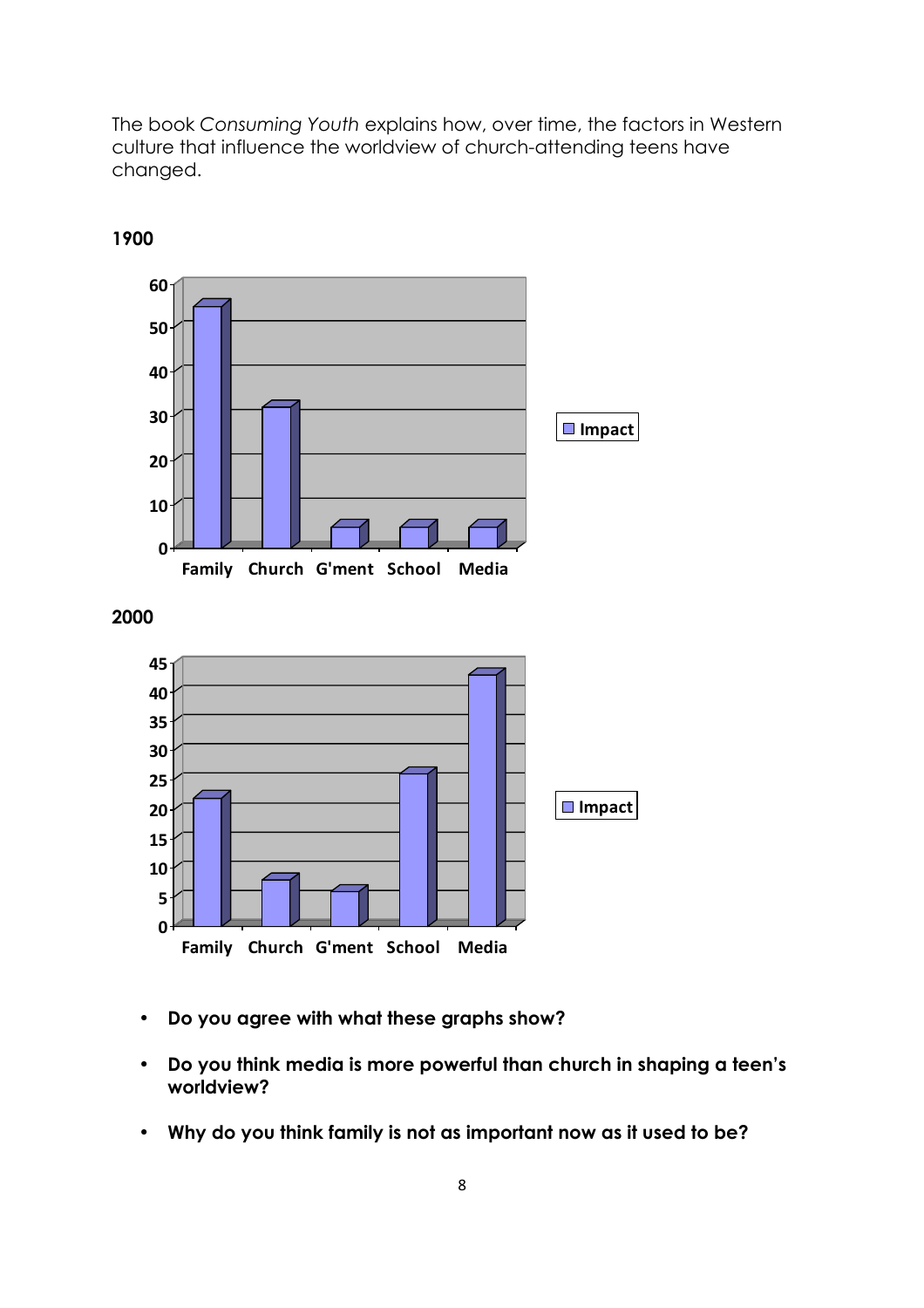Heaven has not grown up as a Christian, even though she believes in a picture of God (we will discuss her picture of God in our next study).

- **What percentages would you give the factors that shape Heaven in the first few chapters of the book?**
	- o **Family**
	- o **Friends**
	- o **Education (School)**
	- o **Media (including iPod, movies, etc)**

#### **Friends:**

The people who researched the information shown in these graphs looked at how various social groups impact our worldviews. They didn't put friends in as a separate group. However friends can play a major part in shaping our worldviews.

- **How do you choose who your best friends will be?**
- **Do you think the opinions of your friends influence how you think?**
- **How much do you think Heaven is influenced by Kelly in the first few chapters?**
- **How much do you think she is influenced by Jarrod in the first few chapters?**
- **Do you think some people are more influenced by their friends than other people are? What do you think makes the difference?**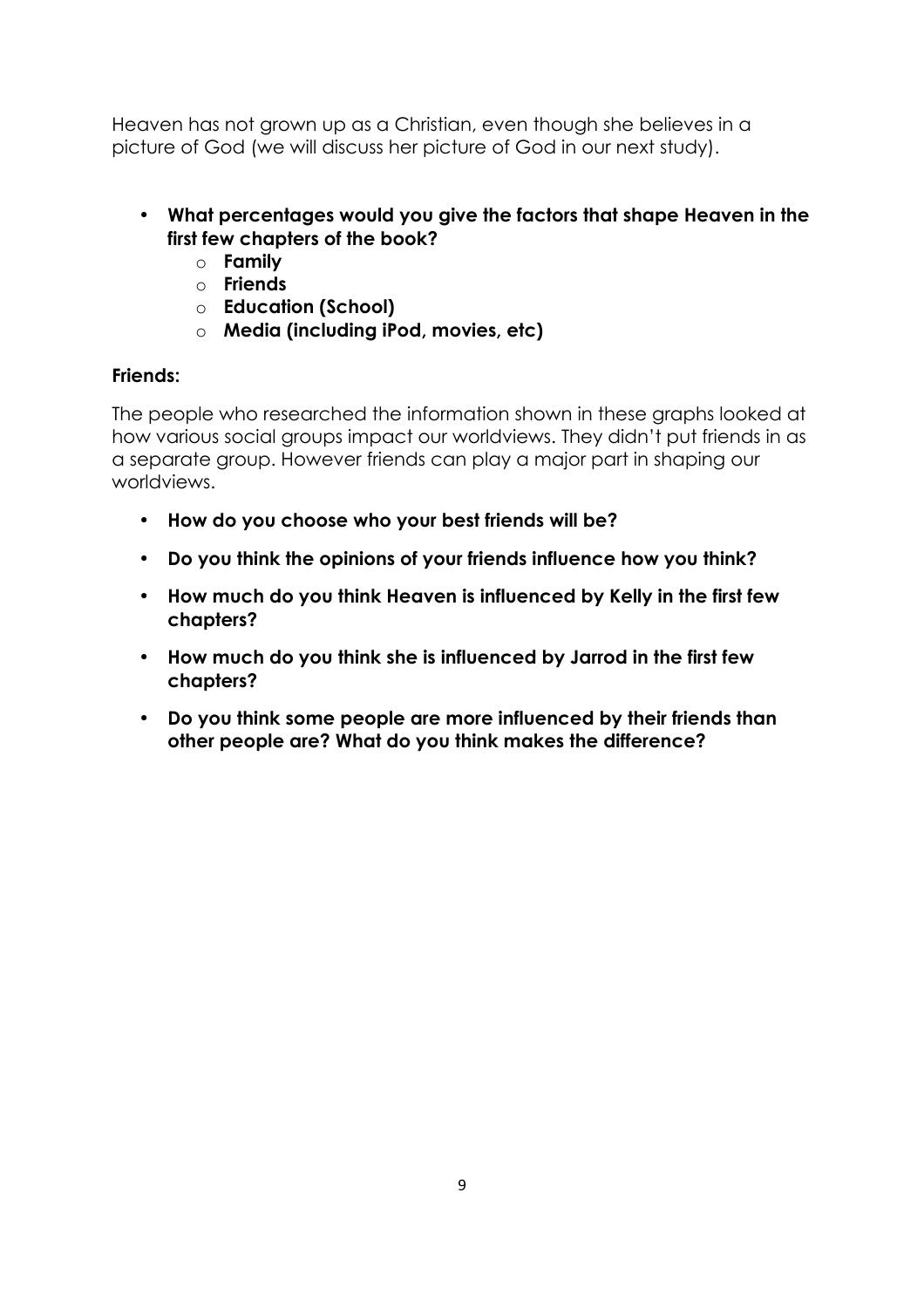#### **Building Blocks of a Worldview**

Even if not a Christian, there are some common questions that shape a worldview. These questions include:

- Does God exist?
- If He does exist, what is He like?
- How and why was the world created? (How did I come about?)
- What is the nature and purpose of humanity? (What am I on this planet for?)
- What happens after we die?
- What is truth?
- If God exists, can I know Him?

Even if it doesn't seem you've thought too much about it, you have decided an answer to each of these questions—even if your answer is unsure. The answers you have for these questions have a lot to do with how you see the world and shape your worldview. The answers to these questions form building blocks for other questions that shape how you understand the world and act.

Heaven changes her picture of God and with it her worldview as the story goes on. It is possible to change your worldview and most times that starts with changing your answers to the worldview questions outlined above.

#### **What Drives You?**

Reality is you're going to give your energy to something or somebody, even if not by conscious choice. Your worldview helps you decide what you will give your life to. Maybe it's your studies, shopping, friends or body image. All sorts of motivations drive people to go about life like they do. Many people are driven by materialism, guilt, anger or the need to please people. Deep down, we are all driven by something. Mostly it has to do with what we think life is all about, why we are here and who we think we are.

- **What would you say are the top three factors that drive people in our society?**
- **What do you think your friends would say are the top three factors that drive you?**
- **If in the future an archaeologist were to study your social media sites, text messages, credit card statements and diary what would they conclude your priorities were?**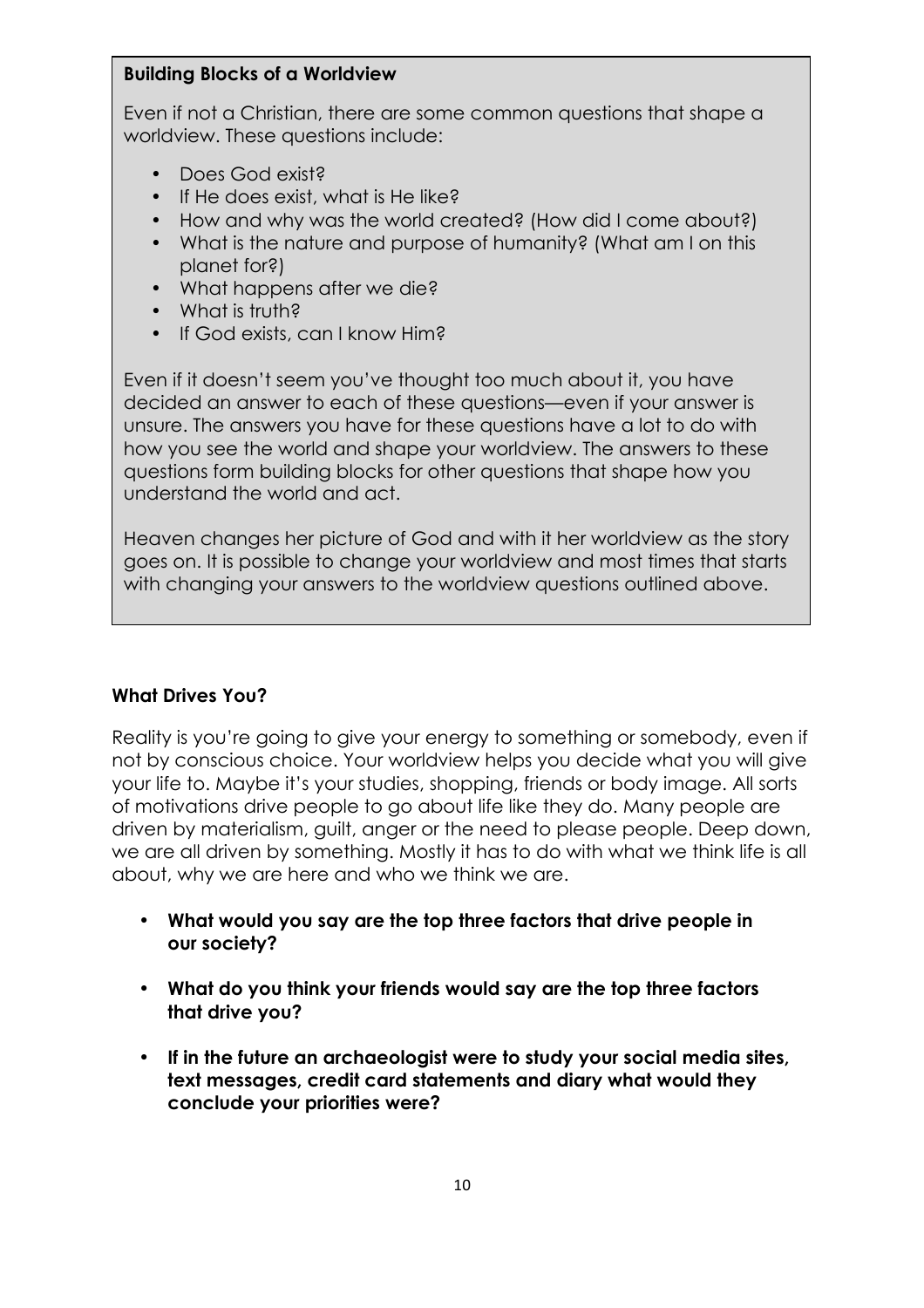#### **Today's Most Common Worldview:**

The most common worldview in Western society is consumerism. Consumerism tells us that happiness comes in things and experiences. In consumerism, people look for meaning in products.

- **Would you agree that most people today have a consumer worldview?**
- **Why do you think our society is so driven by image?**
- **Do you think the consumer worldview impacts how we treat other people?**
- **Do you think the consumer worldview impacts what we think about God?**

Introduce what a consumeristic worldview is. This is an important concept to work through as our later discussions on sex highlight how society's attitudes towards sex reflect consumer values.

The most common worldview in western society today is "Consumerism." Consumerism says that we are on this planet for ourselves and that meaning comes in things. Consumerism basically says that Time=Money=Things=Happiness. In this grid whatever takes my time takes my happiness. We end up trusting in money and things to deliver meaning.

In consumerism, we make everyone and everything a product to be used. The way most people think about sex these days is a product of the consumer worldview—we consume other people. The guys on the football team at Heaven's school see the girls as a physical product to be consumed rather than as whole people (we'll talk about this more later).

Advertising keeps reminding us that we need more things to make us happy and that we are not good enough with what we have or who we are now. Each day the media will give you more than 3000 messages that tell you to get more things if you want to be happy.

It is a framework, a formation system, an entire worldview. It tells us how to live and how to act. It speaks to our sense of identity, it shapes our personality. It tells us what to love, what to commit to, and what to have hope in. It is a virus that eats our faith from the inside out. This virus is the allure of the hyper-real world (Mark Sayers, *The Trouble With Paris,* Thomas Nelson, 2008, 5).

In the consumer worldview, even God—if someone believes in Him—is there to be consumed and to give us more things. Consumerism puts us at the centre.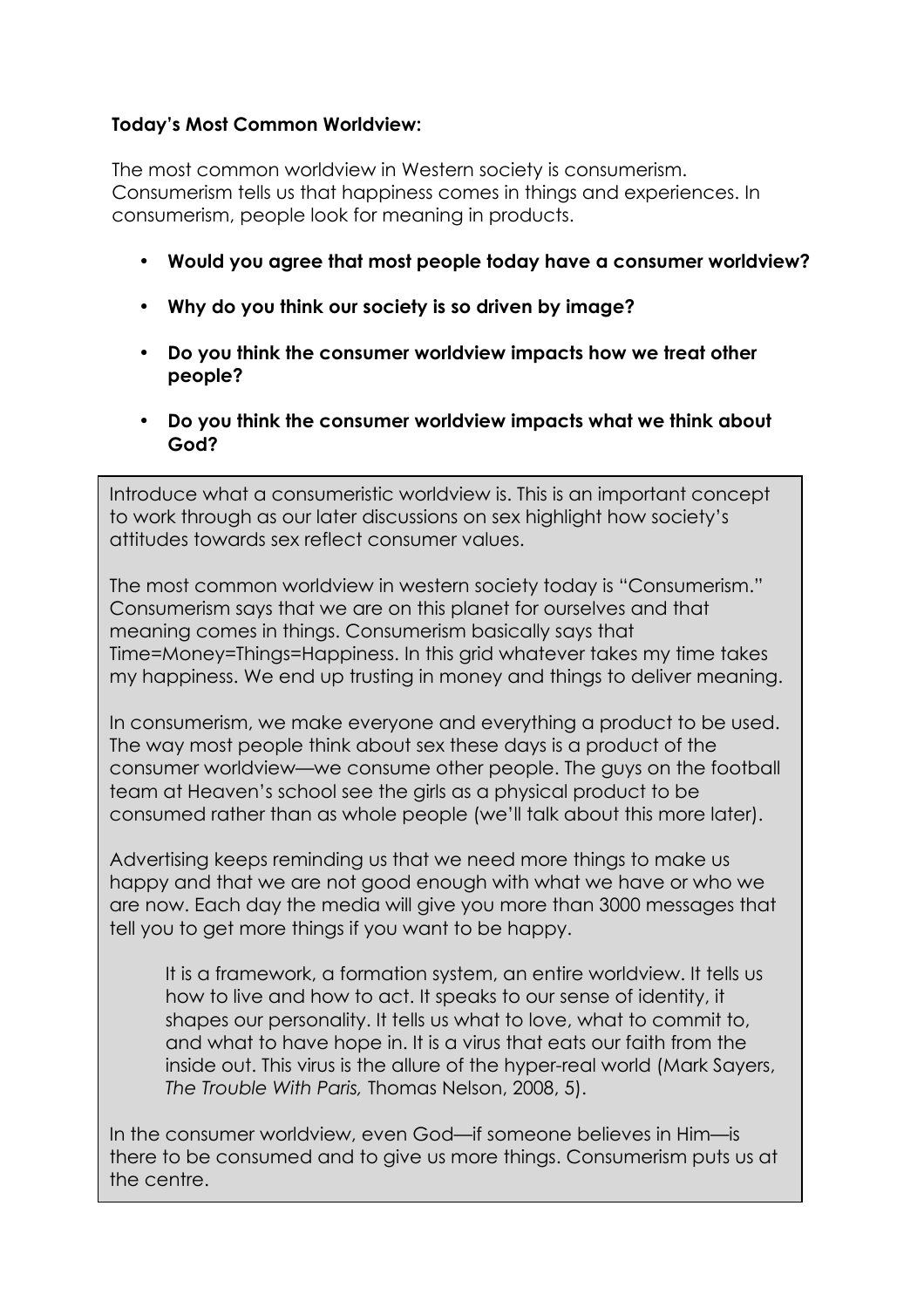## **Look:**

In Romans 12, Paul talks about worldviews.

At the end of Romans 11, Paul describes how great God is. The right response, he says, is to make God the centre of everything.

Read Romans 12:1-2.

#### *The Message* says:

"So here's what I want you to do, God helping you: Take your everyday, ordinary life—your sleeping, eating, going-to-work and walking around life—and place it before God as an offering. Embracing what God does for you is the best thing you can do for Him. Don't become so well adjusted to your culture that you fit into it without even thinking. Instead, fix your attention on God. You'll be changed from the inside out. Readily recognise what He wants from you, and quickly respond to it. Unlike the culture around you, always dragging you down to its level of immaturity, God brings the best out of you, develops well-formed maturity in you" (*Romans 12:1-2, The Message).*

- **What do you think it means to be conformed to the patterns of this world?**
- **What do you think it means to be changed from the inside out?**

In the rest of Romans 12, Paul talks about worshipping, serving with what you've been made good at, making space to connect with God, connecting with other people in your church family and even sharing with your enemies. The worldview Paul explains makes no sense to the consumer worldview most people have today.

• **What do you think stops people "fixing their attention on Jesus"?**

#### **What Now?**

The challenge Jesus gives us is to be in the world but not of it. In Luke 12, Jesus reminds us that He knows we need clothes and have bills to pay. However these things should not to be the goal of our life. Life is really about "being rich toward God" (Luke 12:21). When we start with knowing that we exist for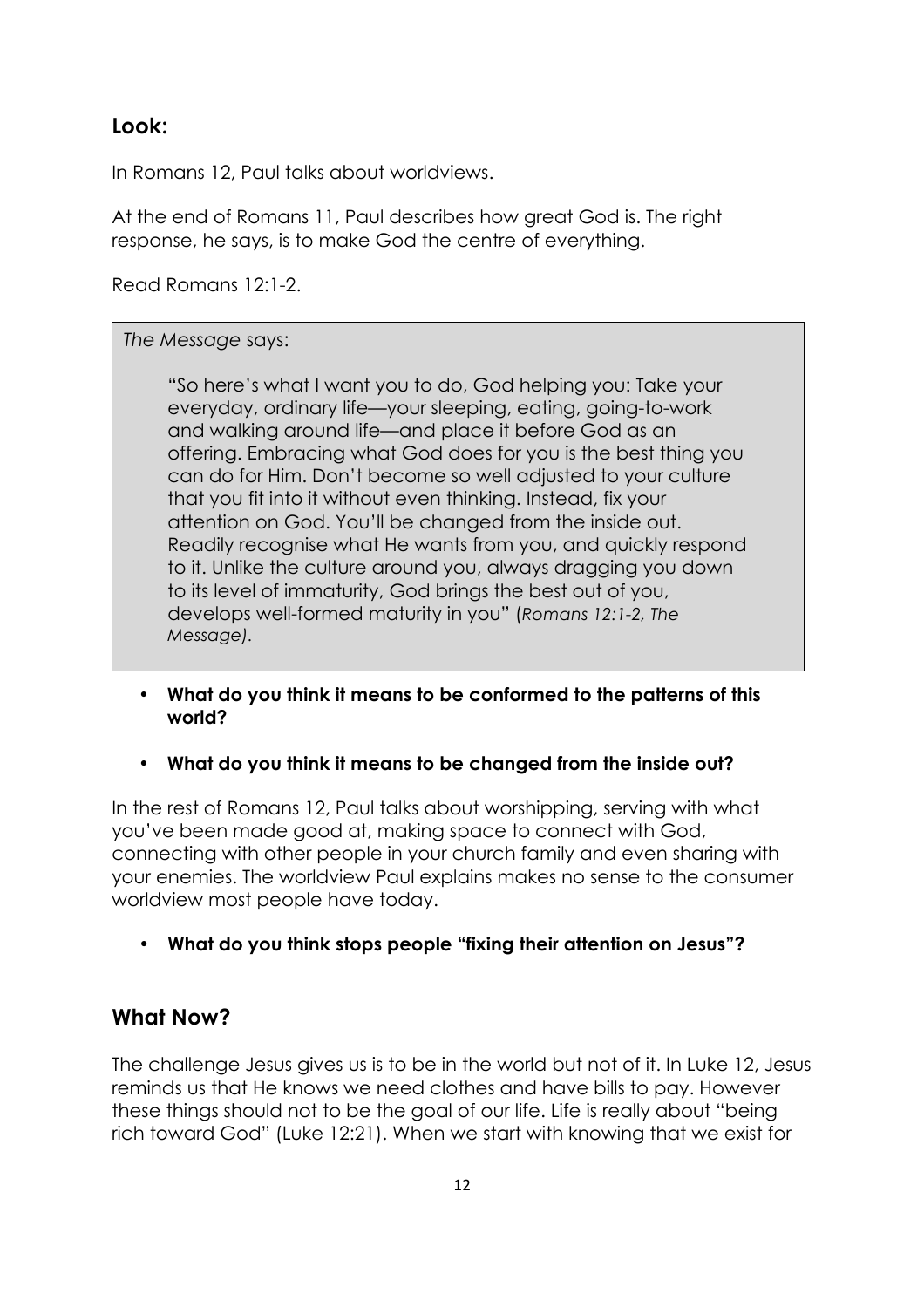God's glory, that He made us to live life with Him, we see life and the world differently. This is the starting point of a biblical worldview.

#### **Reflection:**

• **What do you think it means to love God with all your heart?**

## **Go Deeper:**

#### **Some good books on consumerism are:**

Mark Sayers, *The Trouble with Paris*, Thomas Nelson, 2008.

John Berard, James Penner and Rick Bartlett, *Consuming Youth, Leading Teens Through Consumer Culture*, Zondervan, 2010.

#### **To learn more about worldviews see:**

Ty Gibson's "Worldviews" digma clip at www.digma.com

George Barna, *Think Like Jesus,* Thomas Nelson, 2003.

*A Spectator's Guide to Worldviews: Ten Ways of Understanding Life.* Blue Bottle Books, 2007.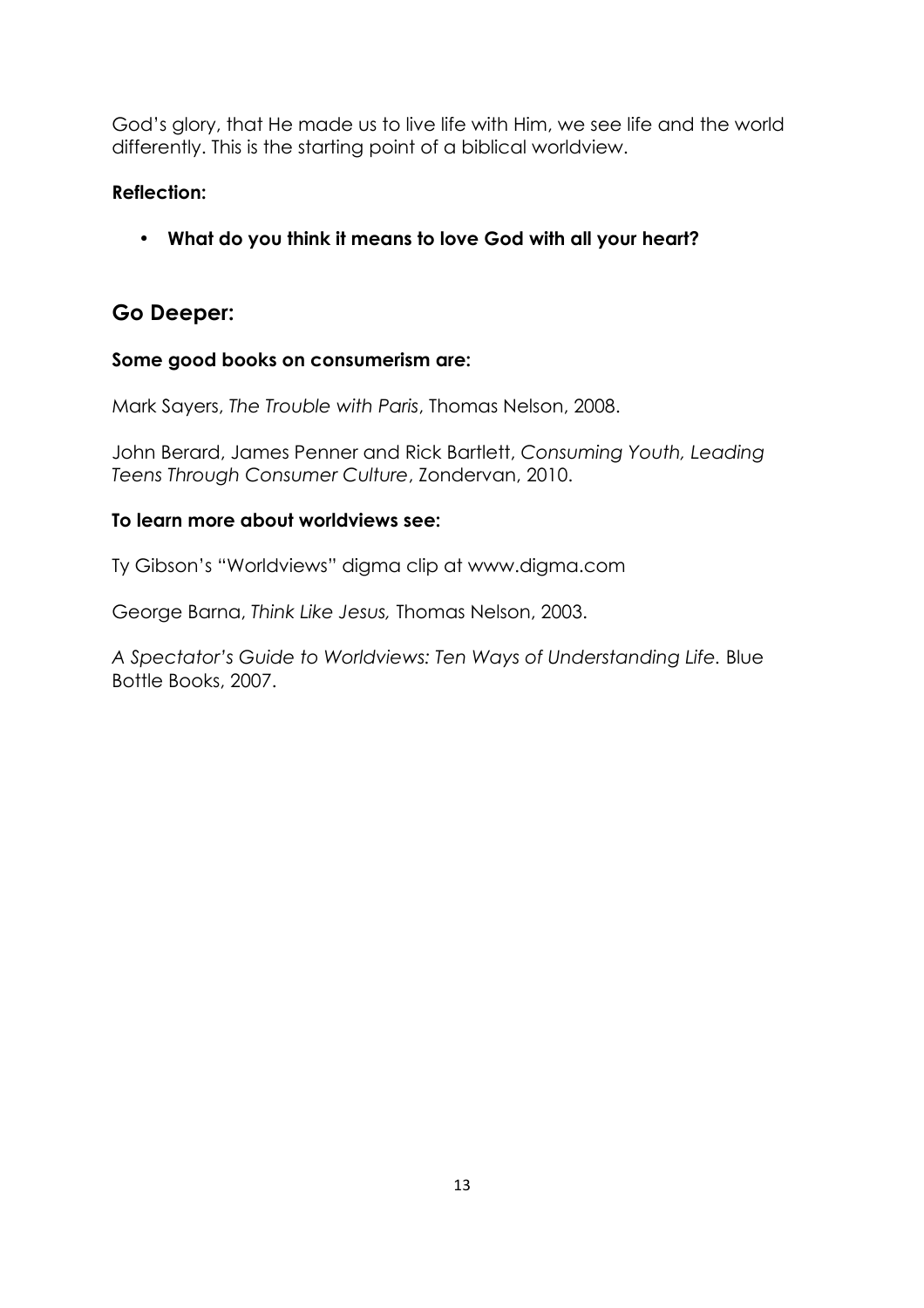## Heaven Sent Discussion Guide 2 "Pictures of God"

*"Living with a mother like mine, you got a fair exposure to various belief systems. She'd made us go to Sunday school for a few years when we were younger. She told us it was good to be open-minded and learn about all the different religions" (page 158).*

*"I knew about Christians . . . I didn't need that kind of Christian 'love' right now. The whole 'I love you but I want to kill you'-thing God had going on was rather unappealing" (page 160).*

Although not a churchgoer, like most people, Heaven already has a picture of God. This guide looks at how we shape our pictures of God and then explores the possibilities of a loving God.

## **Big Idea:**

God is in love with you and wants to live life with you.

The aim of this guide is to have group members think through their picture of God and how that picture came about. The guide then moves on to paint a picture of God's love. Many people have pictures of God that portray Him as harsh and judgmental. This guide moves people from a harsh picture to one of a God who seeks a unique loving relationship.

## **Group Activity:**

Have each person in the group write down their definition of the word love. Put all the definitions in a bowl and choose one person who reads the definitions and tries to match them to who he/she thinks wrote that definition.

## **The Story:**

Heaven does not give God much consideration until she shifts to New Zealand. She had learnt some things about God in her time in Sunday school and as her mum exposed her to various worldviews. However, her overall picture of God is of a distant judge, summed up strangely as "God loves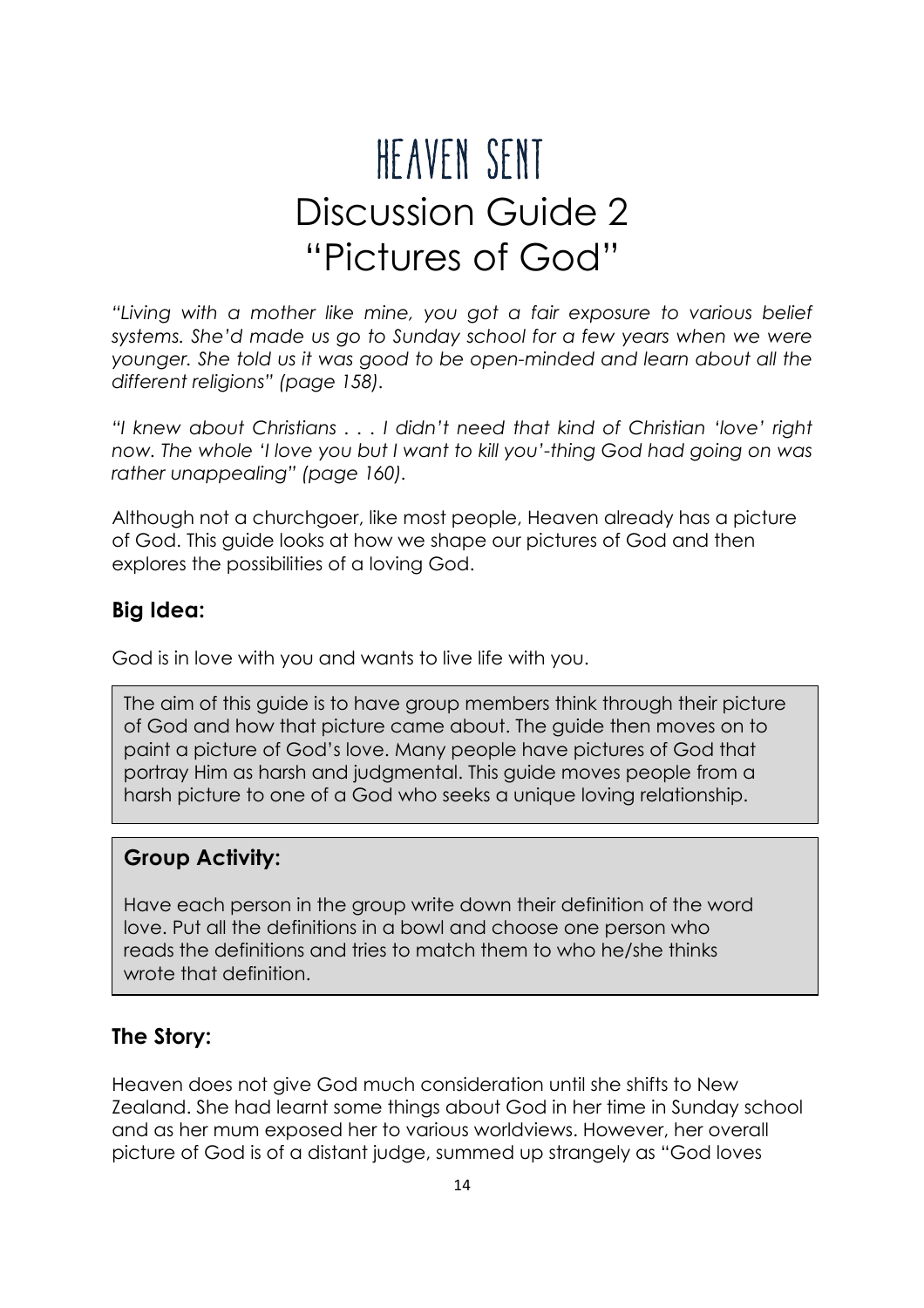you—He wants to kill you." Unfortunately many people picture God as harsh, angry or disinterested, if they believe He exists at all. As Heaven gets to know her relatives in New Zealand, Brad and a church family, she gets a different picture of God.

- **If you had to choose an animal to represent an aspect of God's character, what would you choose and why?**
- **Why do you think so many people are scared of God?**
- **How do you think God is generally portrayed in the media?**

#### **Explore:**

#### **Developing a Picture of God:**

Sometimes people do not think having a dynamic relationship with God is possible because, like Heaven, they have a scary picture of who God is. Satan wants us to have the wrong picture of God and see Him as a "severe judge" rather than a loving father (see Ellen White, *Steps To Christ*, page 11). Your picture of God is usually shaped by your relationship with your father here on earth. For some people, this is helpful in growing a relationship with God. In Heaven's case, this made things difficult. Heaven's dad was largely uninvolved and seemingly cared only about outward appearances and performance. For Heaven, growing a relationship with God would mean rethinking her whole picture.

Some people do not think a "relationship" with God is a good idea as most relationships they have seen have been hurtful or controlling. Our ability to view a relationship with God in a positive way is closely connected to the quality of our parents' marriage. In Heaven's case, her parents' marriage was not healthy and didn't seem to have a lot of love. This type of marriage can leave children distrustful of any relationship, including one with God. In this case, we need to rethink our picture of God and give Him a go to see that He can be trusted and that we can grow an enjoyable, close, dynamic relationship with Him.

- **What pictures of God do you think you have received from your parents? What parts do you think are valuable and what might you need to re-shape?**
- **What other factors do you think have shaped your picture of God?**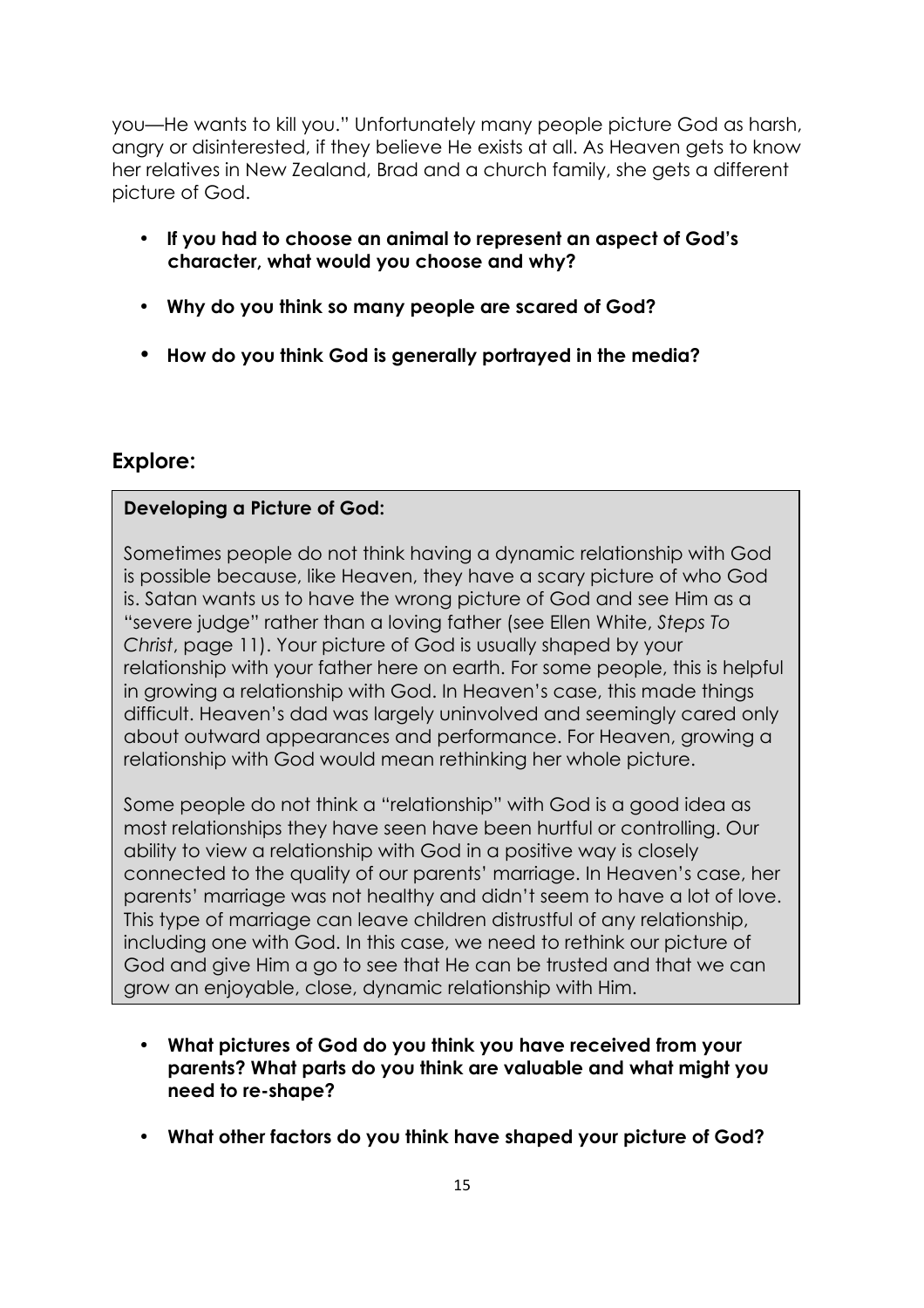• **If Heaven asked you what God was like, how would you reply?**

#### **Common Picture of God**

In his book *With*, Skye Jethani describes some common pictures of God:

#### **1. Under God**

People who live life under God have a picture of God as just having lots of rules. They think that to get God's blessing, you need to do all the right things. It's a way of trying to control God. Sadly, when things go wrong, as they do, they blame God for not doing His part.



#### **2. Over God**

These people have a picture of God based on principles rather than a relationship. God gets taken out of the picture. The extreme of this is atheism. Christians with an "over" picture might believe God exists but they do not think He is interested in them. They might read the Bible and Christian books but they are looking for principles rather than a relationship. Principles are important but should not be our primary picture of God.



#### **3. From God**

Some people treat God as a big cosmic Santa Claus who they don't really know or really care to know but from whom they want good things. This is the consumer picture of God where God exists to give us things. Sure, God does bless us and every good thing does come from Him, but this is not the Bible's main picture of God. In the "from" God picture, you don't have to change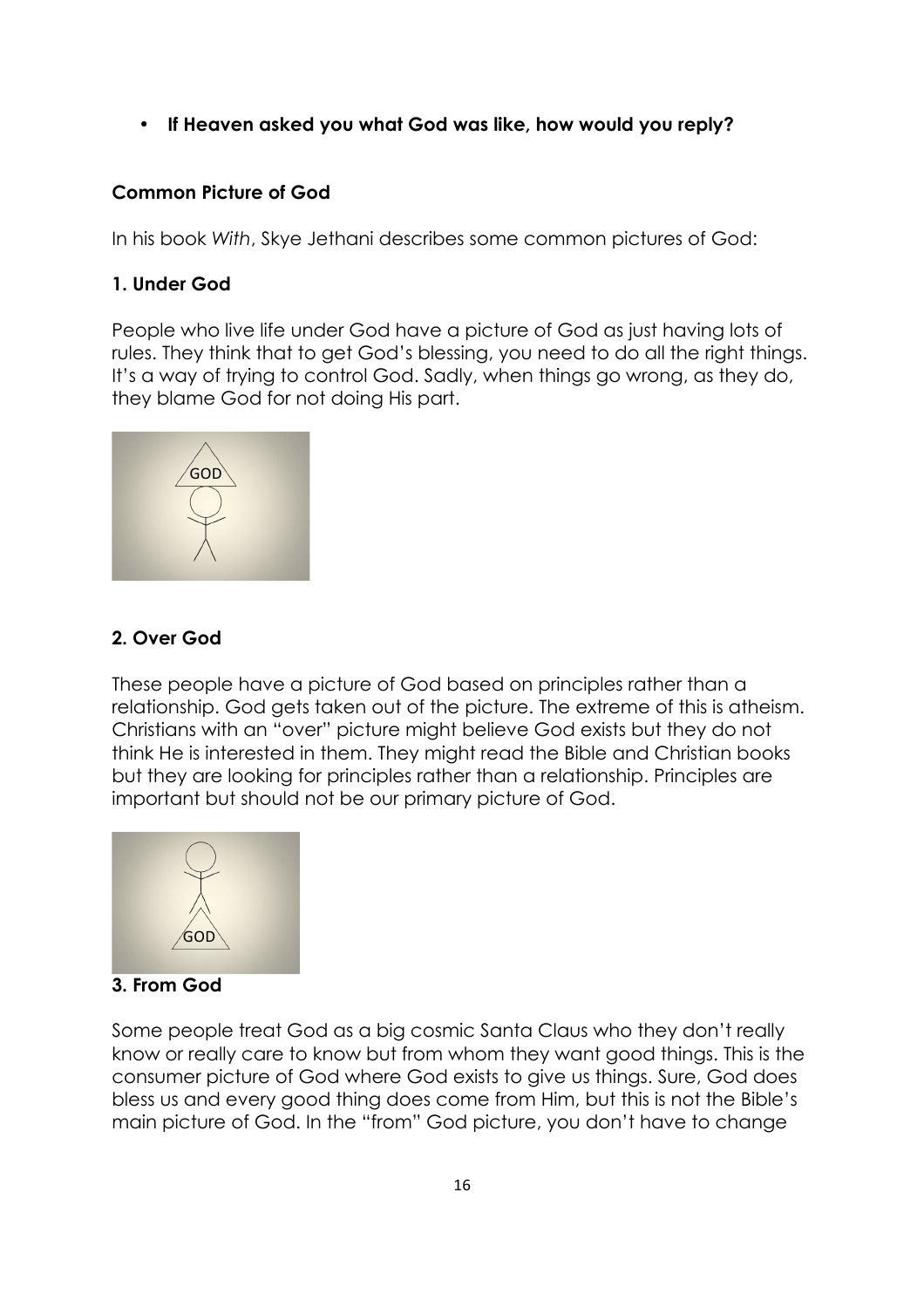your dreams—you just get a version of God who will make that happen for you. This picture ends up with God existing to make us better consumers.



#### **4. For God**

This picture is all about serving God. Serving God is important but, if serving Him becomes more important than being with Him, the picture gets muddled. Some people get more excited about God's mission than about God.



- **Which picture of God do you think is the most common?**
- **Which picture do you think Heaven has of God at the start of the book?**

Other people see God as the big policeman who is watching everything they do to see if He can catch them doing something wrong. Some people feel that God is too "holy" for them and that they are not good enough for Him. Sadly, many people think they are leaving God but really they are leaving a bad picture of Him. God chooses to love us as we are and wants to have a relationship with us where He can work in and through us.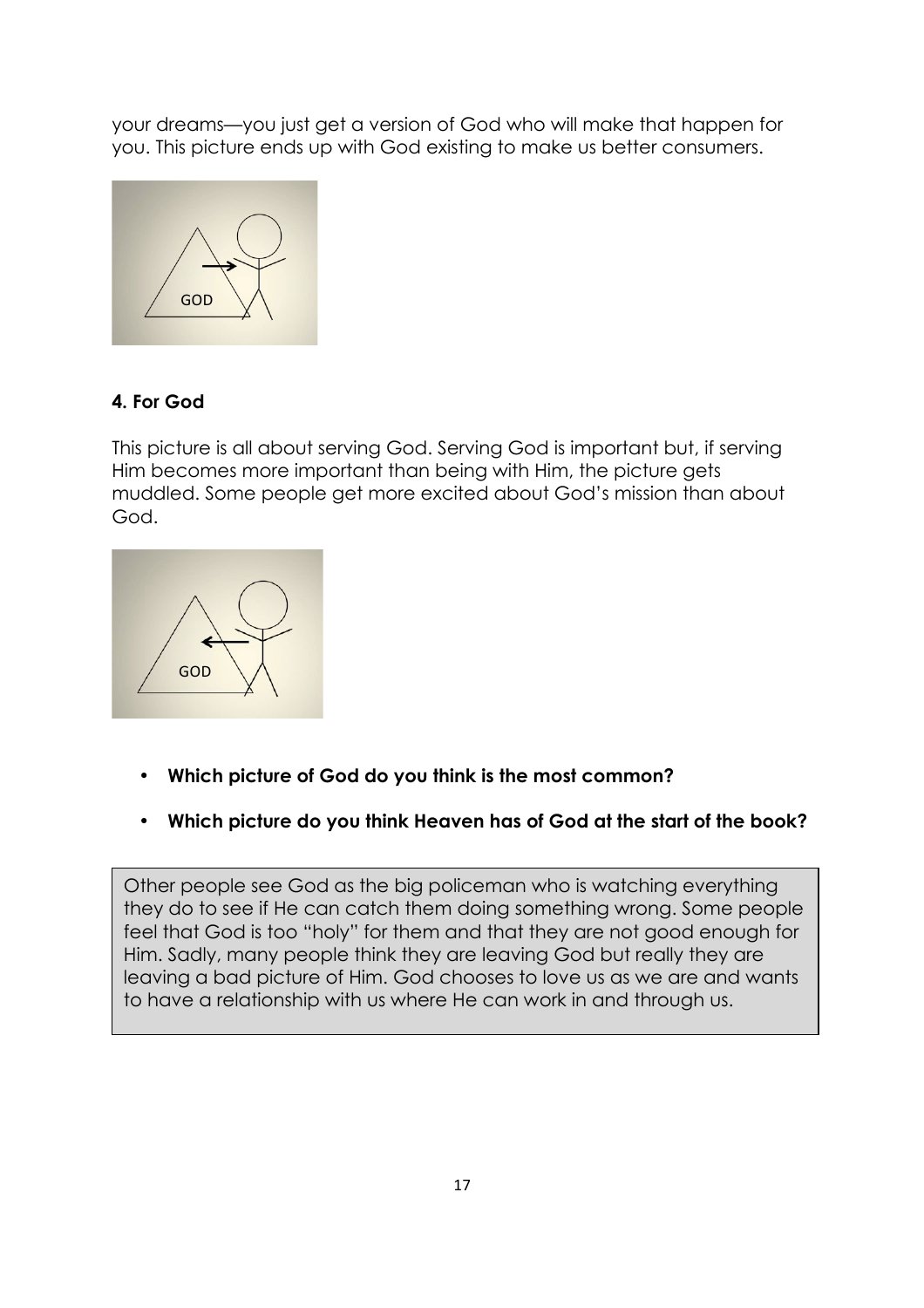#### **The Answer = With**

The Bible paints a picture of a God who wants to be "with" His people. Isaiah 43:1-5 and Psalm 23:1-4 are some of the many passages in the Bible that describe God wanting to be with you.



Think about the two brothers in the story of the prodigal son in Luke 15:11- 31. *If you are in a group that is unfamiliar with the Bible, you may need to summarise this story.* In this story, the father represents a picture of God. What picture did the younger son have? What picture did the older son have? Both sons had missed the idea in verse 31. For the father, the big deal was being with his boys. He appreciated the older son's obedience but being with his boy was more important. His younger son's disobedience would have disappointed him but, once again, the big deal was being with his boy.

#### **God Is In Love With You**

God is head over heels in love with you. Over and over again, in the Bible, God reminds you that you're His child and that makes you incredibly valuable. The DVD Heaven watched at her auntie's home reminded her that we are His children and that He wants to hold us close as we go through life. A dynamic relationship with God starts with knowing that God—for reasons we will never fully understand—loves you and desperately wants a relationship with you.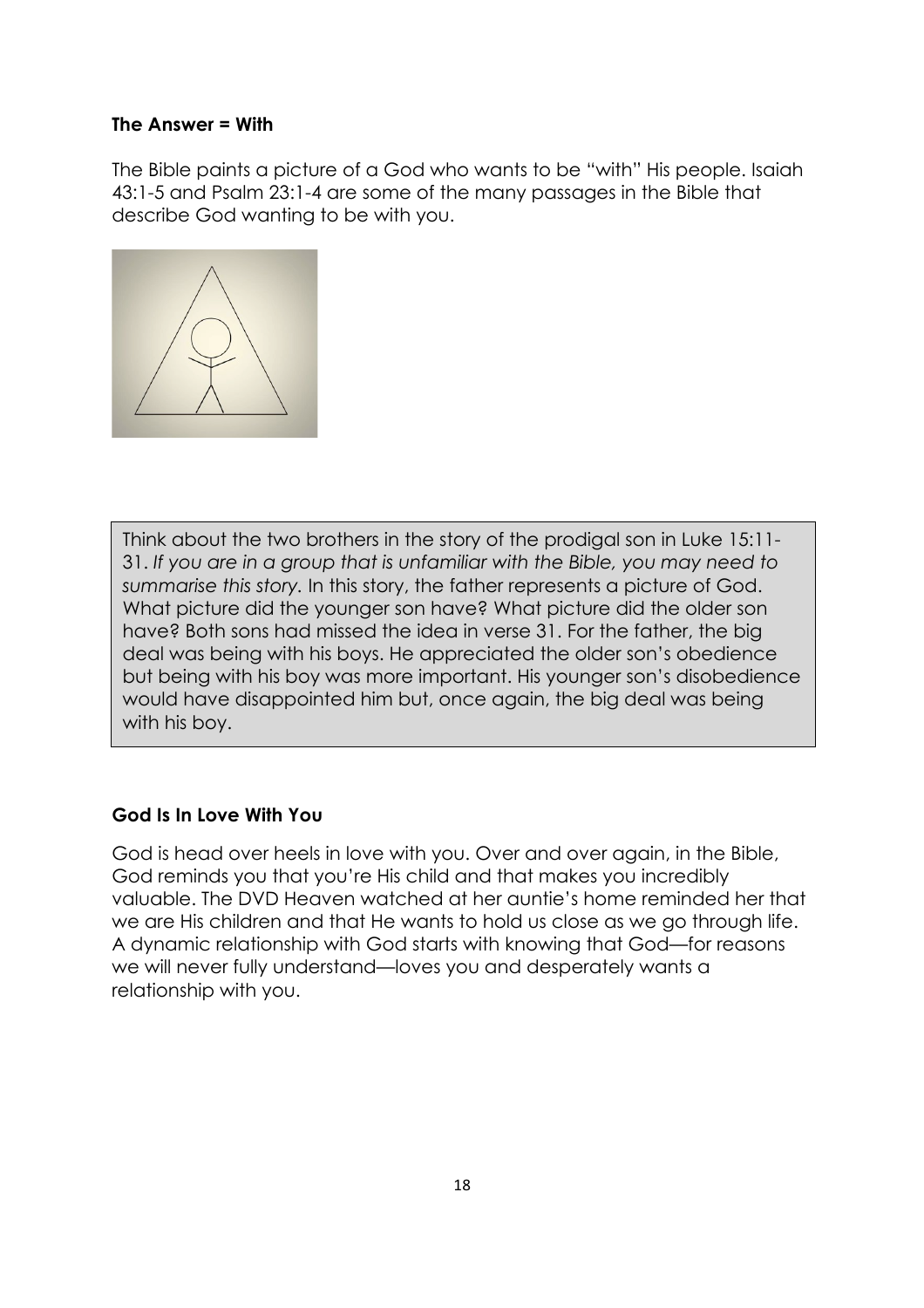God uses His powers to love you. He knows everything about you. He knows you better than you know yourself. God can be wherever you are and loves it when you invite Him to be with you in what you do. He can spend the day with you in your classroom, on the sports field or on the computer.

It's incredible but true that God—the most powerful force in the universe didn't just make you, He wants to spend time with you. God loves you so much that He wants to be with you in everything that you do. He is with you in all the good times and feels sad with you when things don't work out right. Always remember that God is in love with you.

"God is on bended knee before you. His arms are outstretched, right palm open to invite movement toward Him, left hand tightly clinched with hopeful passion." (Ty Gibson, *An Endless Falling In Love*, Pacific Press, 2003, page 129).

#### **Jesus Shows Us God:**

Our clearest picture of God is seen in Jesus. Through Jesus, we can know what God is like. Jesus says, "I loved you enough to become one of you."

- **How does it make you feel when you remember that God is in love with you?**
- **What is your favourite story about Jesus and what does it tell you about God?**

#### **Changing Your Picture of God**

"Like a father, God takes us in his arms, holds us close and stays with us. I thought of my father—clearly he wasn't anything like God! Anyway, the guy talking said God says he doesn't expect us to be perfect and he is close to the broken hearted. That he will be with us and show us the way home. *It was beautiful—if only it were true. . . .*

*"But if their God was truly like that . . .* I pushed the thought aside and squared my shoulders" (page 164).

*"Umm God, if you are there and you can fix this . . . will you?"(page 221).*

In the story, Heaven changed her picture of God. She learnt about God but, more importantly, saw a new picture of God modelled through people who loved Him.

Just because you might have a messed-up picture of God from your parents, teachers or church doesn't mean it has to be this way. It might take a little while to get a new picture from your head to your heart. Why not start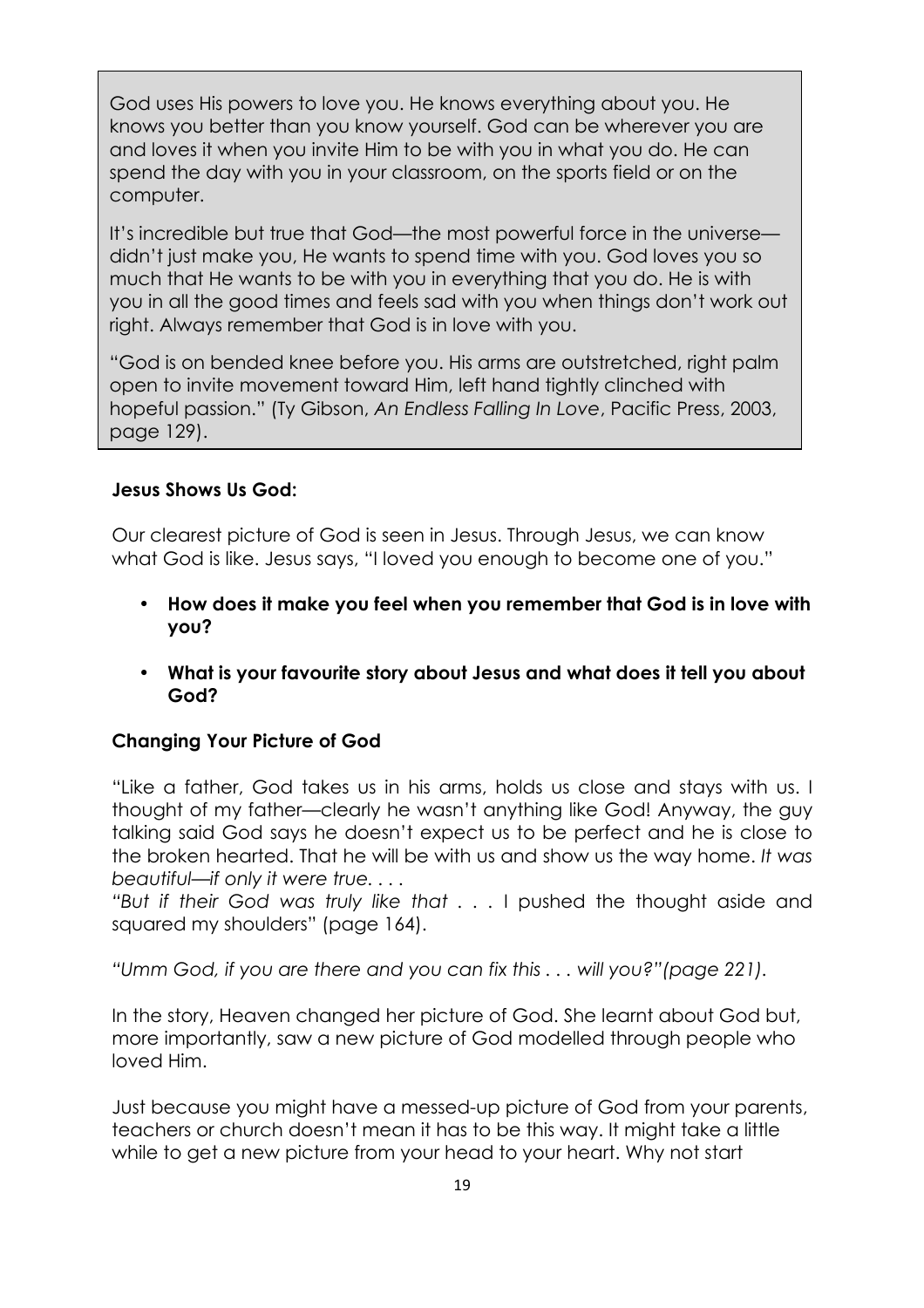painting a picture of God in your mind that reflects God's love for you and His desire to be with you?

## **Look:**

#### **Psalm 139**

If you are in a group, have each person choose one picture of God or idea about God that is expressed in Psalm 139.

• **Why did you choose that picture of God and how does it make you feel?**

## **What Now:**

#### **God Gives You The Choice**

Too often, we can live life with no regard for God's perspective of us. Even sadder is that instead of looking to God for our meaning and fulfilment we chase the next thing that promises to fill the void. It might be a new body shape, car or relationship—each promising a sense of fulfilment but none delivering. There is nothing inherently wrong with these things, they are just not designed to give us ultimate meaning and purpose.

The same God who made the world offers to remake your life. He longs to share the everyday moments of life with you. God did not make you to be a puppet, with strings for Him to pull. That would make you His toy. Rather, He made you with reason and the power to choose so that He could have a relationship with you. He does not force a relationship. God's desire is to be invited into your everyday situations and do life deeply with you.

- **What do you think are the top three things that get in the way of growing in your relationship with God?**
- **What do you think it means to love God with all your heart?**
- **If you cut back using the internet or phone one hour a week, how could you use this time to connect with God?**
- **How do you feel when you read that God wants to work in and through your life?**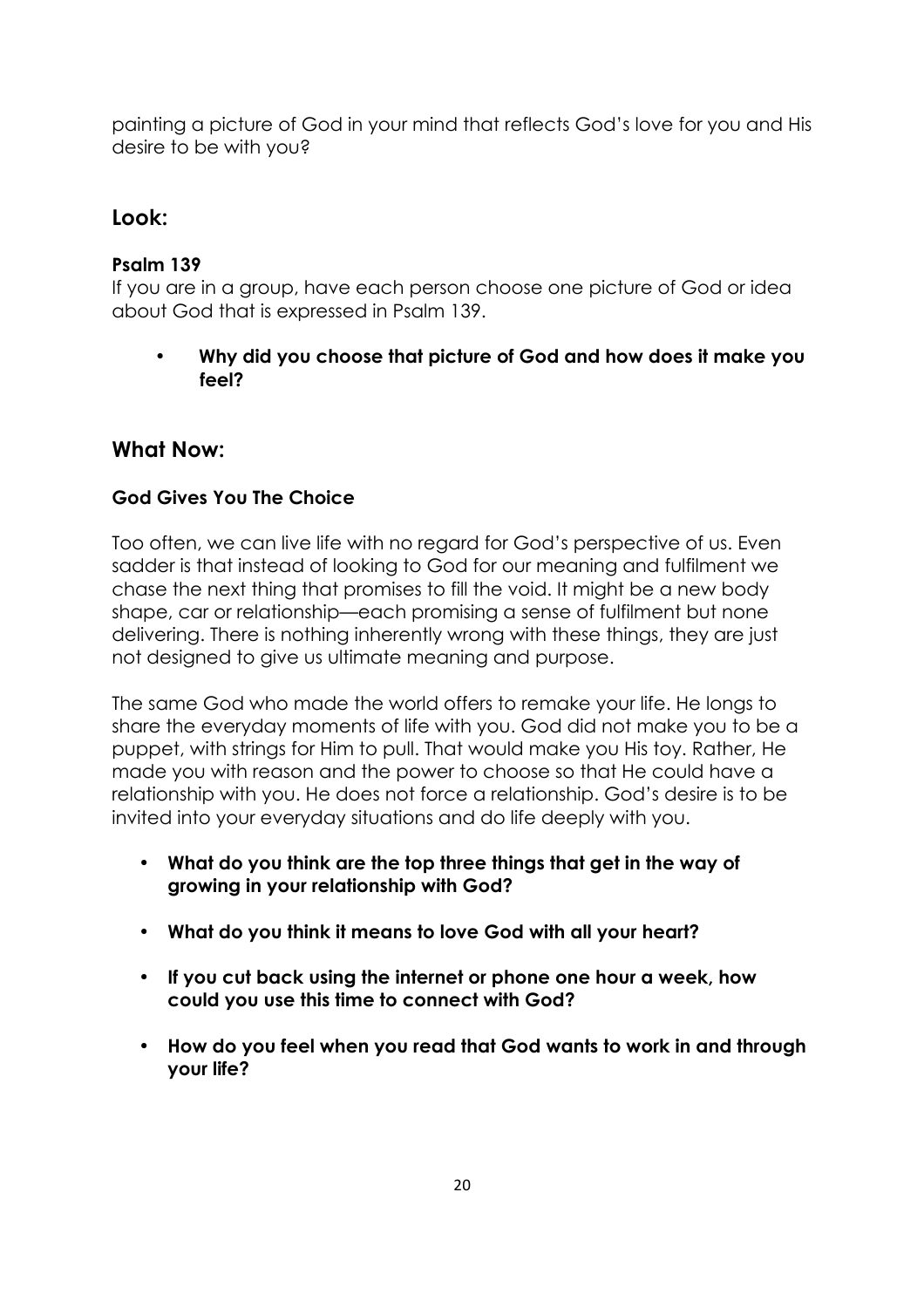## **Go Deeper:**

Watch Rob Bell, Nooma 01 "Rain"

Watch Ty Gibson, "Unforced" clip at digma.com

Ty Gibson, *A God Named Desire,* Pacific Press, 2010.

Skye Jethani, *With,* Thomas Nelson, 2011.

Ben Maxson, *Steps To Discipleship*, General Conference Stewardship Department, 2010.

Ellen White, *Steps To Christ*—Youth Edition.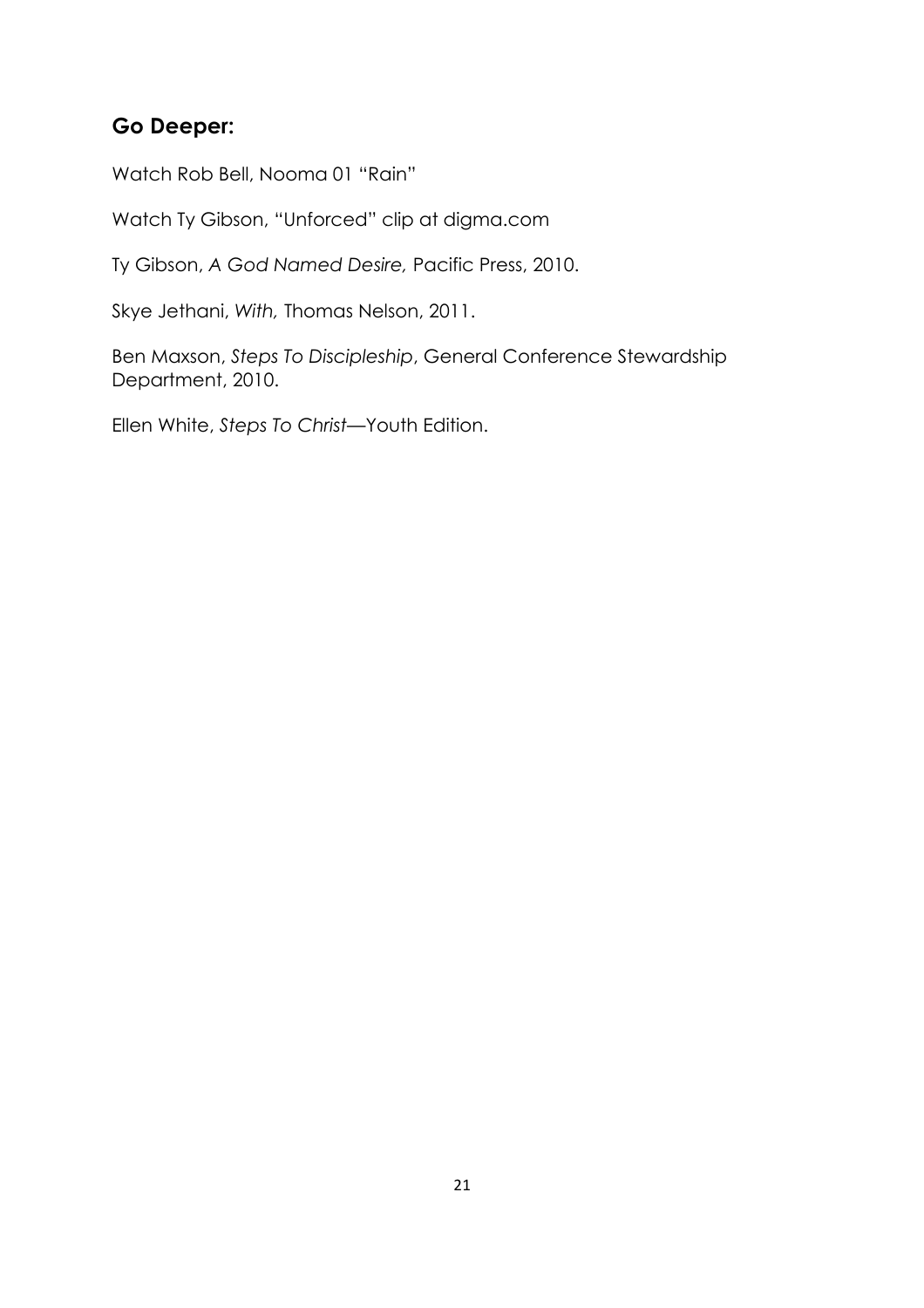## Heaven Sent Discussion Guide 3 "Is This Wise?"

*"I glanced at my watch and sat back on the toilet to wait. Two minutes felt*  like forever. I thought of all the things that had led to this point. If only I'd just *avoided one of them" (page 112).*

*"How could I have sabotaged my life like this?" (page 114).*

## **Big Idea:**

Life is full of decisions—ask "Is this wise?"

This guide looks at what it means to make "wise" decisions. Most poor decisions are preceded by seemingly smaller unwise choices. While there is no choice that ever justifies rape, Heaven still rethinks the "what ifs" of many choices she has made. This guide prompts people to ask the "Is this wise?" question rather than is this simply right or wrong.

## **Group Activity:**

The wisdom radio show:

Choose one person in the group to play the role of a "life coach" on a pretend radio show. (Depending on the dynamics of the group, other people could take turns being the "life coach" but be careful that this activity does not get uncomfortable for more introverted personalities.) Other members in the group take turns to "call" in with scenarios. These may be made up on the spot or pre-written and handed out (keep things a little bit light). The "life coach" then has to give "wise" advice on the scenarios. Members in the "listening" group are asked to rate the advice on a scale of 1-10.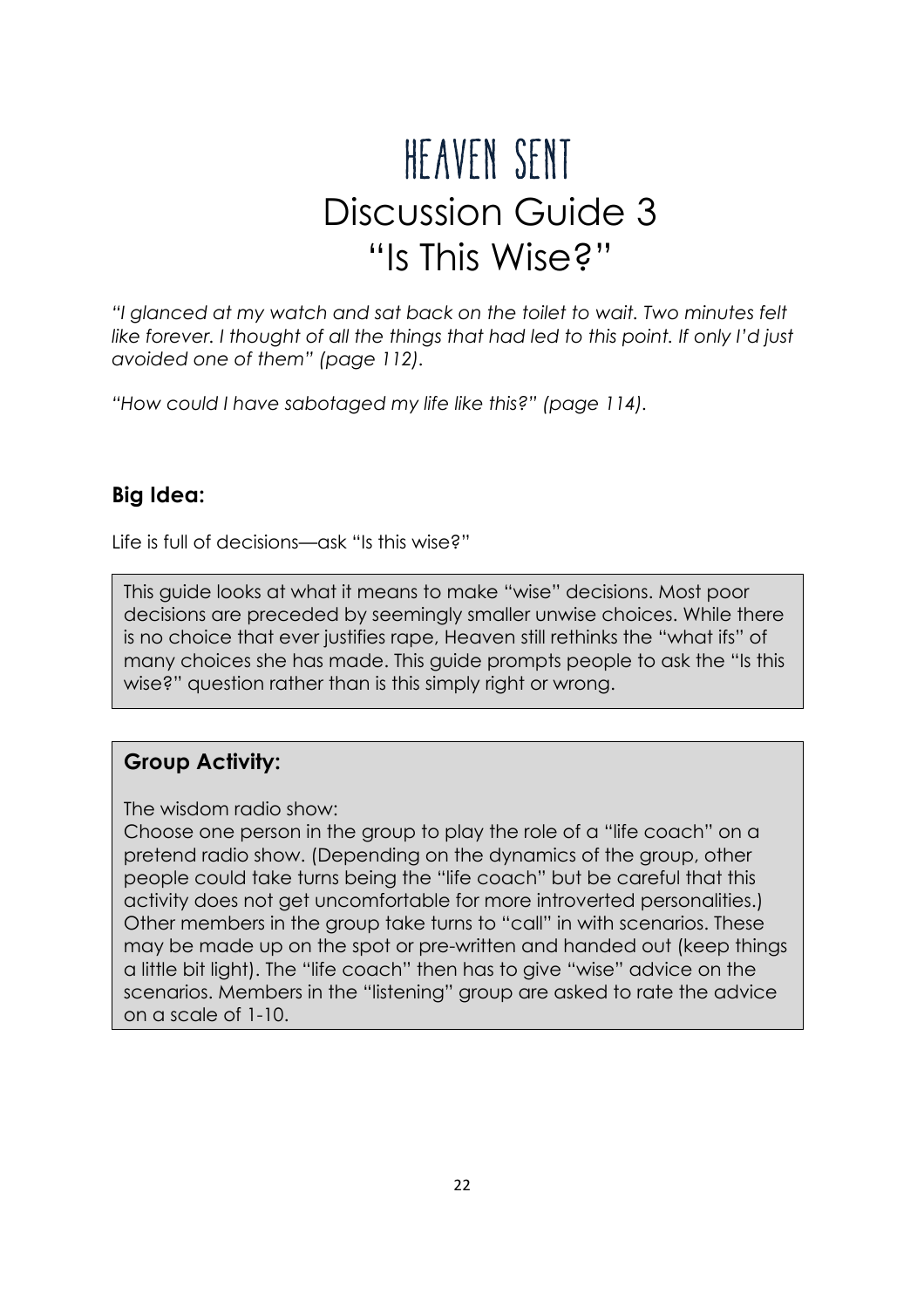## **The Story:**

Like any young person, Heaven has many decisions to make. She is planning to be a doctor; she studies hard and keeps fit. She is also making decisions about her relationship with Jarrod, alcohol and who she is.

While there is never an excuse for rape, Heaven does reflect on a bunch of decisions that, in hindsight, she may have made differently.

## **Explore:**

We all have decisions to make—and we make thousands of them every day. Getting out of bed, eating, getting dressed, driving . . . Our life is full of decisions. Most decisions are no-brainers, but other decisions have much greater consequences.

What grid do you use to decide what is a good or bad decision?

- **What's the most important decision you've made today?**
- **What's the hardest decision you've made today?**
- **Can you think of any current news stories that highlight a poor decision?**
- **What decision could have made this story turn out differently?**

Every major poor decision usually has a bunch of smaller unwise decisions leading up to it.

A person who cheats on their partner has usually made a bunch of unwise choices leading up to the cheating.

A person who ends up going to gaol for stealing has usually made a whole bunch of unwise choices leading up to the poor decision that results in punishment.

At any point, a wise decision in one of the seemingly smaller choices may have changed the direction things were headed.

- **If you were writing the dictionary, how would you define "wisdom"?**
- **Do you think there is a difference between being knowledgeable and being wise?**
- **Would you say Heaven is a wise or unwise person? Why or why not?**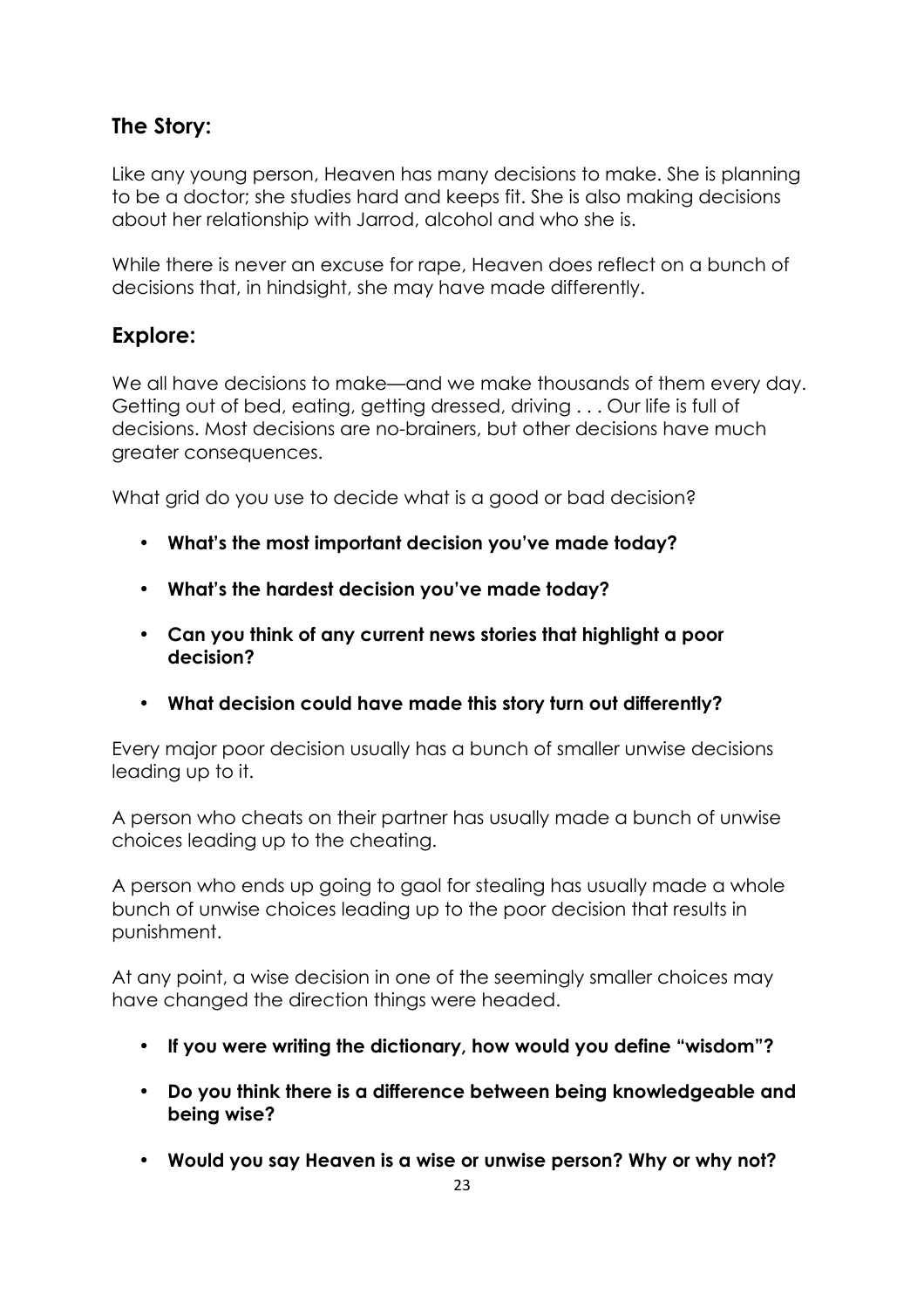#### **Is This Wise?—The Wisdom Grid**

There is a difference between being clever and wise. Clever people can get out of spots that wisdom would not have got them into in the first place. Wisdom is making good choices in the little decisions before things get too complicated.

Wisdom provides a decision-making filter for all areas of your life—your love life, your career, your finances, your driving, everything. Rather than ask is a particular action right or wrong, ask "Is this wise?"

While nobody plans to mess up their lives, the problem is few people have a plan not to. That is, we don't put the necessary safeguards in place to ensure a good ending.

#### **Fooling Ourselves**

You and I are good at self-deception and justifying why a little decision doesn't matter: "This won't hurt anyone"; "I'll only do it once"; "I'll be careful"; "I can handle it." We can justify decisions and make reasons to explain to ourselves why it's not really wrong—even though deep down we already know it's unwise. If it wasn't technically "wrong," then it must be "right," right?

Some things might not be necessarily wrong but they might not be wise. How close can I get to the line between right and wrong, without actually doing something wrong? How far over the line between right and wrong can I go without experiencing consequences? How close can I get to sin without actually sinning? We think we can dance on the edge of disaster and beat the odds.

Why are people prone to making poor moral decisions? Because something always whispers to us that our situation is unique: "Nobody has ever felt this way before"; "I can handle it, I'm not like everyone else"; "That statistic doesn't apply to me"; or "I know what's best for me."

All along wise people are asking, "Is this wise?" As the consequences of a decision get larger, the wise person still asks the same question—"Is this wise?"

• **Who is someone who comes to mind when you think of a wise person? What about them makes you think they are wise?**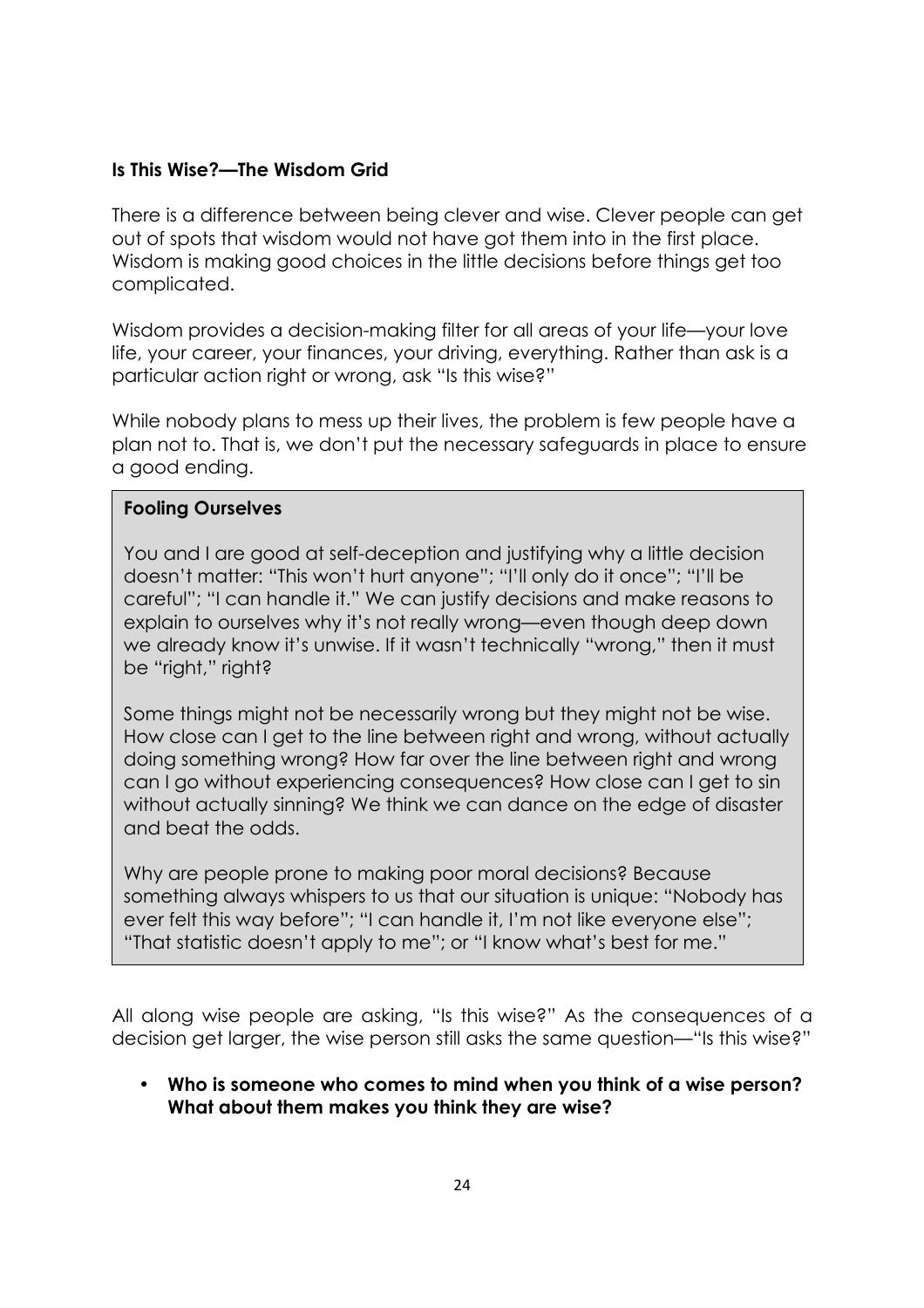## **Look:**

The Bible's book of Proverbs is a collection of sayings about what it means to be wise or foolish.

*"Blessed is the man who finds wisdom, the man who gains understanding. For she is more profitable than silver and yields better returns than gold. She is more precious than rubies; nothing you can desire compares to her" (Proverbs 2:13-15).*

Choose a chapter of Proverbs and read some of the wise sayings:

- **What did you learn about wisdom from the chapter?**
- **Why do you think the Bible includes this book of wise sayings?**

Look at what Paul writes about wisdom in Ephesians 5:15-17:

"*Therefore be careful how you walk, not as unwise men but as wise, making the most of your time, because the days are evil. So then do not be foolish, but understand what the will of the Lord is."*

#### • **What do you think is the biggest difference between an unwise and wise person?**

Jesus tells a story about a wise man and a foolish man building their houses. The wise built on the rock, while the foolish built on the sand. Both ended up with houses, but when the storms came the foolish man's house fell down.

- **Why do you think Jesus told this story?**
- **What do you think the rock represents?**
- **What do you think the storms represent?**
- **How would you describe your foundations?**

## **What Now:**

Wisdom starts with God.

*"For the Lord gives wisdom, and from His mouth come knowledge and understanding" (Proverbs 2:6).*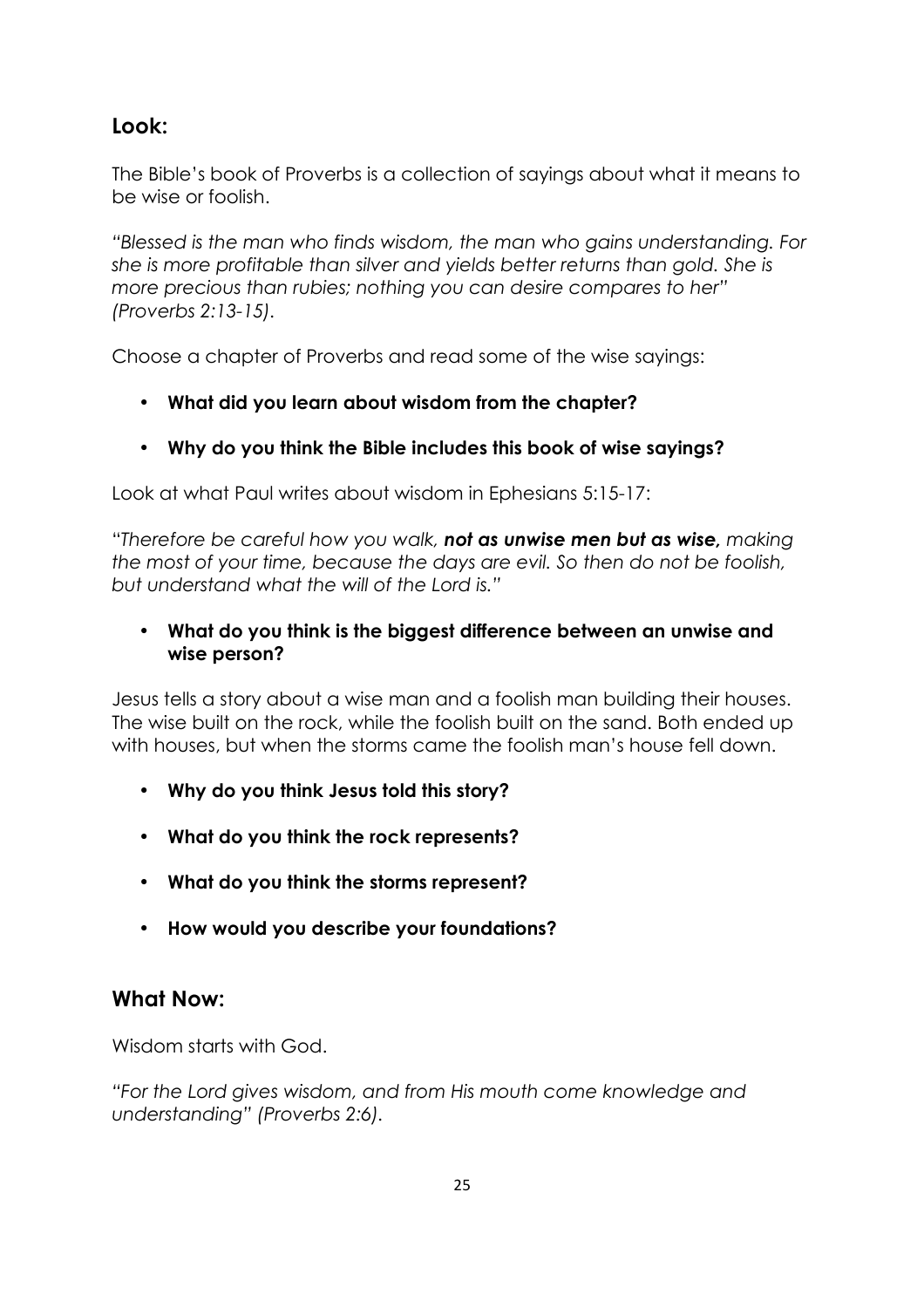*"If any of you lacks wisdom, he should ask God, who gives generously to all without finding fault and it will be given to him" (James 1:5).*

- **What do you think stops people asking God for wisdom?**
- **If you were all of a sudden able to choose anything you wanted what would you choose?**

Solomon was given that very choice and chose wisdom (see 1 Kings 3:5).

Wisdom begins when we recognise that God is God—and we're not—and then we respond by asking Him for wisdom.

God desires that your life be a masterpiece that reflects His greatness and your uniqueness.

• **What's stopping you asking God for wisdom now?**

## **Go Deeper:**

Andy Stanley, *The Best Question Ever,* Multnomah, 2004.

Bill Hybels, *Making Life Work*, IVP, 1998.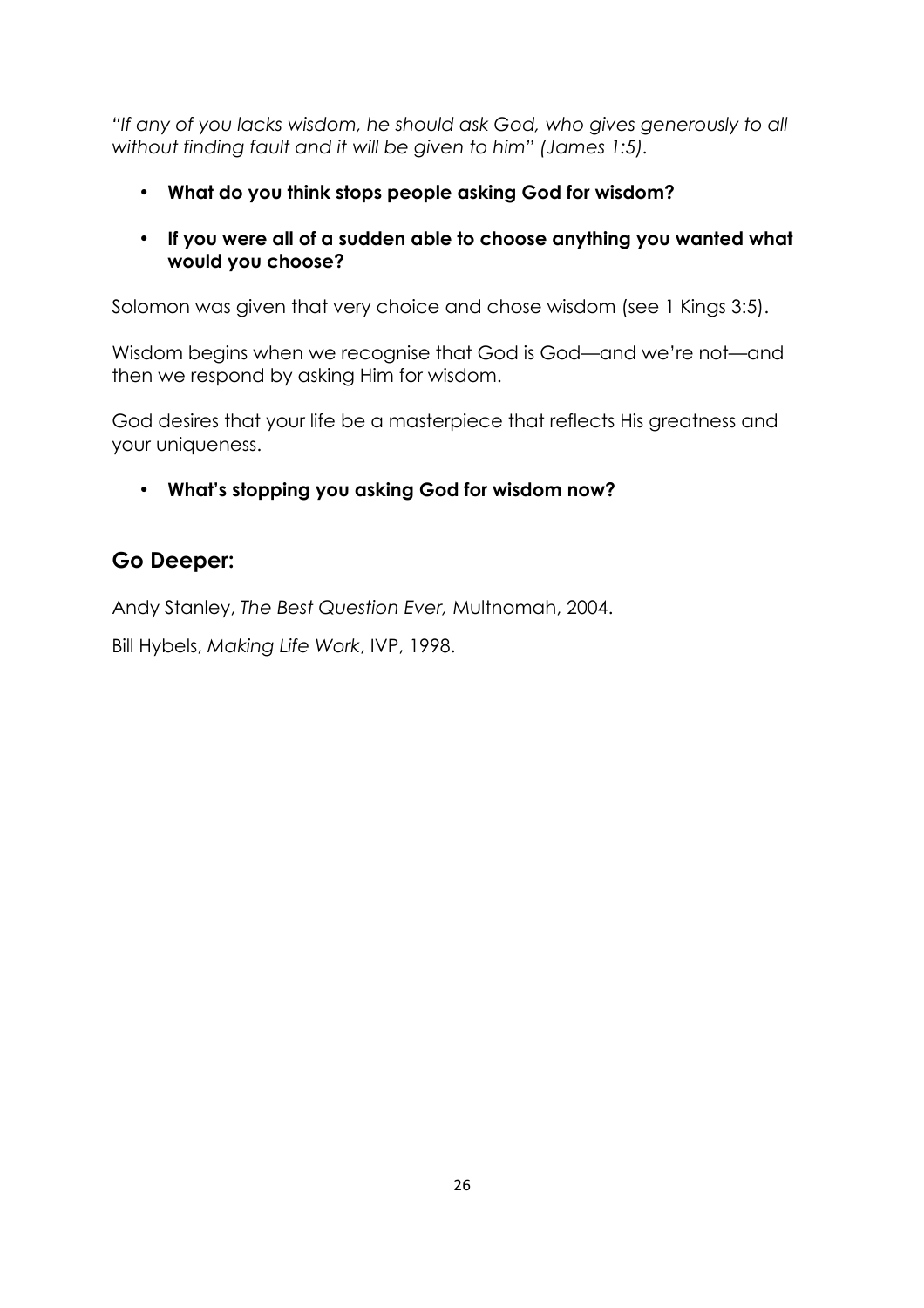## Heaven Sent Discussion Guide 4 "Keeping In Shape"

*"The alarm seemed to go off as soon as I closed my eyes. I pulled on my running clothes, dragged my hair back into a rough ponytail and grabbed a banana. Slipping silently out the front door, I did some stretching while waiting for Jarrod to arrive" (pages 29-30).*

## **Big Idea:**

People look after their bodies for a whole lot of reasons. The way and why we look after our bodies says a lot about who we are.

While this guide focuses on health, it is an important step in establishing the fact that we belong to God. The principles outlined in this guide establish some foundations for coming guides that address sexuality.

## **Group Activity:**

Save up a range of sports store catalogues, advertisements for gyms or newspaper health sections. Have people cut out pictures of "health" and make a collage on a sheet, or sheets of paper.

- **What do you notice about the age of people in the collage and why do you think this is?**
- **Why do you think the people in the collage are into fitness?**

## **The Story:**

Heaven runs most mornings and is one of the best athletes at her school. As things get increasingly complicated for Heaven she still "escapes" for her run.

- **What do you think motivates Heaven to run early in the morning?**
- **Why do you think exercise gear has become one of the fastest growing fashion categories in Australia?**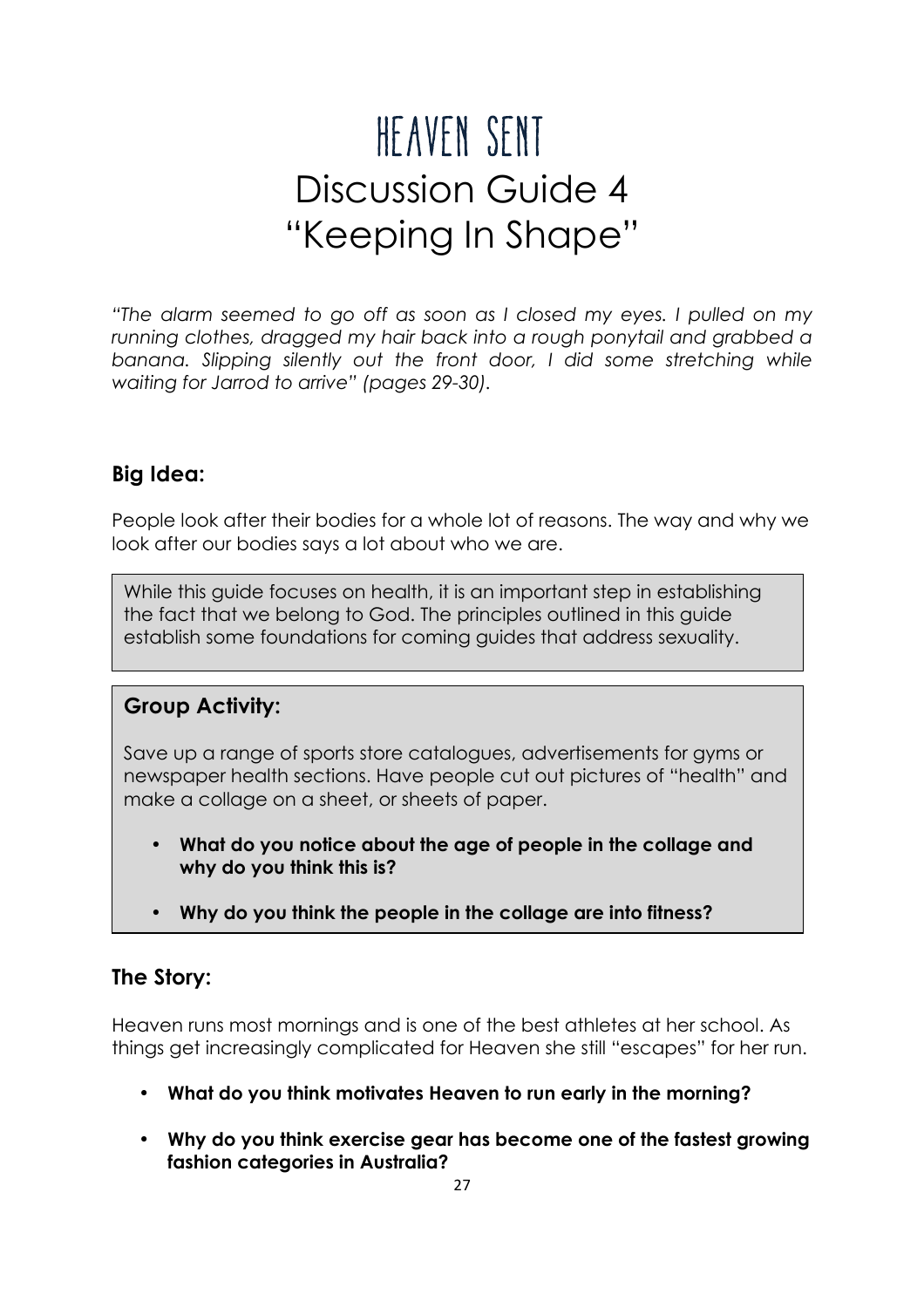## **Explore:**

People exercise for many reasons.

For some it is to get the right body so they can be sexually attractive. Magazines like *Men's Health* focus on biceps, chests and abdominals so as to be more able to "get girls." In fact a lot of guys go to the extremes of supplements—even illegal steroids—to get the right body. The ironic thing is they become extremely unhealthy by taking the drugs.

Other people are worshipping their own body image. Mark Sayers points out that once people used to get up early in the morning to do a daily devotional time with God. Today, people still get up early to do devotions but are worshipping themselves (see *The Trouble With Paris,* pages 38-39). Our western society worships 25 year olds. Old people remind us of how shallow the consumer worldview is. Ageing and death threaten the consumer worldview but showing how much stuff you accumulate is still not able to stop death. Sadly, it is only as some people get old that they realise the game they have been playing for all their life really does not matter. Twenty-five year olds are young and usually have spending money. We try to develop little girls early to be 25 and once they go past 25, we provide operations and all sorts of products to try to keep them young. Often exercise is a part of trying to keep the look our society worships.

Others are trying hard to fit in and be accepted, while still others have bought into the reality TV message that transformation is about a new body shape. Don't worry about sorting through your hurts, problems and worldview—simply get a new body.

For some people exercise is a stress release and for others it is a place to be in control when everything else seems out of control.

- **Can you think of any other reasons why people get obsessed by fitness?**
- **Do you think it's important to stay fit? If so, why?**

For Heaven, staying fit is about being in control but also it seems about staying sharp so she can get the best marks possible academically and win athletically.

This does not mean we should stop exercise! It is important to be healthy. However, it is worth thinking about why we do it.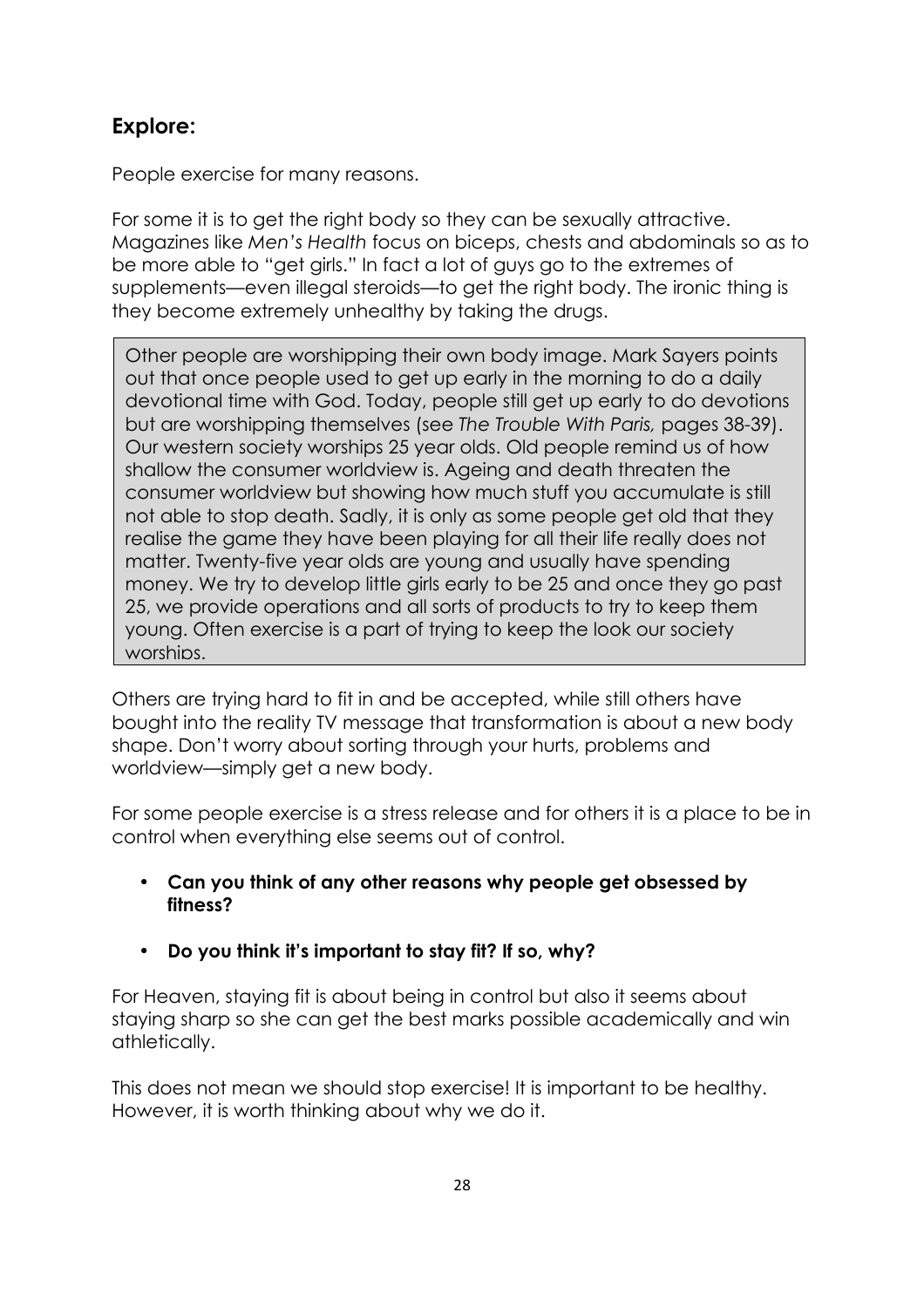#### **What does it mean to keep fit?**

Looking after our bodies is more than just exercise. Des Cummings has written a book that explains how health is about a whole lot of factors (*Creation Health Discovery*, Review and Herald, 2003). His acronym is CREATION. Here's what CREATION stands for:

#### **C = Choice**

Making healthy choices is the key to lifestyle improvement. This step includes forming healthy habits, setting meaningful goals and choosing better life balance.

#### $R = Rest$

The stress and pressures of life can accumulate over time and create a generalised "dis-ease" with life. Rest includes good sleep, taking time to relax during the day and experiencing Sabbath rest for a day each week.

#### **E = Environment**

Everything that affects the senses—sight, smell, sound, touch and taste influences health either positively or negatively. Environment is what lies outside our bodies yet affects what takes place inside us.

#### **A = Activity**

Activity should be enjoyable and an integral part of your lifelong health. Activity includes stretching, muscle development and aerobic activity.

#### $T = Trust$

Our faith, beliefs and hopes affect our health. Trust is about living life around the biblical purposes of growing in understanding and applying God's word, connecting with God and others, serving, sharing and worshipping.

#### **I = Interpersonal Relationships**

Knowing you have the support of others can fortify your resolve and contribute to improved health. Conversely, loneliness or toxic relationships can contribute to a downward spiral in overall health.

#### **O = Outlook**

A positive mental attitude colours our life perspective and influences how we view our world and the people in it. It also affects the amount of hope and joy we experience.

#### **N = Nutrition**

Nutrition is the fuel that drives our bodies. A balanced diet produces energy and overall health. Take time to evaluate your food intake and remember even small improvements, done on a regular basis, can multiply the health benefits many times over.

29 sunlight, rest, exercise, water, hygiene and trust in God as the key In *The Ministry of Healing*, Ellen White outlines the importance of pure air, components for being healthy. While balance is the key, too often the key goes out the window and our bodies suffer the consequences.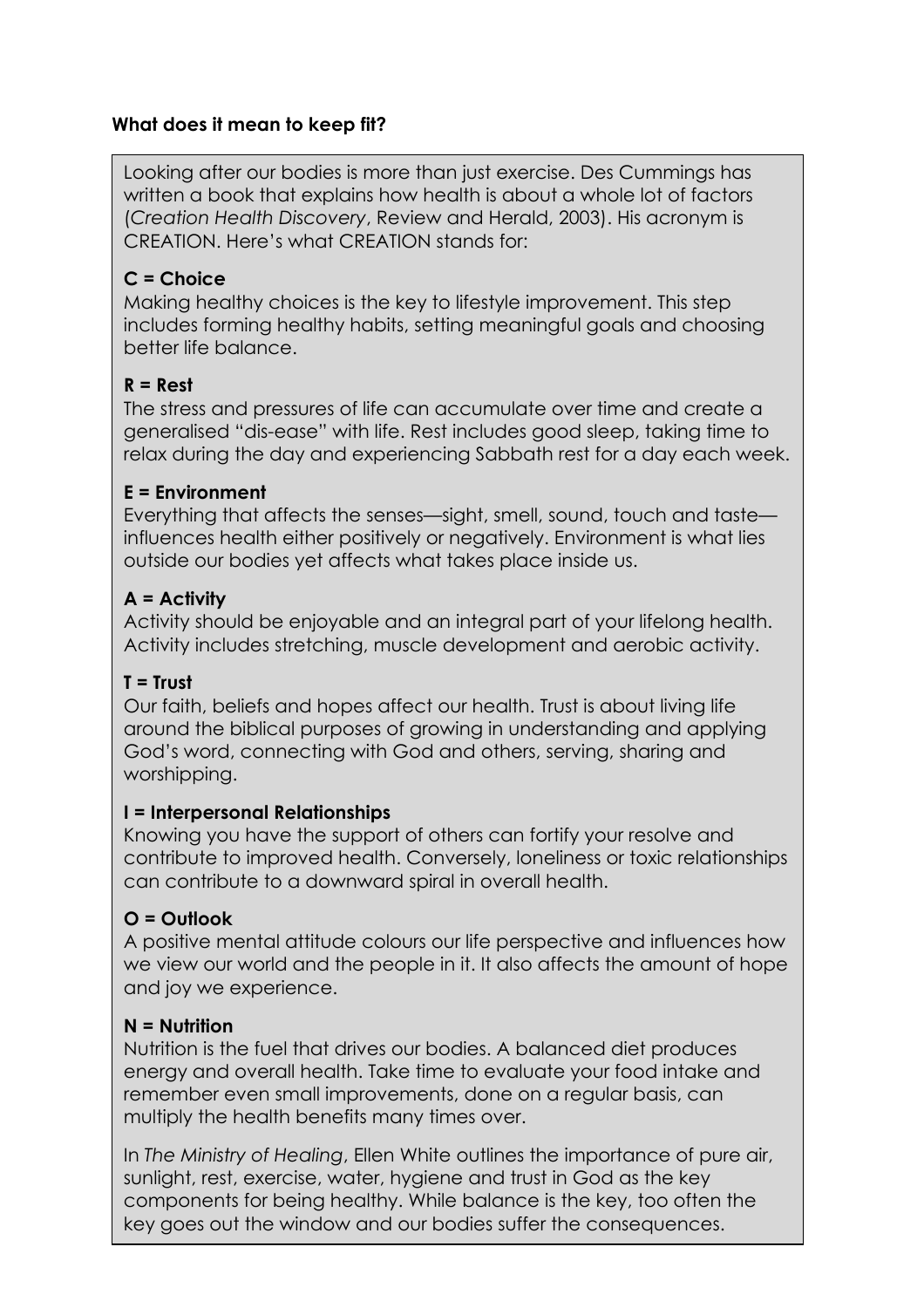Bellock and Breslow's well-known research highlights seven healthy lifestyle habits (see *"*Relationship of Physical Health Status and Health Practices,*" Preventive Medicine* 1, 1972, page 419):

- Breakfast
- Minimal snacking
- Six to eight hours sleep
- No smoking
- Alcohol avoidance
- Reqular exercise
- Healthy weight

They claim that at age 40 we can have a health age of only 27 if we follow all seven habits. If we follow two habits or less, our health age will be 59 when we are only 40.

Like many aspects of life, we can abuse, neglect and ignore aspects of our health and forget the price we pay. We might say, "I'm in a hurry, its too much trouble, I'll just get something quick from the take-away" or say yes to "Can I offer you more cream with that dessert?"

- **What areas of Bellock and Breslow's list do you think are most ignored by teenagers?**
- **Why do you think so many people smoke when they know it is destroying their health?**
- **Why do you think studies show that trusting in God is linked to being healthier?**

## **Look:**

"Dear friend, I pray that you may enjoy good health and that all may go well with you, even as your soul is getting along well" (3 John 2).

The Bible gives us a different reason for looking after our health. God has given you an incredible body so you can use it to honour Him.

1 Corinthians 6:19, 20 says, "Do you not know that your body is a temple of the Holy Spirit, who is in you, whom you have received from God?'

Similarly, Paul says in 1 Corinthians 6:20, "You were bought at a price. Therefore honour God with your body."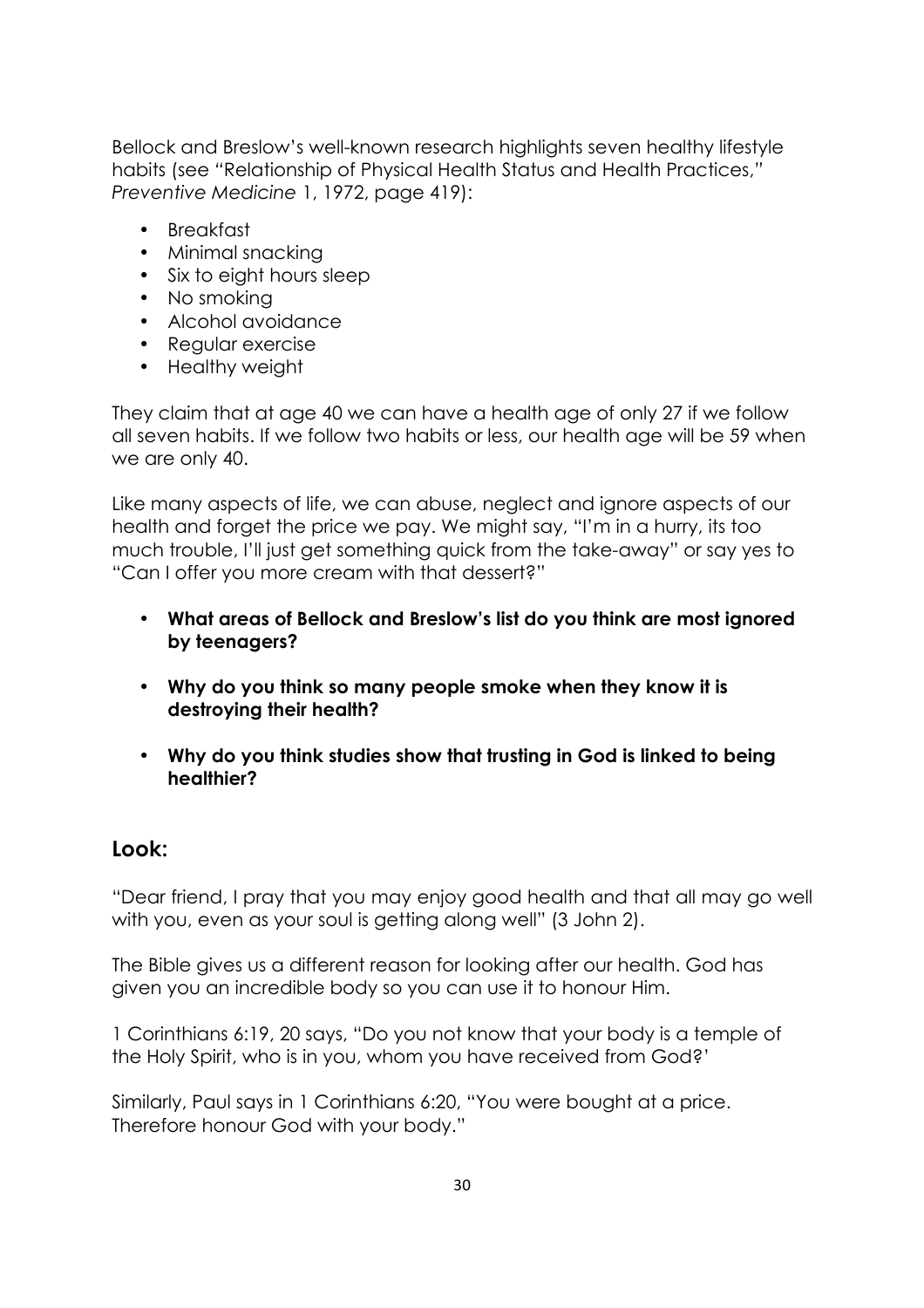We are infinitely valuable, yet often are more concerned with how well our computer is performing than we are with the health of our body.

## **What Now:**

Being physically healthy is part of being spiritually healthy. The way we treat our bodies impacts our moods, energy and mental sharpness. We allow God to work in and through us more effectively when we are looking after our bodies.

Sure you will get older, sin ensures we are going to look older, get unwell and die (unless Jesus comes first). However at each point in life we can be as healthy as we can for that stage and allow God to use us to our best potential at that time.

Being healthy is a part of worshipping God. When we forget God, we end up worshipping what He has created—and often that is ourselves. God wants to work in and through you and staying healthy is a part of that plan.

- **What do you think it means to honour God with your body?**
- **Does seeing your body as God's dwelling place change the way you treat it?**
- **What is one step you can take in the next 24 hours toward being a healthier version of you?**

Why not make a plan now to improve your health? For extra support, why not make a deal with someone else and hold each other accountable?

## **Go Deeper:**

Des Cummings, *CREATION Health Discovery*, Review and Herald, 2003.

Dan Buettner, *The Blue Zones*, National Geographic Society, 2010.

Gary Thomas, *Every Body Matters*, Zondervan, 2012.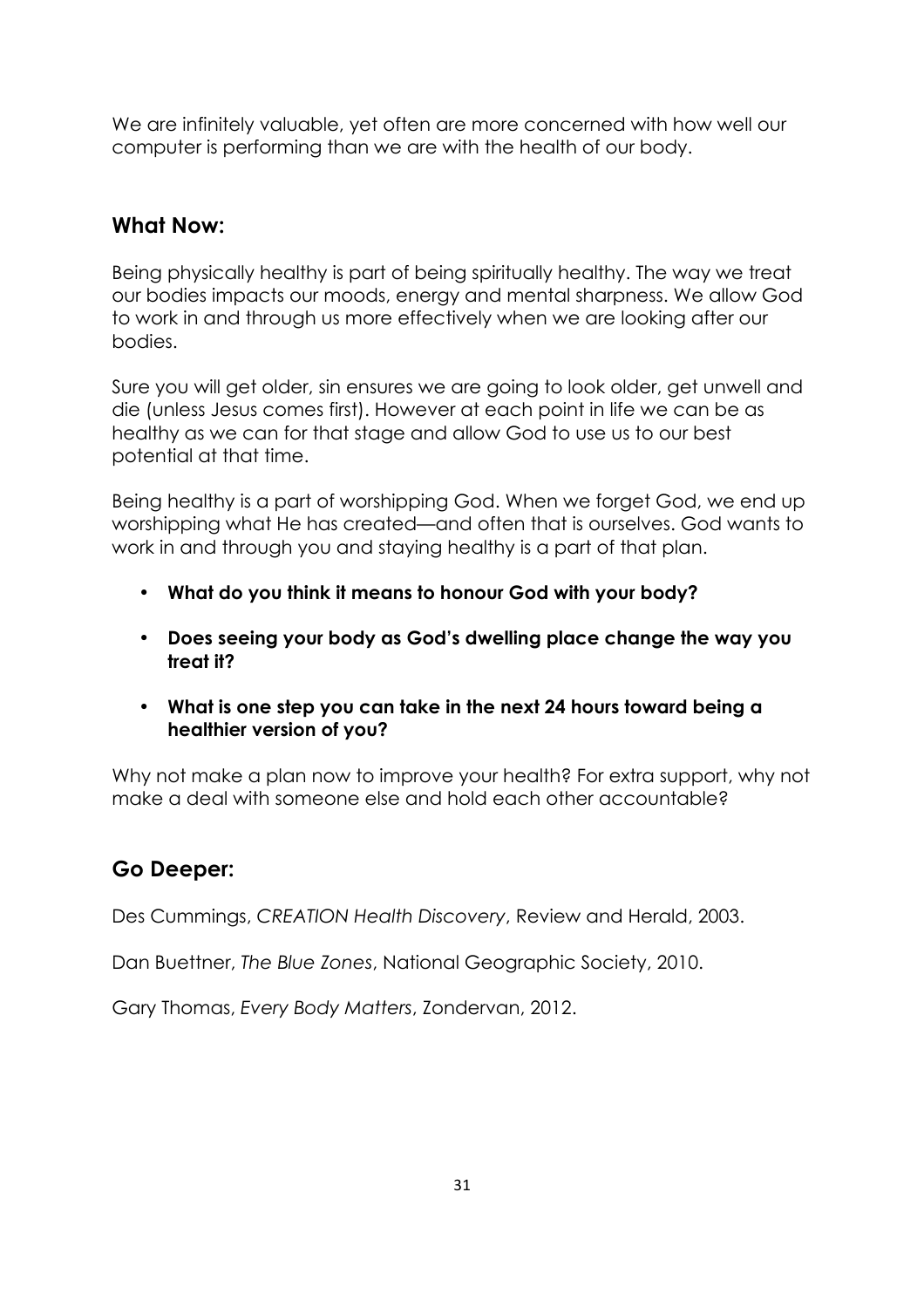## Heaven Sent Discussion Guide 5 "Why and Why Not"

*Jarrod to Heaven: "And now . . . you are mine!" (page 7).*

*"My parents are going away for the weekend. Would you like to come over and spend the night?". . . "What, don't you love me?" . . . "Everyone else is doing it!" . . . "The guys are laughing at me 'cause I'm the only one not getting any" (page 7).*

*Kelly: "Now tell me again why you don't want to sleep with that gorgeous boy?" (page 10).*

*Kelly: "Besides, I'm sure you'll have lots of guys before you decide to settle down." Heaven: "I'm not sure I want lots of guys. " Kelly: "What?" (page 11).*

*"I remember nothing of it—nothing! My first time will forever be lost in a haze of alcoholic stupor taken by a boy who just couldn't wait . . . wouldn't wait. Didn't care enough about me to wait. Too busy thinking about himself and the opinion of his teammates to wait" (page 85).*

*"It was clear to me now. He never really loved me at all. He just loved what he could get from me. I felt the tears bubble over and run down my cheeks. Angrily, I tore the locket from my neck and threw it in the top draw. Then I fell on my bed, sobbing with empty disappointment" (page 86).*

## **Big Idea:**

God created sex for a reason—sadly, our society sells a cheap version of sex that falls short of God's design.

This guide looks at how worldviews are expressed through sex. The consumer worldview treats people as products to be used. A biblical worldview sees sex as a spiritual expression of God's oneness. This concept might sound strange to young people at first. Too often sex has been seen as "worldly" rather than God's invention. The guide then looks at God's purpose for sex.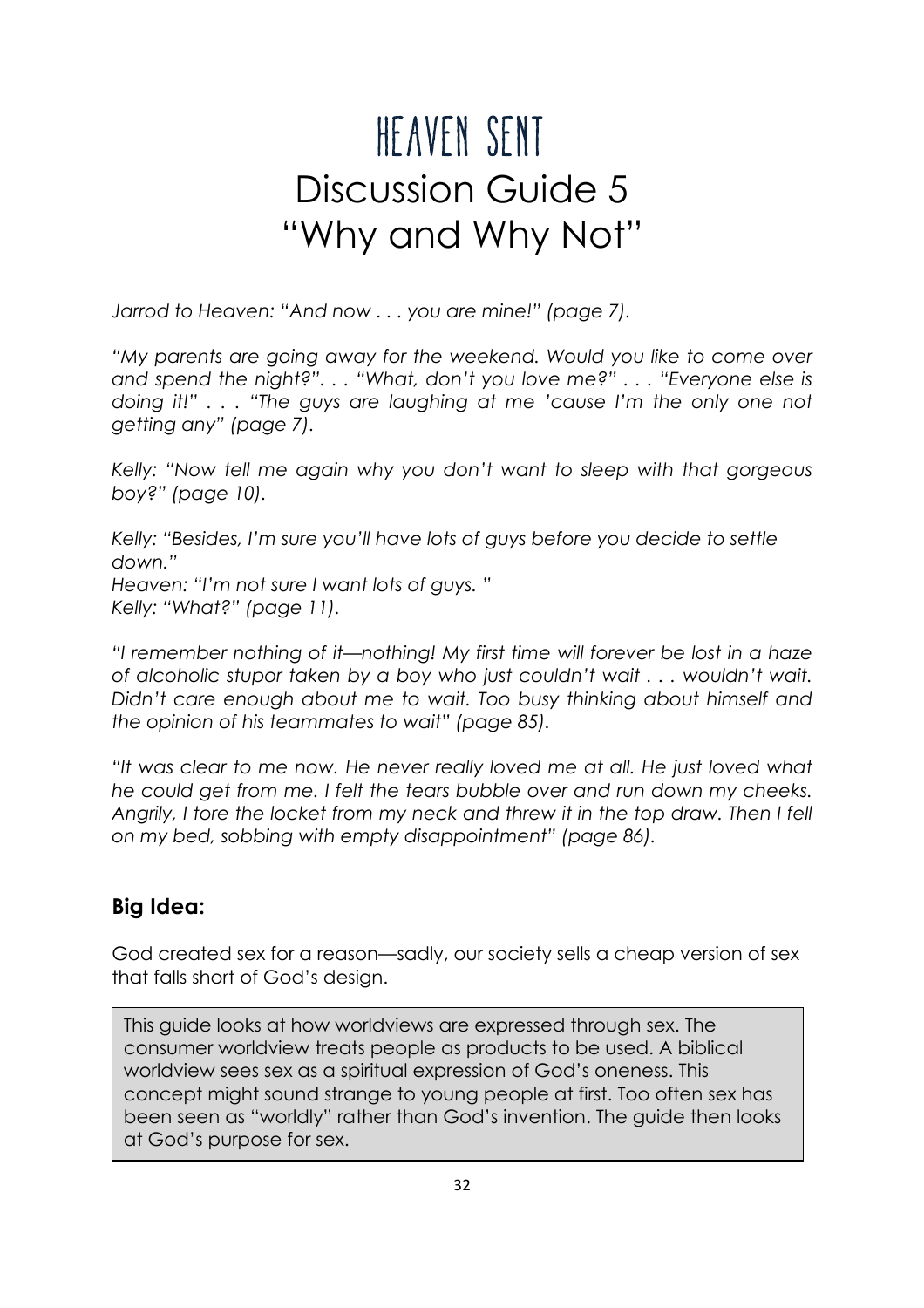### **Group Activity:**

Provide recent copies of girls/women's magazines. Make a list of the key messages the magazines give about sex.

## **The Story:**

*"The pressure for sex seemed to be everywhere. People were either having it when they shouldn't—like my Dad—or feeling entitled to it—like Gavin and Jarrod. The question I had to answer was,* Would I? And if so, when? *I didn't know how much longer Jarrod would be willing to wait. How would I feel if he dumped me for Cathy Davis? It was clear she was willing" (page 57).*

Heaven lives in a sex-charged society. It seems odd not to be "doing it." While Heaven is not a Christian, she still has her reasons for not being sexually active. However, it seems her reasons are being questioned and torn down at every turn.

- **Why do you think there is so much pressure on young people today to be sexually active?**
- **Why do you think our society has become so obsessed with sex?**
- **What impact do you think movies, magazines and easy access to pornography have on our society when it comes to the messages they give about sex?**

## **Explore:**

#### **Soaked With Sex**

In *What's Happening To Our Girls,* Maggie Hamilton describes how teenagers now live in a "sex-saturated world." "Peers expect girls to be sexually knowledgeable and experienced. Those who aren't are seen as 'uncool,' 'repressed,' out of the loop. From my research, I have no doubt that peer pressure is one of the reasons why more girls are pushing the sexual boundaries. As one school counsellor pointed out: 'To be called a virgin is now a disparaging term'" (page 138).

• **Would you agree with Maggie Hamilton when she says our teenagers are being "overstimulated, oversold and oversexed"?**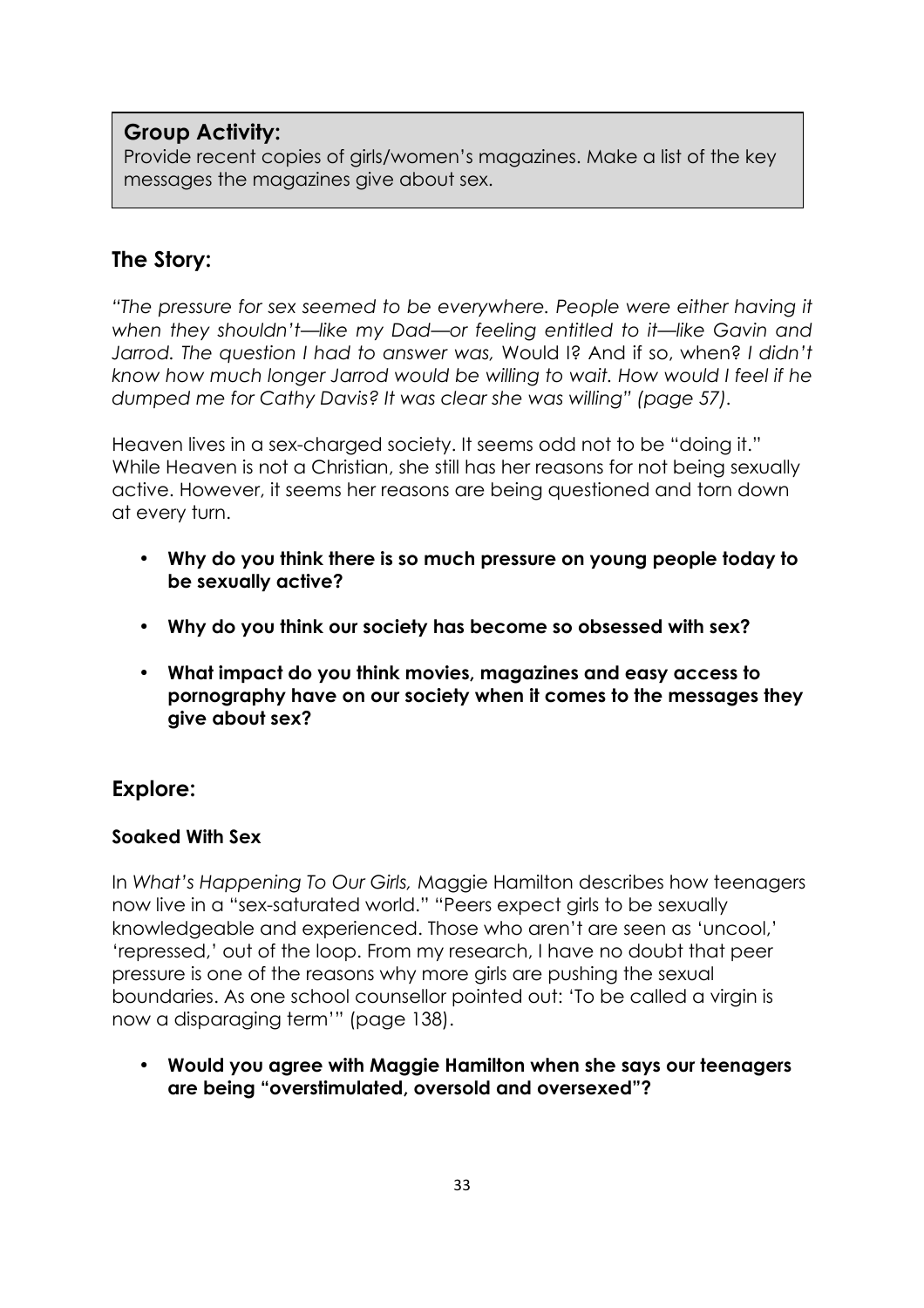We live in a world soaked with sex. It seems that, in place of God, our society instead worships sex. Our newsagents, internet and advertising are full of opportunities to worship sex. The message is: "Do whatever feels good now." However, sex is way more important than 'in the moment' feelings. The way in which your sexuality is managed will have a huge impact on the way life unfolds—it is one of the biggest issues you will face in life.

#### **Worldviews:**

The way we treat sex has a lot to do with our worldview. In a consumer worldview where life is all about me, we end up making everything and everyone a commodity. Other people are things to be used for my good. Sadly, most people treat sex this way. People treat each other as a commodity to be used for their own gratification. Most sex today is selfish—and this is the exact opposite of God's plan.

Consumerism is about instant gratification, about feeling good now credit cards often work like this. Why worry about the other person, why worry about the implications for the future when you can "meet your needs" now? Sadly, the long-term value of sex can be robbed by shortterm gratification. A girl or guy gets treated as a thing for short-term enjoyment that can be discarded when it is not meeting my needs anymore or when I feel like moving on to another "commodity" that might meet my needs better. Advertising reminds you that there will always be another product to meet your needs better than the last one sadly, we do the same with people. The truth is people are incredibly valuable—every person is created by God, they are not just a face and a figure.

As God has been removed from our worldview—whether through atheism or still believing in Him but putting Him aside—people have started worshipping themselves. Sex has become one way of doing that. When we believe things just come about without God and humans are simply complicated animals, we treat sex as a merely physical need and miss the whole spiritual meaning that God created in sex.

When we have a worldview that puts others first, thinks about life in view of eternity, sees value in looking out for each other and building other people up, we will have a different view of sex.

Our society claims it is sexually liberated. However, in pursuit of having "more fun," people are left feeling confused, hurt, hollow and used—and sex is left as merely physical.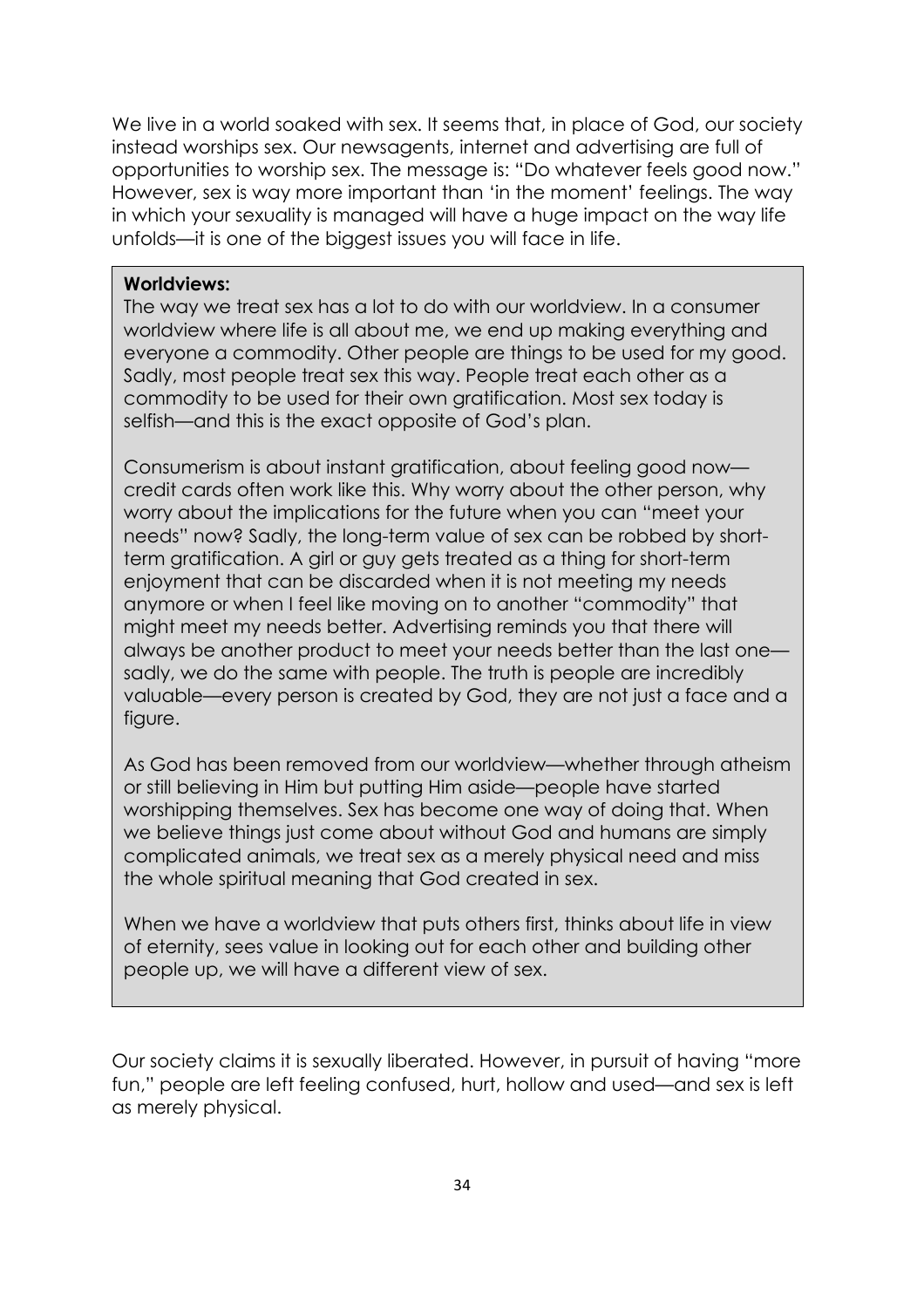- **Why do you think Heaven's friend Kelly is so keen for Heaven to have sex?**
- **Why do you think Jarrod is constantly pressuring Heaven for sex?**
- **Do you think Jarrod is thinking about Heaven's wellbeing when he pressures her? What does this say about their relationship?**
- **Do you think it can ever be "just sex"?**

#### **Why Not?**

Most sex education classes remind us about the dangers of sex, such as sexually transmitted disease and pregnancy—and, yes, girls can get pregnant the first time. However, while these consequences are real and serious, this still misses the bigger implications.

Sex outside of marriage can rob people of full sexual enjoyment later in marriage. It can lead to unwanted comparisons and flashbacks and a diminished picture of the value of sex. But even this is not the main reason why God calls us to guard our sexual boundaries carefully.

#### **Sex Is Spiritual**

The Playboy philosophy has led millions to believe that God is anti-sex and that the Bible is negative about sexual enjoyment. Nothing could be further from the truth. God is not against sex, He is so *for it* that he wants every man and woman to understand how to get the most out of it. We forget that God invented it for a reason.

God designed sex to create an intense unity. Sex is designed to give "oneness." It is to unite two people and God in a deep spiritual way that models how God works in the trinity. Unlike anything else, sex bonds people together.

God made it that way so that, in sex, human beings can leave a deep imprint on each other's hearts and experience deep connection. Chemicals are released into our bodies during sex that bond people together. This is one of the reasons why people who have had sex can find it hard to break up, even when they know it is wise to. Sadly, today many people have sex without the long-term bonds or, in many cases, without any relational bond at all. Over time, as sexual bonds are broken, the body learns not to produce that bonding.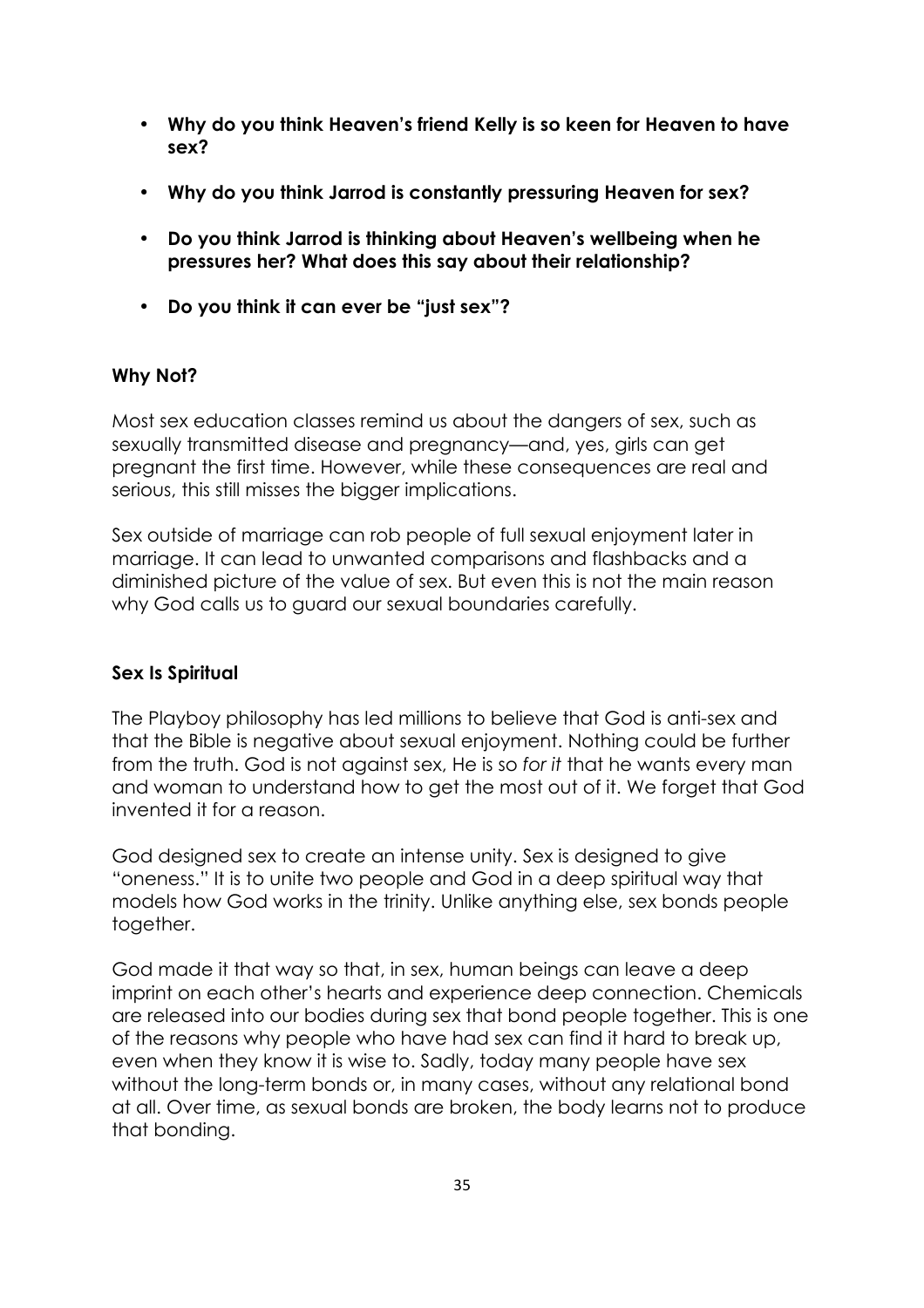#### **Illustration:**

Like most ways our body works, this is different for everyone. Some people might only have a little bit of "unbonding" sex and lose their ability to bond deeply. Other people may be able to have more "unbonding" sex and still seemingly be OK. It's like the masking tape on a cardboard box. You can peel it back over and over again but each time it sticks less. (see J McIlhaney & Bush McKissic, *Hooked—New Science on How Casual Sex is Affecting Our Children,* Northfield, 2008).

#### **Missing The Steps**

Sex can mask what is really happening in a relationship. When relationships move too quickly to sex, important intimacy-building blocks are skipped. Young people are often left dealing with complicated issues due to them acting married in a context that does not equal marriage.

To keep sex as merely physical, which our society says it is, misses the real intensity of sex and sadly most people go through life without experiencing the power of deeply connected spiritual sex. Marriage provides the unselfish commitment that deep sex requires. God intends marriage to be a sign of the kind of relationship He wants with us.

Sex is fragile. It's a complete sharing of ourselves, a complete vulnerability, a complete giving—no matter how pleasurable, anything short of this complete sharing is not the maximum sexual experience God created.

- **Do you see any connection between the sexual revolution and our society's high level of divorce?**
- **Why do you think most sex education classes do not include the bonding power of sex?**
- **Do you think God wants to limit fun by putting in place sexual boundaries?**

#### **God's Way Brings Freedom**

The Bible is not full of rules to spoil our sexual adventures but rather aims to protect something of great value. God's intention is not to spoil your fun but to help you grow into all He intends for you to be. His commands concerning sexuality always serve your best interests. God is against adultery and sexual promiscuity because these behaviours are destructive to your life. It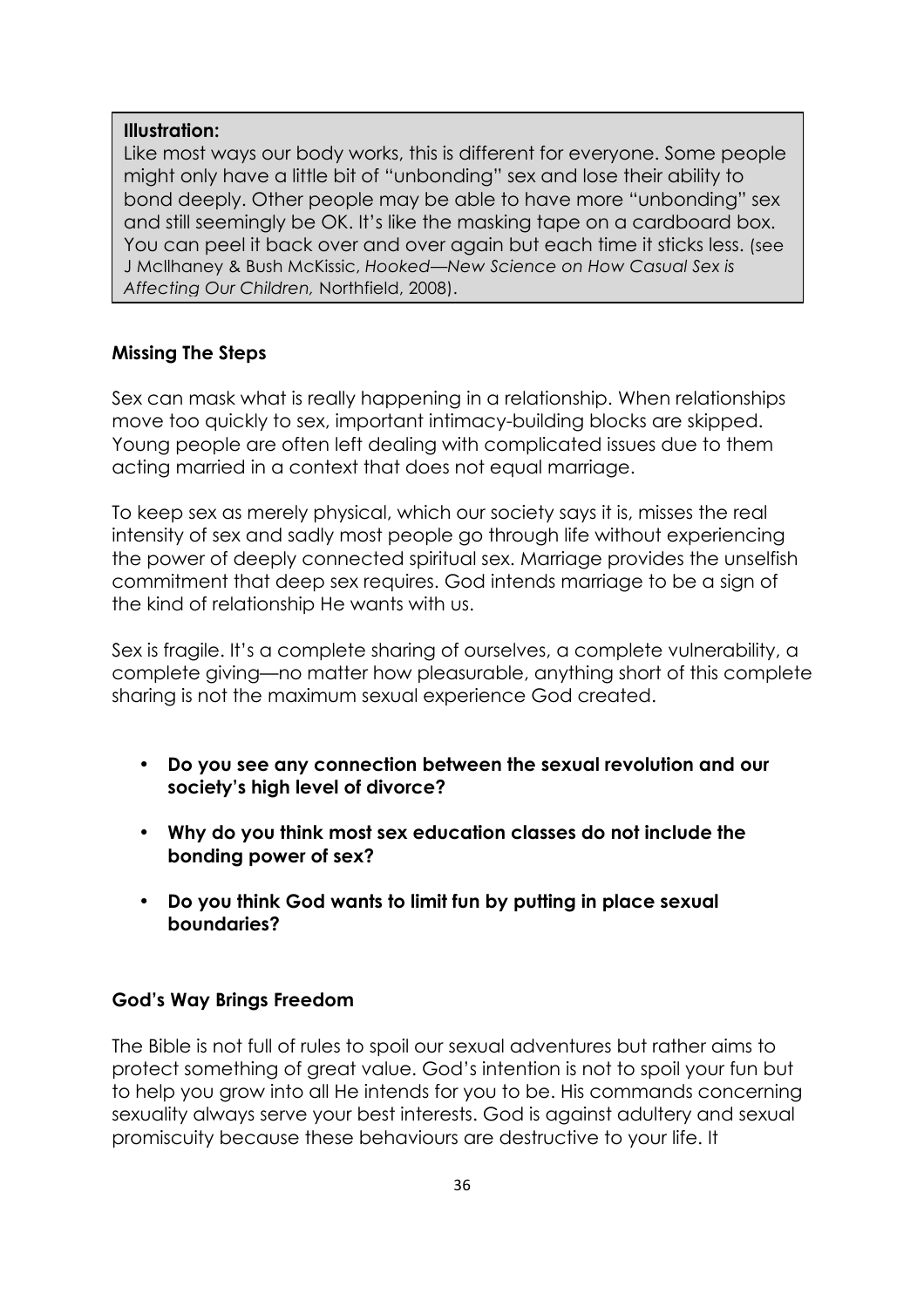diminishes the ability to deeply bond sexually when you do enter into the commitment that marriage brings.

Mind you, just because you follow God's rules regarding sex doesn't guarantee a happy marriage. A successful marriage has many aspects to it sex being one. Following God's way in this area does lift the likelihood of longterm sexual enjoyment but doesn't guarantee it. At the same time, God works to restore people and make things new. People who have already been sexually active, while still working through the implications, can have God-honouring, successful relationships.

Boundaries bring freedom. This is how life works. By limiting what junk food I put into my body now, I have the freedom to run around when I am older. By limiting the sun burning my skin now, I have the freedom of healthier skin and less chance of melanoma later. By limiting the amount of TV I watch now and using the time to study, I am increasing the freedom of career choices for later. By limiting the extent of my physical connection with other people now, I have the freedom to enjoy more-meaningful sex later.

Real freedom always puts us in a place of responsibility. If I want the freedom to play Mozart, I will have to abide by the laws of music. If I want the freedom to drive safely on the road, I need to abide by road rules. If I want to experience the real deep connection of sex, it is best to abide by the Maker's design for it.

- **Can you think of other examples where boundaries bring freedom?**
- **Why do you think our society emphasises short-term gratification over long-term connectedness?**

#### **Look:**

#### **Read 1 Corinthians 6:13-20**:

• **What are the three points that Paul makes about sex?**

The Greek word that we translate as "flee" in verse 18 actually means to run like you were a fugitive about to be taken captive.

• **How do you think sex can hold people captive?**

"Therefore honour God with your body."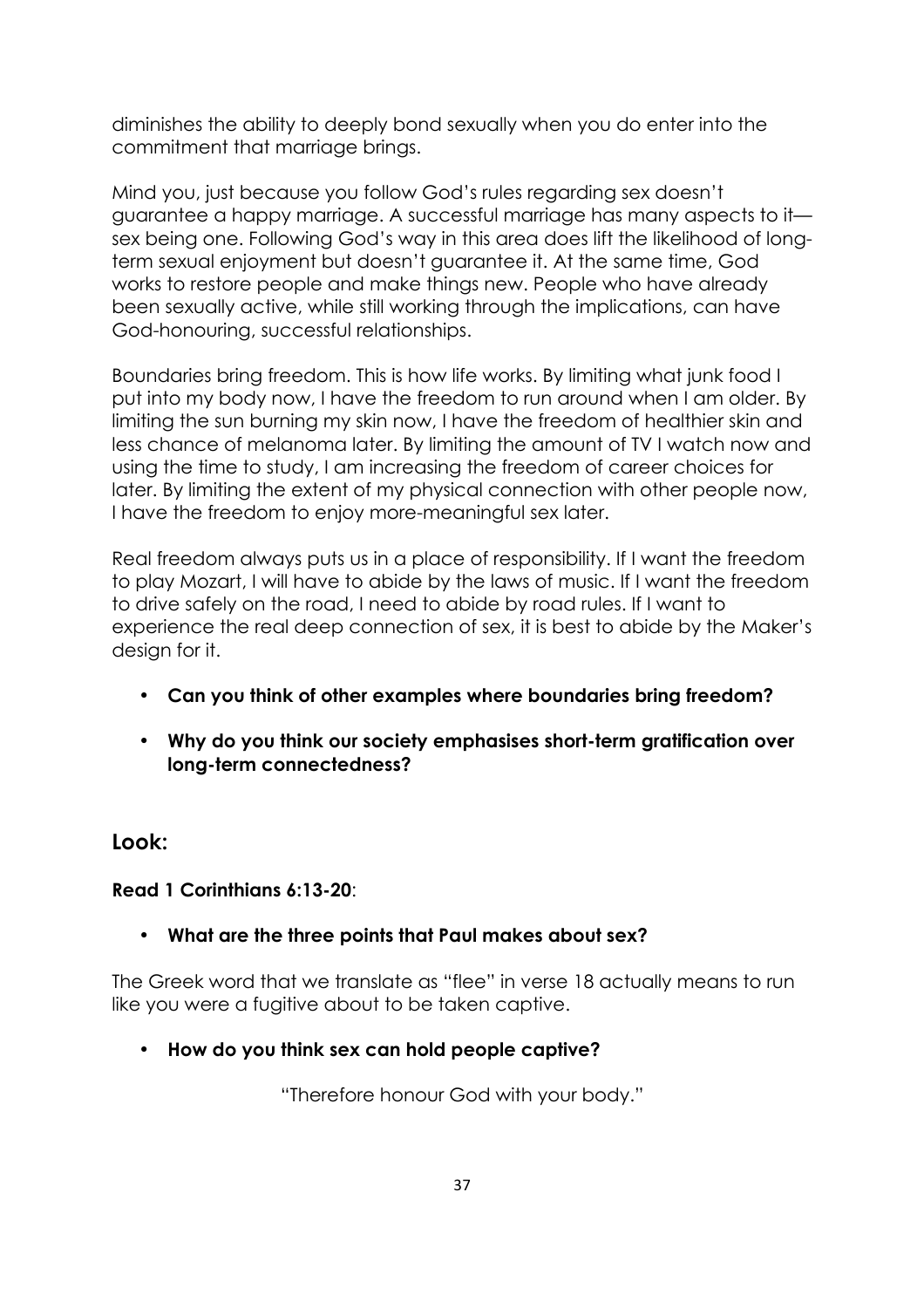Paul explains that sex is a model for us to experience in the physical realm something of the intensity of the spiritual relationship a person has with God when he or she is reborn through Jesus Christ.

#### **Read Proverbs 6:32**:

Sex is powerful and can be used for great good or great destruction. Proverbs also reminds us that your brain is your most important sex organ, so guard it.

• **What ideas do you have for guarding your mind against the messages our culture gives us about sex?**

### **What Now:**

How might you go about honouring God with your sexuality? What boundaries do you think it would be wise to put in place?

#### **A God of Fresh Starts**

Read 1 John 1:9:

Jesus cleanses us from all unrighteousness. The truth is every one of us needs this cleansing. Jesus explains in Matthew 5:27-30 that even looking at another person lustfully shows our sinful nature.

Read Hebrews 9:13-14:

• **How does it feel to know that your most embarrassing or shameful moments can be washed clean?**

Read Romans 8:28:

• **How does if feel to know that God works all things for good?**

A fresh start begins here—with Jesus Christ. Jesus sets the example by responding with great tenderness to those who had crossed sexual boundaries. When invited, Jesus can take our life to this point and set about making the best version of it from here on. In fact, He often uses our most hurtful and difficult experiences in shaping us to help other people. God's heart is to restore and only God has the power to heal the inner scars of life.

No matter what your past has been, the possibility of purity is always an option. It is won with every decision you make to honour your body and the bodies of others.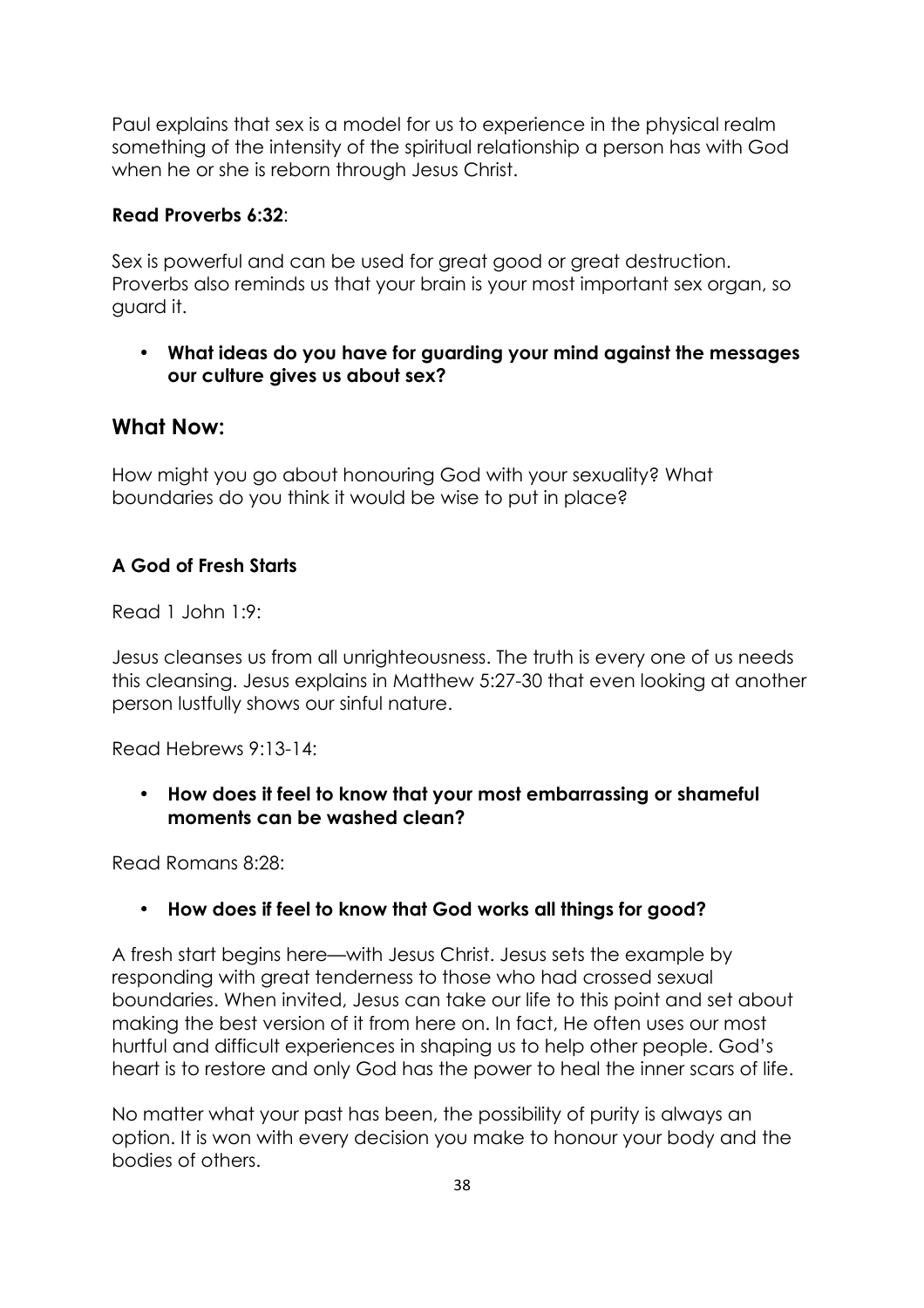# **Go Deeper:**

Hayley and Michael Dimarco, *B4UD8*, Revell, 2009.

Maggie Hamilton, *What's Happening to our Girls*. Penguin, 2008.

Maggie Hamilton, *What's Happening to our Boys*. Penguin, 2010.

Stacy Hord, *A New Vision for Dating*. Bridge-Logos, 2009.

McIlhaney, J & McKissic Bush. *Hooked, New Science on How Casual Sex is Affecting Our Children*, Northfield, 2008.

Minday Meier, *Sex and Dating*. IVP, 2007.

Ginny Olson, *Teenage Girls*. Zondervan, 2006.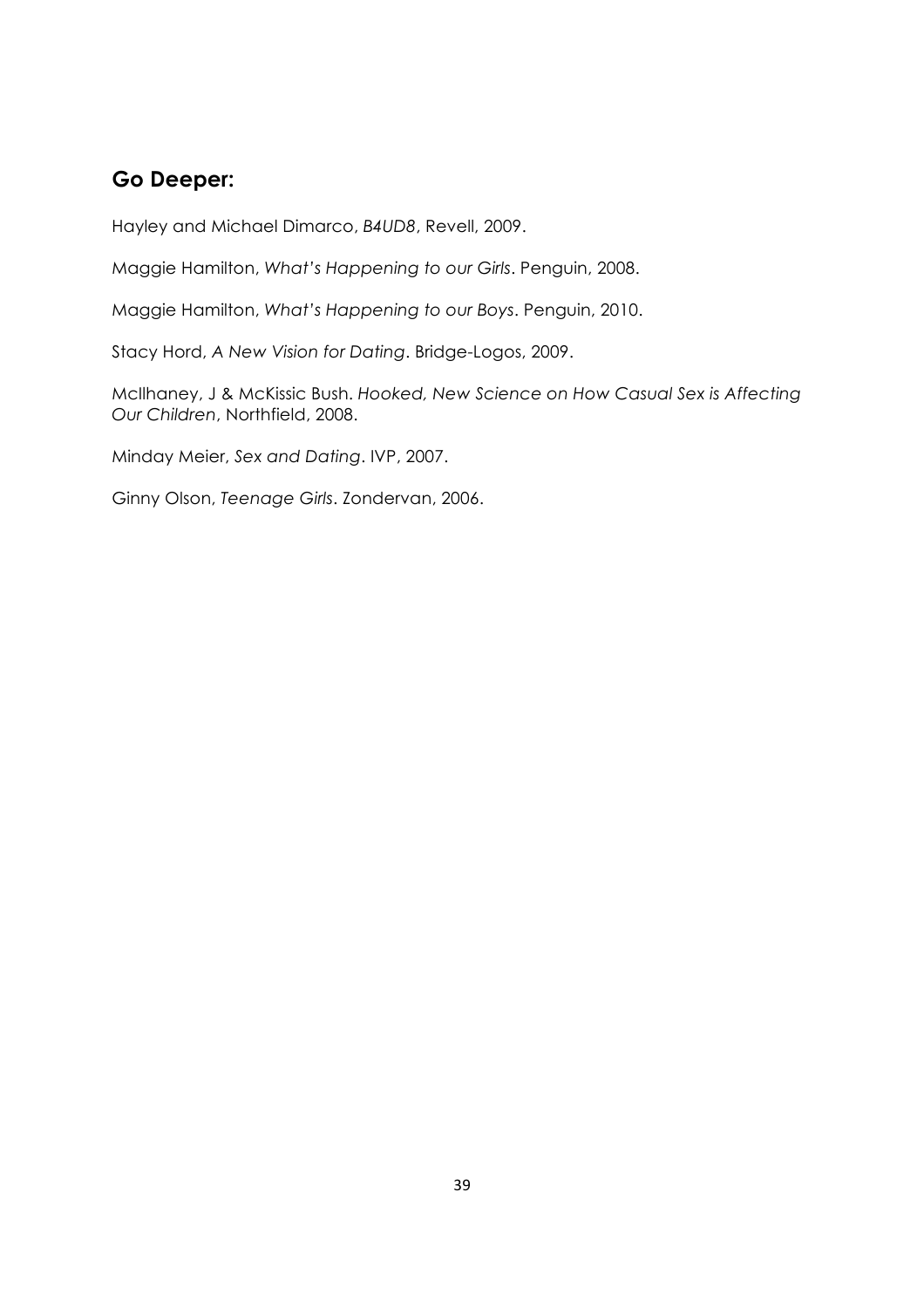# Heaven Sent Discussion Guide 6 "Self-Medication"

*"I knew Jarrod drank when I wasn't around. It had never really bothered me as I figured boys would be boys. I didn't though. I couldn't bear the idea of not being in control of myself. I'd heard so many stories of people doing really dumb stuff while under the influence" (page 53).*

*"*Should I*? I wondered. I glanced across. Jarrod was on his way with the punch. It was now or never. I reached out and took the colourful bottle. He'd already unscrewed the cap for me. I put the bottle to my lips and took a sip. . . . 'Heaven, do you know what you're drinking?' Jarrod queried" (page 75).*

*"He went to take the bottle from my hand. 'I think you've had enough of those now, Heaven,' he began" (page 76).*

*"It was something else. Something I didn't understand. I'd given it up during a night of drinking while in an alcoholic stupor. I would never truly remember my first time. I felt I had lost something I could never get back" (page 79).*

# **Big Idea:**

Wise people are not fooled by the alcohol myths.

Heaven's "self-medication" has some drastic, but not uncommon, consequences. This guide looks at alcohol and how "just a few" drinks can turn your life upside down.

Many young people today regularly binge drink and think this is normal or that alcohol is just a part of having fun. This guide outlines the dangers of alcohol and why abstinence is a wise choice.

#### **Group Activity:**

If possible, look at some recent alcohol advertisements including sponsorships of sporting teams. Analyse the messages the ads are trying to convey. Who are the ads targeting?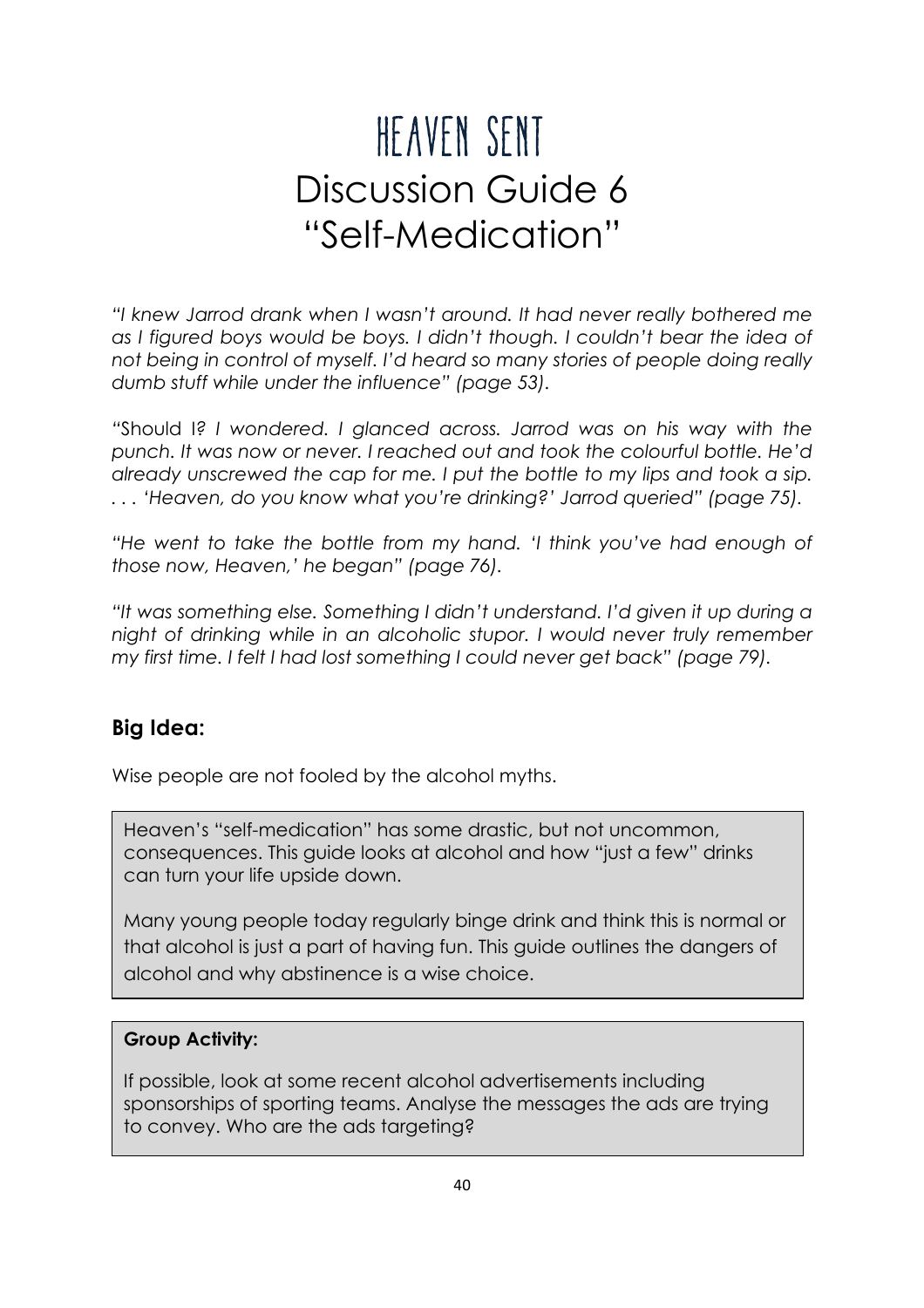# **The Story:**

Heaven finds herself in a situation thousands of teenagers will face this weekend. She is at a party and offered alcohol. Advertisers want us to believe that alcohol is fun, that it's just a part of having a good time, that it's part of being "mature," that it allows us to escape and just a few drinks won't matter. Heaven drinks alcohol to escape from the pressure she is feeling at home.

Far from "escape," alcohol has robbed many teenagers of the enjoyment of life and in place of "fun" delivered a nightmare.

- **How do you think you would react under similar pressure to what Heaven had going on in her life?**
- **Do you think Heaven expected the night to turn out like it did?**
- **Do you think alcohol adds to or takes away from the fun at a party?**
- **If you were able to give Heaven some advice as she headed to the party, what would it be?**
- **Why do you think alcohol is Australia's most popular teenage drug?**
- **What would you say are the top three reasons teenagers decide to drink alcohol?**

# **Explore:**

#### **Poison:**

"From the evidence, it is clear alcohol is an insidious poison that affects virtually the whole body" (Ashton and Laura, *Uncorked*, page 19).

Alcohol is a poison. It is strongly linked to heart disease, cancer (particularly breast cancer), male sexual disorders, short-term and longterm brain damage and liver disease. It has also been shown to damage male sperm and cause testicular atrophy, along with an array of other health problems.

For pregnant women, alcohol can harm the foetus irreparably, causing foetal brain damage and sexual feminisation of the male child, along with a range of other harmful effects.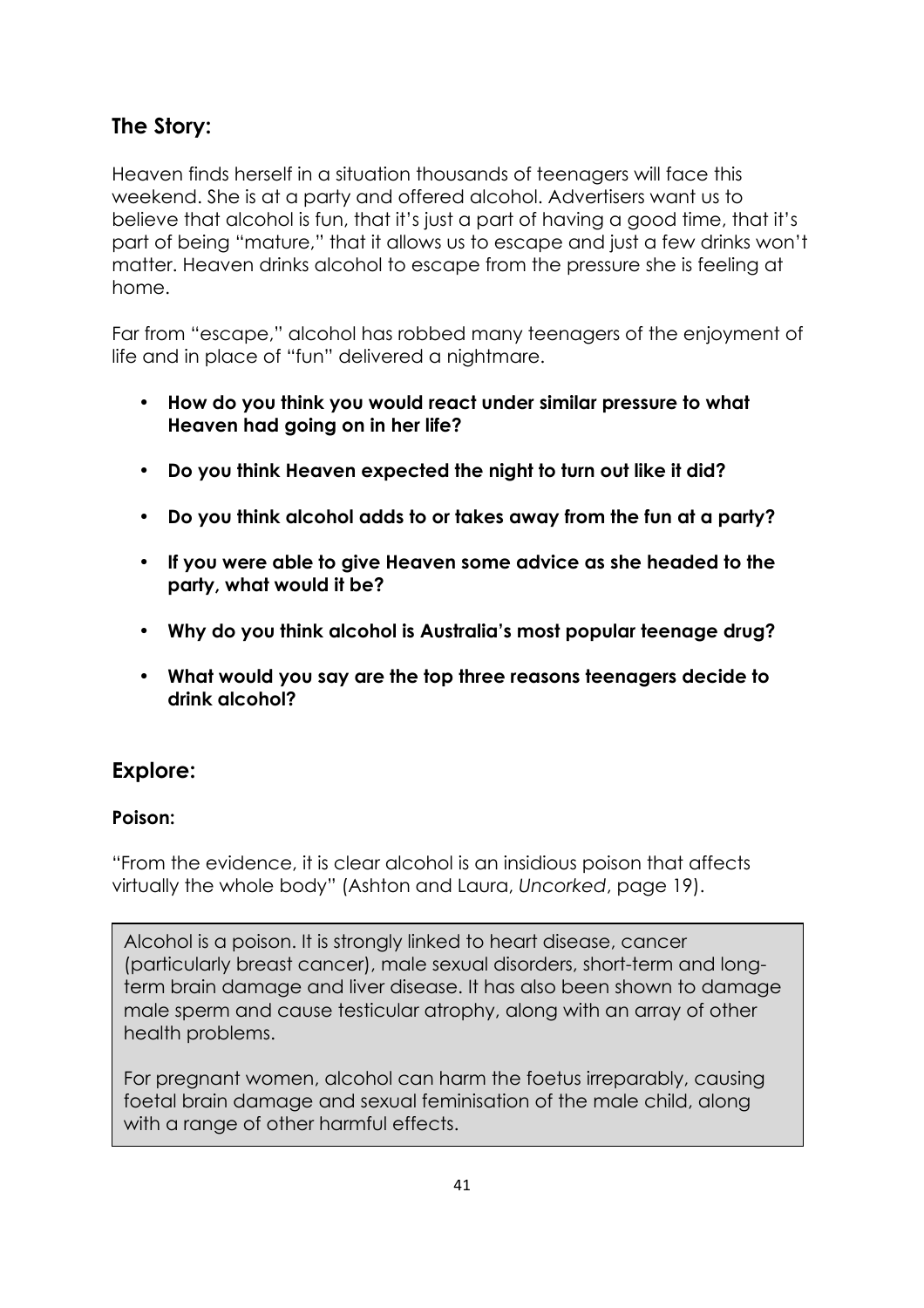#### **Violence:**

Alcohol-generated problems now account for 80 per cent of police work. It is at the heart of most domestic violence and anti-social behaviour.

#### **Poor Choices:**

Alcohol impairs the mind and leads to a serious loss of judgment and coordination. This includes poor choices about driving, general safety and sex.

The first one or two drinks generally produce feelings of optimism and wellbeing, making many people want to prolong the feeling. But with each subsequent drink, the desire to limit one's drinking is reduced. Add to this the problem that while the initial effects of drinking can be felt within minutes, the full effects are not felt until after 45 minutes (Ashton and Laura, *Uncorked*, pages 3-4). By the time the effects of the first few drinks are fully felt, many teenagers have gone well beyond the initial feelings and end up being "smashed" in so many ways.

Teenage drinkers are also more likely to engage in early and unprotected sex. "Casual" sex becomes more common under the influence of alcohol. A Norwegian study found that early intercourse was strongly associated with early alcohol intoxication (see Ashton and Laura, *Uncorked*, page 41) . A New Zealand report highlighted the link between alcohol consumption and "unsafe or unintended sex leading to unplanned pregnancies and the spreading of sexually transmitted infections." The study outlined how many teenagers have unsafe sex after the consumption of alcohol and that those who usually practise safe sex do not if they have consumed too much alcohol. Others, who have no intention of having sexual intercourse, have sex when they are drunk.

A survey carried out by *Girlfriend* magazine found nearly one-quarter of readers who responded to the magazine's questionnaire said they first had sex because they were drunk and either didn't know what they were doing, or felt they had to satisfy their boyfriends. Similarly, a La Trobe University study found that when drunk a large number of teenage girls feel that they have no choice but to participate in permissive behaviour.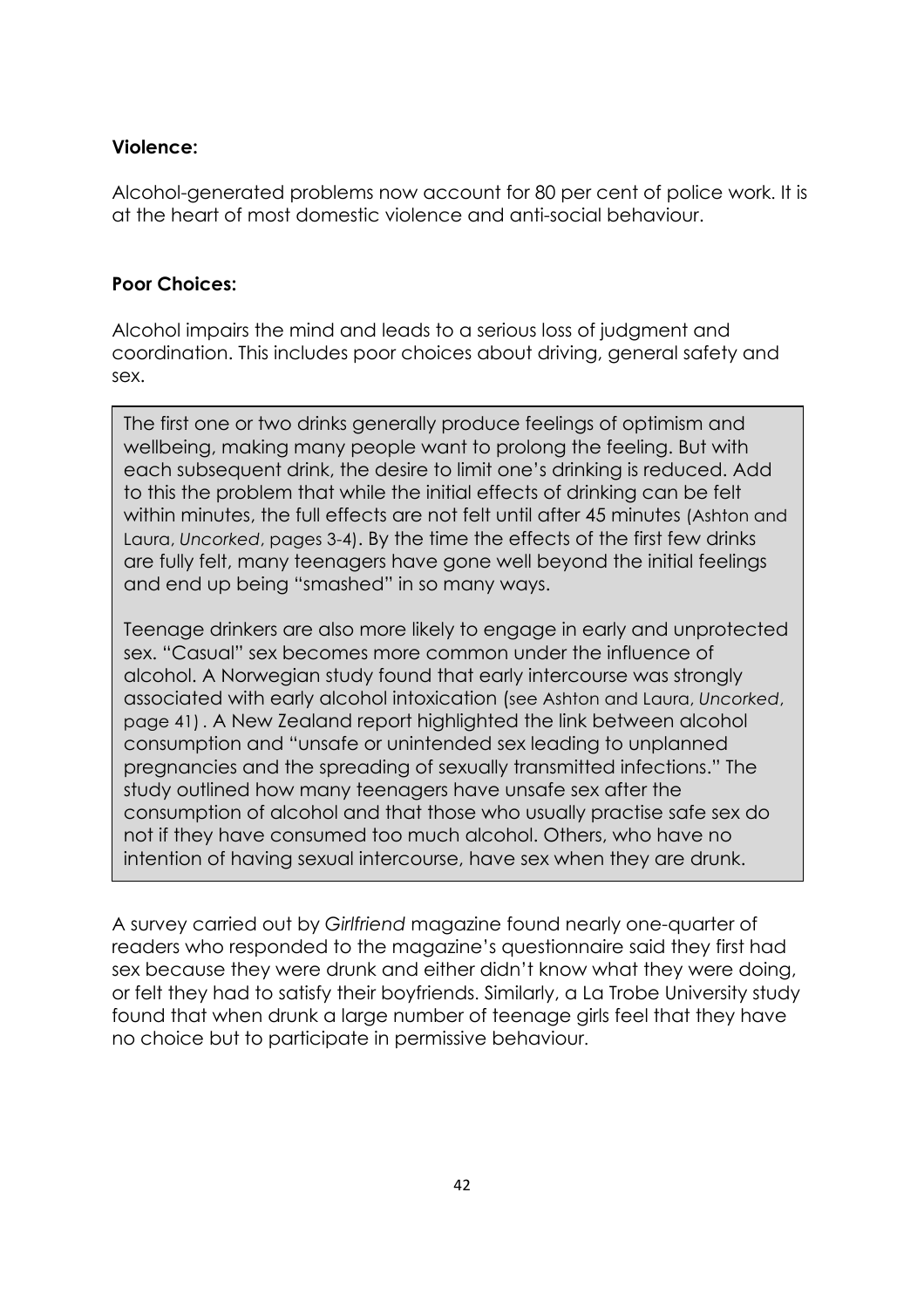Teenagers are the most frequent users of emergency contraception at Australian family planning clinics. "It is not unusual for clients to tell of going to a party, getting drunk and having sexual intercourse without using contraception. Sometimes the clients were so drunk at the time, they did not know if they had had sexual intercourse or not. Medical staff report some young women coming to the clinic the next day still suffering from hangover and so nauseated that taking the medication without vomiting is extremely difficult" (see Ashton and Laura, *Uncorked*, page 42). A night of "fun" becomes a "nightmare."

#### **The World's Most Common Date Rape Drug:**

Alcohol is involved in an overwhelming number of rapes, especially date rape. Heaven's story is repeated around Australia every weekend. Alcohol diminishes cognitive processing in both women and men—especially if several drinks have been consumed. A girl may miss or ignore cues that would otherwise have warned her of danger (Ashton and Laura, page 52). Many girls are unaware that some guys think that getting a girl drunk is simply part of the process of getting sex. This idea is even encouraged in alcohol advertising.

Alcohol reduces a person's capacity to analyse what is happening around them. Alcohol may keep a girl from realising that her behaviour is being interpreted incorrectly. She may not notice or see any significance in her date's persistent attempt to get her to consume more alcohol. Unfortunately, alcohol often causes boys to over-read a girl's friendliness. Male tertiary students who have been drinking perceive women as more seductive, more promiscuous and more interested in having sex than women perceive themselves to be. Add to this the problem that alcohol causes a slow and ineffective response to an unwanted sexual attack and you have a recipe for disaster (see Ashton and Laura, *Uncorked*, page 55). These facts do not suggest that a drunk woman "deserves" date rape—no-one ever deserves that! However, the danger of date rape is much higher when alcohol is involved.

- **What are some of the negative impacts of alcohol you are aware of?**
- **How does the reality differ from the picture presented in alcohol advertising?**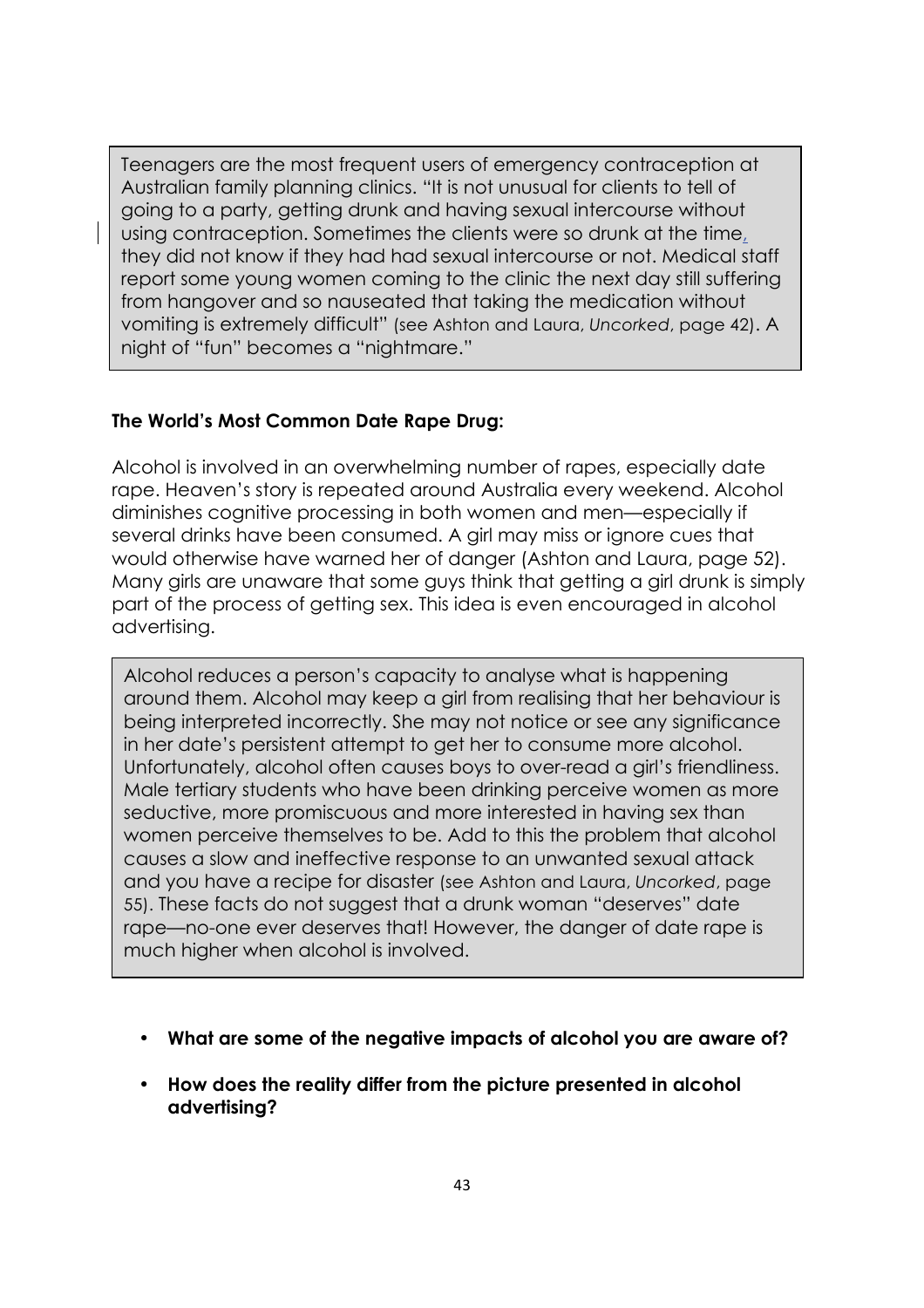• **Do you think alcohol should come with health warnings similar to cigarettes and do you think such a warning would make any difference?**

#### **Look:**

As we discussed in Discussion Guide 5, the Bible deals a lot with being wise and foolish. Proverbs includes drinking alcohol as being something a fool does"

"Who has woe? Who has sorrow? Who has strife? Who has complaints? Who has needless bruises? Who has bloodshot eyes? Those who linger over wine, who go to sample bowls of mixed wine. Do not gaze at wine when it is red, when it sparkles in the cup, when it goes down smoothly! In the end it bites like a snake and poisons like a viper. Your eyes will see strange sights and your mind imagine confusing things" (Proverbs 23:29-33).

The Bible says drinking alcohol is unwise because it brings violence, misery and destruction (see Proverbs 4:17; 23:29-35). Alcohol is also often associated with poor judgment in the Bible (see Isaiah 28:7, Samuel 5:1-30).

Some people think the Bible endorses drinking some alcohol, such as in the communion service. While there is debate over just how alcoholic this grape juice would be, if at all, what is clear is that when it comes to being wise and putting in place safe "guard rails," no alcohol is the wisest idea.

#### **What Now:**

#### **A Living Sacrifice:**

Remember that in Romans 12:1-3 Paul reminds us to offer all our lives to God as a "living sacrifice." God wants to be part of your "ordinary, everyday life." This includes on Saturday night at a party and with your friends at school.

Paul reminds us to do everything in Jesus' name for God's glory: "Whatever you do, whether in word or deed, do it all in the name of the Lord Jesus, giving thanks to God the Father through him" (Colossians 3:17).

- **Do you think what happens at most teenage parties would be giving glory to God?**
- **Do you think that drinking a substance that clouds your mind and impairs your judgment impacts God's ability to communicate with you?**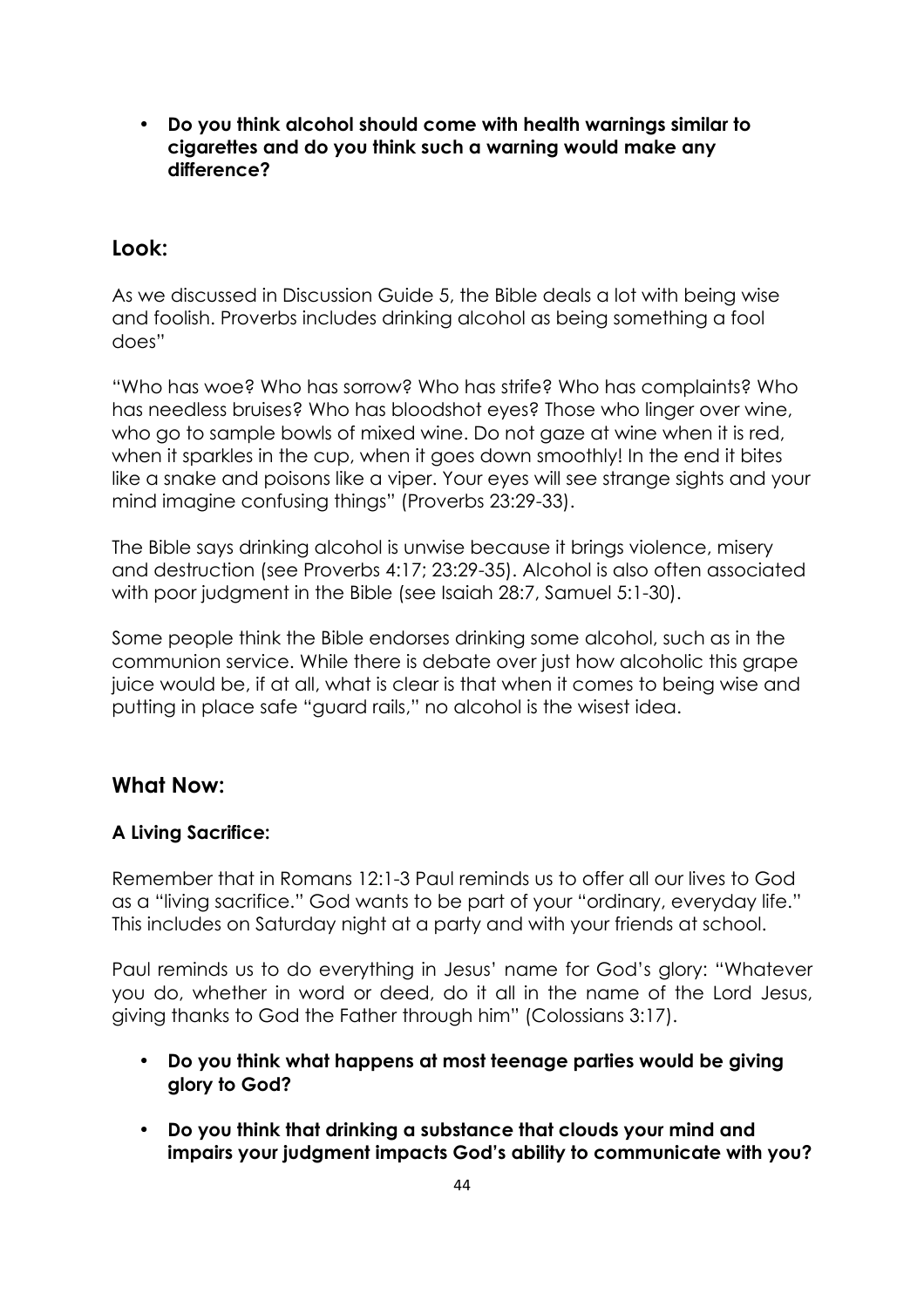Most likely you will—if you haven't already—be in a place where you have to choose how you will respond to alcohol. It's at this moment wise thinking really makes a difference. Maybe alcohol has already hurt you or caused you to end up in situations you would now rather not have been in. While you're alive, it's never too late to make a new start and be wise. Grace and forgiveness is Jesus' amazing gift to us and we honour him each time we choose to receive the grace He offers. Because of God's forgiveness and mercy, we can refuse to allow the past to rob us of the present.

- **How would you go about encouraging a friend to make wise choices in regard to alcohol?**
- **What ideas do you have for making an alcohol-free party fun?**
- **What "guard rails" will you put in place to protect yourself from the dangers of alcohol?**

# **Go Deeper:**

An excellent book that looks at the impact of alcohol in Australian society is: John F Ashton and Ronald S Laura, *Uncorked: The Hidden Hazards of Alcohol*, Signs Publishing, 2009.

Dr Aric Sigman, *Alcohol Nation: How To Protect Our Children From Today's Drinking Culture,* Piatkus, 2011.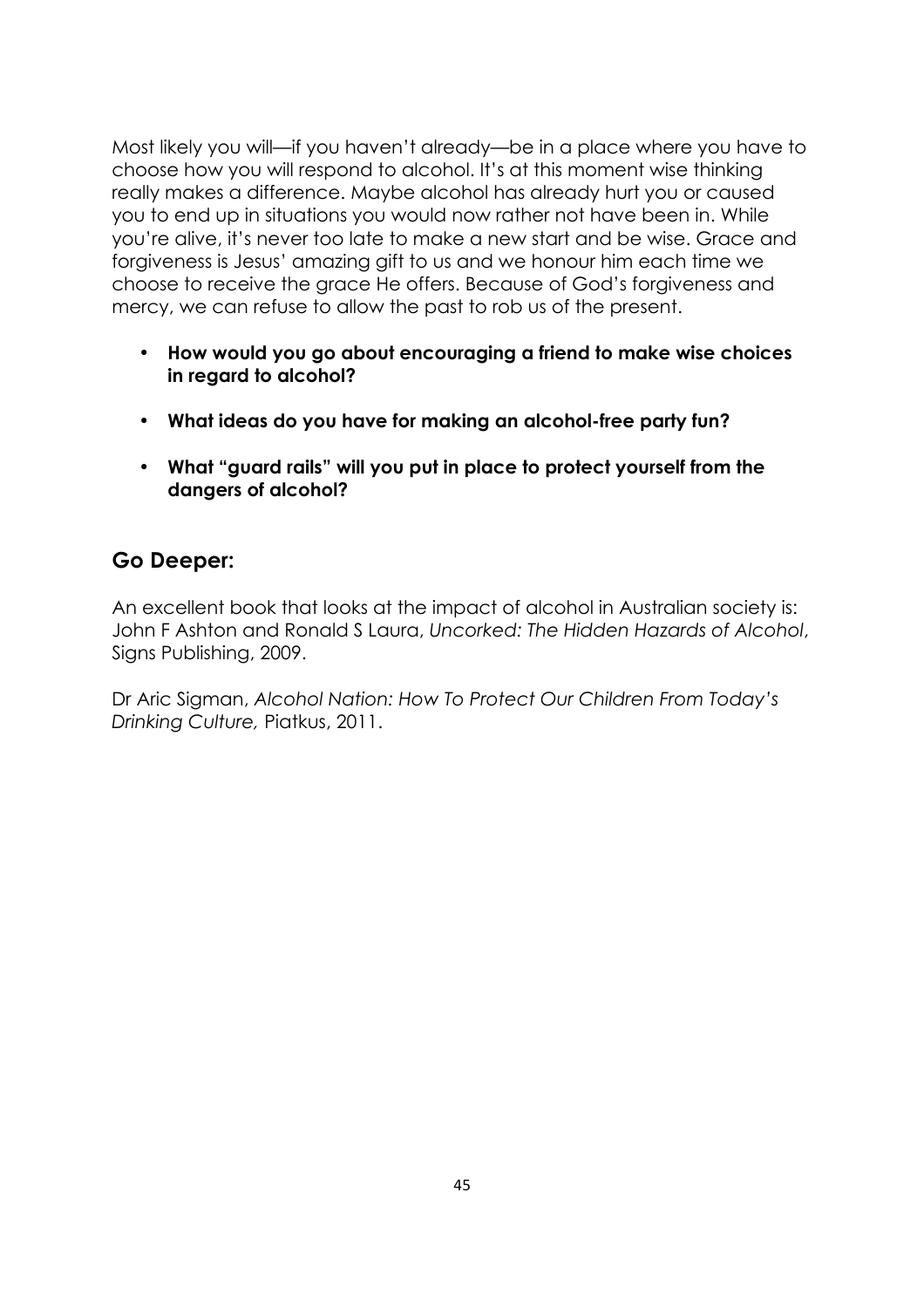# Heaven Sent Discussion Guide 7 "Selfish Sex and Date-Rape"

*"'Selfish! Selfish? You wanna call me selfish?' I shrieked. I lunged forward and jammed my forefinger into his chest. 'Selfish is when you pester and pester someone for sex, even when they've told you time and time again they are not ready. Selfish is when you administer the guilt treatment when they put the brakes on and you still think you are entitled. Selfish is when you wait for your girlfriend—who you are supposed to love and care about—to be too drunk to think clearly. Jarrod, don't you see! My virginity was my gift to give not your right to take!'" (page 97).*

*"'Heaven,' he said, pushing up his glasses and his eyes softening, 'is there something else you should be telling me? Was this . . . consensual?' I didn't know where to look.* Of course it wasn't consensual. But I would never be able to prove it. After all, who would believe me?" *(page 116).*

*"'Heaven,' she said, 'that's . . .' I leapt to my feet. 'Look, can we not have this conversation'" (page 118).*

# **Big Idea:**

God gives us freedom of choice. When it comes to sex, overpowering or taking advantage of someone else who cannot consent is never right. We are to honour one another above ourselves in all areas.

This guide builds on the foundations that have been established in the earlier study on sex to address issues of selfishness in sexuality and particularly date rape.

As discussion leader, you will need to be extra sensitive in working through this topic. If your group is representative of national statistics, there is a reasonable chance someone in your group may have had this experience.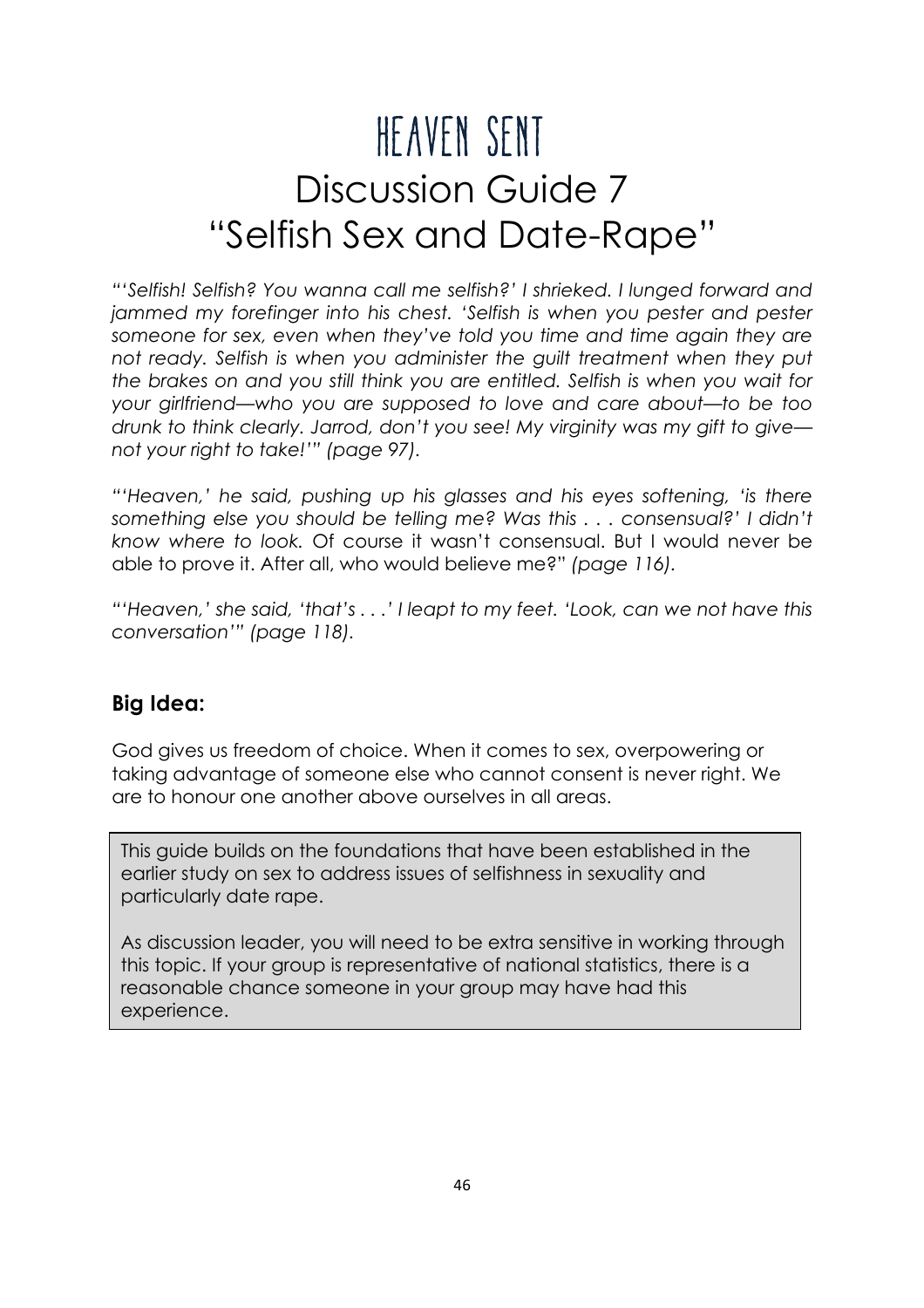# **The Story:**

Heaven "loses' her virginity and doesn't even remember it. What starts out as a night of "fun' to escape the pressure of home turns into a nightmare that Heaven cannot fully remember and has consequences she will never forget.

For many women this story will ring familiar. One in five Australian women are sexually assaulted at some point in their life, often as teenagers (see Craig Henderson, "His Words Will Never Hurt Me," *Marie Claire*, May 2012, pages 78- 82). One in six girls share a similar story to Heaven's. They are either overpowered physically or too incapacitated to make a choice about sex and then assaulted by someone they know.

From fun to a nightmare—how does it end up like this? What are some of the attitudes that need to be addressed to ensure young people are not left without a choice? What are some of the warning signs that might have helped Heaven make wiser choices? What are some steps to recovery?

Heaven intended to enjoy the party; she wanted to take her mind off home. She drank alcohol, flirted with Jarrod then . . . she knew nothing about what happened after that. She is unsure how to respond, what it all means and how to move forward.

- **Do you think Heaven expected the night to turn out like it did?**
- **Did you guess what was going to happen next? If so, what were the warning signs?**
- **Would you classify what happened to Heaven as rape? Why or why not?**
- **If you were able to give Heaven some advice as she headed to the party what would it be?**

# **Explore:**

#### **Was Heaven Raped?**

Often people think that rape is about a stranger attacking an unsuspecting victim in a dark alley. While this can be the case, acquaintance or date rape is far more common. According to research, 84 per cent of girls raped knew their attacker and 57 per cent of those rapes happened while on dates. While guys can also be raped, this outline is predominately addressing the issues from a young girl's perspective.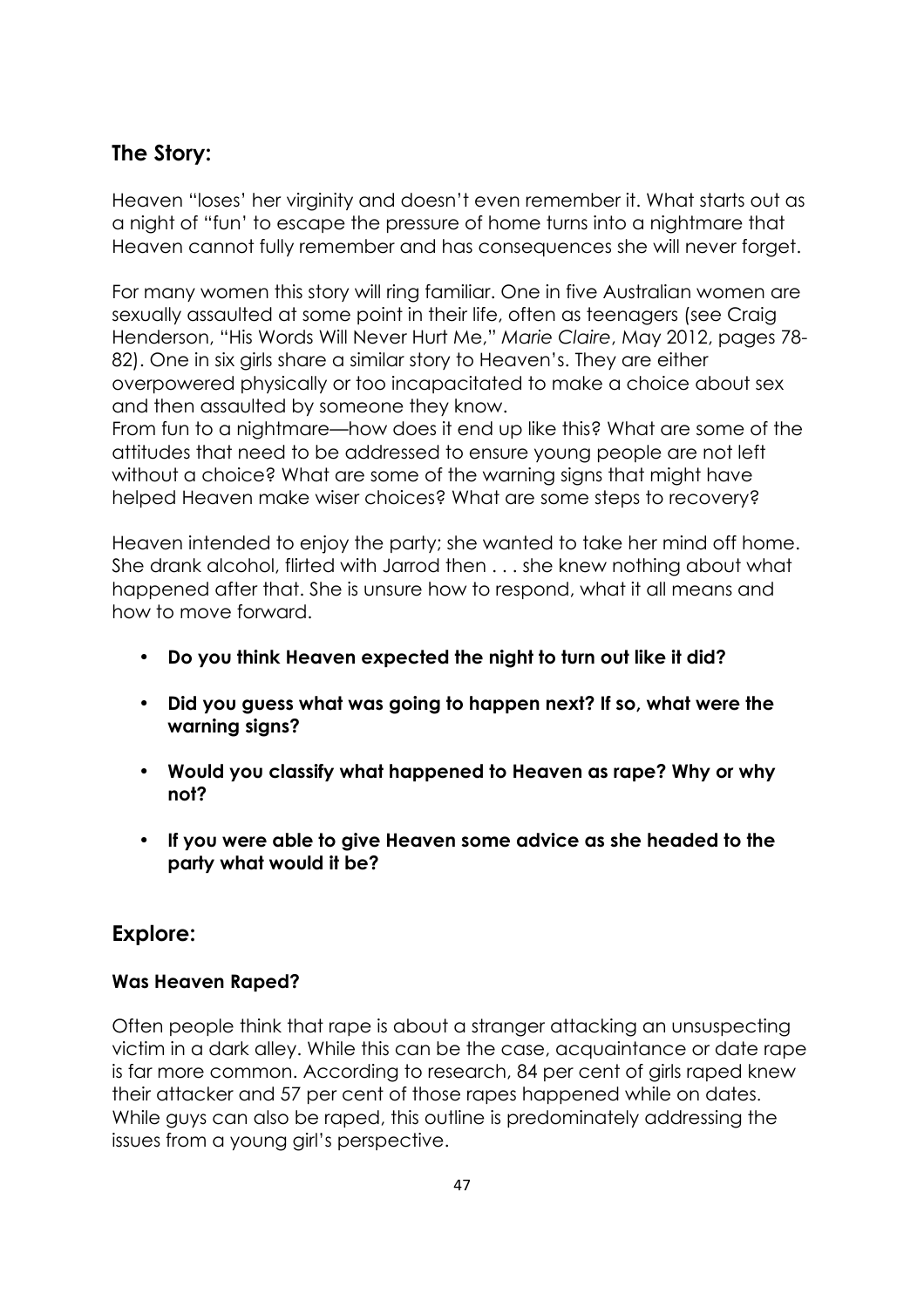*Cosmopolitan* magazine created a controversy in 2007 by publishing an article that termed what happened to Heaven as "grey rape." What they called "grey rape" was when the girl never intended to have sex but emerges out of an alcohol-induced fog (after willingly participating in some kissing or other pre-sexual activity) to find her male companion having sex with her. In shock, she realises she does not want this to happen and "is left feeling violated, confused and angry" (*Cosmopolitan* August 30, 2007).

According to law in most Australian states, a person is unable to give consent when drunk. So, even if there is no fight and regardless of what else happens, if the victim is drunk, a rape has occurred. In Australia, simply having sex with an intoxicated female is grounds for charges against the male, even if he was also intoxicated. The excuse, "I was drunk" cannot be used to justify sex crimes.

So was Heaven raped?

Date rape can be just as devastating as stranger rape, if not more so. "The victim trusts her date and so her trust as well as her body are violated and that's devastating" (McDowell, *It Can Happen to You,* page 12.)

Somewhere in Australia a woman is raped—most times by a "friend" every two hours. In the United States, it's every two minutes (see Fanflik, *Victim Responses to Sexual Assault*, page 1).

- **Why do you think 90 per cent of date rapes go unreported?**
- **Should intoxication be a factor in reducing a rape charge?**
- **Why do you think states have put in place laws to say that an intoxicated person cannot give consent?**

#### **Consequences:**

"Sexual assault by an acquaintance, such as date rape, can be just as traumatic as sexual assault by a stranger, and may be more traumatic because it also involves a breach of trust" (Laura Russo, *Date Rape: A Hidden Crime*, Australian Institute of Criminology, June 2000.)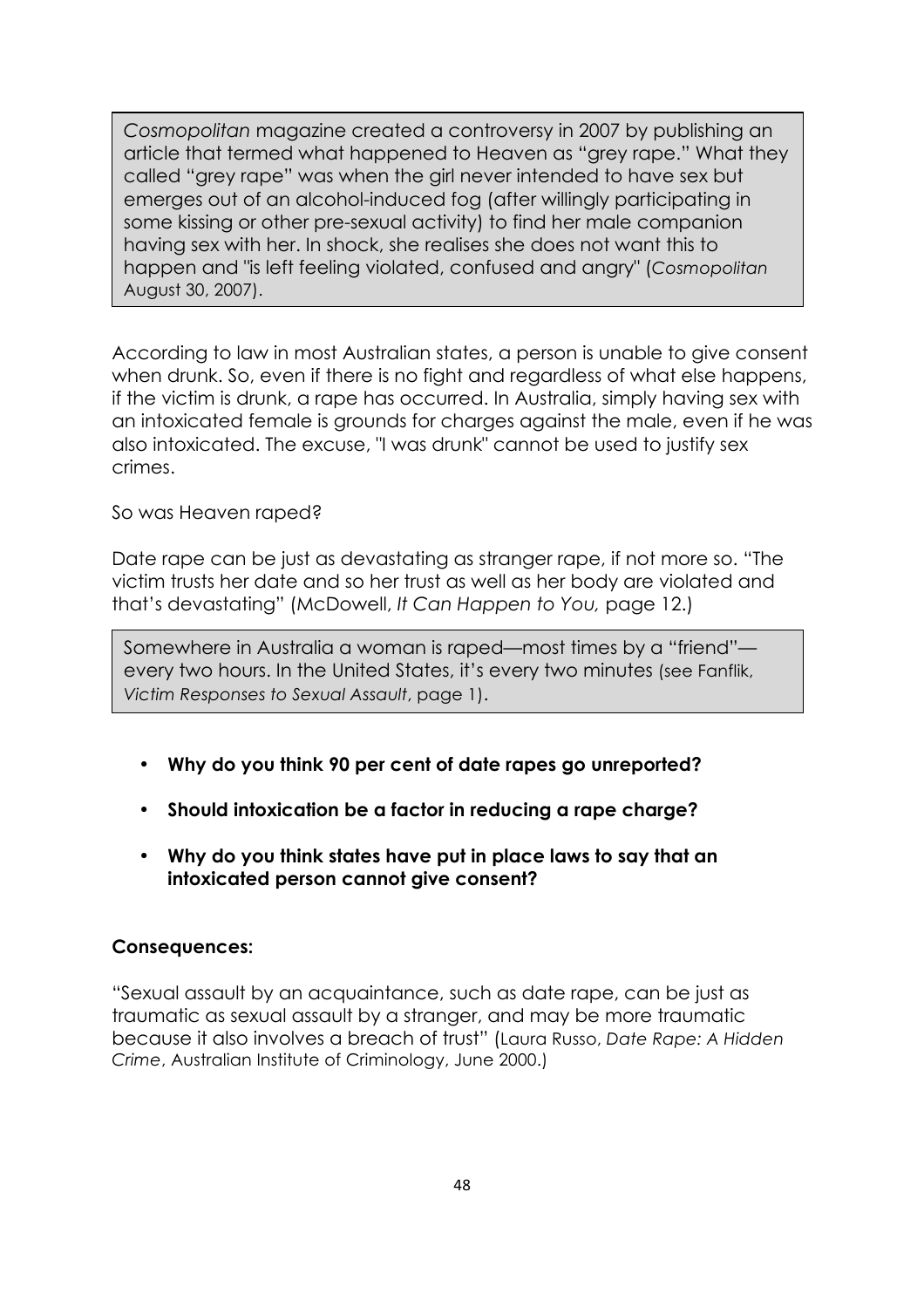Research indicates that the survivors of date/acquaintance rape report similar levels of depression, anxiety, complications in subsequent relationships, and difficulty attaining pre-rape levels of sexual satisfaction to what survivors of stranger rape report. Furthermore, they are even less trusting of people in the future and have a more negative view of themselves and the world.

People who have been the victims of date/acquaintance rape cope in various ways. Common responses include:

- Feeling dirty and unable to get "clean" even though they scrub themselves vigorously.
- Losing trust in people and becoming emotionally withdrawn. According to Dr Joyce Brothers, "psychologically, date rape is the most trust-deadening thing that can happen to you."
- Experiencing difficulty with flashbacks or feelings associated with the rape.
- Acting out sexually in an attempt to gain back control. This can even include a sexual relationship with the rapist, which may seem odd but is an attempt to make sense of what happened to them.
- Depression.
- Thirty per cent of the women identified as rape victims contemplated suicide after the incident.

Like Heaven, between 4 and 10 per cent of rape victims conceive, which brings with it a whole new set of issues and questions to deal with (we will look at these issues more in our next discussion guide).

• **Why do you think rape has such devastating consequences?**

#### **Attitudes:**

Although it may be difficult—if not impossible—to detect someone who will commit date/acquaintance rape, there are some characteristics that can signal trouble. If a guy treats a girl as if she is a possession; if he continually pressures her for sex even after her intentions are clear; or if he intimidates in the form of belittling comments, ignoring, sulking, dictating friends or style of dress: this may indicate attitudes that are associated with those who date rape. Various studies have shown that date rapists act in response to three main identifiable attitudes.

• The "I am king" attitude: his passion is to "own," control and conquer women—especially one who may have previously "turned him down."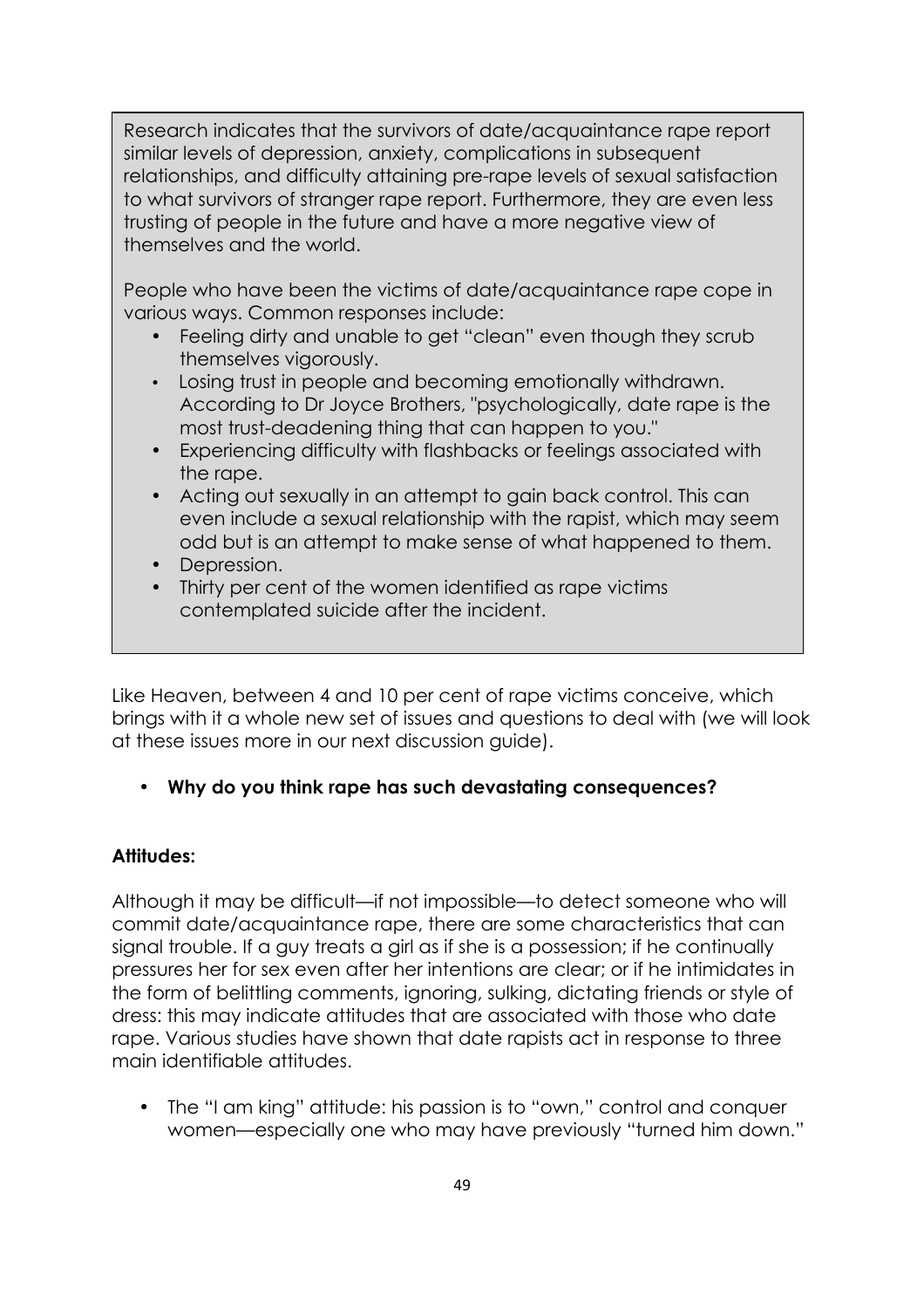- The "act now, think later" attitude: they have a low sense of personal responsibility and think only about what they want in the moment.
- The "who cares about you?" attitude: men who are prone to rape usually lack a social conscience. They act for themselves with little regard for the feelings and wellbeing of others.
- **Do you think there were any behaviours Jarrod showed that may have alerted Heaven to one or more of the above attitudes?**
- **Why do you think so many guys think short-term about themselves and not about the long-term implications?**
- **How would you describe the opposite attitudes to those of the date rapist descriptions above?**

#### **Myths that shape rape:**

Sadly, there are some common myths that people in our culture use to justify or downplay the significance of date/acquaintance rape:

A woman who gets raped usually deserves it, especially if she has agreed to go to a man's house or get in a car alone with him.

If a woman agrees to allow a man to pay for dinner, drinks, etc, it means she owes him sex.

Women who don't fight back haven't been raped.

Kissing or certain kinds of touching mean that intercourse is inevitable.

Once a man reaches a certain point of arousal, sex is inevitable and they can't help forcing themselves on a woman.

#### Myth **Reality**

No one deserves to be raped. Being in a man's house or car does not mean a woman has agreed to have sex with him.

Sex is not an implied payback for dinner or other expense, no matter how much money has been spent.

Rape occurs when someone is forced to have sex against their will, whether they fight back or not.

Everyone's right to say "no" should be honoured, regardless of the activity that preceded it.

Men are capable of exercising restraint in acting upon sexual urges.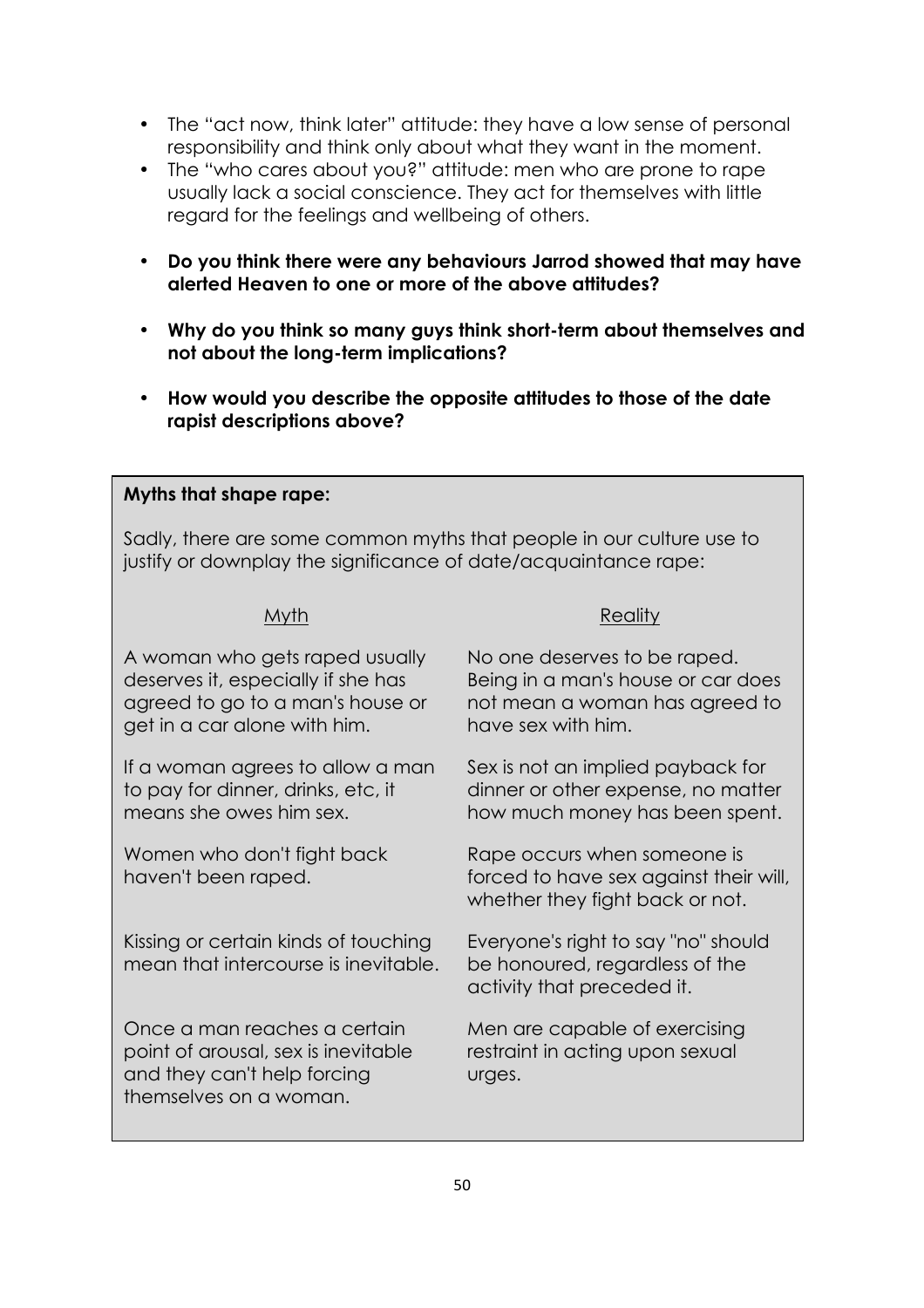Most women lie about acquaintance rape because they have regrets after consensual sex.

Certain behaviours such as drinking or dressing in an overtly sexual way makes rape a woman's responsibility.

If the woman is not a virgin, it is not rape. Nearly one-third of junior high students in an American study saw nothing wrong with raping a woman who was already sexually active (Mcdowell, 21).

Acquaintance rape really happens—to people you know, by people you know.

Drinking or dressing in an overtly sexual way, while not wise, are not invitations for sex.

Regardless of how sexually active someone might be date rape is always wrong, it's a crime and has consequences.

#### **Prevention:**

Listed below are some suggestions from the Sydney Rape Crisis Centre: "The list is in no way intended to put, or even imply that, the responsibility for rape rests with the victims" (Rosemary Barry and David Brennan, *Surviving Rape*, NSW Rape Crisis Centre, 2002).

- People need to be taught to respect one another and treat each other with value and dignity.
- Date rape always involves some degree of selfishness. Keep your antenna up for the warning signs that show date rape attitudes.
- Socialise in groups whenever possible and always leave an event as a group.
- Look out for your friends and remind them of any pre-commitments you made before going out, regarding how you will get home. Creatively remove friends from situations that could be heading toward danger.
- See danger if someone is encouraging you to consume and keep consuming alcohol.
- If dating, set clear boundaries for what is not going to happen before the date progresses.
- Be cautious about going to a date's home or having him to yours, particularly if alcohol has been consumed.

#### **The World's Most Common Date Rape Drug:**

By far, the number-one date rape drug is alcohol! In fact, alcohol is almost the ideal rape drug because it attacks the area of the brain that governs judgment and lowers inhibition. Often, date rape victims say afterwards that they drank too much to realise what was going on, it caused a slow and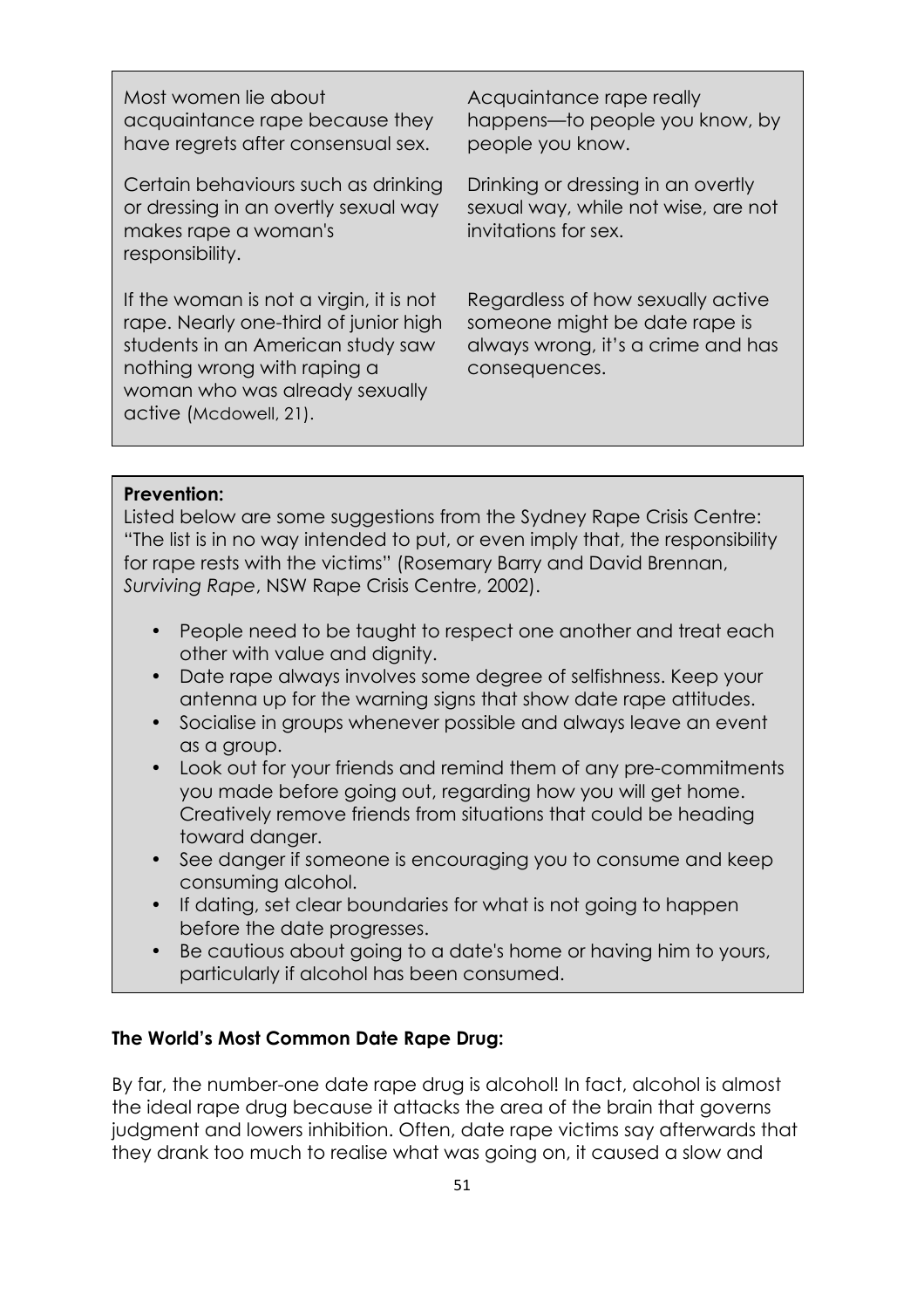ineffective response and by the time they realised the predicament they were in it was too late. (For more information on the dangers of alcohol, see Discussion Guide 6.)

#### **What To Do If You or Someone You Know is Raped**

Those survivors who tend to deal most effectively with their experiences take an active role in acknowledging the rape, disclosing the incident to appropriate others and finding the right help.

- The first thing the victim of any rape should do is tell someone they trust. One of the biggest problems in date rape is often the victim is too ashamed to talk about it, feels they are in some way responsible for what happened or feels that telling will destroy their social group.
- The person told should stress that what happened was not the girl's fault and offer support. The way the first person told reacts is significant in setting the path for the healing process. If a person tells you that they have been raped, do not dismiss it.
- A medical check-up is needed even if there appear to be no physical injuries. Diseases that require treatment may have been passed on during the rape.
- Any person who has been raped should talk to a counsellor who can work through the implications of reporting or not reporting the rape to the police and can put in place a process that involves people who can help.
- Many people who have been raped blame God in some part for "letting" this happen to them. Remember we are in a sinful world that is far from what God originally created. In God's plan—and in the world He makes new—there will be no pain, tears or suffering.

#### **If You Have Been Raped**

If you have been raped, make sure you tell someone you trust and seek professional help.

• Remember God, who makes all things new, can work in and through you taking even the bad things that have happened and use them for His glory.

There is hope for recovery as you allow God to walk with you through the healing process. (It might be useful to jump ahead to Discussion Guides 11-13 on forgiveness and starting new).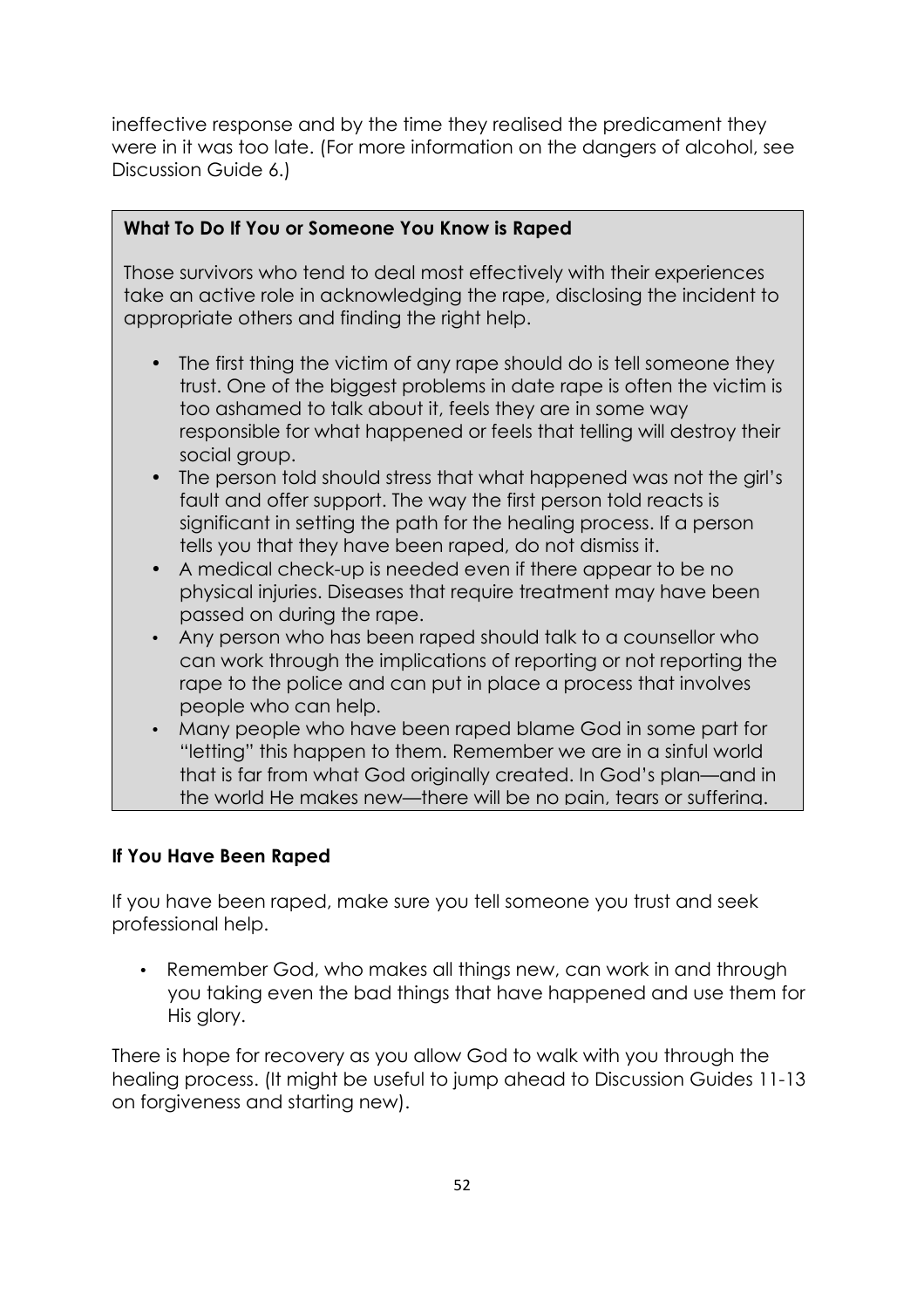# **Look:**

Where was God in Heaven's rape? Although she didn't really acknowledge God at that point of her life, God was there in the tears she cried, the feelings she tried to scrub away and the helpful conversations she had following "that night."

Date rape is against God's plan. God clearly designed sex to be enjoyed in a loving, committed relationship (see Exodus 20:14, Matthew 5:27-28, 1 Corinthians 6:9-10, 18, Colossians 3:5). In addition, rape violates God's law of love by taking away someone's freedom of choice.

- **If you're in a group, choose a verse below and write down the attitudes the verse highlights. What do you think these verses imply about date/acquaintance rape?**
- 1. "Love must be sincere. Hate what is evil; cling to what is good. Be devoted to one another in brotherly love. Honour one another above yourselves" (Romans 12:9, 10).
- 2. "The body is not meant for sexual immorality, but for the Lord, and the Lord for the body" (1 Corinthians 6:13).
- 3. "Do you not know that your body is the temple of the Holy Spirit, who is in you, whom you have received from God? You are not your own; you were bought at a price. Therefore honour God with your body" (1 Corinthians 6:19, 20).
- 4. "Love is patient, love is kind. It does not envy, it does not boast, it is not proud. It is not rude, it is not self-seeking, it is not easily angered . . . It always protects, always trusts, always hopes, always perseveres" (1 Corinthians 13:4-7).
- 5. "The acts of the sinful nature are obvious: sexual immorality, impurity and debauchery . . . But the fruit of the Spirit is love, joy, peace, patience, kindness, goodness, faithfulness, gentleness and self-control" (Galatians 5:19, 22, 23).
- 6. "Do nothing out of selfish ambition or vain conceit, but in humility consider others better than yourselves. Each of you should look not only to your own interests, but also to the interests of others" (Philippians 2:3, 4).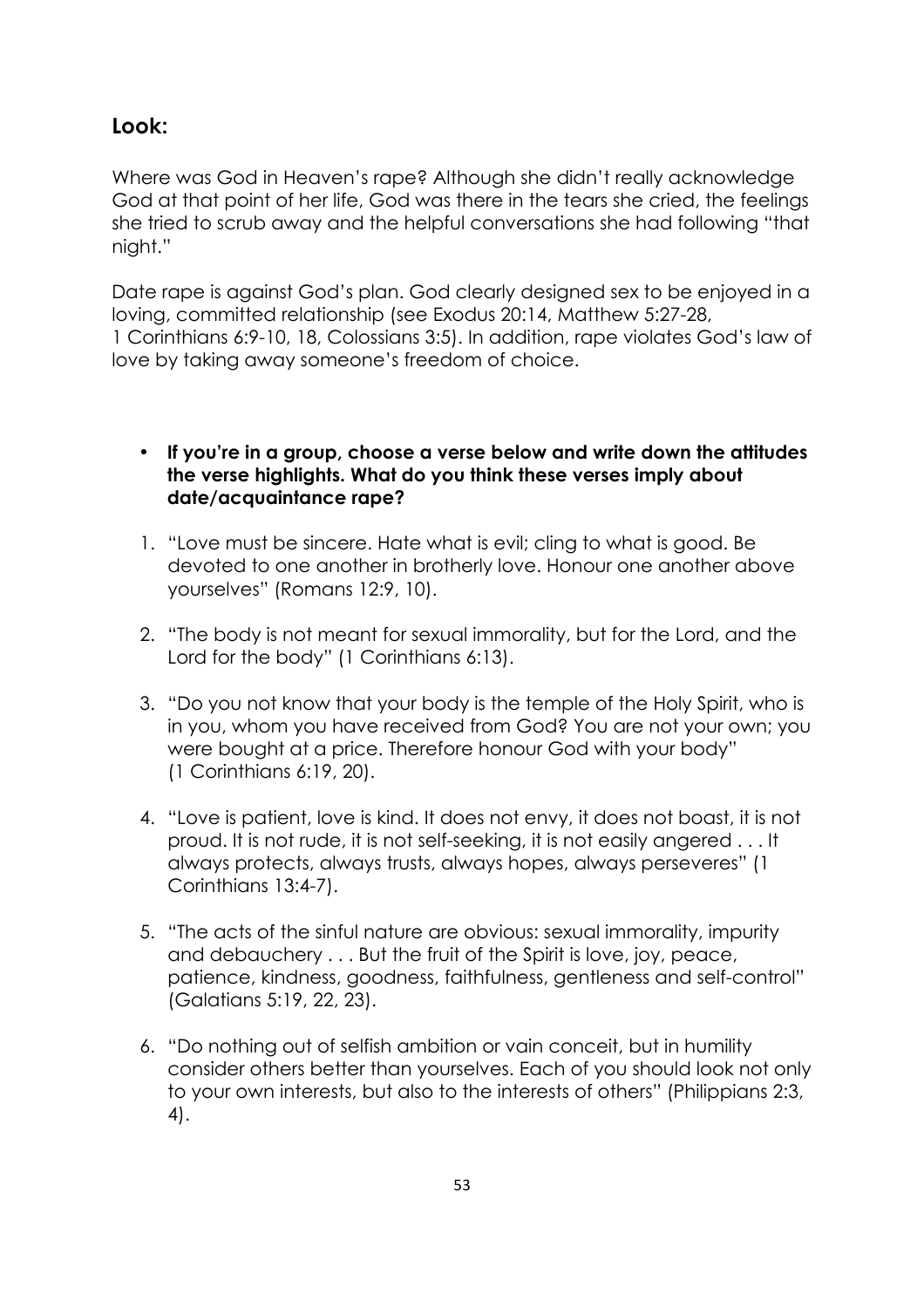- 7. "Whatever you do, whether in word or deed, do it all in the name of the Lord Jesus, giving thanks to God the Father through Him" (Colossians 3:17).
- 8. "It is God's will that you should be sanctified: that you should avoid sexual immorality; that each of you should learn to control his own body in a way that is holy and honourable, not in passionate lust like the heathen, who do not know God; and that in this matter no one should wrong one another or take advantage of one another" (1 Thessalonians 4:3-6).

# **What Now:**

All of us are called to treasure what God treasures—and that's people. If we are His followers, our hearts will break for the same things that break His heart. How do you think God feels when He sees one of His children selfishly being taken advantage of by another, especially sexually?

It was true when Ghandi said that "all it takes for evil to triumph is for good men to do nothing."

- **How will you contribute dignity and respect in a selfish world?**
- **If you're a guy, how might you be able to stand up for the dignity of girls in otherwise degrading conversations?**
- **What steps might you be able to take in your youth group to look out for one another?**

# **Go Deeper:**

David G Curtis, *Perspectives on Acquaintance Rape,* The American Academy of Experts in Traumatic Stress, 2006.

Kay Kuzma, *She Said No.* Pacific Press, 1994.

Josh McDowell, *It Can Happen to You: What you need to know about preventing and recovering from date rape*, Word, 1991.

Rosemary Barry and David Brennan, *Surviving Rape*, NSW Rape Crisis Centre, 2002.

Patricia L Fanflik, *Victim Responses to Sexual Assault: Counterintuitive or Simply Adaptive*, NDAA Research and Development, Alexandria: VA, 2007.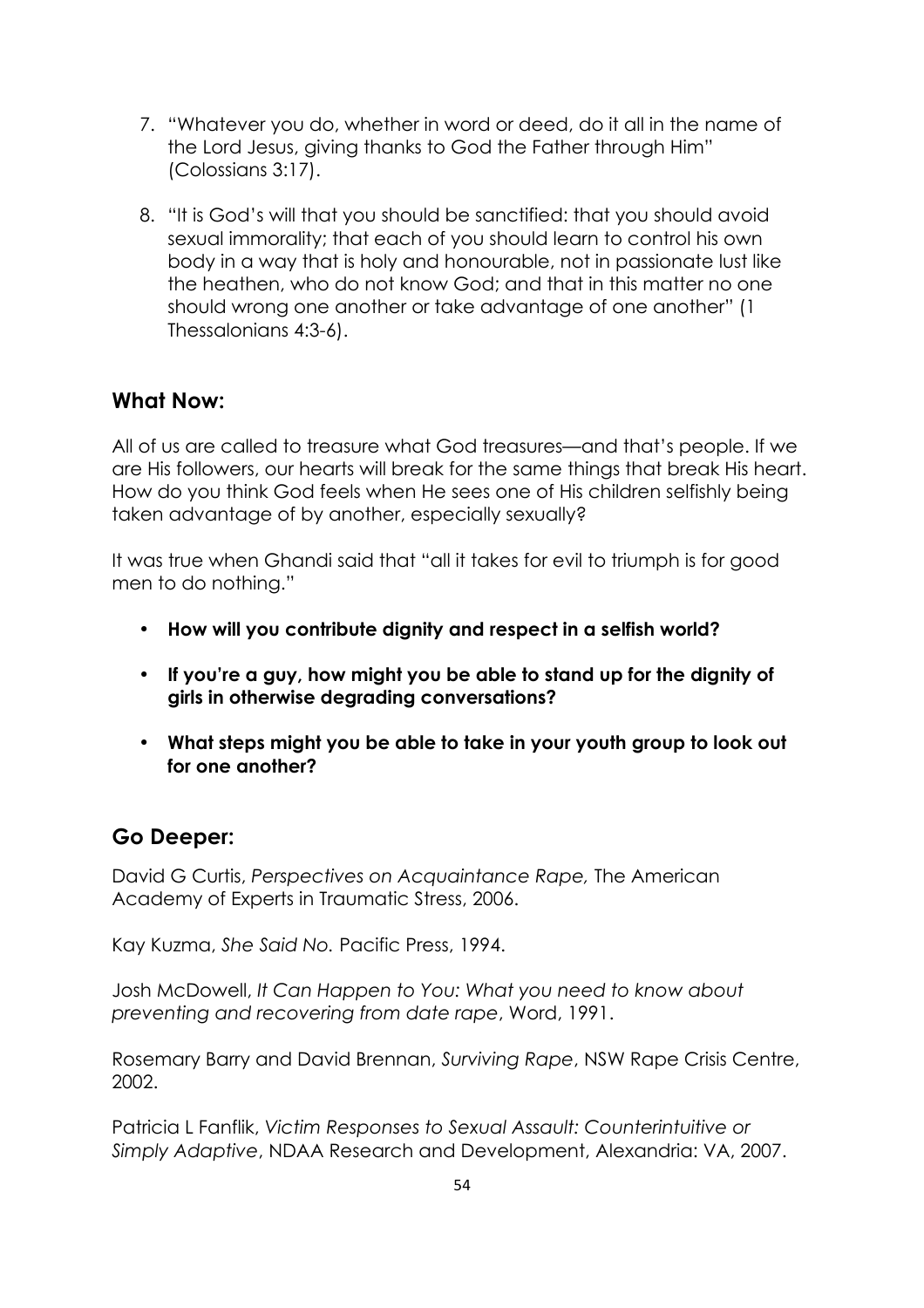# Heaven Sent Discussion Guide 8 "The Value of Life"

"'I'd like a referral for an abortion, please.' As I spoke I forced myself to make eye contact. If I sounded reasonably confident, perhaps he'd just do what I asked and let me go" (page 115).

*"'Will you come with me when, you know, when I get the . . . termination?' My voice cracked on the word, but* termination *was still easier than* abortion*" (page 118).*

*"'Is it too late to get rid of it?' Dad asked my mother" (page 137).*

# **Big Idea:**

Life is a valuable gift from God.

This guide looks at the value of human life, moving on to discuss some implications of abortion. Once again, this topic requires extra sensitivity as there is a reasonable chance that a member of the group has had an abortion. The main point is that God inherently makes people valuable and so they need to be treated with dignity and respect—this is especially important for those who cannot speak for themselves.

# **Group Activity:**

Search out some incredible facts about the human body. Put these facts among some made-up facts and play a game of true and false. If someone gets an answer wrong they drop out until there is one person left. The main point is how incredibly intricate and wonderfully made our bodies are.

- The lungs contain over 300,000 million capillaries (tiny blood vessels). If they were laid end to end, they would stretch 2400 kilometres.
- Human bone is as strong as granite in supporting weight. A block of bone the size of a matchbox can support 9 tonnes—that is four times as much as concrete can support.
- Nerve impulses to and from the brain travel as fast as 273 kilometres per hour.
- Every day the average person loses 60 to 100 strands of hair.
- vessels. To put that in perspective, the distance around the earth is • The human body is estimated to have 96,560 kilometres of blood about 40,000 kilometres, making the distance your blood vessels could travel if laid end to end more than two times around the earth.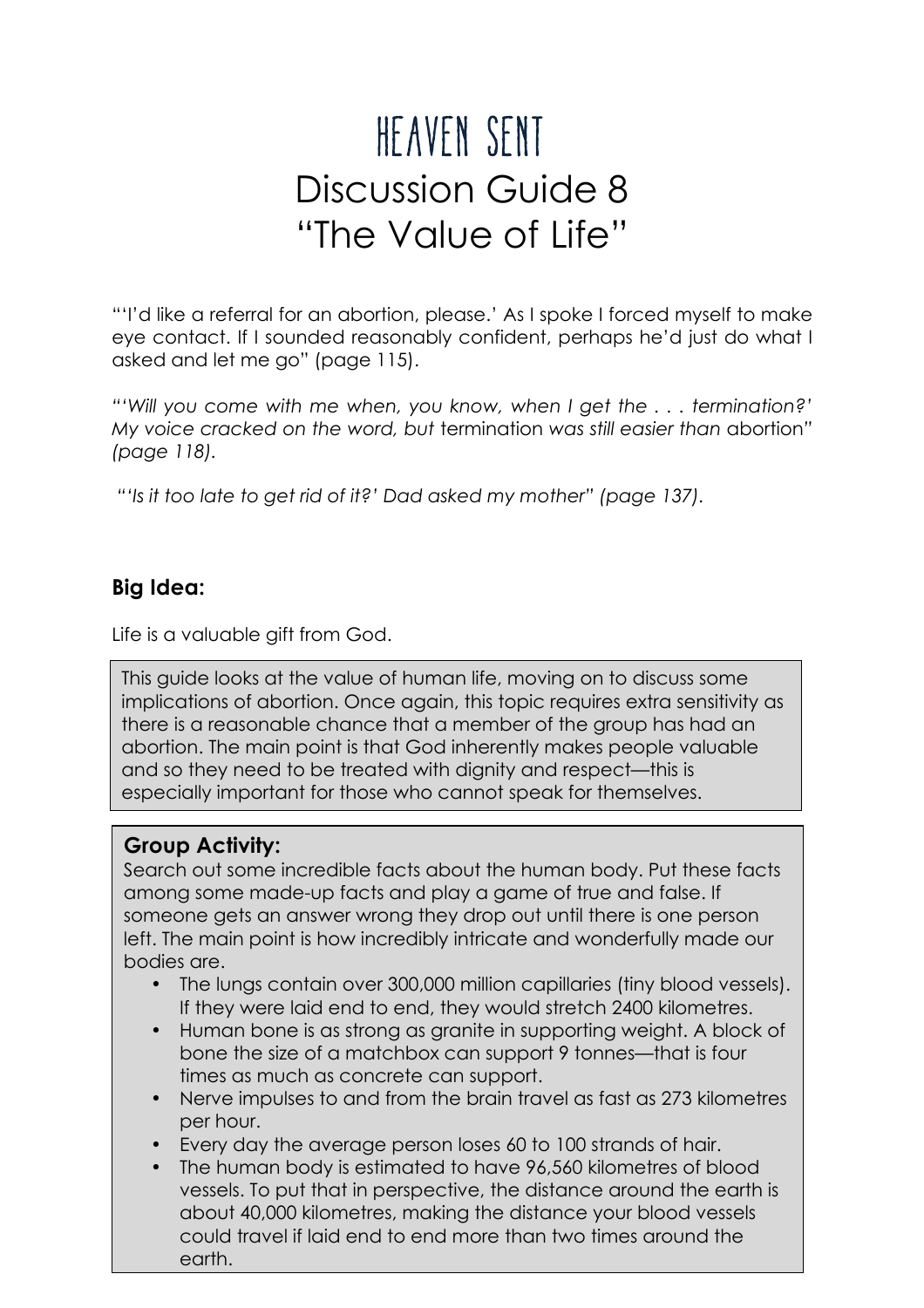- The surface area of a human lung is equal to a tennis court.
- Sneezes regularly exceed 160 km/hr.
- During your lifetime, you will produce enough saliva to fill two Olympic swimming pools.
- A foetus acquires fingerprints at the age of three months.
- Every human spent about half an hour as a single cell.
- Women are born better smellers than men.
- You use 200 muscles to take one step.
- About 32 million bacteria call every inch of your skin home.
- Three hundred million cells die in the human body every minute (the body has 10-50 trillion cells).

# **The Story:**

Although not Christian at this point of the story, Heaven still has an internal battle regarding the sanctity of life. Her dad sees her pregnancy as "something to get rid of." Jarrod sees her pregnancy as just a simple matter of "sorting it out." Kelly sees the next natural step as an abortion. Why can't Heaven just get the job done, put the sorry saga behind her and move on?

# **Explore:**

#### **A Christian View of Life: People are the Treasure**

Christians believe that life is a valuable gift from God. Humans are not simply the next step in an evolutionary chain but are created, treasured and sustained by God. Human life has unique value because, though fallen, human beings are created in the image of God.

Our value does not depend on how good we are at something or how much we own but simply that we are God's creation and the object of His love. Life is valuable to God and therefore He calls for the protection of life (see Exodus 20:13; Revelation 21:8; Proverbs 6:16,17). Over and over again in the Bible, we find that God is especially concerned for the protection of the weak, the defenceless, and the oppressed (see Psalm 82:3,4; James 1:27; Micah 6:8; Acts 20:35; Proverbs 24:11,12; Luke 1:52-54). God calls us to value what He values—and that's people. Every person you lock eyes with is valued by God beyond our imaginations.

• **What groups of people do you think get treated with the least dignity in our society?**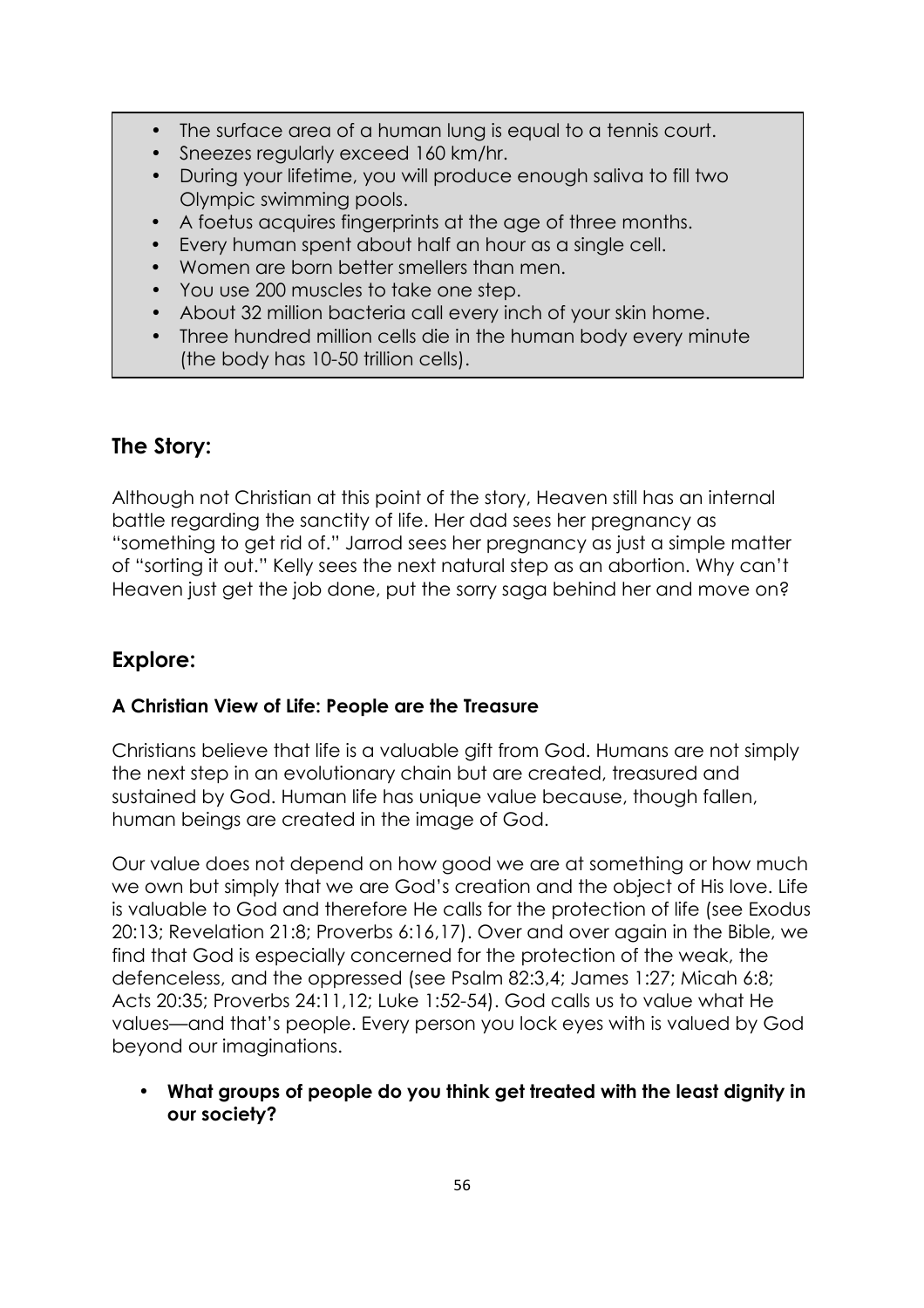- **What might you be able to do to give dignity to a downtrodden group in your community?**
- **How do you feel when you remember that even the person you like the least is incredibly valuable to God?**
- **Which do you think our society values more, people or things?**

#### **When Does Life Begin?**

While at the abortion clinic, Heaven is overcome by a sense that this is more than a "termination." For Heaven, this was a life. Abortion is arguably the most controversial, complex, emotional and divisive subject involving children. Many people have strong opinions on the topic. You can find all sorts of websites with very different opinions on abortion. Those for abortion claim the mother's right to choose is most important. Those against claim all life is valuable and that abortion is murder. Unfortunately, some very unchristian attitudes get traded by both groups at one another. Misinformation and confusion abound.

What about cases that are not so simple—perhaps where women, like Heaven, have been raped or where medical complications threaten the life of the mother or wellbeing of another developing baby? While only .01 per cent of abortions in Australia are performed for these reasons, we live in a fallen world where people are forced to make complicated decisions.

- **Why do you think the rate of abortions has grown so fast in Australia over the past 20 years?**
- **If you were one of Heaven's friends, what would you have advised her to do and why?**
- **In what cases do you think abortion is appropriate?**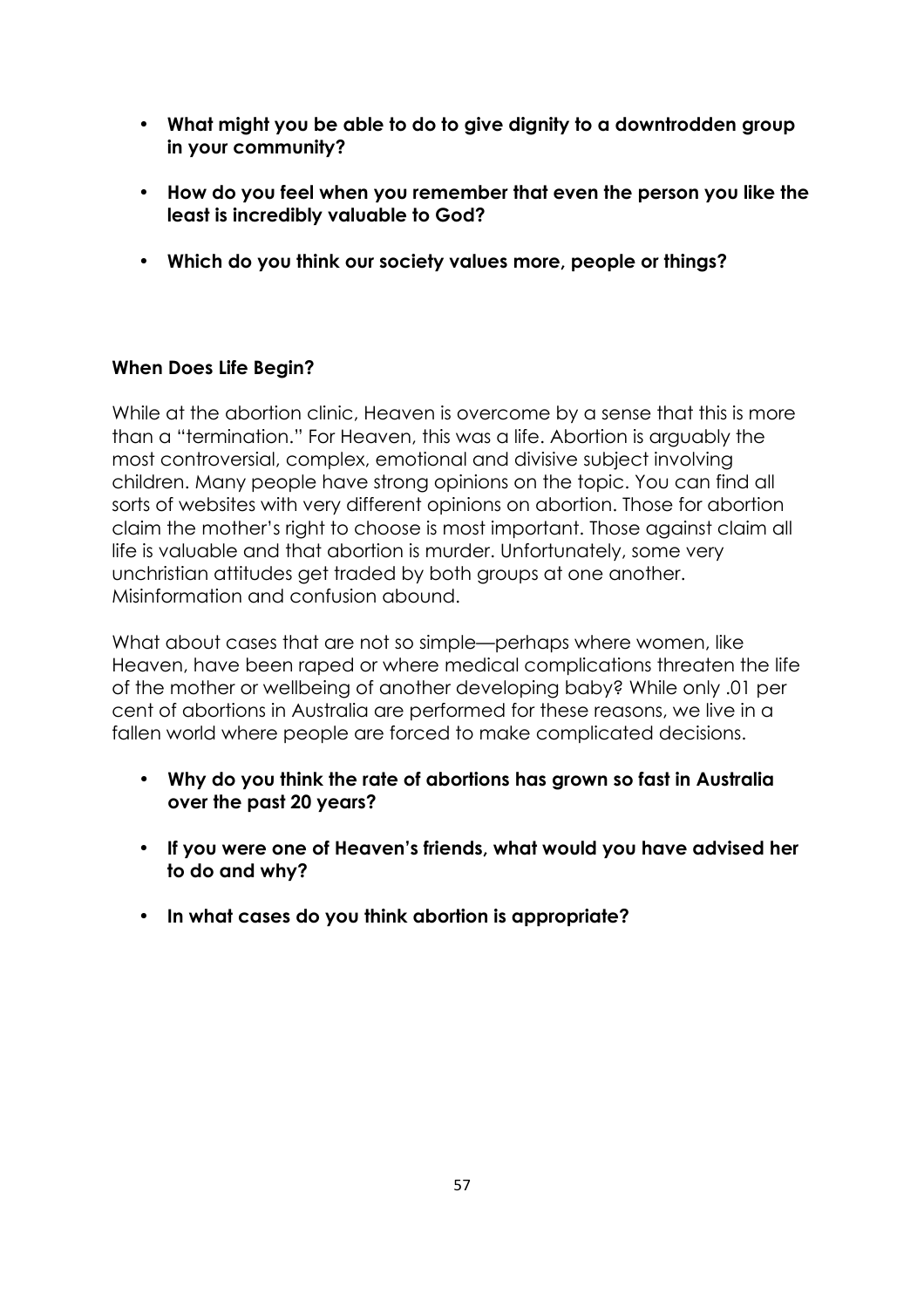A lot of the arguments around abortion grow out of when we think life begins.

#### **When do you think life begins?**

- At conception?
- At 18 days after conception, when the heart is forming and the eyes start to develop?
- At 28 days, when arms and legs are growing?
- At 30 days, when they have a brain?
- At 6-13 weeks, when they have a fingerprint?
- When they are able to survive outside of the mother (around 24 weeks)?
- When they are wanted?
- When they are delivered?
- In some cases, with very late-term abortions, there really is just a few centimetres between abortion and murder. The baby is partially delivered before being aborted.
- **Do you think girls should have counselling before having an abortion? If so, what sort of information do you think should be included in the counselling?**

#### **Abortion in Australia**

 $\overline{\phantom{a}}$ 

Did you know that this year in Australia more than 90,000 babies will be aborted? This is almost one in every three pregnancies. Dr Wess Stafford claims that "the womb is the most unsafe place in the world for a child." (in O'Rourke, page 33.) Heaven is an exception when it comes to carrying the baby until delivery, de spite of the people around her wanting her to abort. Some 97 per cent of girls who are pushed by their partners to have an abortion do so.

In 2004/05, 11,270 Australian teens had abortions. Dr Bronwyn Harman, a Psychology Lecturer at Edith Cowan University, who is researching teenage motherhood said: "Girls are being pressured to adopt adult behaviour at an earlier age than previous generations. That pressure can come from boys their own age or in a lot of cases, from older men who are predators and bullying them into sex. It can also come from the premature sexualisation of girls in the media and marketing gone mad."

#### • **Why do you think Australia has one of the highest teenage pregnancy rates in the developed world?**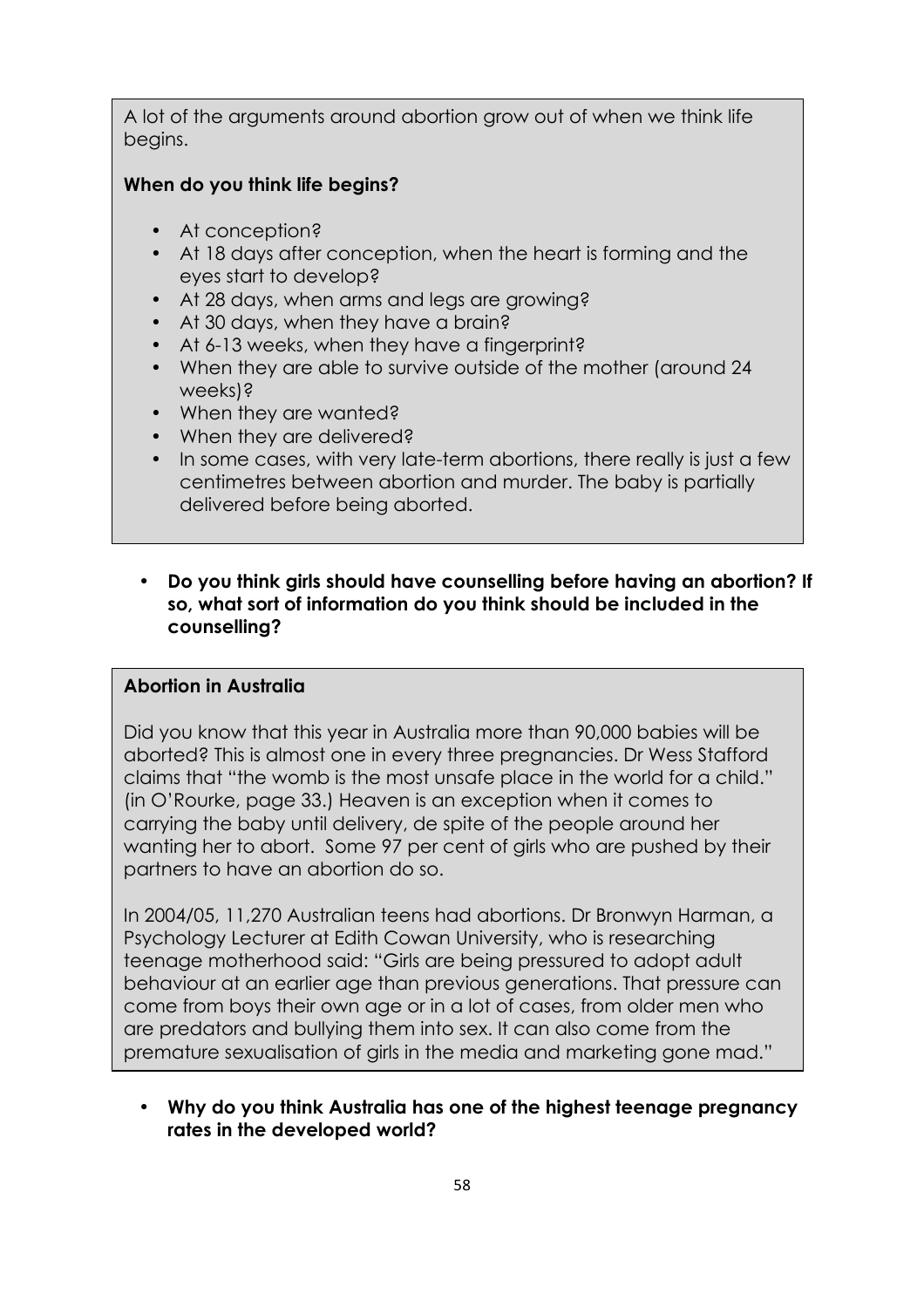• **Why do you think so many women choose abortion over carrying the baby to full term and adopting like Heaven did?**

#### **If You've Had An Abortion**

About one in three Australian woman has had an abortion, including many teenagers. Abortion is not simply another procedure. For many women, it has long-term consequences. Often women are left dealing with grief, guilt and shame. "Abortion hurts most hearts in many unrecognized ways at some point in their live" (Sydna Masse, *Her Choice To Heal*, page 11).

Post-abortion syndrome is found to impact women who have had an abortion regardless of age, family size, race, marital status or number of abortions. Among many impacts:

- 61 per cent experience flashbacks
- 54 per cent have anniversary reactions
- 78 per cent have feelings of diminished control over their lives
- 49 per cent increase drug use (Heal, page 26).

Ironically, though women seek out abortion as a solution to stressful circumstances, abortion itself can become a contributor to long-lasting stress of a different kind.

If you know someone who has had an abortion, remember to support them with love and prayer. Listen without judging if they choose to talk with you and perhaps point them to some useful resources (some are listed in the Go Deeper section of this guide). If you have had an abortion, it might be wise to seek some professional help as you work through the implications.

Always remember that God is close to the broken hearted and is the only way to really deal with guilt. As Heaven points out, a beautiful mosaic is made up of lots of broken pieces. Regardless of what has led you to this point, God can take your life and shape it into the best possible version of you.

#### **Look:**

Read Psalm 139:13-16:

• **What do you think the Psalmist means when he claims God "knit him together in his mother's womb"?**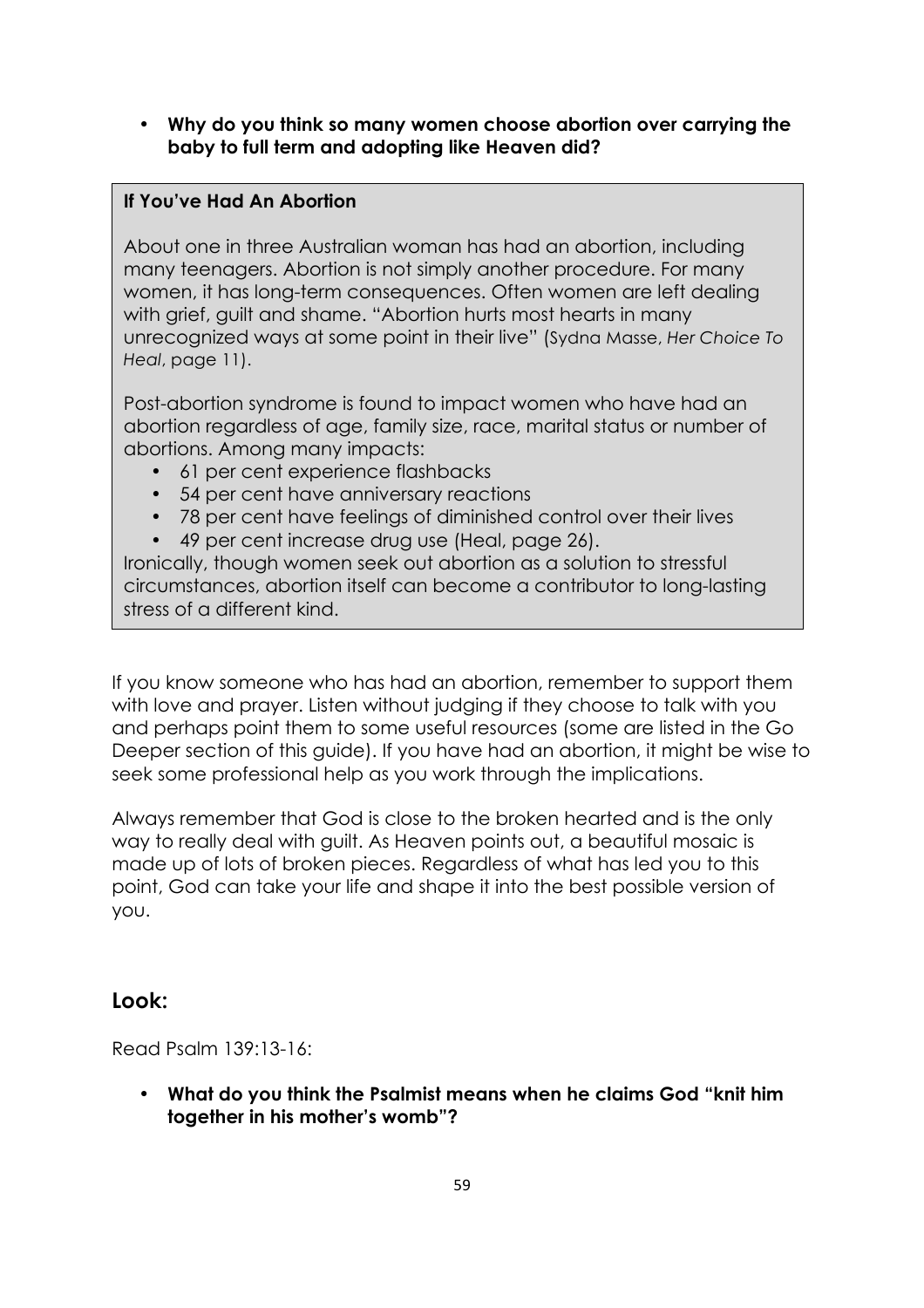- **What do you think it means to have "all your days ordained before one of them came to be"?**
- **Take turns to read a verse from the list below. What do these verses say about the value of life?**

Genesis 1:27 Genesis 30:23 Exodus 20:13 Exodus 21:22 1 Samuel 2:6 Hosea 13:16 Amos 1:13

#### **What Now:**

- **Would your friends say that you care deeply about people?**
- **What do you think it would take to be a more loving and loveable person?**

# **Go Deeper:**

Paul O'Rourke, *Why Satan Hates Our Kids*, Paul O'Rourke Ministries, 2011.

Sydna Masse, *Her Choice To Heal: Finding Spiritual and Emotional Peace After Abortion,* David Cook, 2009.

#### **Guidelines on Abortion (Official statement of the Seventh-day Adventist Church)**

Many contemporary societies have faced conflict over the morality of abortion. Such conflict also has affected large numbers within Christianity who want to accept responsibility for the protection of prenatal human life while also preserving the personal liberty of women. The need for guidelines has become evident, as the Church attempts to follow scripture, and to provide moral guidance while respecting individual conscience. Seventh-day Adventists want to relate to the question of abortion in ways that reveal faith in God as the Creator and Sustainer of all life and in ways that reflect Christian responsibility and freedom. Though honest differences on the question of abortion exist among Seventh-day Adventists, the following represents an attempt to provide guidelines on a number of principles and issues. The guidelines are based on broad biblical principles.

destroyed. Abortion should be performed only for the most serious reasons. 1) Prenatal human life is a magnificent gift of God. God's ideal for human beings affirms the sanctity of human life, in God's image, and requires respect for prenatal life. However, decisions about life must be made in the context of a fallen world. Abortion is never an action of little moral consequence. Thus prenatal life must not be thoughtlessly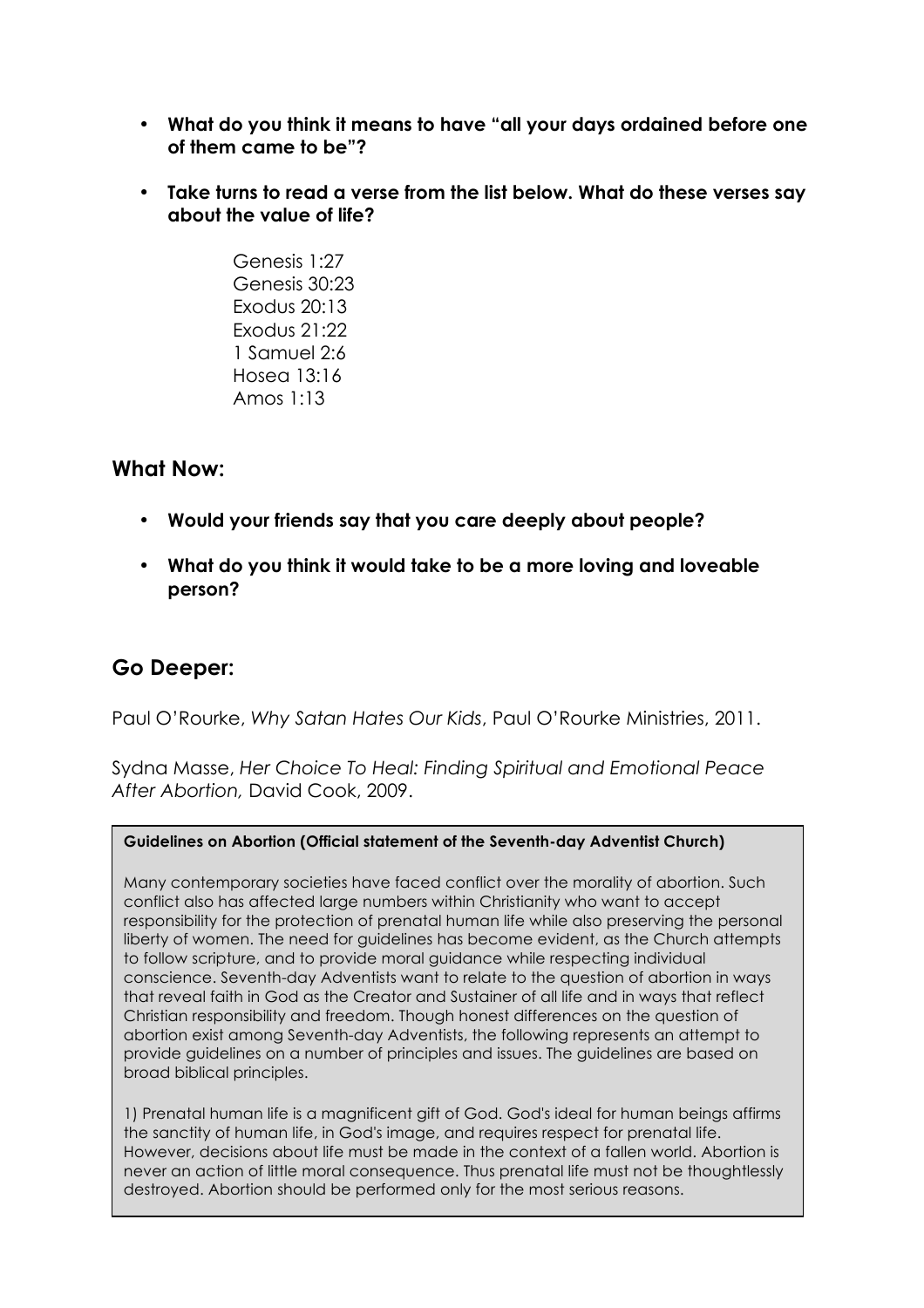2) Abortion is one of the tragic dilemmas of human fallenness. The Church should offer gracious support to those who personally face the decision concerning an abortion. Attitudes of condemnation are inappropriate in those who have accepted the gospel. Christians are commissioned to become a loving, caring community of faith that assists those in crisis as alternatives are considered.

3) In practical, tangible ways the Church as a supportive community should express its commitment to the value of human life. These ways should include:

- a. strengthening family relationships.
- b. educating both genders concerning Christian principles of human sexuality.
- c. emphasising responsibility of both male and female for family planning.
- d. calling both to be responsible for the consequences of behaviours that are inconsistent with Christian principles.
- e. creating a safe climate for ongoing discussion of the moral questions associated with abortion.
- f. offering support and assistance to women who choose to complete crisis pregnancies.
- g. encouraging and assisting fathers to participate responsibly in the parenting of their children.

The Church also should commit itself to assist in alleviating the unfortunate social, economic and psychological factors that add to abortion and to care redemptively for those suffering the consequences of individual decisions on this issue.

4) The Church does not serve as conscience for individuals; however, it should provide moral guidance. Abortions for reasons of birth control, gender selection or convenience are not condoned by the Church. Women, at times however, may face exceptional circumstances that present serious moral or medical dilemmas, such as significant threats to the pregnant woman's life, serious jeopardy to her health, severe congenital defects carefully diagnosed in the foetus, and pregnancy resulting from rape or incest. The final decision whether to terminate the pregnancy or not should be made by the pregnant woman after appropriate consultation. She should be aided in her decision by accurate information, biblical principles and the guidance of the Holy Spirit. Moreover, these decisions are best made within the context of healthy family relationships.

5) Christians acknowledge as first and foremost their accountability to God. They seek balance between the exercise of individual liberty and their accountability to the faith community and the larger society and its laws. They make their choices according to scripture and the laws of God rather than the norms of society. Therefore, any attempts to coerce women either to remain pregnant or to terminate pregnancy should be rejected as infringements of personal freedom.

6) Church institutions should be provided with guidelines for developing their own institutional policies in harmony with this statement. Persons having a religious or ethical objection to abortion should not be required to participate in the performance of abortions.

7) Church members should be encouraged to participate in the ongoing consideration of their moral responsibilities with regard to abortion in light of the teaching of scripture.

*These guidelines were approved and voted by the General Conference of Seventh-day Adventists Executive Committee at the Annual Council session in Silver Spring, Maryland, October 12, 1992.*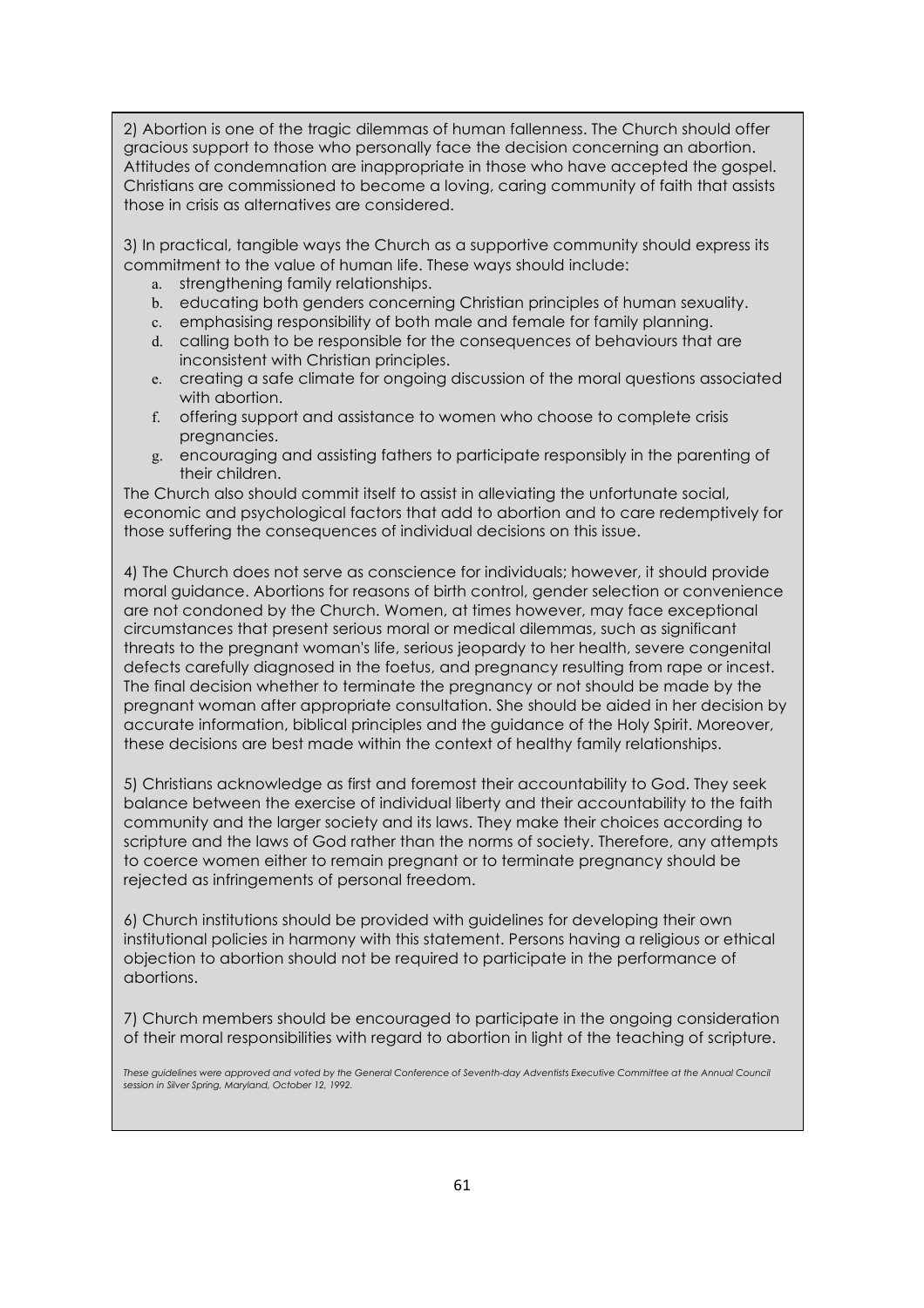# Heaven Sent Discussion Guide 9 "Sabbath—What For?"

*"Ricky laughed and finished wet wiping his sticky son. 'OK, I don't think there's enough wipes in here to get you clean. Let's go have a shower before Sabbath school.'*

*'Sabbath school? What's Sabbath school?' I asked sitting down at the table" (pages 159-60).*

*"'Coming to church on Sabbath?' he asked, absently glancing up at the front door. 'Why, Brad, are you asking me to your church?' I grinned" (page 175).*

# **Big Idea:**

God created the Sabbath to celebrate what life is all about.

Sabbath is a day to recalibrate around what really matters. This guide looks at Sabbath as a break from consumerism and a celebration of what really brings significance.

#### **Group Activity:**

Choose an exercise activity like push-ups, sit-ups or holding up a light weight and have members of the group do as many reps as they can continuously without a break. Talk about the feeling of fatigue and how our muscles need rest from activity. For body builders, rest is as important as activity, because that is when the muscle is actually growing following its tearing down in the gym.

#### **The Story:**

Heaven is staying with her relatives in New Zealand. At first, she finds it odd that Ricky, Jill, Aroha, Billy and even her new friend Brad celebrate Sabbath. Heaven attended Sunday school a little when she was younger but this "Sabbath" idea is new, apart from what she knows of Jewish people in her neighbourhood back in Sydney. The family "open" and "close" Sabbath,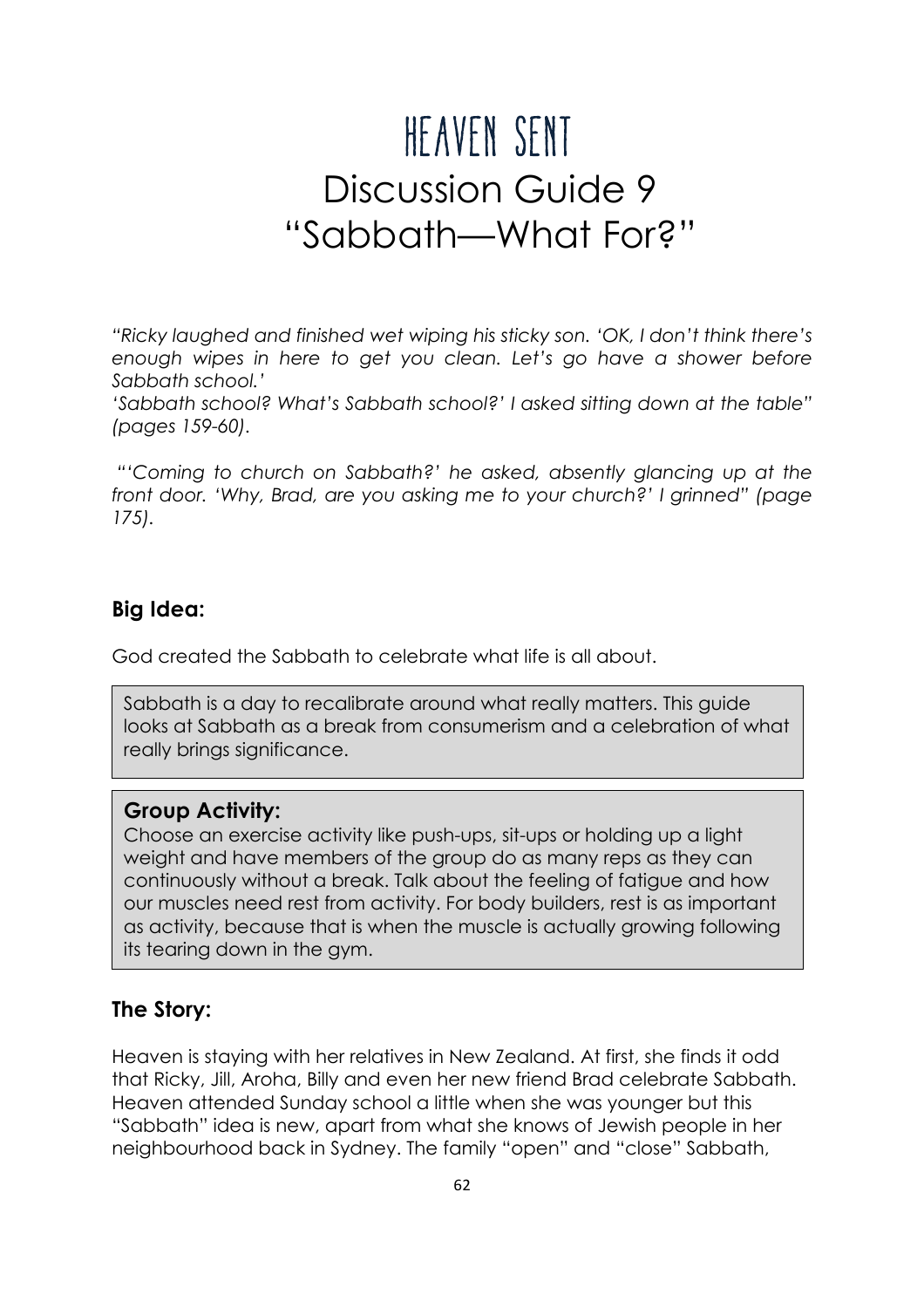attend church meetings and get together with friends. They even take a break from watching TV, shopping and doing extra work around the house. What's with this Sabbath idea?

- **Are you more like Brad, who has grown up with the idea of Sabbath, or more like Heaven wondering what is going on with this Sabbath thing?**
- **If you are more like Brad, describe your best Sabbath.**
- **Why do you think God invented the idea of Sabbath?**

#### **Explore:**

Heaven's relatives take a break one day a week from work. This day is free of homework and the usual routine of life and is used to recalibrate around some really important values.

#### **Creation:**

In the fourth commandment, Exodus 20:8-11, God asks that we remember the Sabbath is a celebration of creation. He also asks us to give even the animals a rest on the Sabbath. In today's world, creation is often seen as a resource to be used for our ends. As the planet groans under the strain of environmental disregard and over-production, the Sabbath should make people stop and think about our job of caring for creation. What if one day a week we didn't take from the environment? What would happen if people took some time to think about how we cared about creation? Maybe that would change how we treated the earth during the week.

- **Do you think it's important to remember that you were created by God?**
- **What do you think it means to "steward" our environment?**
- **Do you think creation needs a Sabbath?**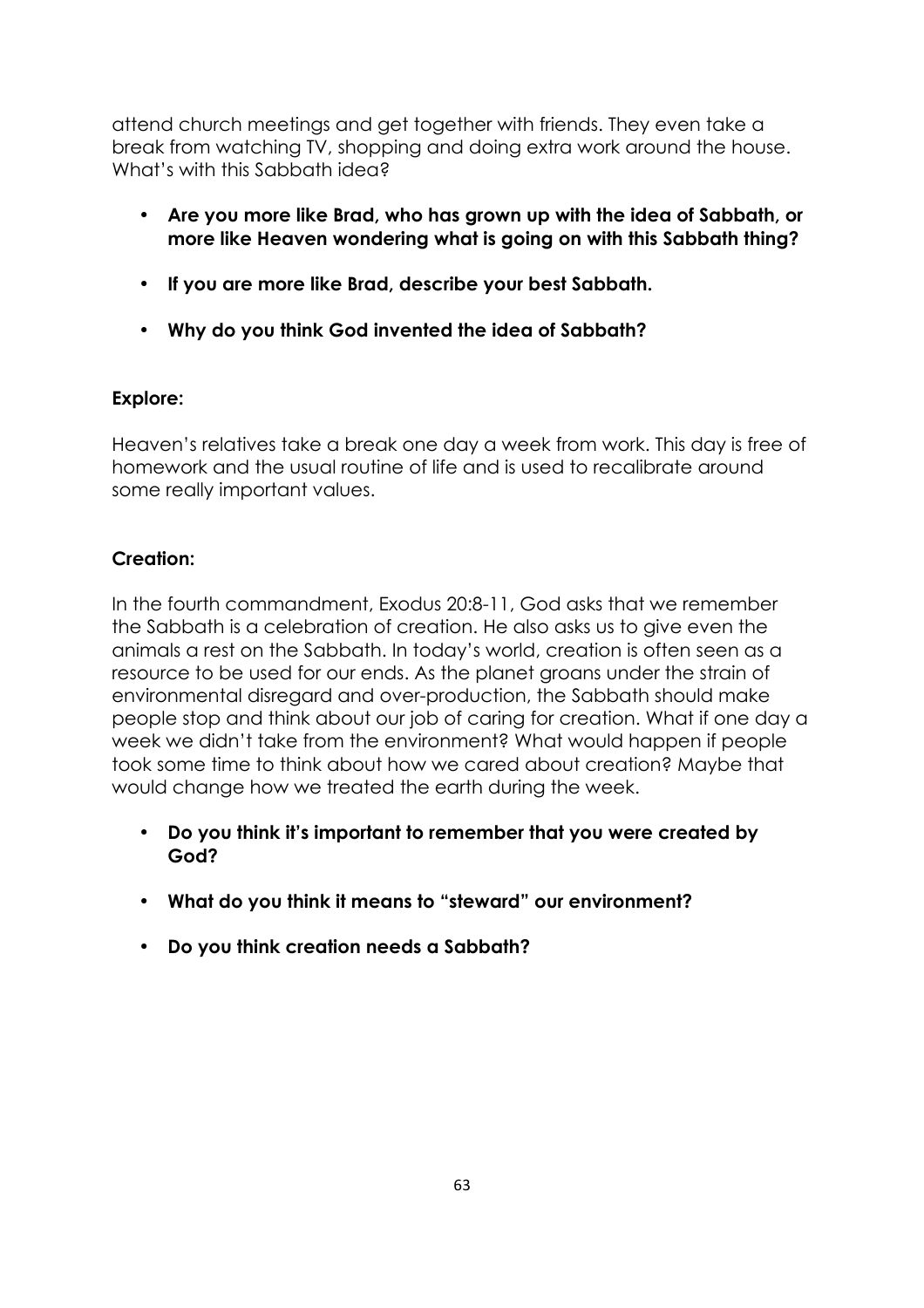The Creation account, at the very start of the Bible, highlights the idea of Sabbath. In Genesis 2 we are told that God especially blessed the seventh day and made it holy. This means He highlighted this time as a special date every week between Himself and His creation. Even in a perfect world, without sin, God still put in place the idea of Sabbath. Did God need a rest? No, He made Sabbath as a special time for us to remember our relationship with Him, other people and creation. Sure, everyday God wants to do life with us, but amid the demands of life and the continual bombardment of culture, Sabbath stands as a break to remember what really matters.

#### **Freedom:**

The 10 commandments are recorded again in Deuteronomy 5. This second time, the reason given for remembering the Sabbath is not creation but rather that God brought the children of Israel out of slavery and into freedom.

The Sabbath is a weekly reminder that God has done everything He can to bring you from the slavery of sin and into the freedom of His forgiveness. In the story of Adam and Eve, they did not need to rest from what they had done but were resting in what God had already done. You and I can't do anything to earn God's love—it's about what God has already done.

Sabbath is a great day for getting together with other people to worship God and grow in understanding more about Him. Sure, God wants to do life with us every day, but Sabbath allows us to especially rethink who we are in relationship to God, which should shape the rest of our week.

- **When you think of the word "freedom," what is the first picture that comes to your mind?**
- **What do you think people are slaves to today?**

#### **A Break From Consumerism:**

In the consumeristic worldview, people think that happiness comes in things. Society tells us that to get things we need money and that time equals money.

time = money = things = happiness

The problem is, we live in a culture that has more things than ever, yet is more discontent. The Sabbath is about reminding us that time does not equal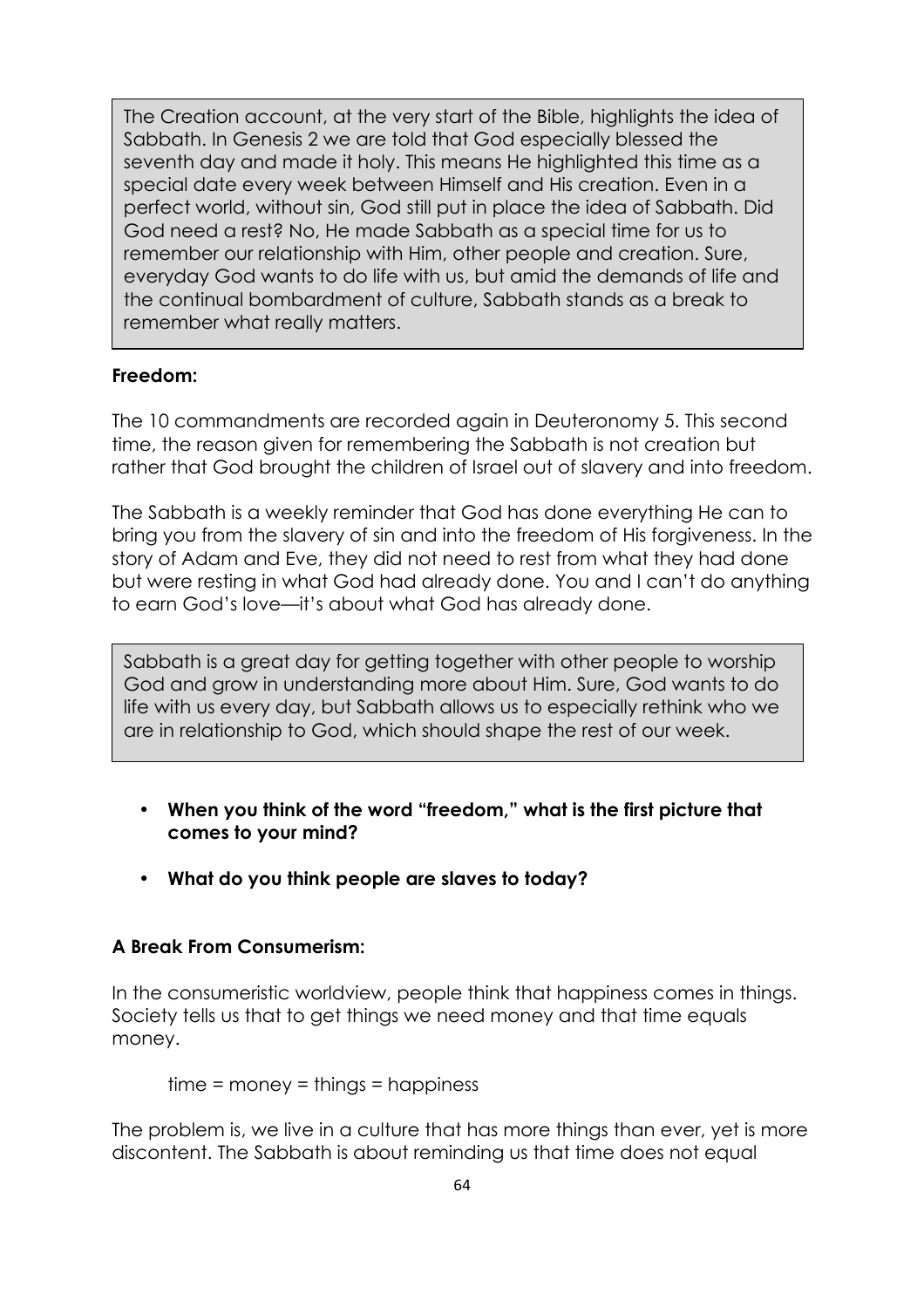money and that meaning is not found in things. Instead, meaning is found in serving, growing in connection with God and people, sharing and worshipping. These purposes go against the values of society but are the things that bring significance.

With its command to rest from labour, Sabbath emphasises the point that we are more than just the sum of our occupation, our arades or our income. So often we are inclined to measure ourselves by our work. The Sabbath says, "Take a break from work." Work is good but it is not the ultimate good. God is the ultimate—and resting in Him and focusing on Him is of greater significance. I have value as I connect with Him. Sabbath gives us a break from TV advertisements, shopping and society's pressures that, left unchecked, shape us into a self-centred consumerisitc way of thinking.

- **Do you think God got it right when He asked us to take a day off from earning more money or doing more study?**
- **Why do you think God wants us to take a break from consumerism?**

#### **Community:**

With the rest that comes from not working comes the opportunity for building community. Again, the idea is reinforced that *people are important*. With work, shopping or study all put aside for a day, space can be made for the real business of caring about people.

Heaven's relatives often spend Sabbath afternoon in unhurried time with other people at "3D." Sabbath is the perfect day to remember that people are way more important than things. In a world of individualism and the constant pursuit of more, community is often destroyed. The Sabbath is a reminder that relationships are what matter. The Sabbath is the perfect opportunity to celebrate the five reasons for which you are on this planet— Worshipping, Serving, Sharing, Growing and Connecting.

- **Why do you think our society is the loneliest society in the history of the planet?**
- **We have more ways to connect than ever; why do you think more people than ever feel disconnected?**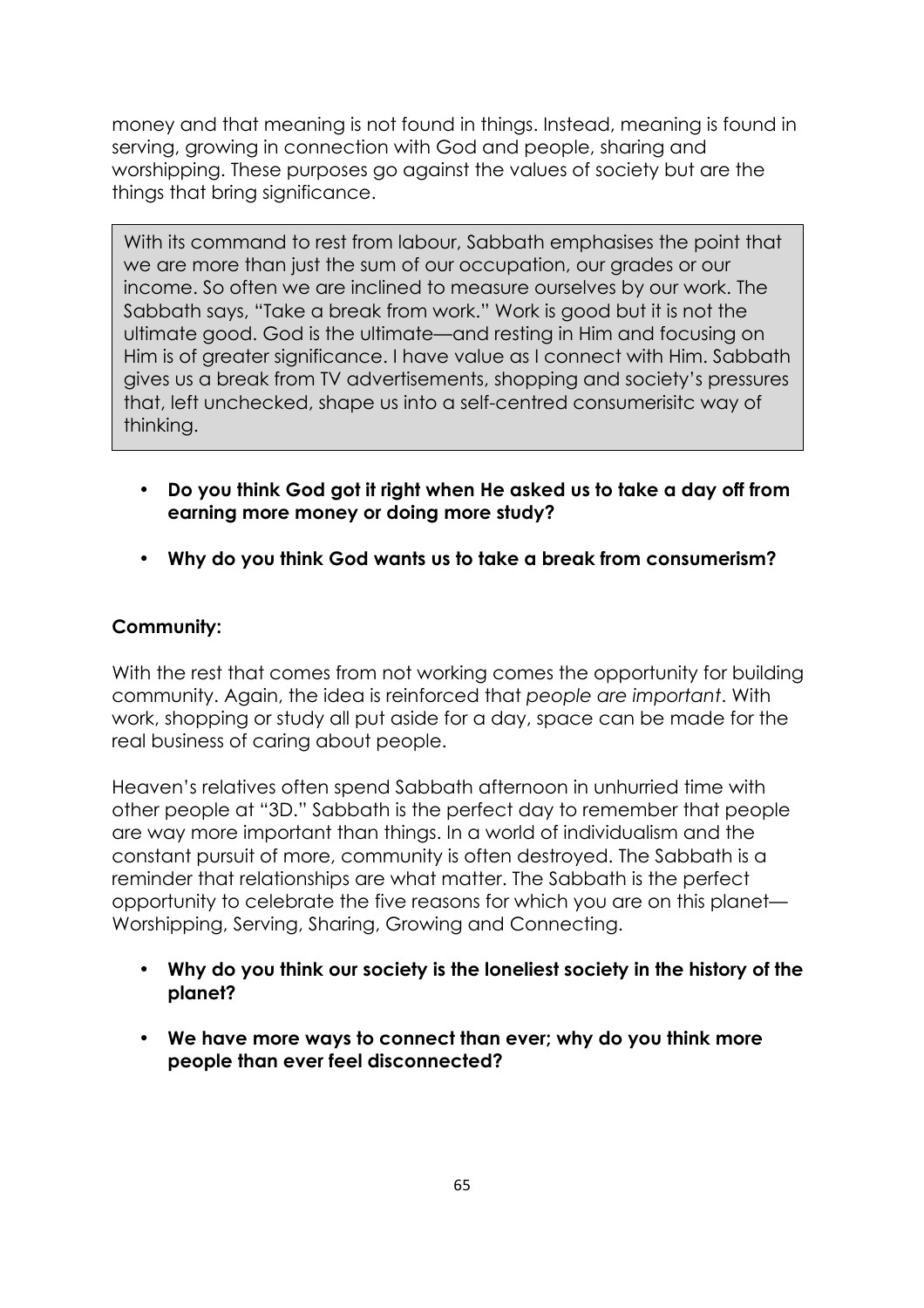#### **Rest:**

Why do most sports have a half-time break? Why do cricket players have a tea break? Of course, it's for refreshment and reflection. For a sports team, time out provides an opportunity to have a drink and refocus on the team plan. We all need time out from the constant bombardment of our culture to recalibrate around who we really are and what the game really is.

#### • **If Heaven were to ask you what the Sabbath was all about, how would you answer?**

In Matthew 11, Jesus talks about what it means to find rest for your soul. In the next chapter of Matthew, we read about Jesus being Lord of the Sabbath. We were not designed to just cram in as much productivity as we can between now and the grave. Like a page needs white space around the edges, you need margins in your life.

Terry Paulsen describes our society as sipping through a straw at a fire hydrant. We have so many messages coming at us, so many supposed solutions that actually make us hurry even more. Jesus was concerned how we could be "consumed by the cares, riches and pleasures of life and prevent His way from taking root in our hearts" (Matthew 13:22).

God knew that by ourselves we would drift into society's self-oriented traps. We will only experience life to the full when we take the opportunity God created for us to revive, recalibrate and renew around God's purposes. That's what the Sabbath is about.

Jewish author Abraham Heschel writes: "You've got six days when you're wrestling with the world—Sabbath you remember what really matters, why you were made, what is your destiny, to whom do you belong, what's the real game. The Sabbath reminds you why you were put on this earth—remember compassion is more important than winning.'

#### **Look:**

Read Mark 2:23–3:6:

The Pharisees had made up lots of rules about what you could and could not do on the Sabbath.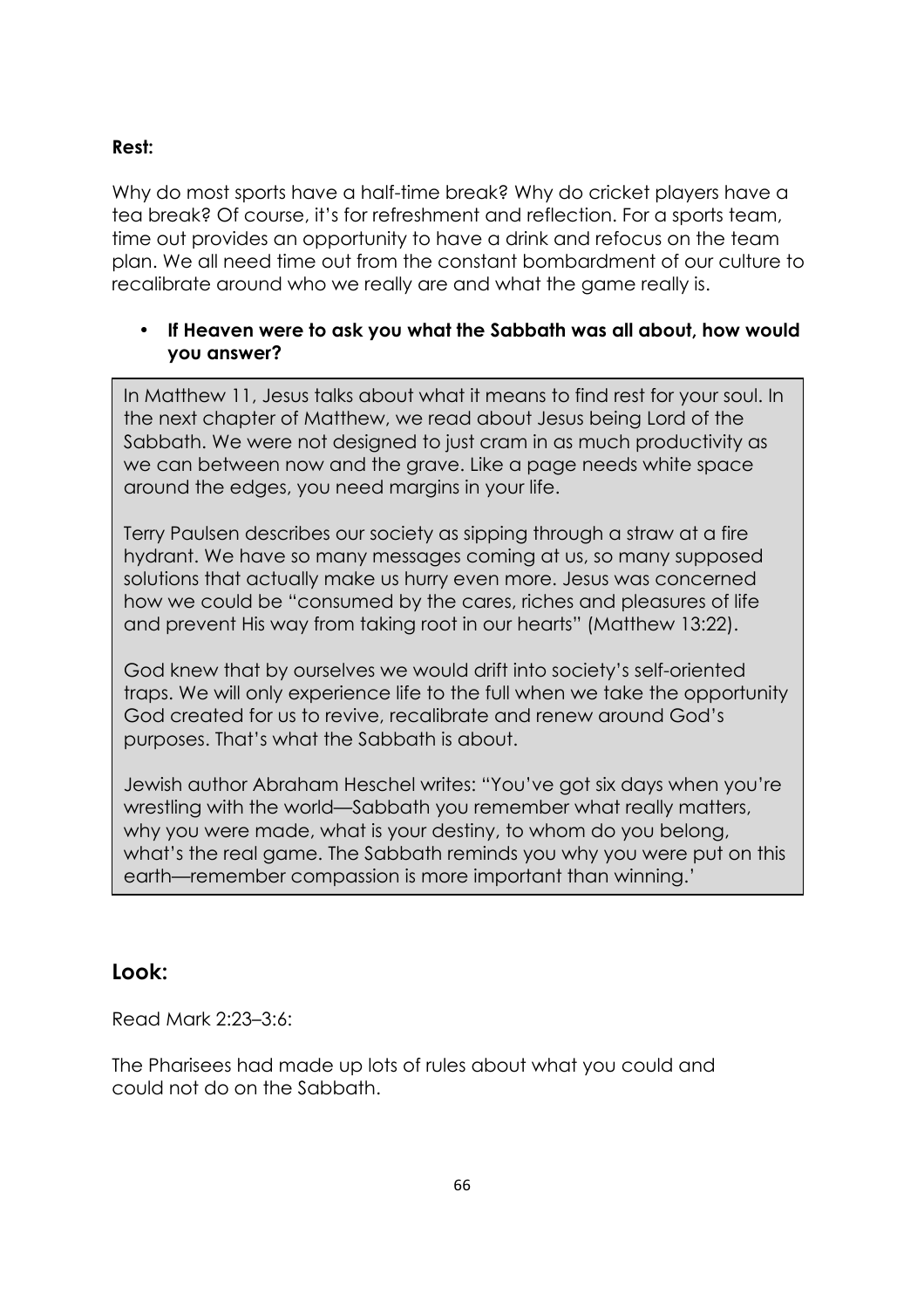Some people keep the Sabbath yet make it a "burden" rather than a "delight." For them it's all about watching what they do instead of being "with" God.

- **What do you think Jesus meant when He said that the Sabbath was made for man rather than man for the Sabbath?**
- **Why do you think Jesus chose the Sabbath day to do so many of His healings?**

#### **What Now:**

- **What are some ideas you have for making the Sabbath a celebration of life?**
- **If you were to make an advertisement for the Sabbath what would be your top three points?** (This question is a little ironic seeing the Sabbath is a break from consumerism, but try it anyway.)

# **Go Deeper:**

Lynne M Baab, *Sabbath Keeping: Finding Freedom in The Rhythms of Rest,* IVP, 2005 .

Marva Dawn, *Keeping The Sabbath Wholly,* Eerdmans, 1989.

Mark Buchanon, *The Rest of God,* Word, 2006.

Gregory Nelson, *A Touch of Heaven,* Pacific Press, 1999.

If you want something really comprehensive, check out: Sigve Tonstad, *The Lost Meaning of the Seventh Day,* Andrews University Press: Berrian Springs, MI, 2009.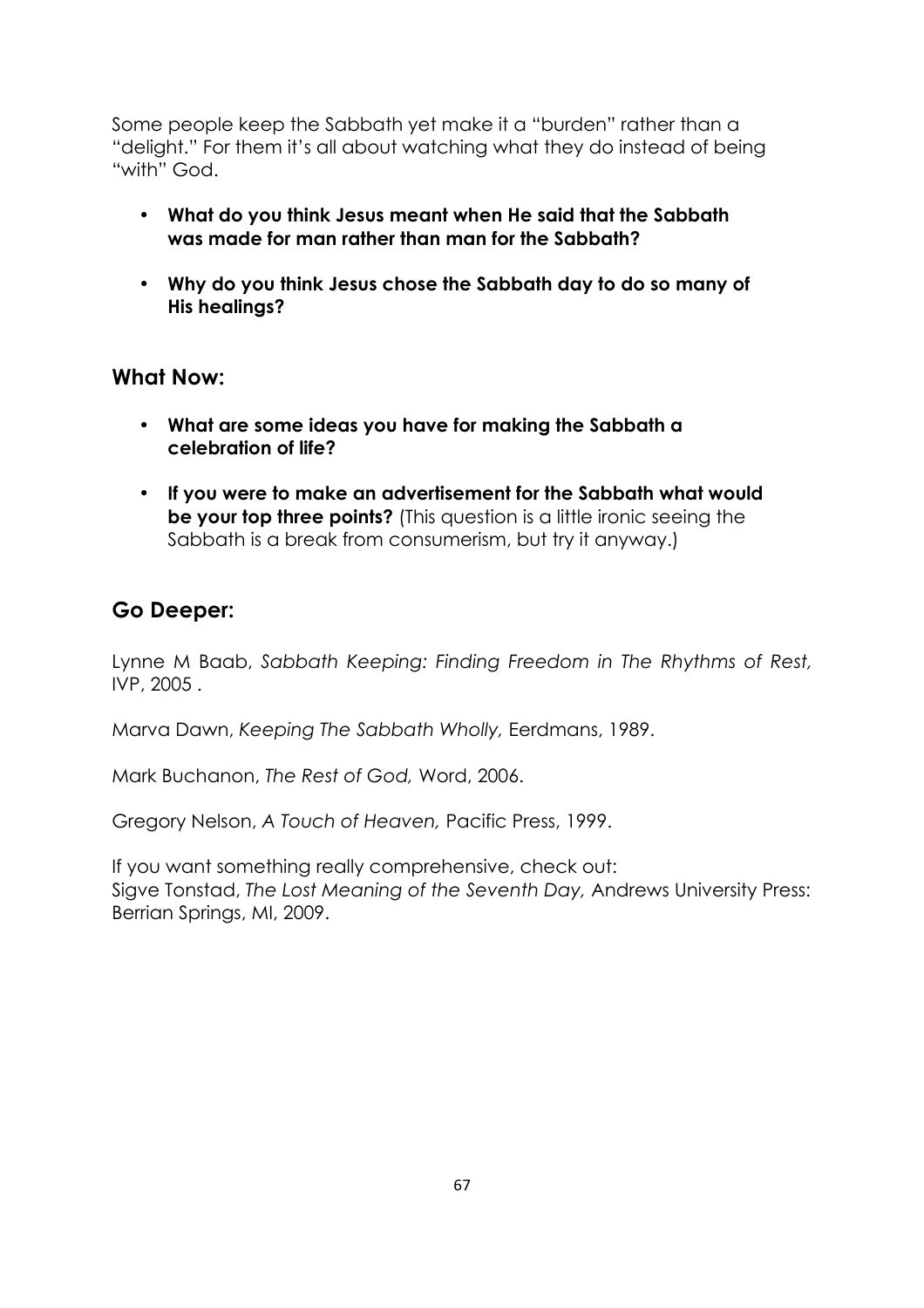# Heaven Sent Discussion Guide 10 "Connecting With God"

*"'Do you think it would be alright if I prayed for you, Heaven? I know you may not be convinced it will help, but it can't hurt to try now can it?' He smiled again. 'I guess,' I whispered in a small voice. It wasn't like a bolt of lightning was going to shoot out of the sky because someone who wasn't sure*  whether she believed in God or not was trying to pray to Him. Pastor Dan left *his hand on my shoulder and took a deep breath" (page 217).*

*"'Look, Brad, ummm, I know I have no right to suggest this. And I don't know how to do this properly. But it really helped when Pastor Dan . . . Could I could I . . . pray for you?' I bit my lip. The words were out and I had no idea where they'd come from" (page 248).*

*"Ummm, God, ummm, thanks for hearing me. I'm glad You listen to us when we talk to You" (page 249).*

#### **Big Idea:**

God wants to connect with you.

This guide explores what it means to connect with God and the difference that makes. It moves on to start looking at spiritual disciplines, including prayer and Bible reading. Depending on time, you may explore spiritual disciplines as part of this discussion or touch on it and come back to it at another time. The guide concludes with the idea of God working through us.

#### **Group Activity:**

If in a group, have several Connect Four games going and have a mini tournament. Then "interview" the "champion" about their winning strategy, what might have stopped them and what makes them so good at Connect Four. The main point: Connecting takes intentionality.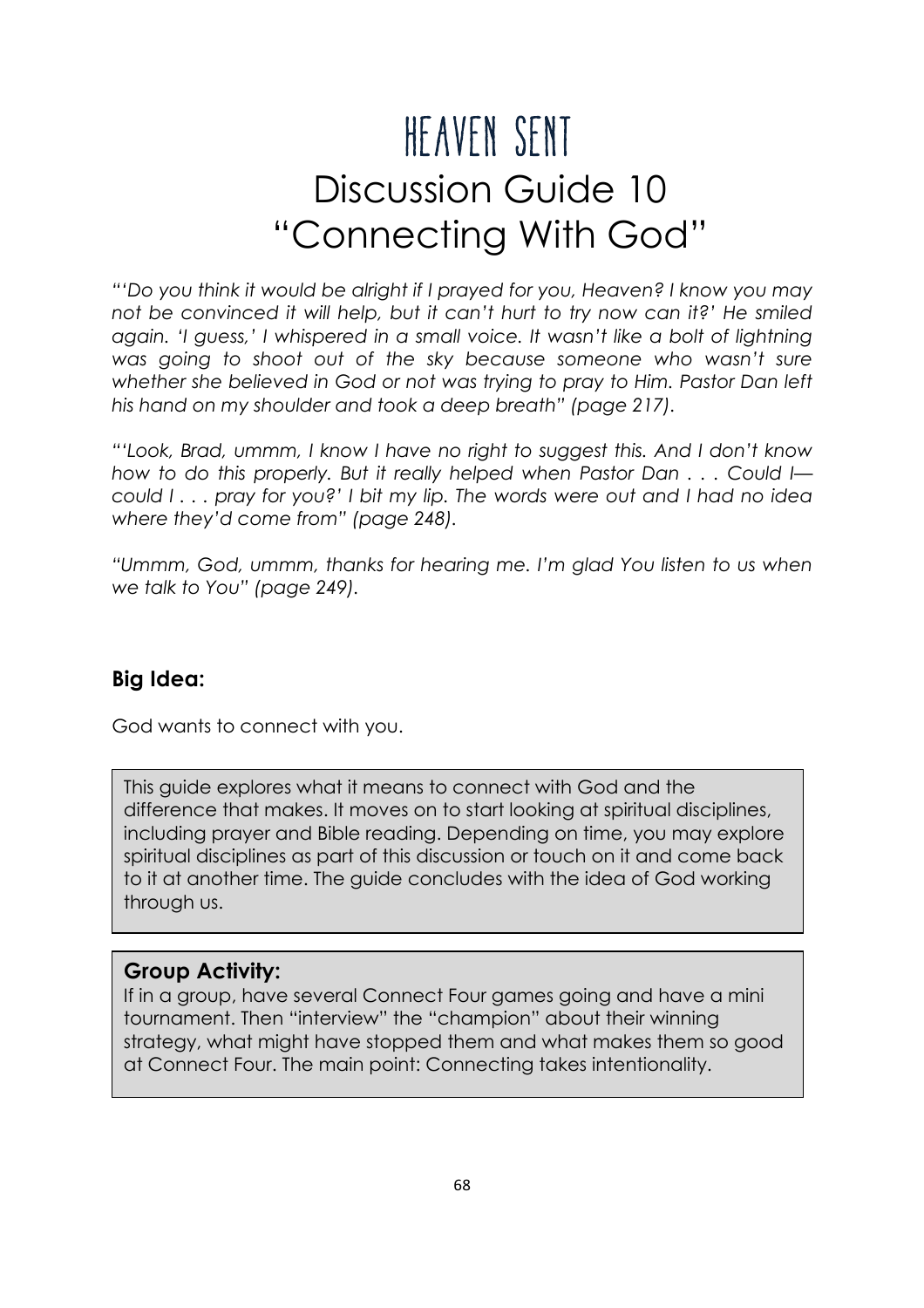# **The Story:**

In New Zealand, Heaven finds herself in a group of relatives and friends who give her a different picture of God. Heaven is sorting through a lot of issues and starts to consider that perhaps God may be worth "trying." Heaven experiences a closeness of God's presence in prayer and surprises herself when she offers to pray for Brad.

Heaven is introduced to God mainly through Brad. Every once in a while we all meet someone like Brad who seems different to everyone else—still achieving lots but doing it to the beat of a different drum. Their character seems deeper, ideas fresher, spirit softer, courage greater, leadership stronger, concerns wider, and compassion more genuine. They have a connection with God that makes a difference in the way they go about life.

- **Think about the last time you had a good chat with a close friend. What makes it easy to talk with your friend and why don't you talk with everyone the same way?**
- **If you were to picture yourself as a Lego block, who or what would be the other Lego blocks you are connected to?**
- **What do you think it means to connect with God?**
- **Do you think it's possible to be friends with God?**

# **Explore:**

A lot of companies tell us to get connected. Usually, it's in advertisements for high speed internet or mobile phones. It's frustrating to be trying to get onto the net and unable to connect with the server. You can have the latest computer with the biggest hard drive, but if you can't connect then it is very limited.

In John 15, Jesus describes the connection that is possible between us and Him like being a vine and its branches. He explains that if we, the branches, remain connected to Him, then through us He will bear much fruit. A truly fruitful, fulfilling life is one where, because of our connection with Jesus, He is able to work in and through us to produce the fruits of the Spirit.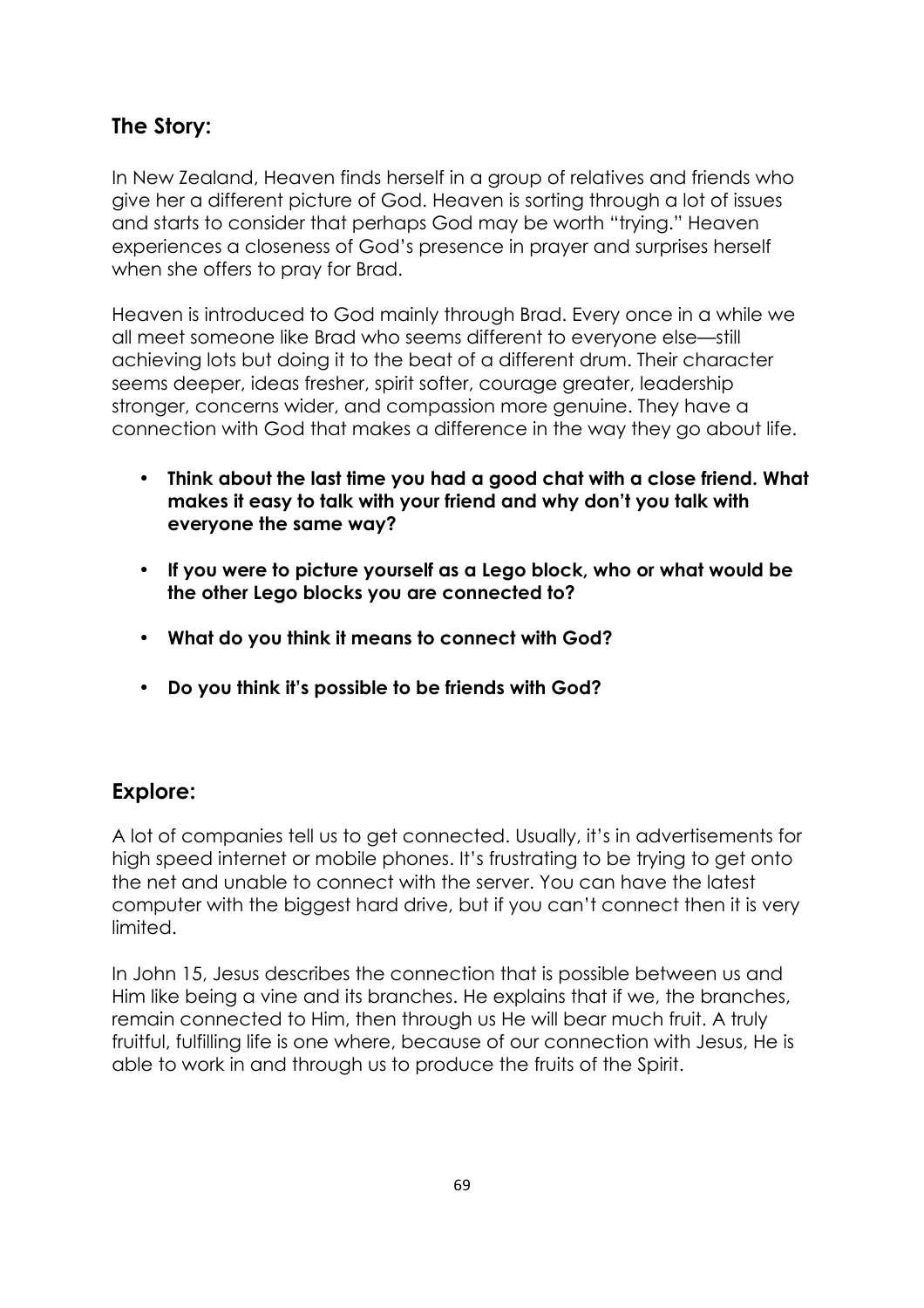**Extra:** The material in this box on Spiritual Pathways is useful in helping people develop their own, unique relationship with God. If you have time, it may be worth exploring in your group as part of this session. If not, it may be worth exploring at another time.

### **Your Unique Connection:**

Did you know that you have a pattern on your lips that, like your fingerprints, is unique to you? There is no-one else like you on the planet. Did you know that God wired you uniquely so that the relationship He has with you is unlike any other on the planet? What makes you feel close to God will be different to anybody else. This means there are as many different ways to connect with God as there are people. However, there are some general ways these connections work. These ways are often called spiritual pathways and describe the way you most naturally feel connected with God and grow. The main pathways are:

- Intellectual—you connect best through learning, reading and hearing new ideas (eg, sermons, books).
- Relational—you connect best through talking with other people (eg, small group, testimonies).
- Serving—you connect best through involvement (eg, serving in your home, church, community).
- Worship—you connect best through times of adoration and praise (eg, private and public times of worship).
- Contemplative—you connect best through quietness (eg, contemplation, long walks, quite time).
- Creation—you connect best through nature (eg, exploring in the outdoors, finding out more about an animal).

(The paths outlined here are adapted from Gary Thomas, *Sacred Pathways*, Zondervan, 2000.)

Most people connect with God best through at least one or two of these main pathways and there is usually at least one pathway that feels unnatural for you. Make sure you keep growing your strong points but stretch in the areas that may not be as strong. You must also be careful that as you create your unique connection with God, you are not simply doing things because someone else said it works for them but rather exploring and growing in ways that grow your unique relationship.

- **When was a time you felt strongly connected to God? What factors contributed to this?**
- **What do you think your strongest spiritual pathways are? Do other people in the group agree?**
- **What spiritual pathway area would be good for you to extend yourself in?**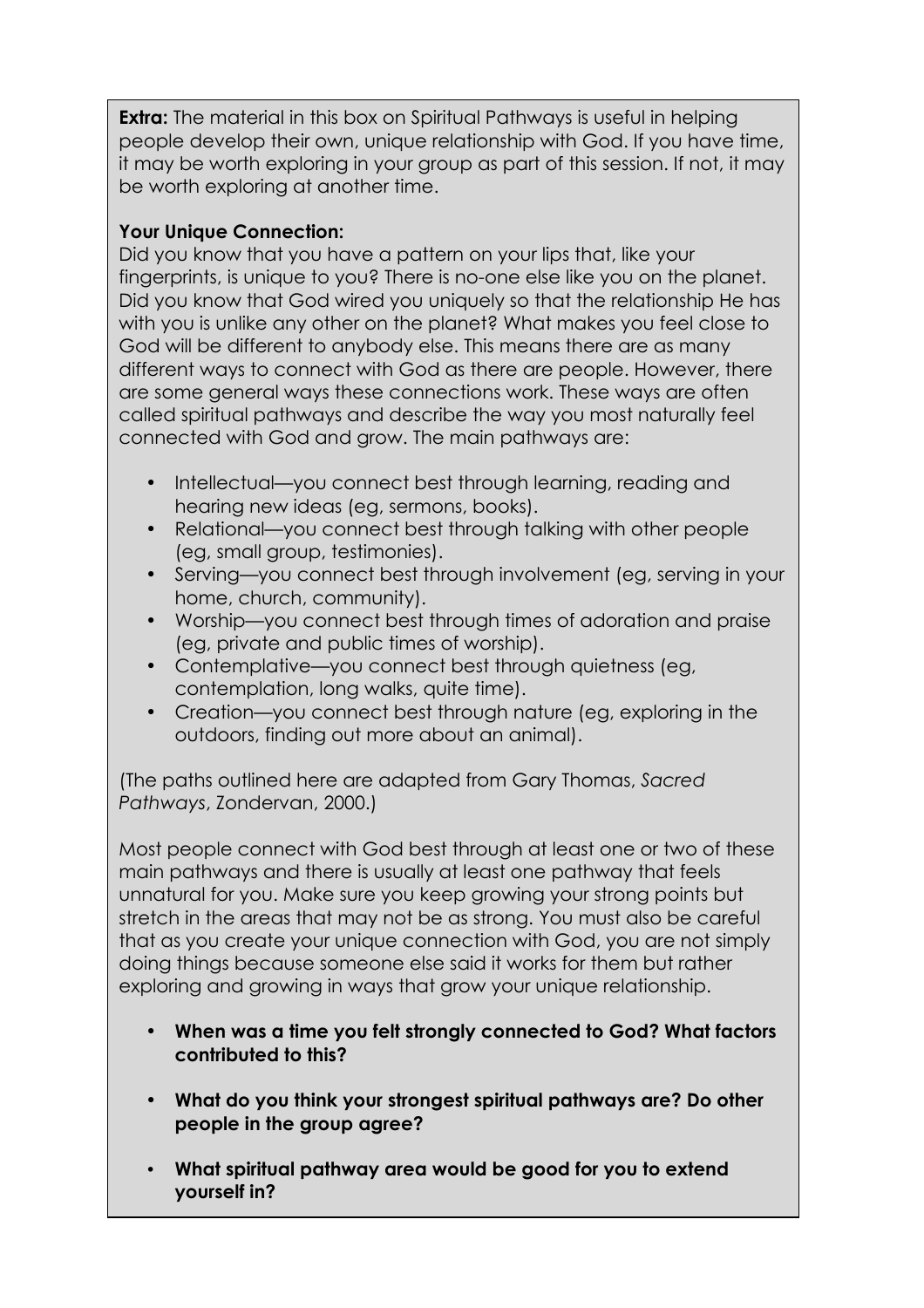#### **Training v Trying:**

It's also worth remembering that growing your connection with God takes time, intentionality and training. Some people start reading their Bible, or start some other habit, for an hour or two a day and wonder why they don't feel different. It would be like running a marathon without any prior training, or expecting to play a piano concerto without having learnt to play scales. Even if you try really hard, trying alone does not allow you to do what can be experienced through training. Paul reminds us in 1 Timothy 4:7, 8 to "train" in godliness. Like growing muscles, spiritual growth is about starting where you are and building up bit-by-bit. Maybe start with a little bit of Bible reading before trying a whole hour. Maybe have 10 minutes of quite time with God before doing an hour. Many people "try" God and when they wear themselves out with trying really hard, think God does not want to connect with them. What they have missed is "training." Training in heart-building habits helps you grow in your connection with God. Just like a gym, everyone is at a different point and has a different next step.

- **Can you think of some other examples where training allows you to do what trying alone does not?**
- **What are some ways you might be able to "train" in godliness, starting small and then growing in that habit?**

While there are lots of ways to 'train' in godliness, some basic heart-building habits include prayer and thoughtful Bible reading.

#### **Prayer:**

Heaven feels odd when Pastor Dan first prays for her. Prayer is an unnatural activity and may feel strange to begin with. We are taught to be self-reliant. However, prayer is about inviting God to lead. Prayer has been likened to leaving the smog of this world to breathe the pure air of heaven. It might seem a bit unusual talking to someone we can't physically see and even stranger to listen but God really wants to hear your voice—after all, you're His child.

Philippians 4:6-7 talks about praying to God about everything. Often we keep parts of our life separate from God, even though He knows everything about us. God is truly interested in every aspect of your life and wants you to share it with Him. Too often, we might think that God will only care about the "big" problems and situations, after all He has the whole world to worry about. However, God wants to be invited into your everyday, ordinary situations. God is keen to share everyday life with you.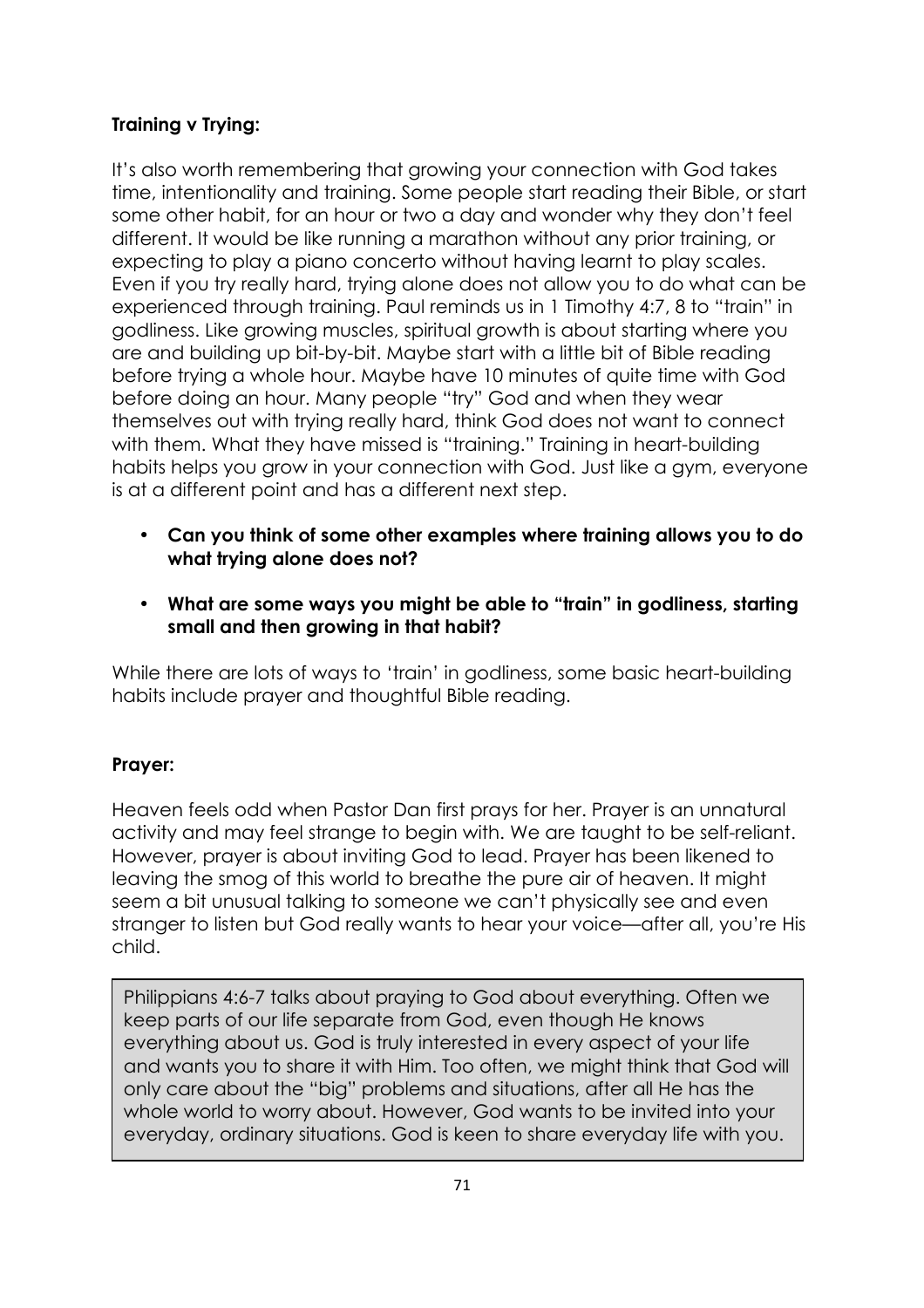- **Where is the most unusual place you have prayed to God?**
- **How do you feel about telling God everything?**
- **What ideas do you have for making more space for prayer throughout your day?**

#### **God Speaking To You:**

We rarely stop to wonder if God might want to speak to us. God speaks through His word, through people and through the direct leading of the Holy Spirit. Perhaps He will bring a verse to mind and guide you through thoughts and feelings. For example, the verse, "All things work together for good for those who love God," kept coming back into Heaven's mind.

- **Who or what do you think God used to speak to Heaven?**
- **When are you best able to hear God's still, small voice?**

#### **What about "unanswered" prayer?**

Doesn't "unanswered" prayer show that God has no power? God leaves no sincere prayer unanswered. If the request is not right for us, God says *no*. If the timing is wrong, God says *slow*. If you are wrong, God says *grow*. Sometimes the request is not wrong but in the infinite mystery of things the outcome still seems to be no. Every day, godly people get sick and unspeakable tragedies afflict believers and non-believers alike. We'll explore this in our next study.

#### **Just Do It**

In the end, we can analyse prayer, read all sorts of books about it and have all sorts of formulas for it, but the best way to go about growing in prayer is to just get started and pray. Talk to God about what is on your heart and take time in the quiet to listen to how He might want to work in and through you.

#### **Bible Reading**

In the Bible, God uses people to tell us the story of how much He deeply desires us and wants to be with us. He also explains what values and practices allow life to work best. All day our minds are bombarded by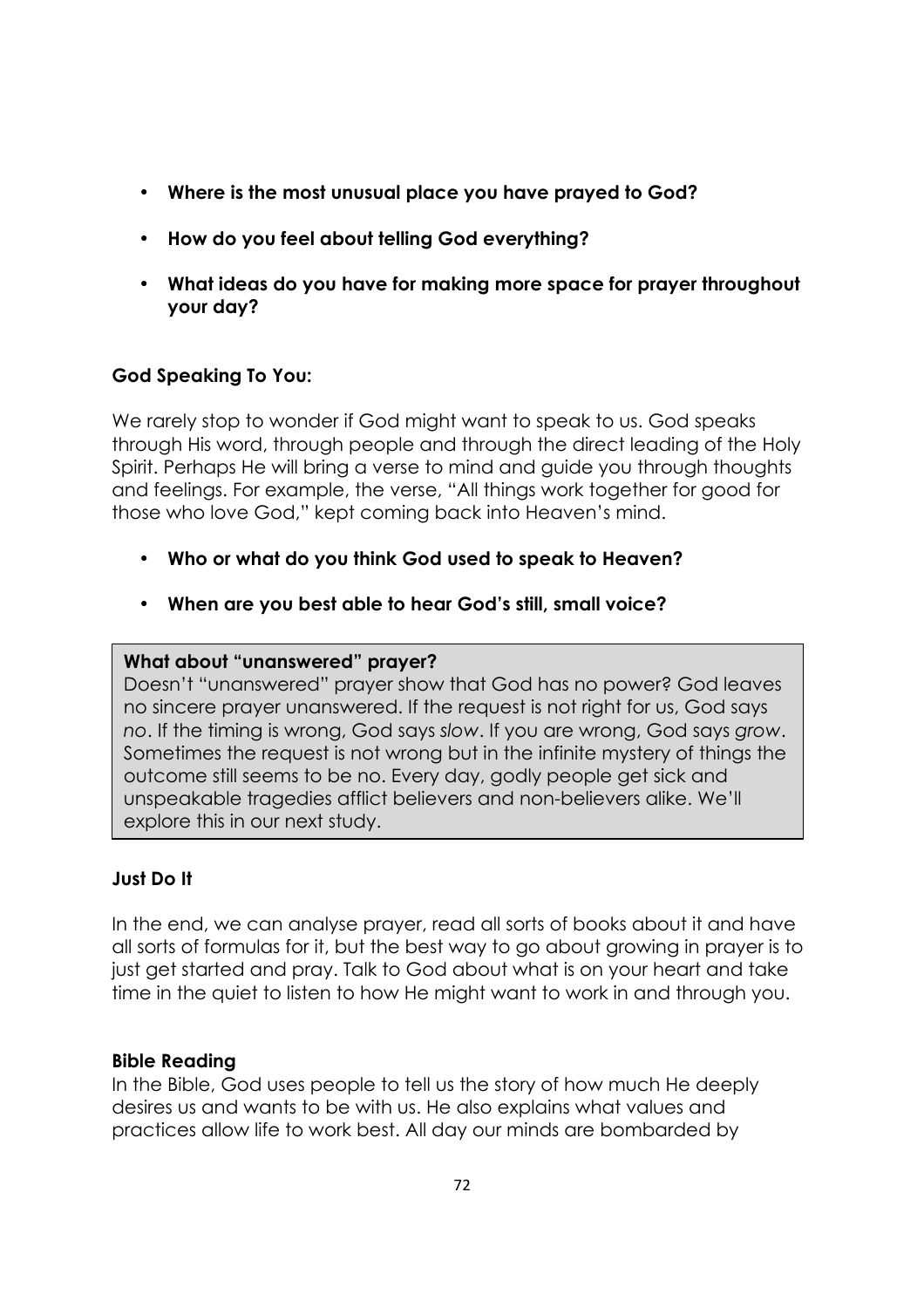billboards, TV shows and messages that pull us in a thousand directions. In this world, we need God's word to give us clarity about what really matters.

Reading the Bible is about letting God's word wash through your attitudes, thoughts and feelings. Studying the Bible is not about simply knowing more; it's about change in our lives. In the time of Jesus, the Pharisees prayed and studied, but they did so in a self-seeking way rather than looking for a connection with God. You can know that hydrogen and oxygen make water, but that makes no difference if you're dying of thirst. Knowledge is good, but only if it causes a change that leaves you with a stronger love for God and people.

## **Where To Start – Helpful Hints**

Many people do not know where to start with their Bible. A new year comes and they make a resolution to read the whole Bible, start to finish, by the end of the year. By the time they get to Leviticus, their resolution starts to get a bit shaky. So how do we go about reading and applying God's word?

Jesus reminds us in John 14:26 to always start with prayer inviting the Holy Spirit to guide our study and impress us with what God wants to do in and through us. It's a good idea to start with just a small section. Read it slowly and repeatedly to see what God might want to say to you or until a word or phrase lights up for you. Listen to your feelings and God's nudgings.

You don't have to start in Genesis. It's probably best to start with the gospels (Matthew, Mark, Luke and John). Study these books to discover all you can about Jesus. Ask:

- What seems important to Jesus?
- What sort of questions does He ask people?
- What sort of questions do people ask Him?
- What is Jesus inviting you to do?

Taking notes as you read can be helpful. Some people find it helpful to rewrite the passage in their own words.

Some useful questions to ask as you read are:

- What speaks to my heart?
- What new thought or idea comes to me?
- What does scripture move me to do?
- Is there an example here for me to follow?
- Is there a promise to claim or a command to obey?
- Is there a truth to be applied?
- Is there a prayer for me to pray?
- Is there a sin to be confessed?
- Is there a question God is asking me?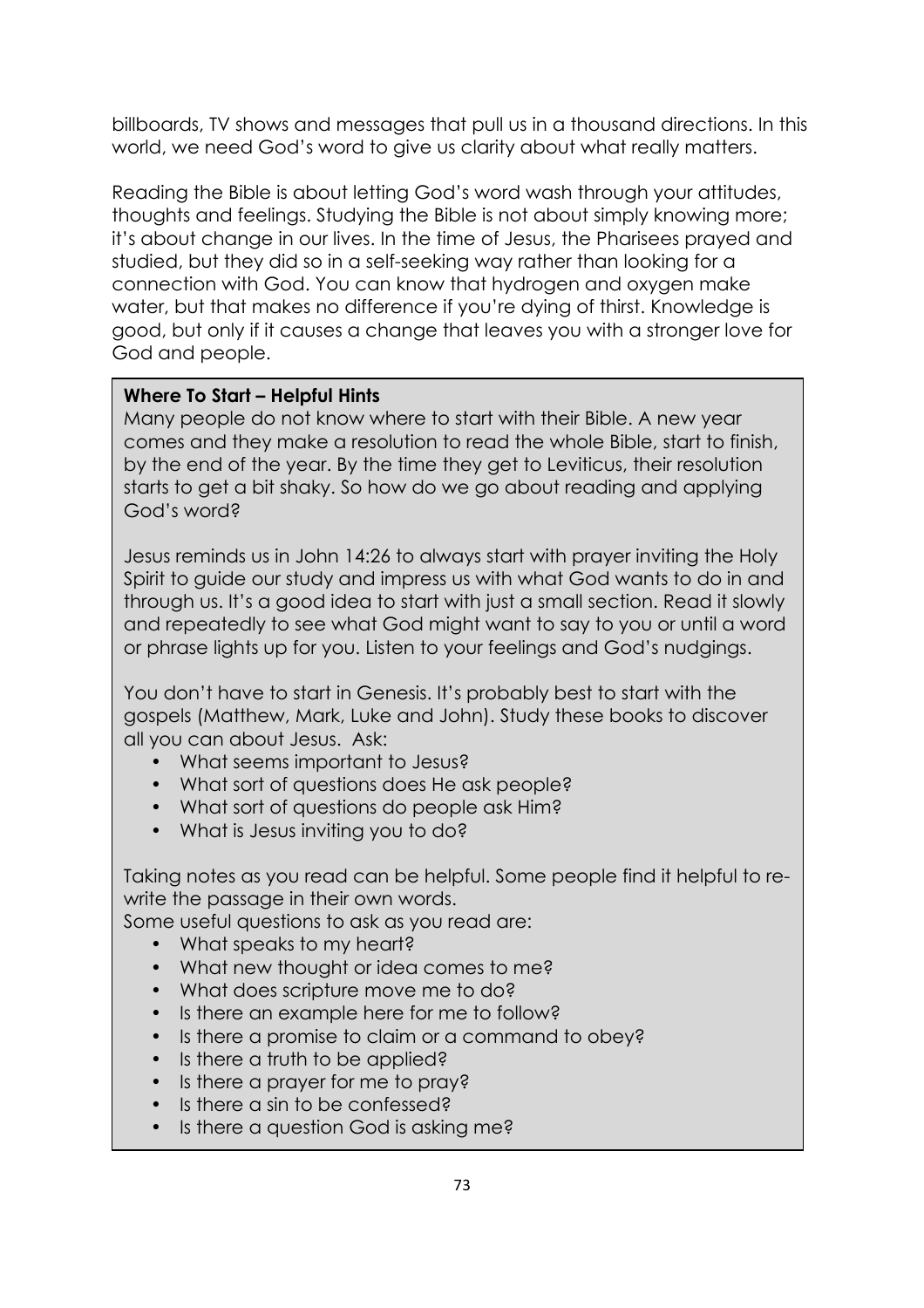Some people find it useful to read or listen to the Bible while exercising. Other people listen to the Bible as they drive. Check out the various Bible study apps. Some people focus on studying a particular word or theme, while others look at everything they can find about a character. How about printing a verse on a card and placing it where you will see it throughout the day or putting Bible verses on your screensaver? Memorising scripture is particularly useful. It allows God to bring back into your mind various verses at all times and in all places.

Always remember to study with a rake rather than a shovel—apply it to yourself rather than simply dishing it out to others.

- **If you already study the Bible, what tips do you have for effective Bible study?**
- **What sort of things have you memorised without trying? How might you be able to memorise Bible passages?**

# **Look:**

## **Vine Illustration**

Slowly read through John 15 and draw what is being described in the space on the next page:

1. (John 15:1-4) Draw a picture of a grape vine with roots, trunk and branches.

2. Put the name "Jesus" on the trunk of the vine.

3. (John 15:5a) Put your name and other people in your group on the branches.

4. (John 15:5b-6) Add some fruit to your vine.

Whose job is it to produce fruit?

5. (John 15:7-8) Draw arrows from where you have written "Jesus", through the branches (you) to the fruit.

6 – Draw a circle at the point where the branch with your name on it connects to the vine. Write in the circle "Connecting."

What is your job?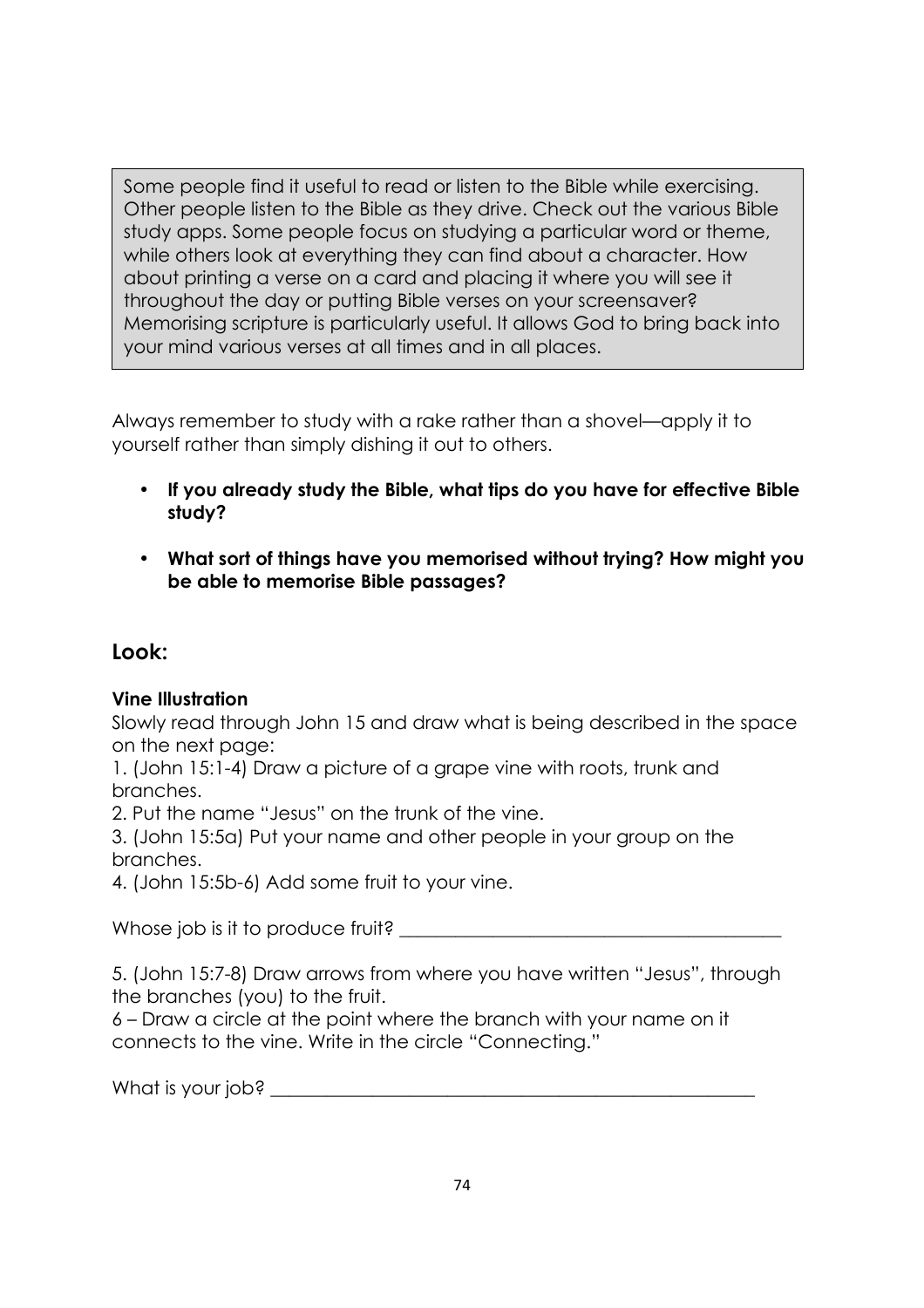In the vine analogy Jesus also talks about how He prunes those who are connected to Him (see verse 2). Part of being in relationship with Jesus is to allow the pruning of things such as pride, jealousy and bitterness. The result of not abiding in this connection is "outer darkness."

When you are "abiding"/staying connected in Christ, He promises to work in you. When this happens you find yourself being the person God designed you to be. You find yourself being concerned for what concerns God. Your heart beats and breaks for what God's heart beats and breaks.

- **What do you think the fruits are that Jesus had in mind in the vine illustration?** Check Galatians 5:22, 23.
- **How do you feel about having God working in and through you?**
- **What do you think it means to be pruned?**
- **What do you think James meant when he wrote: "Get down on your knees before the Master, it is the only way you'll get on your feet" (James 4:10,** The Message).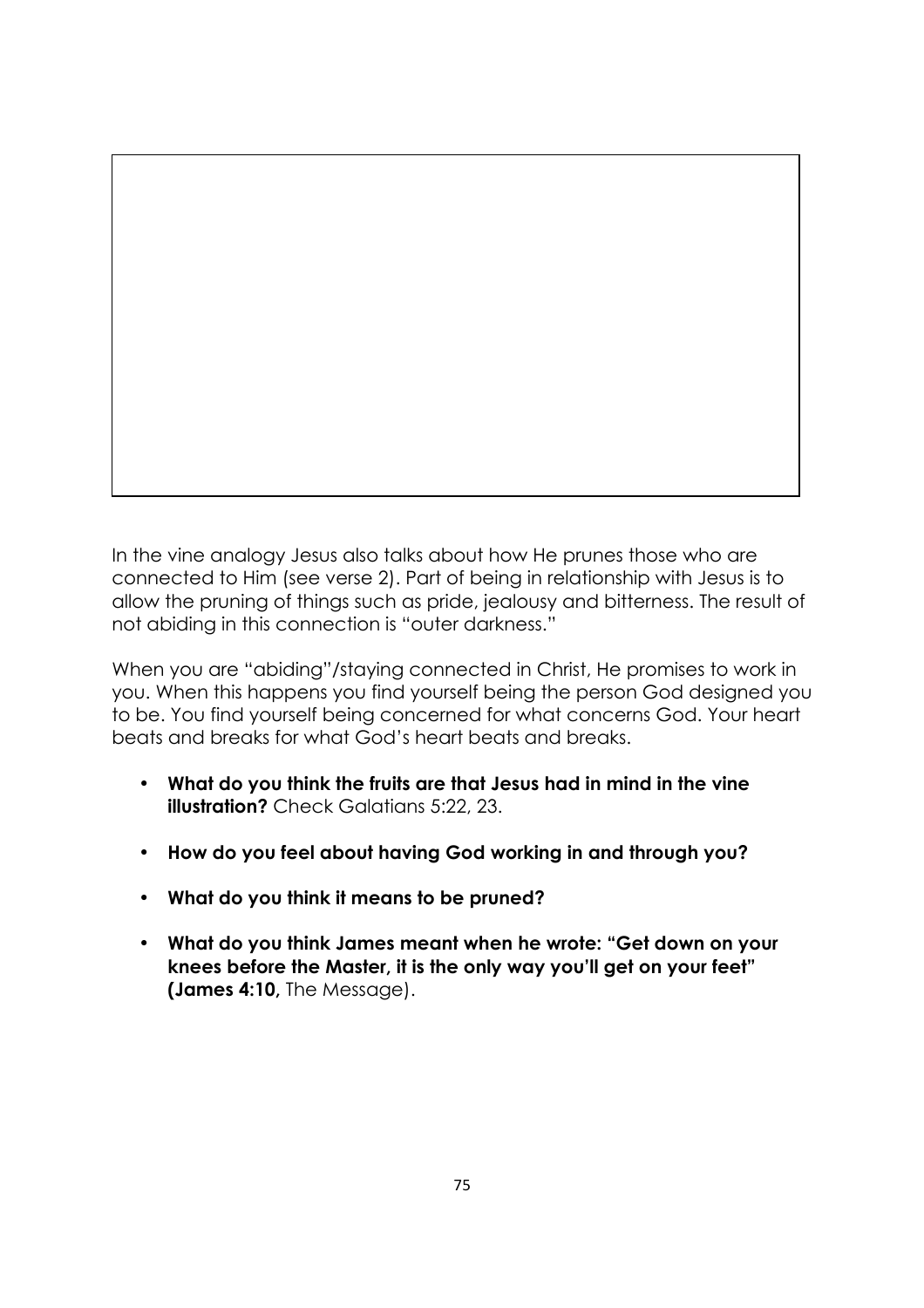# **What Now:**

## **Destroying Connection:**

Living in connection with God does not just happen by itself. In Romans 12:2, Paul reminds us that we can easily get caught copying the patterns and customs of this world. We can get choked by distractions, exhaustion, assignments, wandering thoughts, bad timing or a sense of obligation rather than enjoyment of God. We can be like the seeds Jesus described in His parable (see Matthew 13), choked by the cares of this world.

- **What would you say are the biggest threats to spiritual growth?**
- **What step will you take within the next 24 hours to grow your connection with God?**

# **Go Deeper:**

Ellen White, *Steps to Christ*.

John Ortberg and Haley Barton, *An Ordinary Day With Jesus,* Zondervan, 2001.

John Ortberg, *The Me I Want To Be, Teen Edition*, Zondervan, 2010.

Gary Thomas, *Sacred Pathways*, Zondervan, 2000.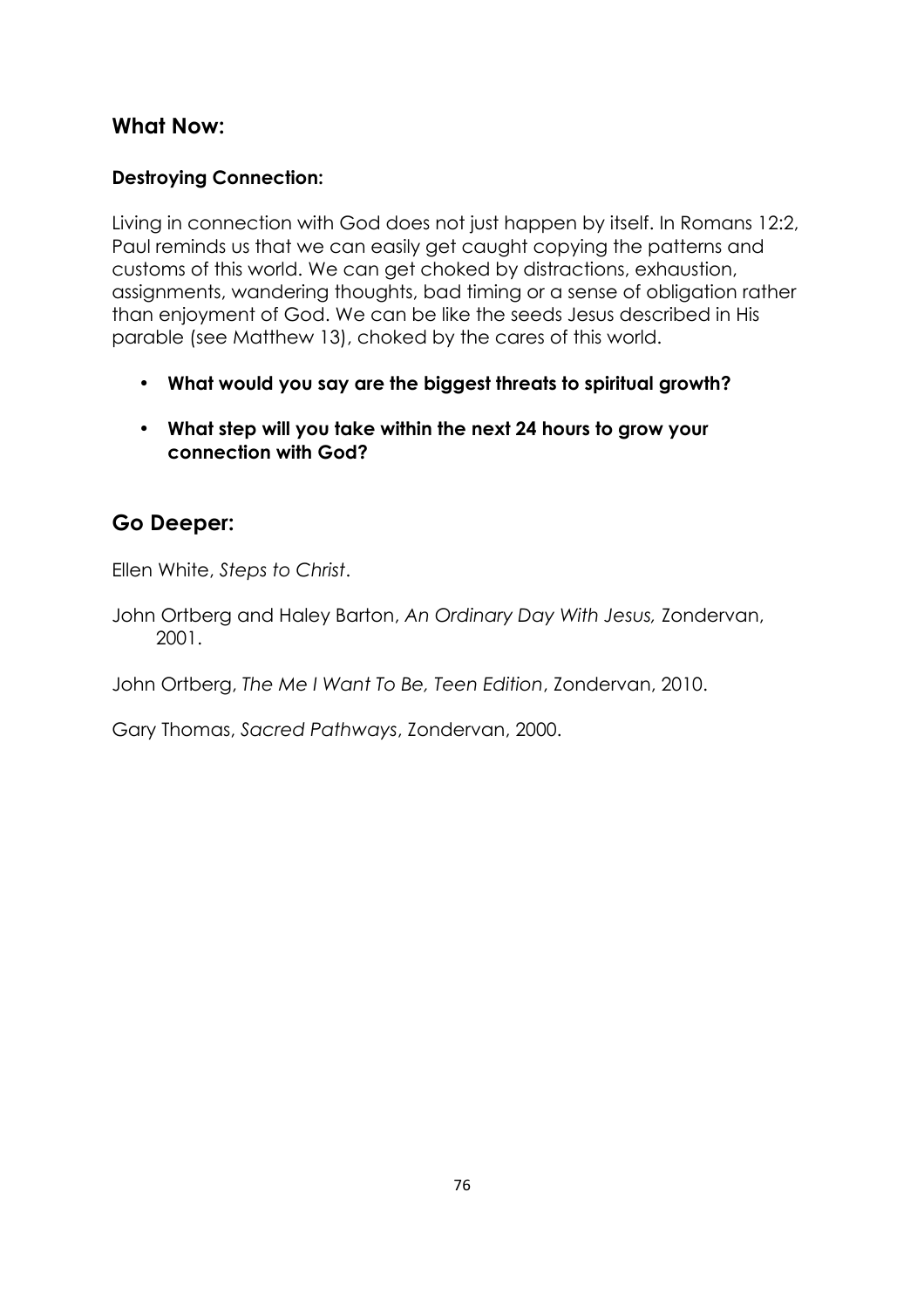# Heaven Sent Discussion Guide 11 "All Things Work Together . . ."

*"'But I thought,' I cleared my throat, 'I thought since you believe in God that . . . you know, He'd like look after you better than the rest of us.' My voice sounded different in my own head, like from a long way off. He wiped away another tear. 'God doesn't promise to make our lives any easier than anyone else's, Heaven,' he said quietly. I shrugged. 'Then what's the point?'*

*"'He just promises to be there when the tough stuff comes. And He will be, Heaven. He'll be with you—if you want Him. . . .' He squeezed my hand. 'He was with us—we were never alone. When the pain got to be too much, I could pray and He'd give me . . . peace.'*

*"'Peace, we could all use a little peace,' I whispered. He nodded and we continued to just sit" (page 191-2).*

*"Pastor Dan rose to leave.'Pastor Dan?' I grabbed his arm.*

*'Yes, Heaven,' he said, sitting back down.*

*"'You know what you said in the prayer—about all things working together for good—what did you mean by that?' I was clutching his arm, like I was trying to grasp the possibility of things being . . . good" (page 218).*

*"'So what you are saying is that it doesn't matter what I choose. If I trust in God, He will make it work out for the best?' I smiled. 'Yes, but don't be fooled*  into thinking it will make your path easier. That's not what He promises. But if *you trust Him, then let Him give you guidance. One day you will look back on this time and realise He helped you and you did make the best decision you could make for you and your baby,' he said" (page 219).*

*"We're like a mosaic, Heaven. All of us are broken and God takes those broken bits and forms them into a masterpiece. In supporting and loving each other, God makes us into a beautiful picture of His love" (page 216).*

## **Big Idea:**

Following God does not mean bad things will not happen—but God promises He will be with us and work things for His glory in the big picture.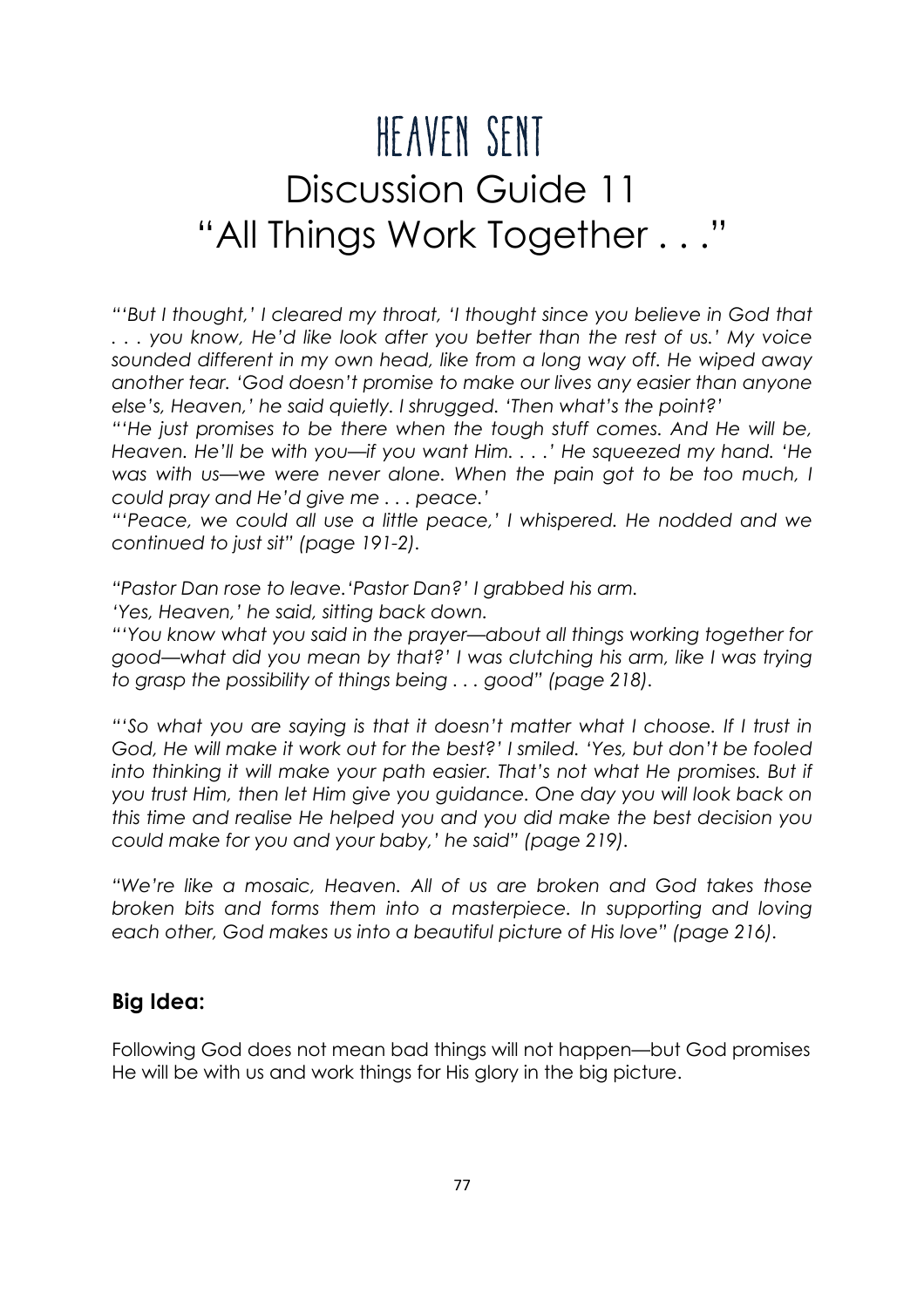This guide works though what it means to claim that God works all things for good. In a sin-filled world, this can seem like a hollow promise, but rather than being a spiritual band-aid, it is an invitation to look at the big picture. This guide introduces the great controversy, human nature and God's plan.

## **Group Activity:**

If you are able to, have an artist show how they mix their colours and use light and darkness to make their picture. Perhaps play a game of "Mr Squiggle" where each person in the group puts a squiggle on paper. They swap paper and each person then must turn the squiggle they are given into a picture.

# **The Story:**

Heaven is only starting to grow a positive picture of God and is still working out how God works and why someone would follow Him. She reflects on a DVD clip that showed a father carrying his child in the rain and heard the explanation that God holds His children close in the storms.

She wonders why God didn't stop the car crash that killed Brad's friend—her cousin, Will. If Brad is such a good guy and follows God, why was he not protected from the drunk driver?

In a discussion with Pastor Dan on adoption, Pastor Dan mentions Romans 8:28 in his prayer where Paul writes, "And we know that in all things God works for the good of those who love him." While Heaven is not sure just what this means, she starts exploring and comes to find that God is weaving a tapestry and that even the messy parts can be shaped by God into a beautiful picture.

- **If you could talk face to face with God right now and ask Him one question what would it be?**
- **Do you think it's fair for insurance companies to call natural disasters "acts of God"?**
- **Why do you think some people get healed and some don't?**
- **Do you think God can stop every bad thing from happening?**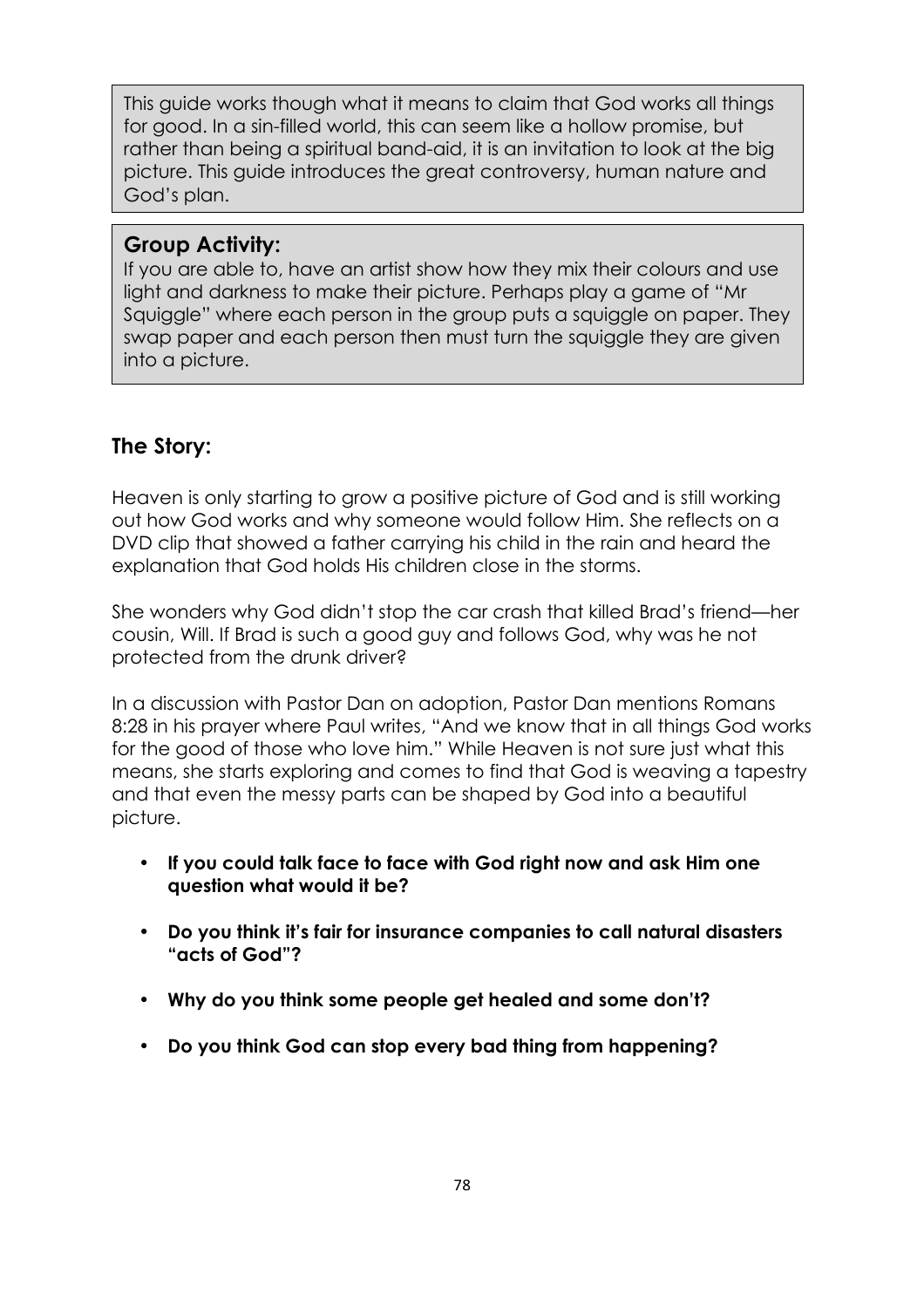# **Explore:**

Throughout history, many Christians have claimed the promise in Romans 8:28 that "all things work together for good for those who love Him." Is it an empty promise just to make us feel better? Is Paul being a "Pollyanna" and just trying to see good in the bad? Does God really shape lives and use the storms of life in shaping us for His glory?

#### **Rain falls on both:**

Some people think that because they do what God asks, He owes it to them to protect them. This is how the ancient Egyptians, Greeks and Romans treated their gods. If you offered the right sacrifices and followed the right rituals, then the gods would look after you—so they believed. If something bad happened, you must have upset the gods. Even in the New Testament, people thought that if someone was sick it must have been as a result of something they or their parents had done wrong. In this picture of the world, people try to control God. When bad things happen they give up on God. Sadly, what they are really giving up on is a bad picture of God.

Jesus tried to correct this picture by explaining that the rain falls on both good and bad and what matters is not so much what is happening outside but rather what people are on the inside. God actually tells us in the Bible that the rain will fall on the just and unjust and that storms come upon the wise and foolish (see Matthew 5:45 and 7:24-27). In John 16:33, He reminds His followers that they would have tribulations in this world.

- **Do you think it's fair that the storms of life fall on the good and bad?**
- **Can you think of an example of someone who you think is a good person but has had more than their fair share of bad stuff happen?**
- **Where do you think God is when the bad stuff is happening to this person?**

Paul—the guy who wrote the book of Romans—knew plenty about suffering. He was thrown in gaol, beaten and shipwrecked simply for continuing to preach the gospel. However, in spite of his persecution, he is still able to write that all things work together for good. Jesus does not promise an easy life but He does promise that He will do life with us and in the big picture all will be shaped into a wonderful story of how God works for our good. The good that God works might not be seen immediately. It may be years before we realise how God has shaped heart-breaking events. In fact, in this life, we may never see just how God is working.

• **Can you think of any stories where God has used a person's bad situations for good?**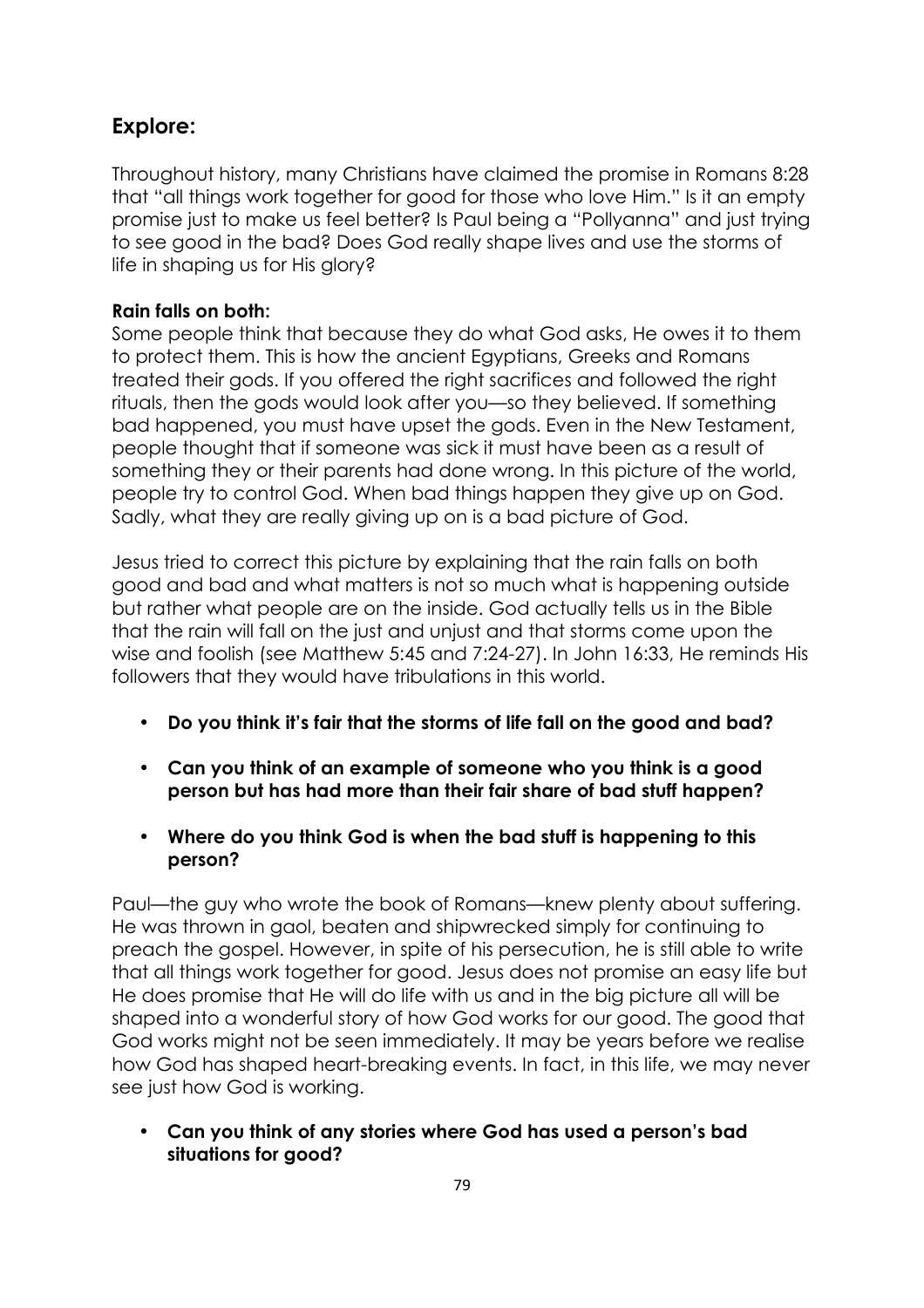- **How would you reply to someone who says that they can't believe in a God who lets suffering happen?**
- **What do you think it feels like to be God and see His children suffering?**

#### **Why doesn't God stop the storms?**

The question is, if God has the power to stop bad things, why doesn't He? If He can tell the wind to be still, why not stop the storms of life? If an angel can—and seemingly sometimes does—stop car crashes, why not stop the crash that killed Will or every car crash? Why not have an angel step in to protect Heaven from being raped?

Part of the answer is that we live in a world that has chosen sin. Adam and Eve were created perfect, in harmony with God, but their choice to disbelieve God and choose their own way perverted their hearts. In place of love, selfishness grew. You and I were born with this perverted heart and with it the inability to resist sin in our own strength. God does not force anyone to follow Him and when humans chose to go against Him, the world ended up following a plan far short of His ideal for us. Human's choice of sin brings with it pain, hurt and decay.

If God stopped every bad thing happening then He could be accused of manipulating things His way. His accusers could claim that people only follow Him because He stops bad things happening to them (this is what Satan accuses God of in the story of Job). The book of Job suggests God has to work within certain rules of the universe while the war with Satan continues. God's character is on trial before the universe, so He limits His power to fix everything so the universe can see the implications of life outside of God's way. However, when we pray it seems the rules that govern this battle get shifted in some way. We also need to remember that in the big picture God has a plan to make things right again—like He originally planned.

Part of the answer is that human choices have consequences and in a selfish world where sin has its way, the path of sin is being played out. While God can step in and perform a miracle at times, in the big picture sin has to be seen for what it is. Only then can God destroy Satan and still have beings worship out of love and not fear of what He might do to them should they choose otherwise.

even if, in our understanding, it doesn't make sense. Part of the answer is we simply don't understand the big picture. This is what God explains to Habakkuk when he asks why the good are being trampled and the bad are winning (see the book of Habakkuk in the Old Testament). God ends up explaining to Habakkuk that He has a plan beyond our understanding. God is working things out in a way so He can eventually destroy sin and make everything new, without pain, hurt, suffering, tears and decay. He is working in a way that is for the good of those who love Him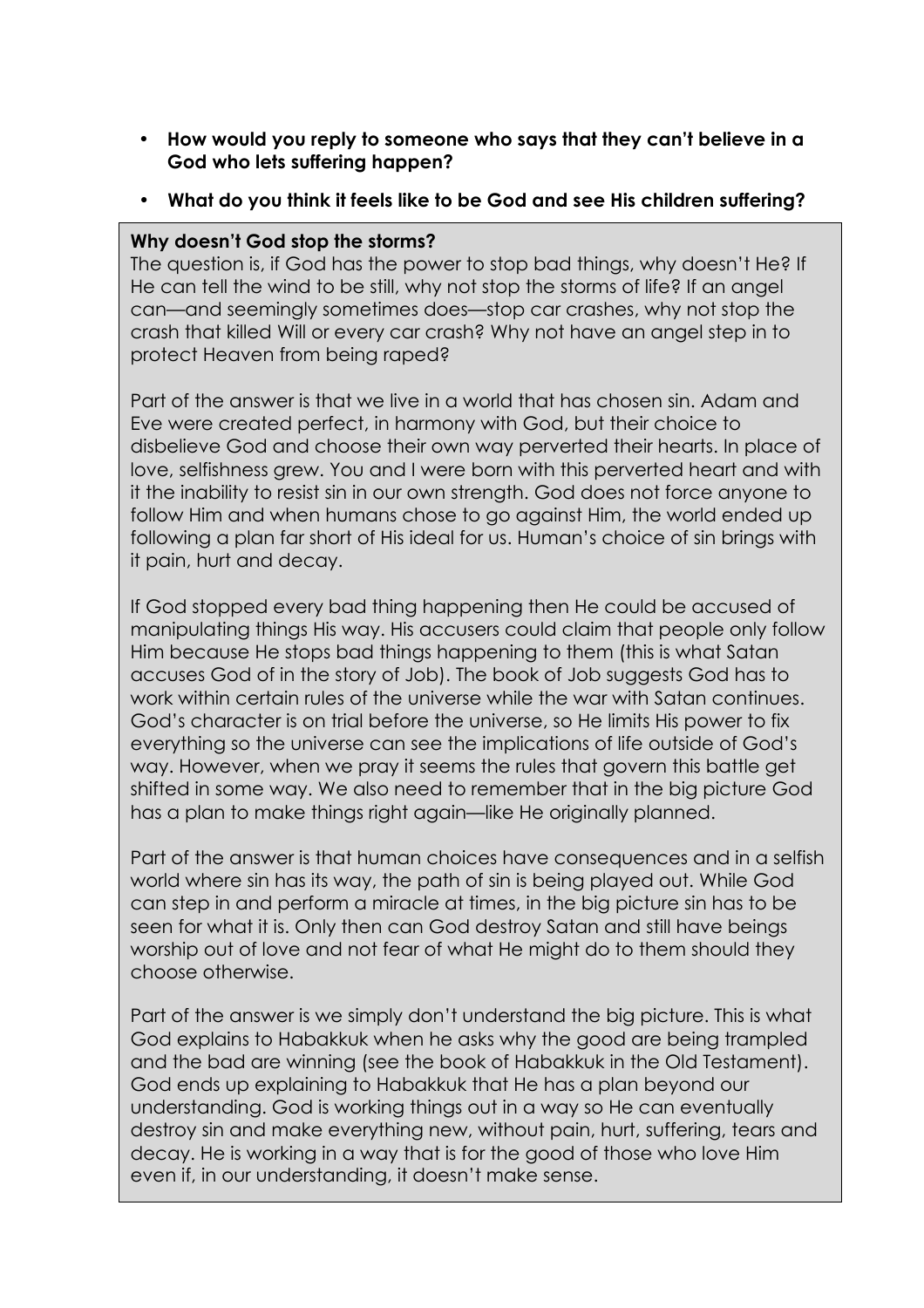- **How would you feel knowing you could stop the suffering and destroy sin right now, yet have to wait until the right time to make it all work in the big picture of the universe?**
- **Can you think of examples that highlight the difference of being controlled by fear or taking action out of love?**

## **God's Work of Art:**

Until Jesus comes again, bad things will increasingly happen to "good" people. God promises that He will be close to the broken-hearted and while the rain will fall, He will hold us close to His heart. When we give our brokenness to Him, He paints our life into something beautiful.

When you look at an artist painting, there are times when we cannot see the object the artist has in mind. It is not until it is finished that all the colours—both bright and dark—work together to make a beautiful picture. Our life is like a beautiful painting! The colours of our life are different shades. Some of the colours are vibrant, while others are grey and sombre, but they can all be "*worked together*" to shape something of beauty.

Heaven uses the idea of a mosaic where the broken pieces are put together to form a beautiful picture. By itself, each piece is simply broken glass. When shaped by a master craftsman, it becomes a thing of beauty.

- **How do you feel about God taking your broken bits and using them for His masterpiece?**
- **Do you think there are any parts of you that are so broken God can't use them in shaping His masterpiece?**
- **How do you feel about being held in God's arms during the storms of life?**
- **What do you think it means to be "with" God in the "tribulations" of life?**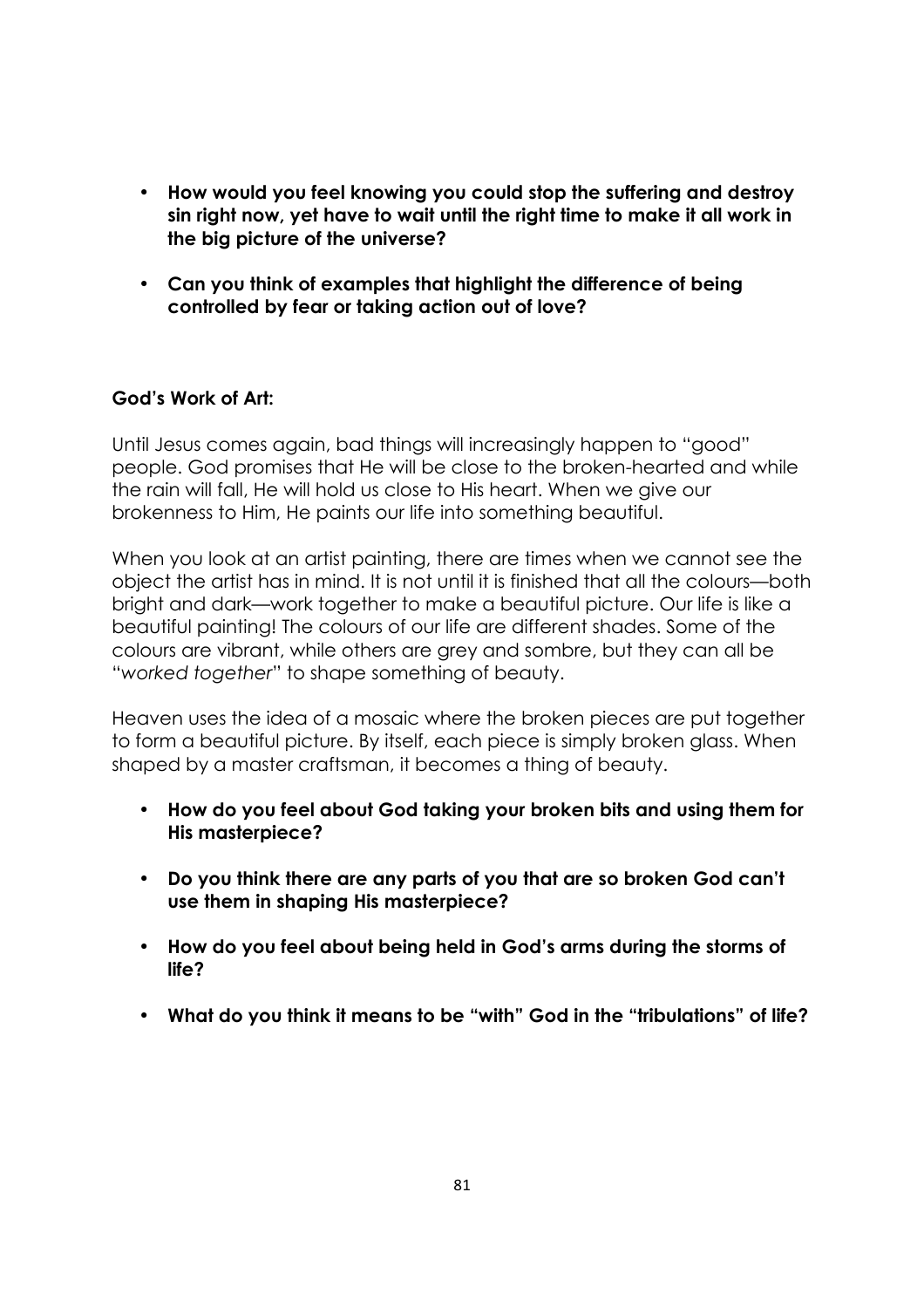# **Look:**

Read Romans 8:18-39.

Read through the passage, noting how Paul says we should respond to suffering.

- **What do you think it means when Paul writes that the whole of creation is groaning (see verse 22)? Do you think creation's groaning has got louder since Paul wrote these words?**
- **What do you think it means to wait patiently for God (see verse 25)?**
- **If Heaven asked you to explain Romans 8:28 to her, what would be your answer?**

Paul then asks: "Who shall separate us from the love of Christ? Shall tribulation, or anguish, or persecution, or famine, or nakedness, or peril, or sword? No; none of these hardships—no force, visible or invisible—can frustrate the divine plan of God" (Romans 8:35-39).

## • **How do you feel about being a part of God's plan?**

In Psalm 46:1-3, 7 and Isaiah 41:10, God promises He will be with us in suffering.

# **What Now:**

- **What do you think it means to have God with you and hold you in times of suffering?**
- **What ideas do you have to allow God to work through you to help other people who are suffering?**

## **Go#Deeper:**

If possible and if you have not already done so, watch Nooma 01 "Rain" by Rob Bell (Zondervan, 2005)**.** This is the DVD Heaven watched that started her re-thinking her picture of God.

Another useful clip that addresses these issues is: Ty Gibson, digma.com, "Paradigm Shift."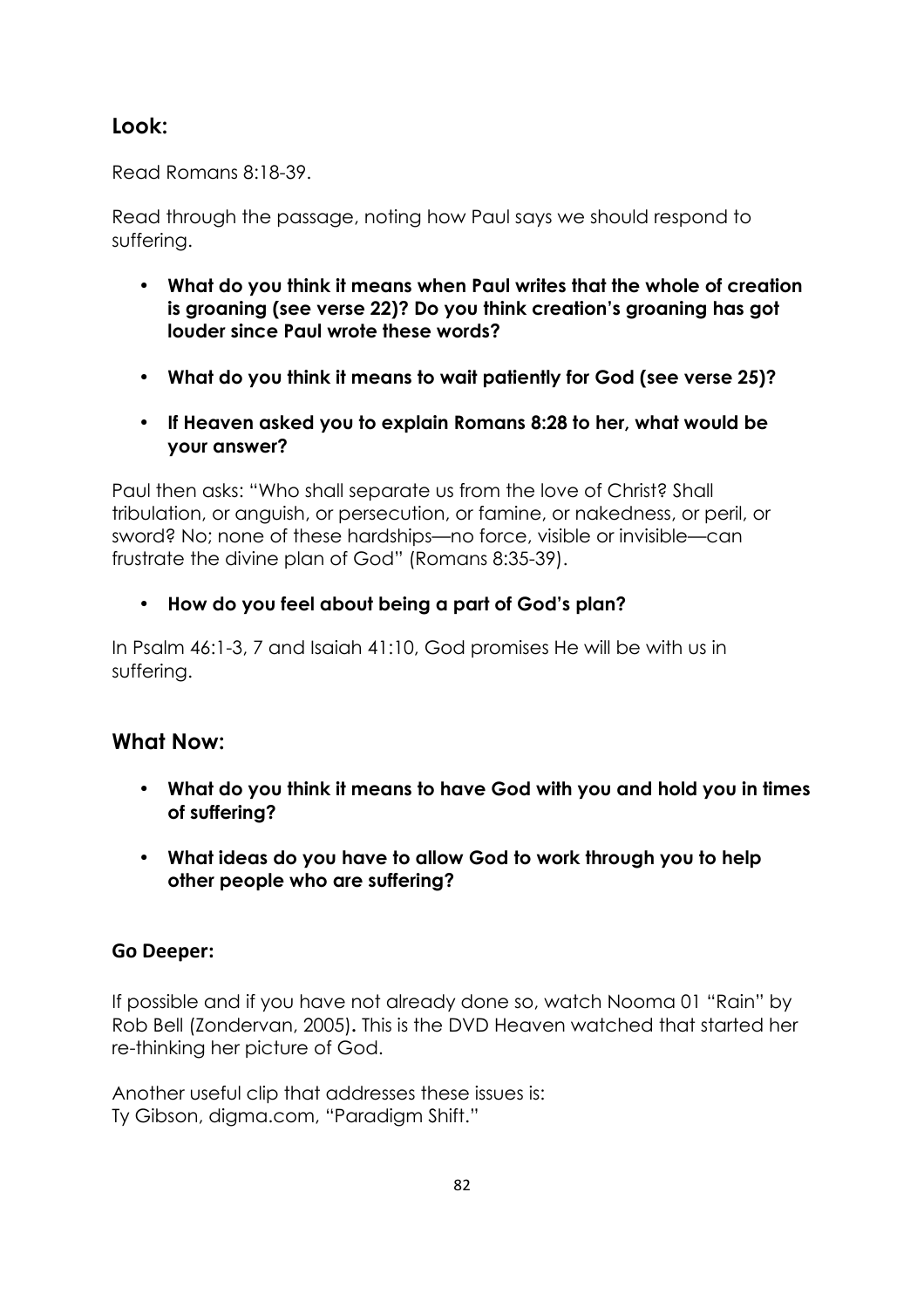# Heaven Sent Discussion Guide 12 "Forgiveness"

*"I didn't hear any more of the sermon, I was too busy thinking about Corrie ten Boom and her act of unmerited favour. I wondered if I was capable of that kind of forgiveness—I really didn't think so" (page 183).*

*"'But Brad, do you pray for God to help you forgive yourself?' He looked shocked. So shocked he pulled over. I let my words sink in for a moment before adding. 'I don't know much about this God business . . . but it seems, from what I've heard of Him, that He probably forgave you already—am I right?" Brad nodded blankly. He was still shocked by what I'd said. . . . "'Well, to me . . . it looks like the only person yet to forgive you . . . is you!' I* 

*said, reaching over to squeeze his arm" (page 248).*

# **Big Idea:**

God forgives us and washes our guilt away. We are to forgive others.

In a world that is about my rights and self, forgiveness can seem odd or weak. This study looks at what it means to accept God's forgiveness and the implications for forgiving others.

# **Group Activity:**

Before the group meets, get together a collection of laundry detergent, hair shampoo or other cleaning product packets that have descriptions of what the product does. Hand around the packets and then have each member read their blurb but instead of the brand name substitute "Jesus." Talk about how it is right to talk about Jesus washing us clean.

# **The Story:**

A sermon Heaven hears leaves her working through what it means to forgive others, particularly her father and her ex-boyfriend. While talking with Brad about the death of Will, she comes to realise that Brad has not forgiven himself for what happened. Even though the accident was not Brad's fault,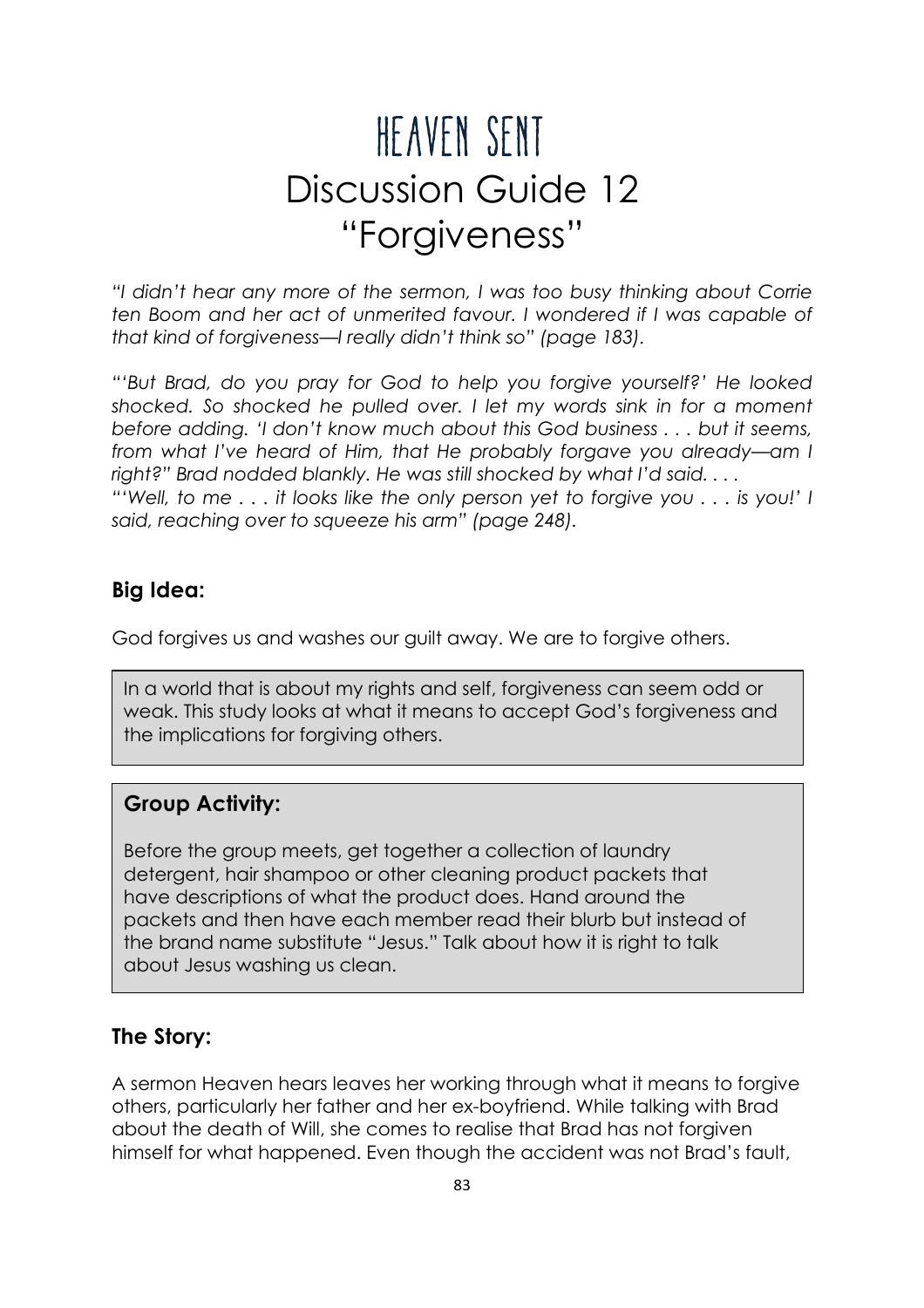he still blames himself. In an unusual twist, Heaven ends up praying for Brad and leading him through the process of self-forgiveness.

- **If you were writing the dictionary how would you define the word "forgive"?**
- **If you had to make a clay model that represented forgiveness what would it be?**
- **What do you think it means to have your heart washed clean?**

## **Explore:**

Heaven blames herself for her "situation" and feels the weight of her "big mistake." She feels she is not good enough for Brad and is self-conscious about what being pregnant says about her morality, especially around a bunch of Christians. However, from God's perspective, all of us are broken and fall short of His glory and have no room to judge one another (see Romans 3:23). The best news you will ever hear is that regardless of what you have done God is still head over heels in love with you, wants to forgive you and make you clean.

## **God Forgives You**

Sin—choosing self over God—is the big problem. Sometimes we can forget how serious the sin problem is. We tend to think of sin as something we do, like cheating in a test or telling a lie. This is one definition of sin but the Bible has 12 different definitions of sin including the sin of omission, which is failing to do the good we could have! The actions we most often call sin are really the apples on the apple tree, with the tree being the sin in our heart. Reality is that sin is an issue of the heart and sin equals death. Even if we could stop doing those outward actions we call sin, we would still have the sin problem in our hearts and that's the big issue.

Sin puts a gap between us and God. This is why Adam and Eve wanted to hide from Him after they first sinned. Ever since, people have tried to avoid God and fill the gap in their hearts with everything else but Him. Like a wrong note in a chord, our hearts are not in harmony with God.

You might think this whole sin thing is not such a problem. You might not go around murdering, stealing, taking God's name in vain or committing adultery. Maybe you don't swear—perhaps you don't even say "shut up." But how would it feel if we could plug into your brain and have your thoughts put up on a screen for everyone to see?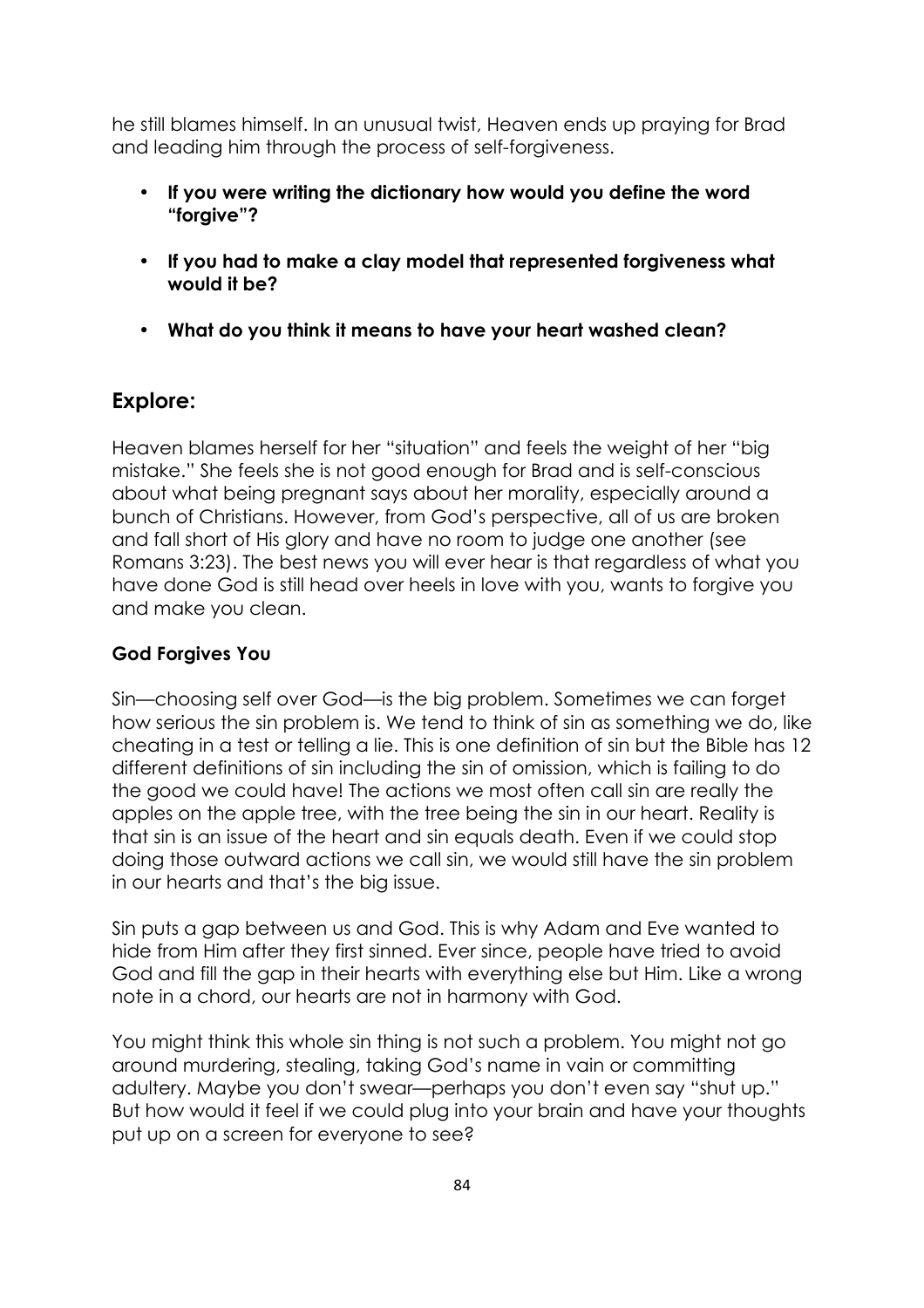In Matthew 5, Jesus reminds us that this is where the real action is. He talks about adultery being even looking at another person lustfully. He talks about murder even being thinking badly about someone else. By ourselves, things look pretty grim.

- **What pictures come to your mind when you think of the word "sin"?**
- **What do you think stops people wanting to live in "harmony with God"?**

#### **An Extreme Makeover**

God is keen to take your old "stony" heart and give you a new one (see Ezekiel 11:19). Only through Jesus can we be put back into harmony with God. We can try really hard to fix our sinful hearts by ourselves but it makes little difference: "It is impossible for us, of ourselves, to escape from the pit of sin in which we are sunken. Our hearts are evil, and we cannot change them" (Ellen White, *Steps To Christ*, page 18.)

Maybe you will be able to change some outward behaviour by will power. All sorts of people who don't really care about God can manage to overcome bad habits by will power. However, the real problem is still there because sin is an issue of the heart. Remember that humans look at the outward appearance but God looks at the heart (see 1 Samuel 16:7).

You cannot change your heart, only God can do that—but you can choose to live life with Him. It is entirely what Jesus did in dying on the cross, taking on the price for sin, then working in and through us that gives us any ability to grow in His likeness.

- **Why do you think TV makeover shows only deal with external appearance and never deal with people's life issues?**
- **Why do you think so many people today choose to keep their "old" hearts rather than live life with God and receive a new heart?**

#### **Choosing A New Start**

Repentance is an unusual word and one not often used today. It means being truly sorry for our wrongdoing and wanting to make a new start. In a world where we look out for ourselves and don't show weakness, people aren't into repenting and confessing of sin. Even in our court system, it seems people only confess if there is some bargain in it for them. Repentance and confession take humility and that's something selfish people do not have.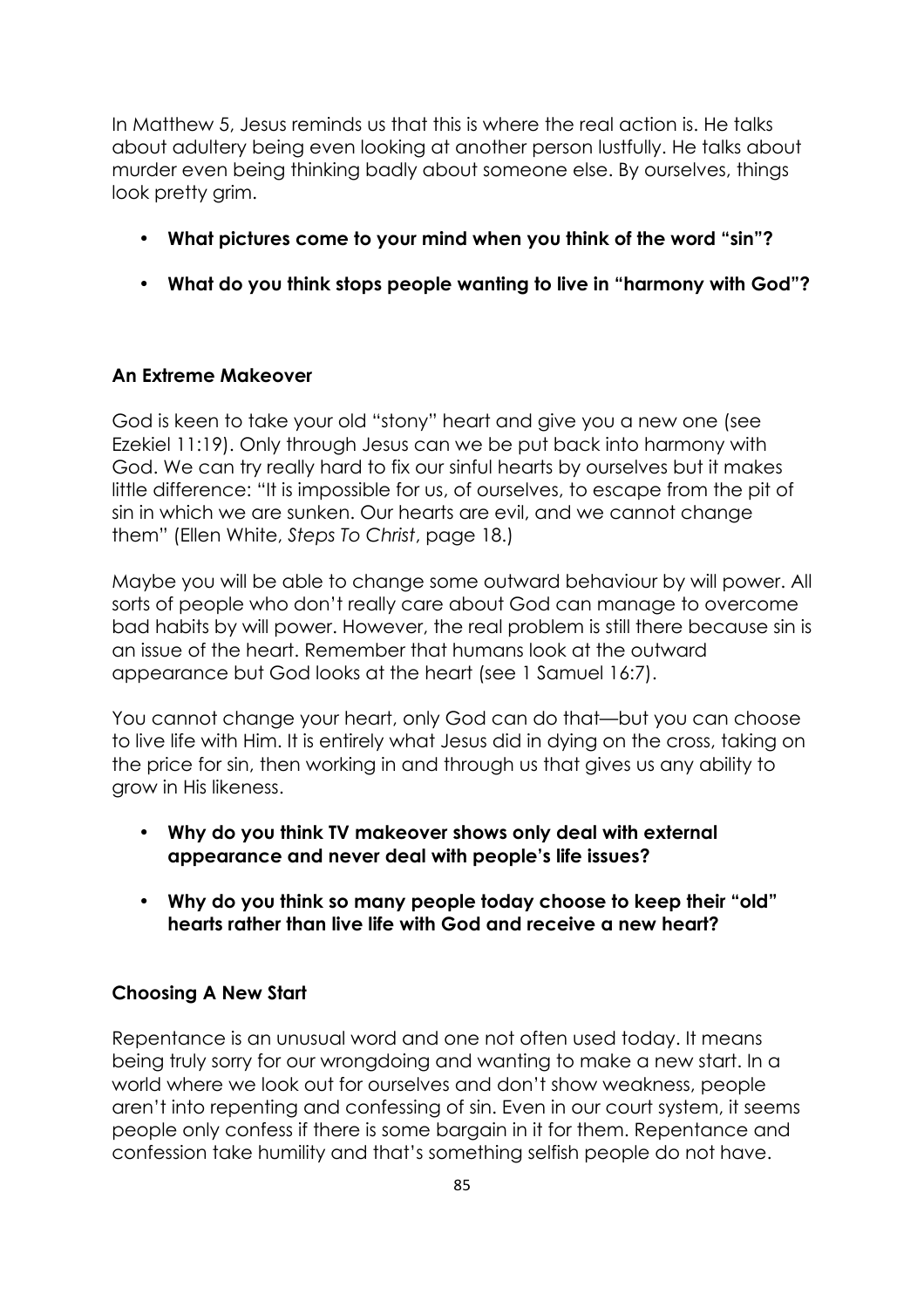However, renewal of the heart won't happen without repentance. "Repent and be converted, that your sins may be blotted out" (Acts 3:19). Following his sexual unfaithfulness, King David was truly repentant in the prayer that you can read in Psalm 51. It includes the lines: "Create in me a clean heart, O God; and renew a right spirit within me" (Psalm 51:10).

Remember we can do none of this by ourselves. We must come to Christ just as we are, repent and allow Him to work in us. It doesn't mean we will all of a sudden no longer have sinful thoughts. It does mean we will allow God to work in us, to prune and grow us and we will be growing in love, grace, forgiveness, mercy and those things that move us toward harmony with God's heart.

Accepting the offer of a new heart is the big deal. It's about us letting God go to work, rather than us working to achieve some idea of perfection. While you might not be perfect, the incredible thing is that in God's eyes you will be seen as perfect in Jesus. When you accept His offer of a new heart, you are described as being "in" Him and His perfect life is counted as yours.

When Jesus comes again and takes us to heaven, we will know what it is to be re-created and have a heart totally in harmony with God. Until then, the prayer of David is a good prayer: "Create in me a clean heart, O God; and renew a right spirit within me." Psalm 51:10

• **How do you feel when you read that God wants to create a clean heart in you?**

#### **Forgiving Others:**

God longs to forgive you and then work through you to forgive others. Jesus spent a great deal of time talking about the importance of forgiving people who have wronged us. He made it clear that forgiveness is to be a characteristic of His followers (see Matthew 8:21-35).

To forgive means to not seek revenge on the one who has hurt us. It means letting go of the anger we harbour inside us and trusting God to deal with the situation. It doesn't mean excusing a wrong or denying that it happened. It means we don't allow ourselves to be consumed with anger toward the one who has done something to us.

After Jesus taught the apostles about forgiveness (see Luke 17:3-5), they said to him, "Give us more faith!" Forgiving is not easy. It takes the strength of God to truly be able to let go. It takes faith and much prayer to say to someone, "I will repay this evil with good. I will not hate you."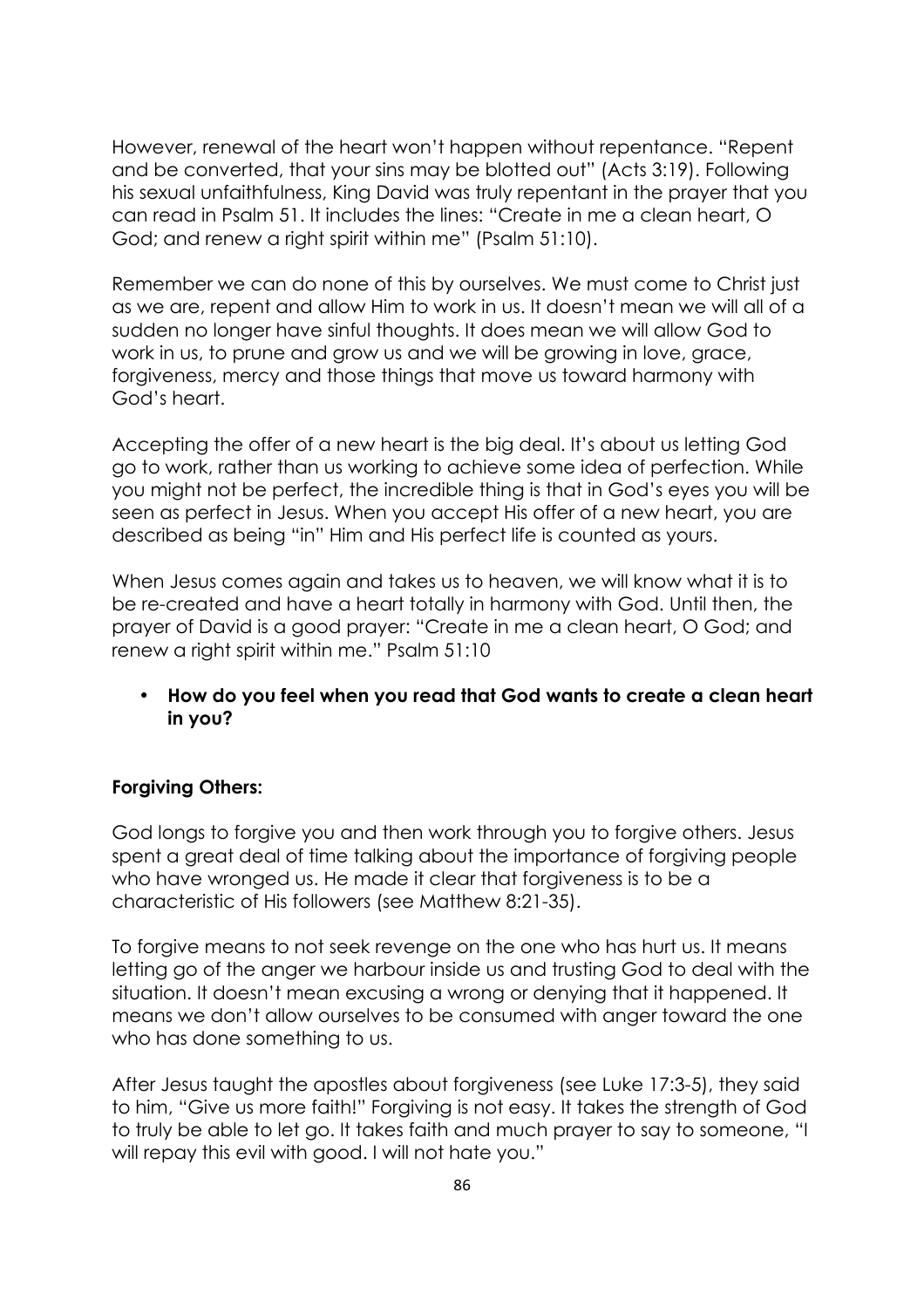Jesus taught, "Love your enemies, bless those who curse you, do good to those who hate you, and pray for those who spitefully use you and persecute you" (Matthew 5:44).

- **Why do you think it is so hard for us to forgive people who don't deserve it?**
- **Do you think Heaven should forgive Jarrod? If so, what would change between her and Jarrod? Does forgiveness mean she has to take Jarrod back?**
- **Does forgiving someone mean the offense is forgotten and has no further consequences?**

#### **Tips to help you forgive:**

- Do not deny that you have been hurt—forgiving is not denying.
- Make a decision to forgive others (see Luke 17:3–5).
- Do not seek revenge or repay evil for evil. Let God handle it (see Romans 12:17).
- If you are angry, ask Jesus to help you work through your anger (see Ephesians 4:26, 27, 31).
- Pray for a forgiving heart.
- Pray for those who have hurt you (see Matthew 5:44).
- **Which do you think is the hardest of these tips?**

#### **Accepting God's Forgiveness:**

Knowing you are forgiven and accepting that in your heart can be quite different. Many people go through life having confessed to God, having made things right with others, but still feeling guilty. Satan wants us to feel as if we are not good enough for God.

Even though Brad's car crash was not his fault, he still feels guilty about it. It's not until Heaven suggests she pray for Brad and then asks God to take away his feelings of guilt that Brad is able to sort through what is going on. Unresolved guilt drives many people to dislike themselves and see themselves as unworthy before God. Remorse can be good. Holding on to guilt is not.

The answer is to recognise that you are made clean by God. You have a fresh, clean heart. Look in the mirror and try to see what God sees rather than what your "unworthy" voice says you are: "There is therefore now no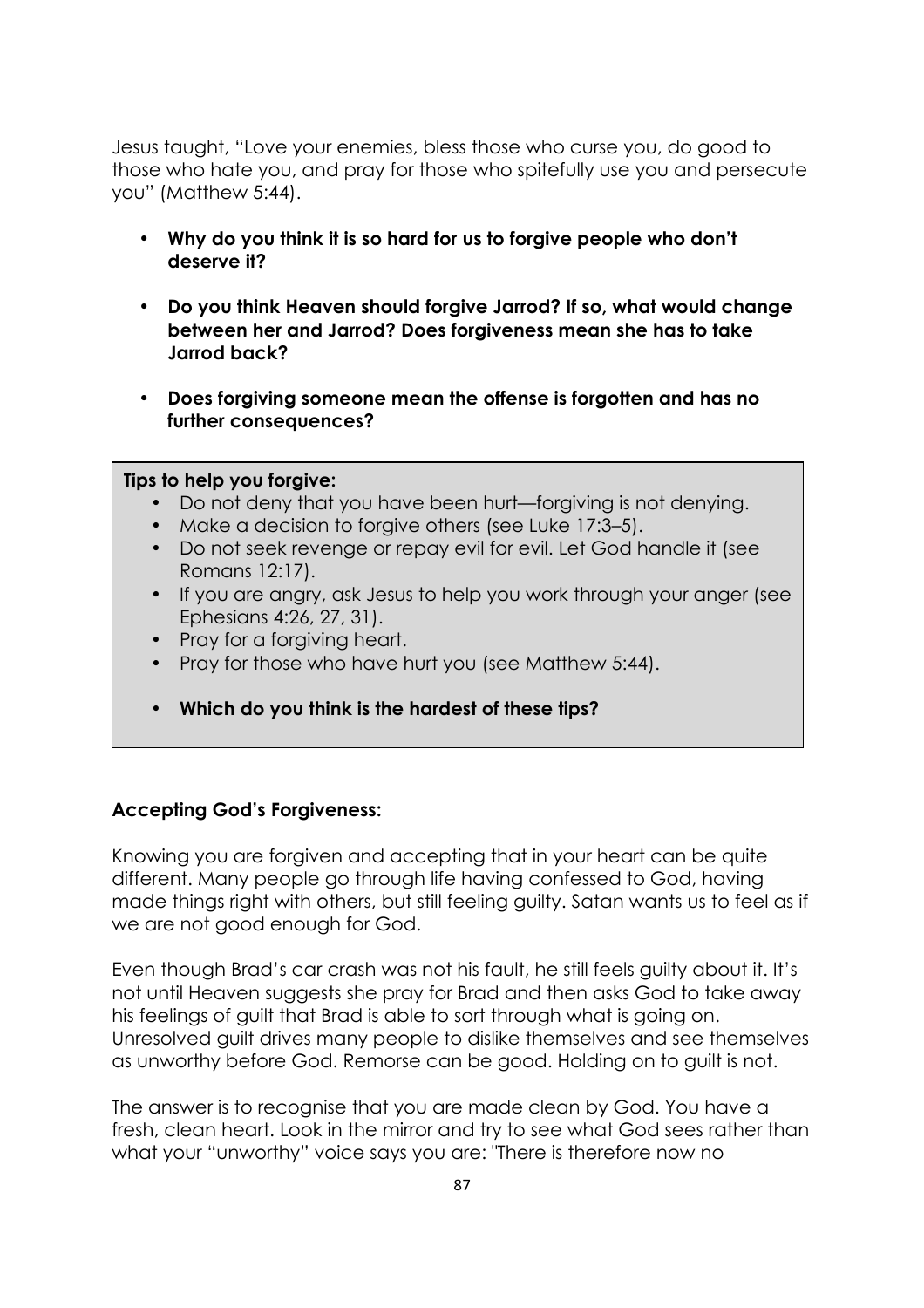condemnation to them which are in Christ Jesus, who walk not after the flesh, but after the Spirit" (Romans 8:1).

# **Look:**

Read Romans 8:5-17**,** John 3:3:

• **What do you think it means to have the spirit of God living in you (see Romans 8:9-11)?**

Read 1 Peter 3:9:

- **What do you think it means to repay someone back with a blessing?**
- **Do you think this attitude is even possible in today's culture?**

Read Luke 7:36-50:

• **What do you think is the main point of Jesus' story?**

Read 2 Corinthians 5:17:

• **How do you feel about being a "new creature"?**

# **What Now:**

- What do you think the evening news would look like if more people were forgiving?
- Is there someone you need to forgive? What's stopping you?

# **Go Deeper:**

Phillip Yancey, *What's So Amazing About Grace*.

Andy Stanley, *The Grace of God*, Thomas Nelson, 2010.

John Burke, *Soul Revolution*, Zondervan, 2008.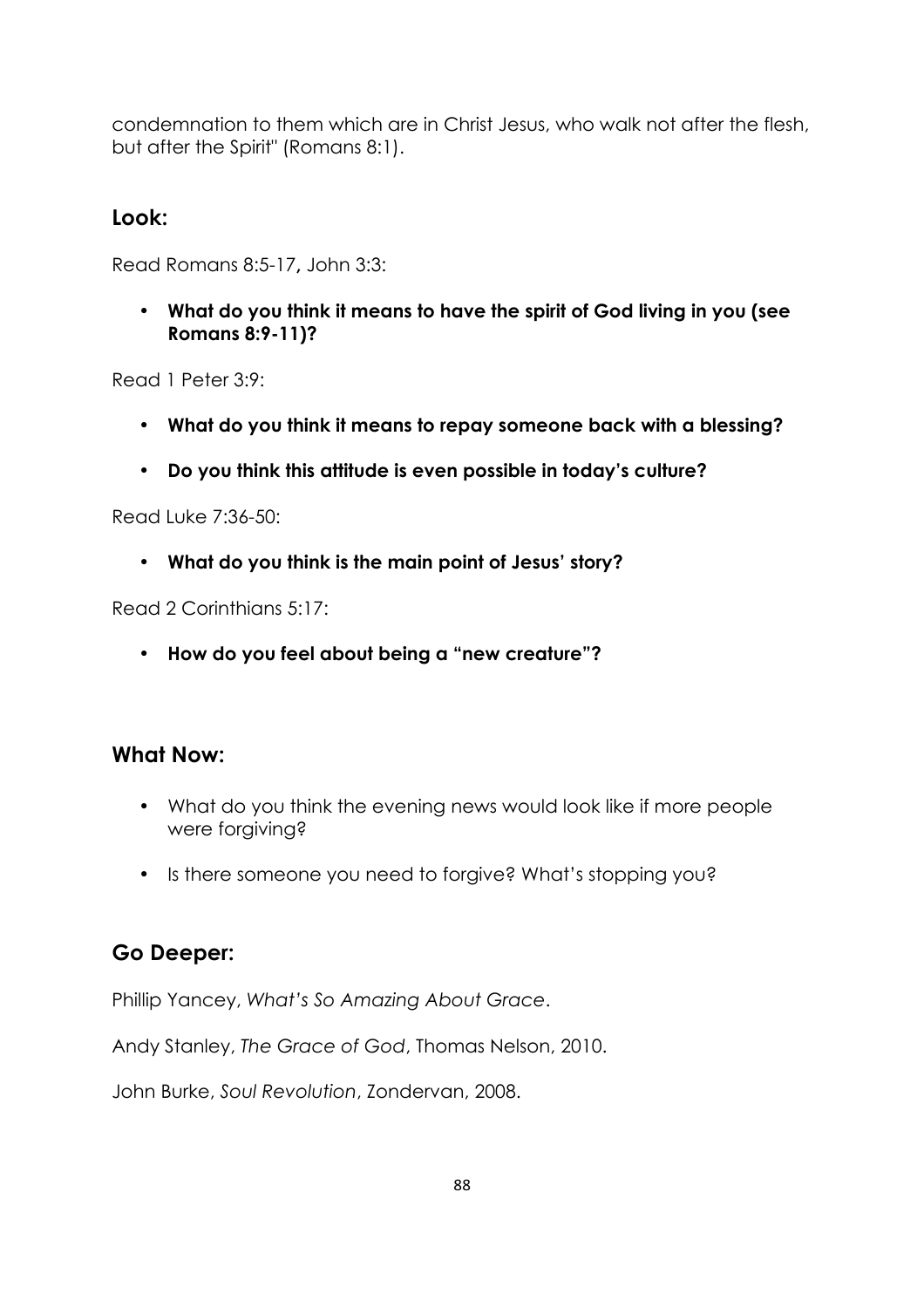# Heaven Sent Discussion Guide 13 "The Mosaic—Living in Community"

*"Brad shook his head, he could see he wasn't going to get anywhere with this conversation. He sighed again. 'Look, Heaven, I don't understand where you got the idea that Christians are all perfect. We're not—we're far from it. What makes the church beautiful is all the broken pieces coming together. We're like a mosaic, Heaven. All of us are broken and God takes those broken bits*  and forms them into a masterpiece. In supporting and loving each other, *God makes us into a beautiful picture of His love'" (page 206).*

*"I know I've only known God for a little while, but I feel the difference. I want Stella to grow up with people who will teach her about Him. I want her to see and be a part of the beautiful mosaic God can make from those who allow Him to be in their lives. For the first time in my life, I feel like I'm not alone. I feel*  part of something bigger. I want to know more and I want Stella to grow up in *a home that lives the mosaic—not just on the weekends but every day" (pages 273-4).*

*"'God bless you, Heaven, for what you've done for us,' she cried as we stepped out onto the stage. . . . 'Trust me, Sharon,' I added, my heart bursting with joy as we stepped forward to dedicate our children to God, 'He already has!'" (page 279).*

Heaven sees her new church community as a beautiful mosaic of broken lives. This guide looks at what it means to be a "church" community and how loving relationships demonstrate a loving God.

# **Big Idea:**

God created you for community

We live in a culture where consumerism, with its focus on individualism, works against community. This guide looks at what it means to live in community. It particularly looks at the value of church community.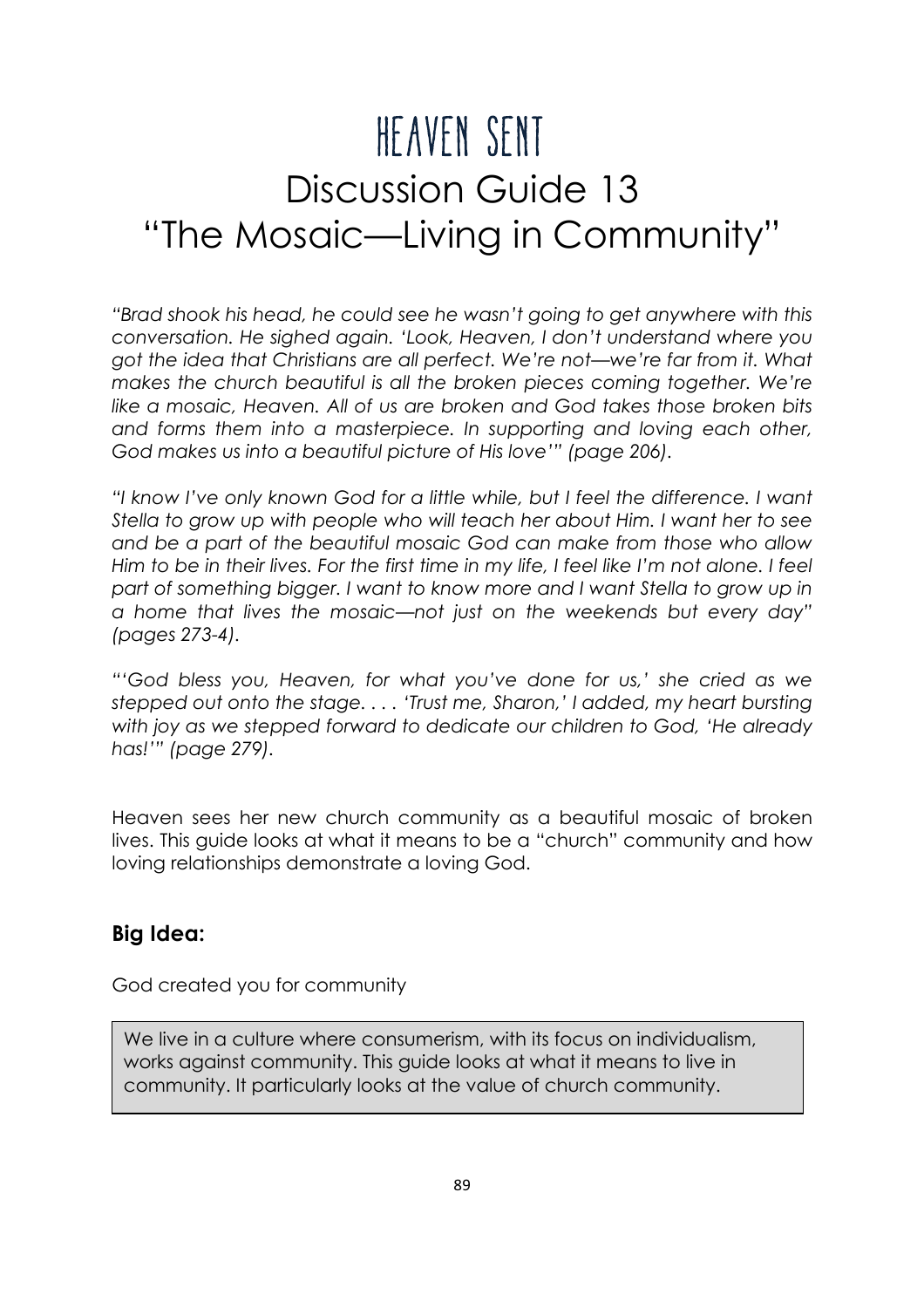## **Group Activity:**

Provide several pieces of the same jigsaw puzzle (not too many pieces). Then in groups of three, race to get the puzzle done. Time the fastest group and then do the puzzle again with everyone helping and see if the time can be beaten. Main point: working together works.

# **The Story:**

In New Zealand, Heaven becomes part of a church community. Her relatives and Brad connect Heaven into a "wider family" where she feels part of "something bigger." She meets people at the "3D" afternoon, goes to the worship service and even camping with them. Far from being the judgmental group she thought her pregnant state would highlight, she became part of a community of people who cared about her.

At first, she was unsure about their motives: Why were they being so kind? Did they simply want her baby? However, as she got to know them she decided they were different and this community was exactly the environment she wanted Stella to grow up in.

While Brad and Pastor Dan assured Heaven they were not perfect, they also showed her how the broken lives of people in the church community came together to show a beautiful picture of God's love. Jesus says people will see God through the love of people in the church (see John 17). For Heaven, that is exactly what happened. When she was making some of the biggest decisions of her life, she had people who cared about her, didn't judge her and gave her wise advice—and she knew she was not alone.

- **If Heaven came to your youth group, who would she meet? How would she fit it? Would she see God through you?**
- **How do you respond to the new person who comes into connection with your youth group? Do you make them feel part of the group?**
- **When Heaven went out with Brad and his friends from church, Fee was not overly welcoming. What motives do you think stop people from being friendly to others in a church youth group?**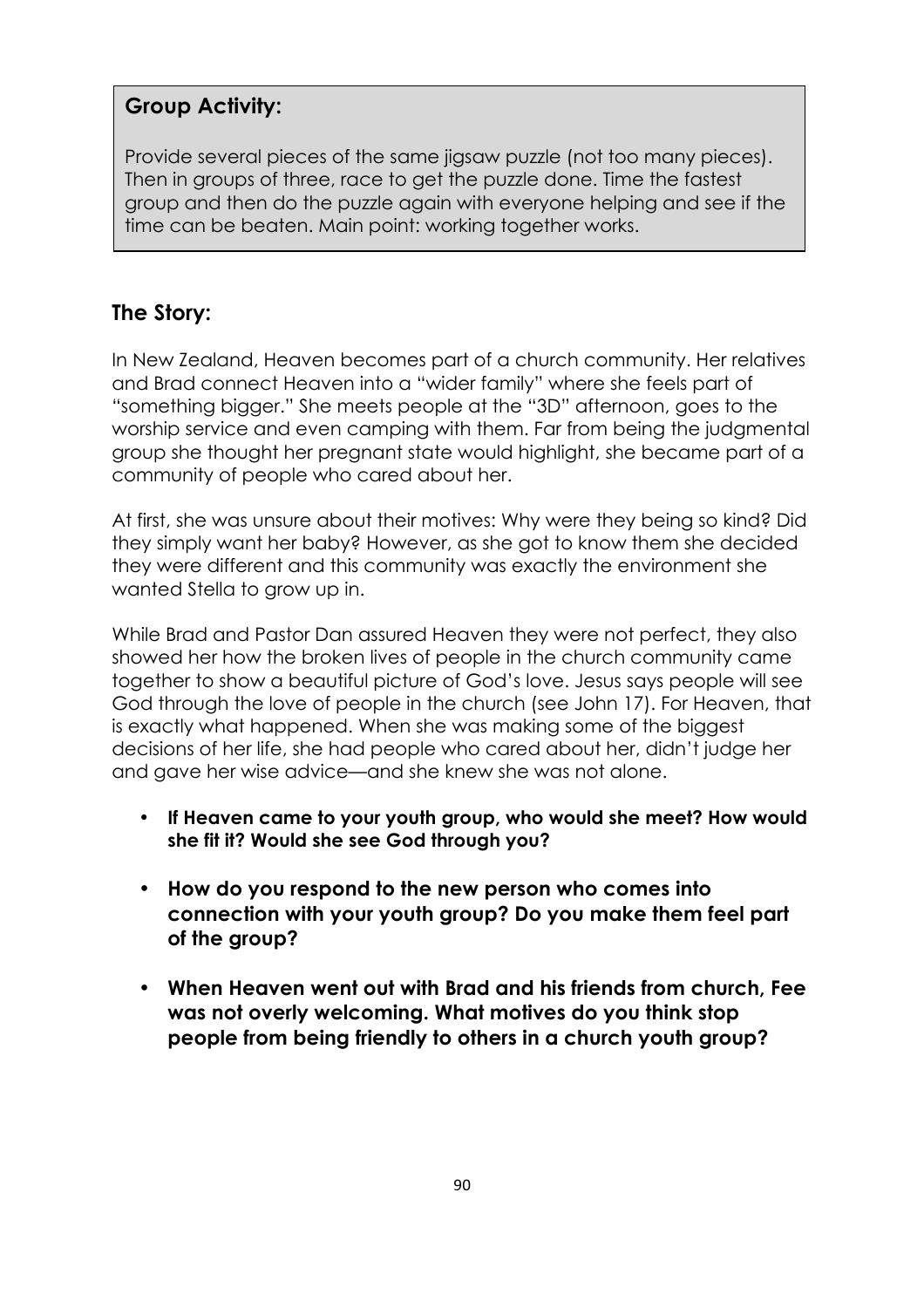# **Explore:**

We have more ways to connect than ever before. We live closer together than ever before. However, while we can have hundreds of Facebook friends, we are now the loneliest society in the history of the planet. Sure, you need time by yourself. However, God's dream for His children is that we live in deep relationship with each other.

The whole Bible is the story of how God wants to create community, how sin destroys it and how God does whatever it takes to make a way for that community to be experienced again.

#### **You Need Community**

We live in a society that puts more emphasis on individualism than it does on community. You and I can easily get caught in this self-serving trap. We think that achieving the next goal will take us closer to happiness. But happiness comes from experiencing community with God and others. Life is about living deeply with other people—people you can laugh with, cry with, share problems with and know that they care about you.

Social networking sites like Facebook can easily give us the wrong picture of community. People share a limited picture of themselves. On Facebook, we often market the image of ourselves we want people to see rather than the whole picture of us with hurts, concerns and the odd things that make us unique. Facebook tends to show us the veneer of a person rather than what is going on in their heart. Facebook can leave us discontent as we see the highlights of everyone else's life and we think we are missing out.

Being a friend on Facebook simply means being added to a list as compared to real-life friendships that take time, can be messy but also are what life is about. We can look up from our Facebook page and 300 friends to find we are still very lonely. When Mark Zukerberg, the guy who invented Facebook, was made the *Time* magazine's 2010 "Person of the Year," the magazine claimed that Facebook was able to turn people into products (Timothy Willard and Jason Locy, *Veneer: Living Deeply in a Surface Society*, Zondervan, 2011, page 74).

Australian model Lara Bingle seems to have it all. As a 24-year-old model, she is attractive, wealthy, gets invited to all the right parties and seems to have an endless supply of admirers. Yet, in an interview with a newspaper she admitted she is lonely and feels disconnected (*Sunday Telegraph*). People are beginning to realise that in the quest to be what society tells us we should be, something important has gone missing.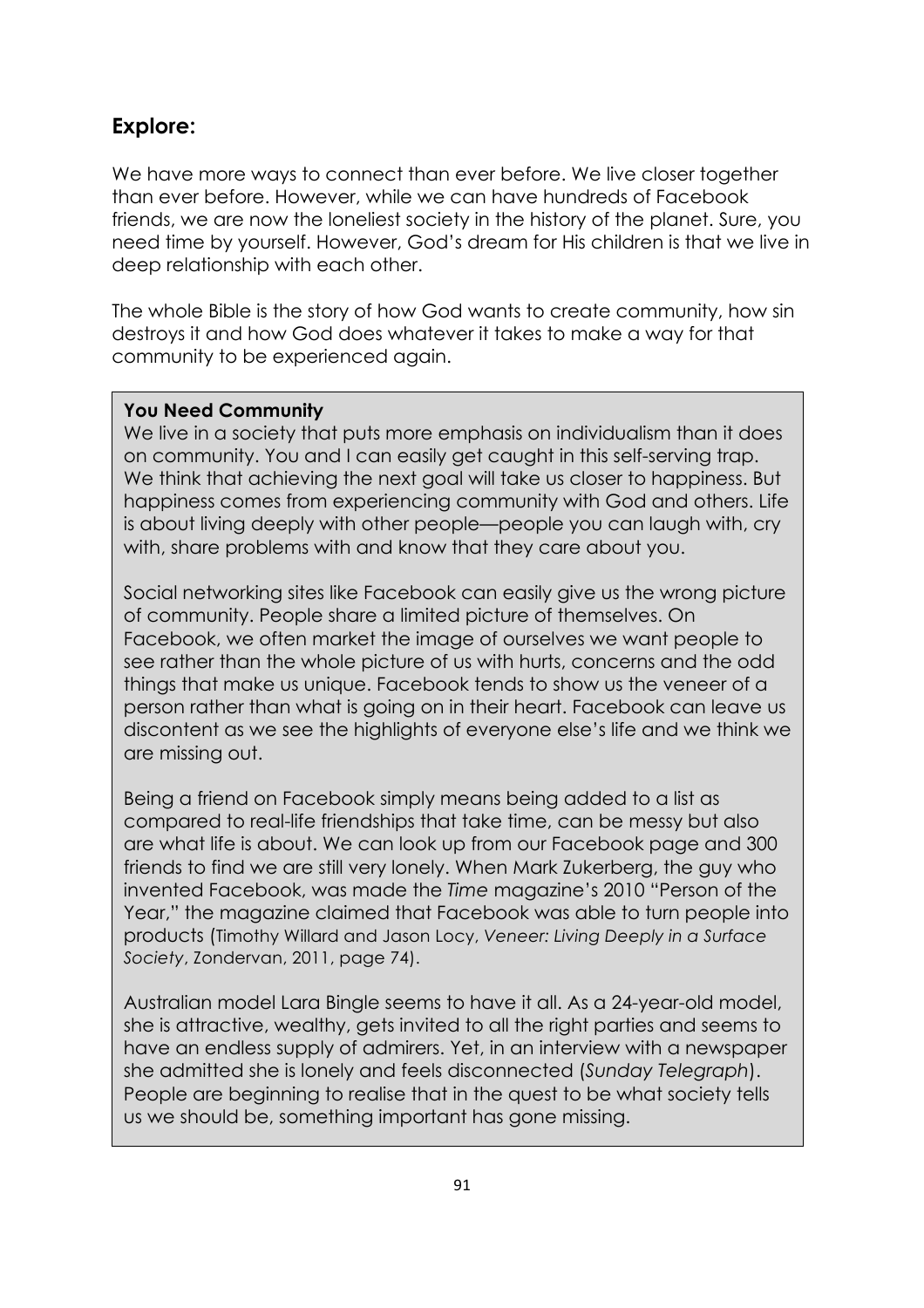- **What do you see as the good things about social networking sites like Facebook?**
- **What do you see as the dangers of social networking sites like Facebook?**
- **How do you think Facebook's definition of a friend compares to real life friends?**
- **Why do you think there are so many lonely people in our society?**

Community is more than a profile page. It's about connecting deeply with people who care about you. If you can't think of people who you can share deeply with, now is the time to re-order your life around God's plan of community.

"No matter how little money we have, no matter what rung we occupy on the ladder of 'success,' in the end we discover that what matters most is people. Human beings who give themselves to relationship building who have friends they laugh with, cry with, learn with, live and love and grow old and die with—these are the human beings who lead magnificent lives."—John Ortberg, *Everybody Is Normal Till You Get To Know Them*, page 31.

## **Consumerism Destroys Community**

In our culture, consumerism destroys community. Consumerism says life is about me and people exist to be productive. We say that time equals money. Relationships take time and that is one thing people in our society do not have. As consumerism grows, community shrinks. Our society turns people into commodities to be used, rather than God's special treasure.

## • **What do you think stops people growing meaningful relationships?**

## **Your Church Family:**

You were not designed to live by yourself; instead, you are to be a part of Christ's family, to be members of His body.

While Christians should care for everyone, even their enemies, they will take special interest in fellow members of their church community: "As we have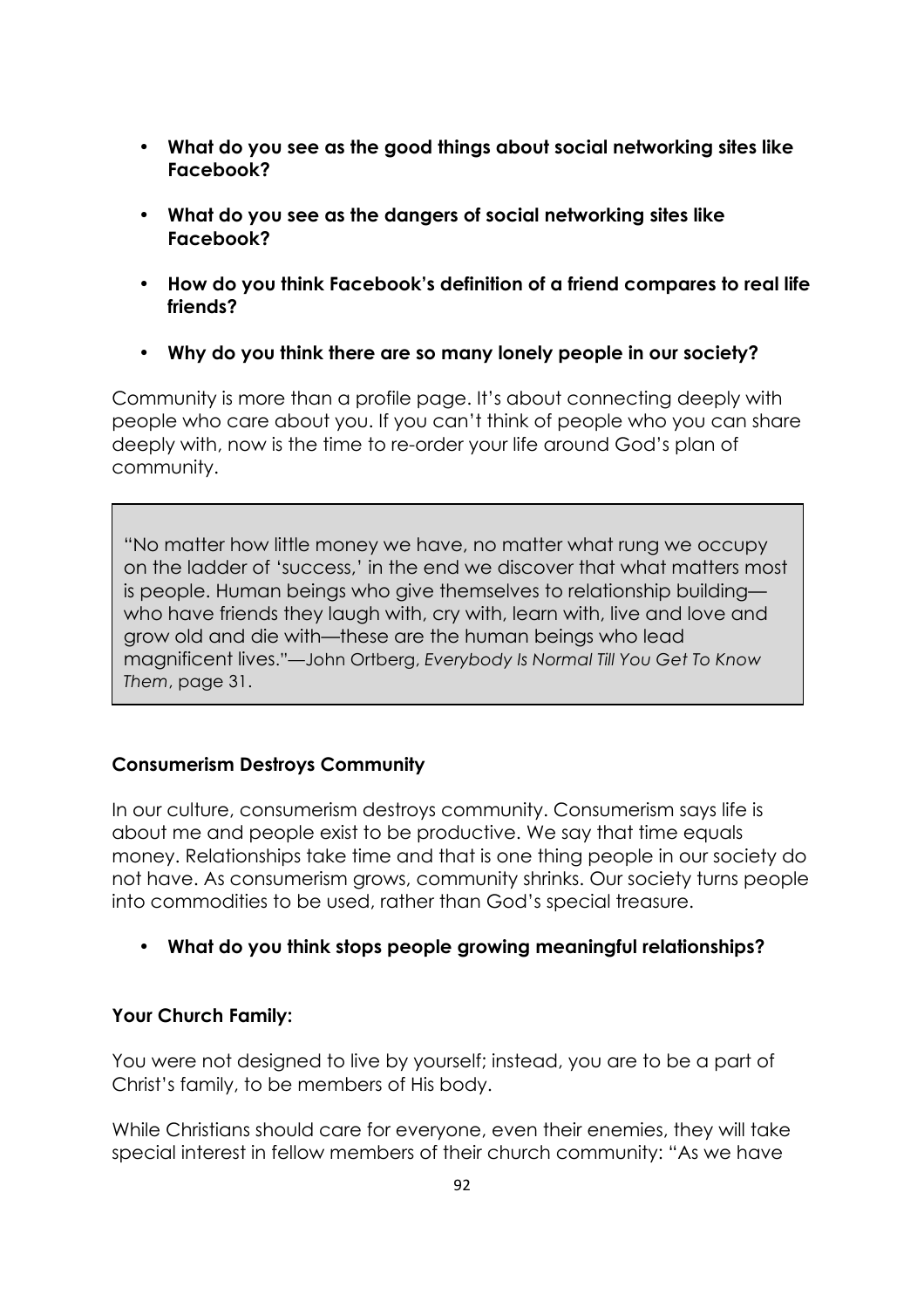opportunity, let us do good to all people, especially to those who belong to the family of believers" (Galatians 6:10). More than times in the New Testament the phrases "one another" and "each other" are used when talking about our church family. We are commanded to love each other, pray for each other, encourage each other, serve each other and teach each other. We are called to accept each other, honour each other, bear each other's burdens, forgive each other, submit to each other and be devoted to each other.

When we think of the word "church" pictures of a building, service or an organisation are usually first to come to mind. While these are aspects of what it can mean to be a church, they are not primarily what the church is called to be. When Paul thought of the church, his first picture was of people—a living, growing, functioning body, a community on a mission. Paul describes the church as Christ's body in which we all join together. Even though we are all broken, together we still form Christ's body—the church. The word that we most often translate "church" in the New Testament is actually the Greek word for community. The New Testament describes the church in terms of connecting, serving, worshipping, sharing and growing *together*.

John uses strong language when talking about the church being a family: "Anyone who does not love his brother, whom he has seen, cannot love God, whom he has not seen" (1 John 4:20). Jesus said that it was love that would identify God's community, the church: "All men will know that you are my disciples if you love one another" (John 13:35). The price for not being in community is enormous. It leads to a church full of people warming pews and looking on but never being changed.

God has called the church to create environments where authentic community can take place. As a church, it is only when we live in authentic community that we can model what happens when people live by God's guidelines. The church must run counter-clockwise to the world. In place of individualism, we must value interdependence. In place of consumerism, we must value service. In place of things, we must value deep relationships with people. This would truly be the revolution our society desperately needs.

- **On a scale of 1-10 where would you relate your commitment to building community in the church family?**
- **What ideas can you think of to grow community in your youth group?**
- **What about ideas for growing community in your church?**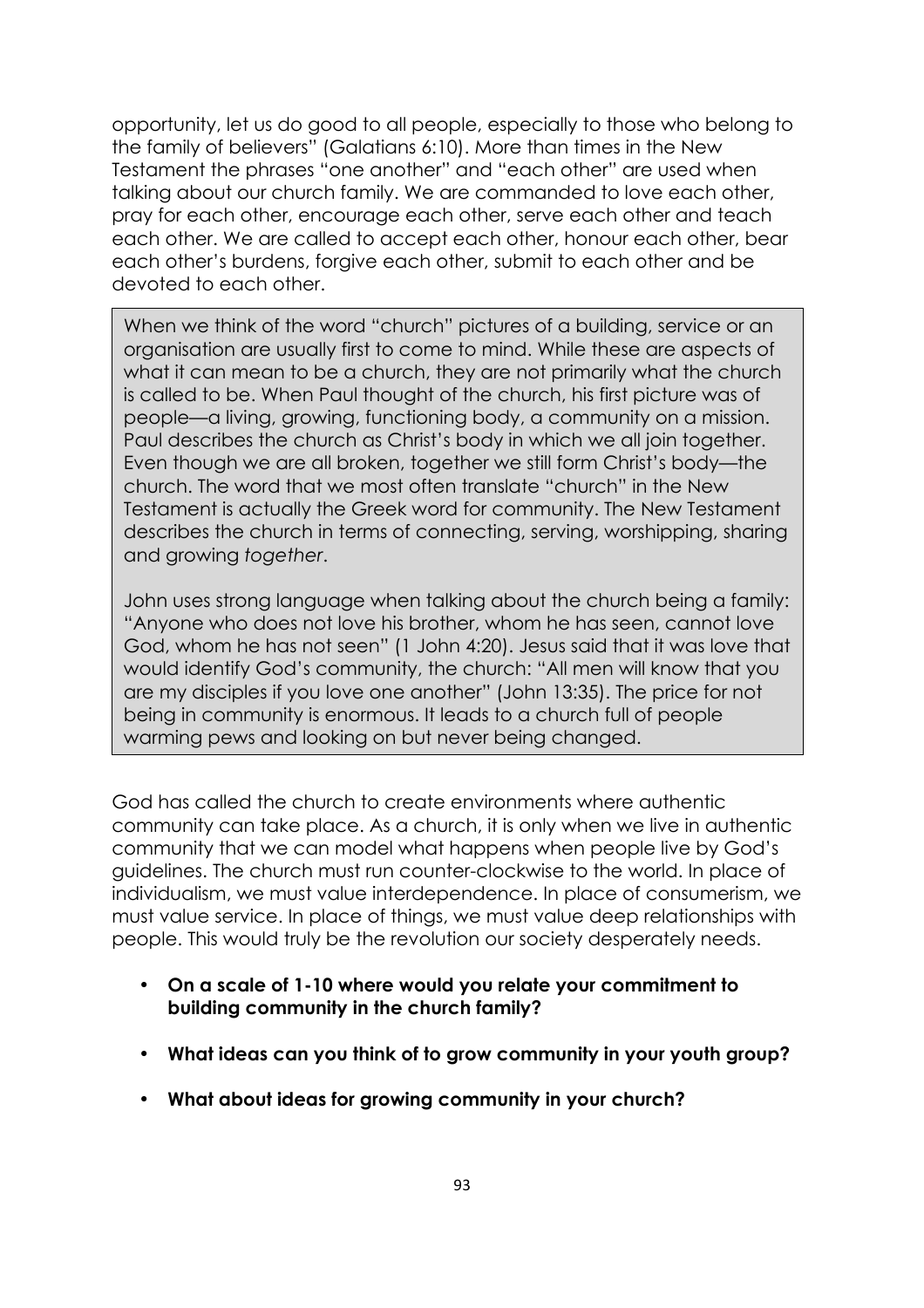## **Community Is Forever:**

Community is forever. In 1 Thessalonians 4:15-17, we find that even in death God still works in community. We do not arrive in heaven one by one or even just a few at a time, but as a community raised or joined together at the Second Coming. At this point, we will really understand the community that God created us to be part of.

## • **What would you say are the costs to you of not living in community?**

# **Look:**

Read John 17:20-26

Jesus' prayer in John 17, just before He goes to the cross, reveals His deep dream for community. He desperately wants the disciples to experience God deeply and reflect His love to one another. He then prays for future believers—including you and me.

- **Why do you think Jesus' prayer, just before He goes to the cross, was all about community?**
- **What do you think it means to live in unity? Is it the same as uniformity? Can you live in unity yet have different opinions?**
- **Where does Jesus, in John 17, say that true community starts?**

"Be completely humble and gentle; be patient, bearing with one another in love. Make every effort to keep the unity of the Spirit through the bond of peace" (Ephesians 4:2, 3).

Have each person look up one verse from the list below. Then have them summarise what that verse says about community and an idea they might have for how they can go about living out that idea.

- Romans 12:10
- Ephesians 4:2, 32
- Galatians 6:2
- Ephesians 5:21
- Colossians 3:16